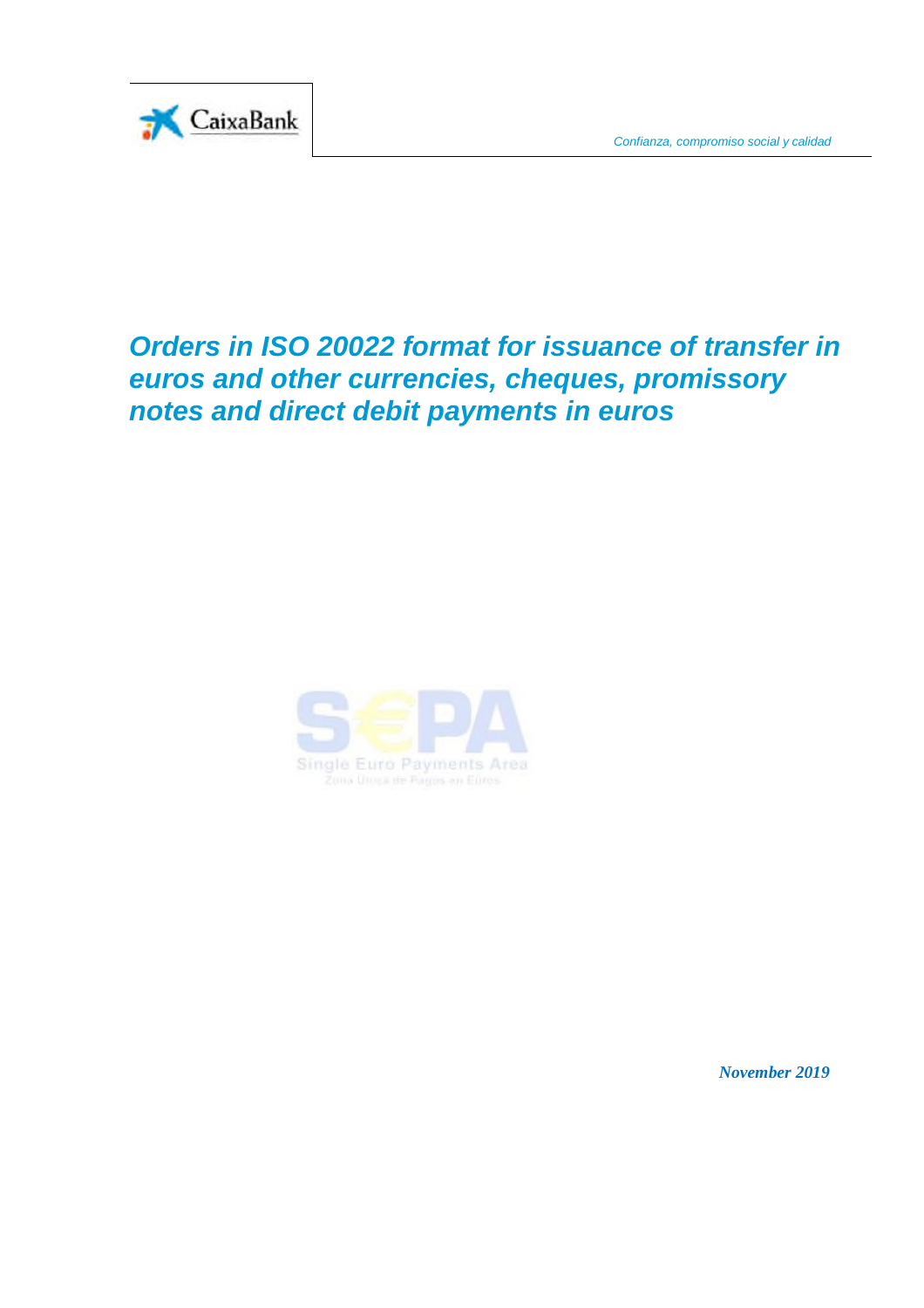## **CHANGE LOG**

| <b>Version</b>          | Date of<br>update | <b>Modifications</b>                                                                                                                                                                                                                                                   |  |
|-------------------------|-------------------|------------------------------------------------------------------------------------------------------------------------------------------------------------------------------------------------------------------------------------------------------------------------|--|
| February 2016           | 15-02-2016        | Creation of the document. Corresponds to a Caixabank adaptation<br>of the implementation guide v1.0, version 8.0 RB SEPA<br>Credit Transfer, from November 2015.                                                                                                       |  |
| February 2018           | 14-02-2018        | Caixabank adaptation of version 1.0 RB 2017 SEPA Credit Transfer,<br>from November 2017.                                                                                                                                                                               |  |
| February 2019           | 01-02-2019        | Enable label to pass the coding of the purpose of the payment in non-SEPA<br>transfers. Point 2.88 (purpose of payment), and Annex 3.<br>Codification in the detail of payments for non-SEPA transfers<br>according to destination. Point 2.99 (unstructured concept). |  |
| <b>November</b><br>2019 | 17-11-2019        | Caixabank adaptation of version 1.0 RB 2019 SEPA Credit Transfer, from<br>November 2019.                                                                                                                                                                               |  |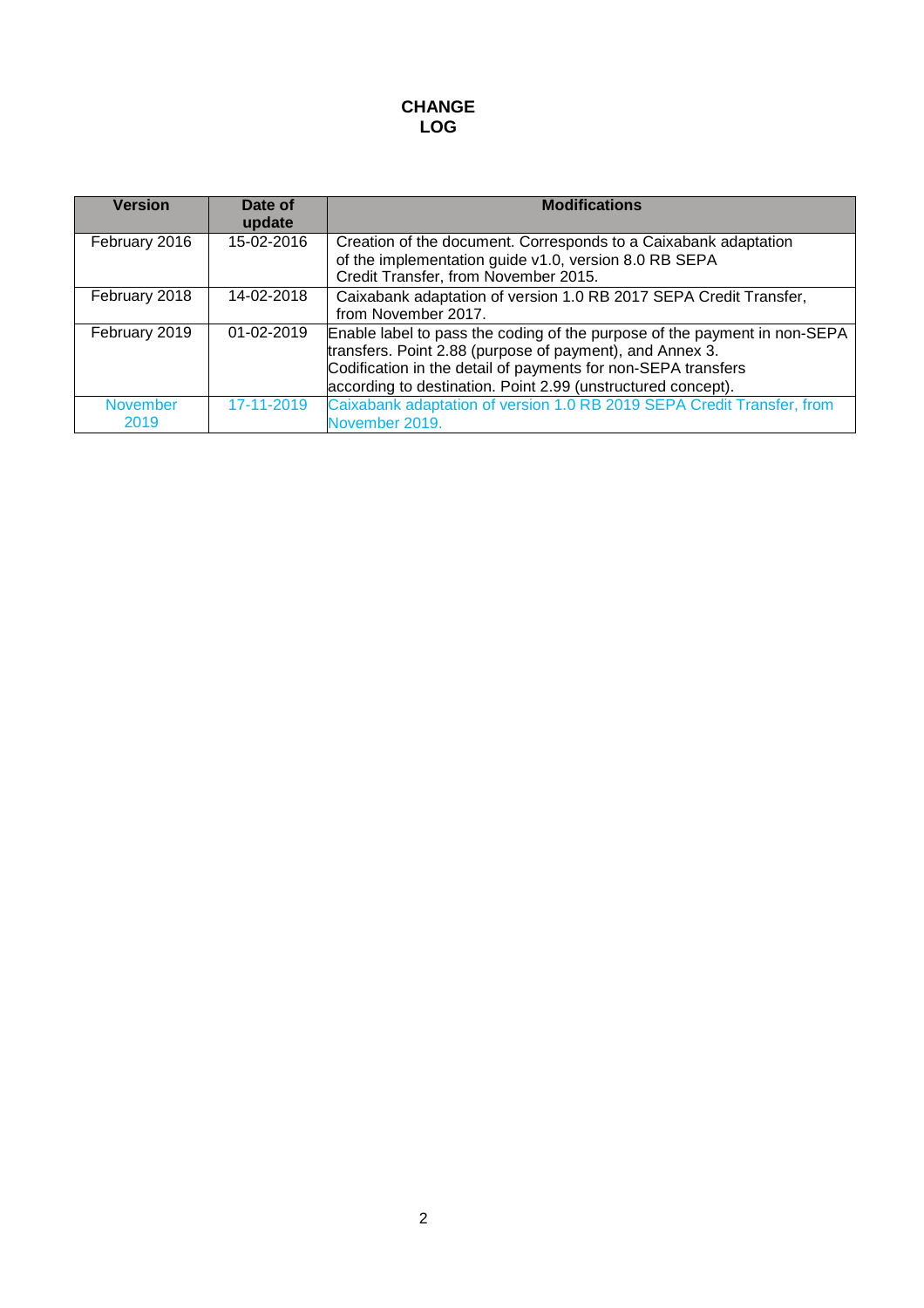# **CONTENTS**

|                                                                 | Page           |
|-----------------------------------------------------------------|----------------|
|                                                                 |                |
|                                                                 |                |
| $\mathsf{L}2$                                                   |                |
|                                                                 |                |
|                                                                 |                |
|                                                                 |                |
|                                                                 |                |
|                                                                 |                |
|                                                                 |                |
| 1. INITIATION MESSAGE FOR TRANSFERS, CHEQUES, PROMISSORY NOTES, |                |
| $\mathbf{H}$                                                    | $\overline{z}$ |

ANNEX 3 - List of codes of non-SEPA payment transfer purposes..............................70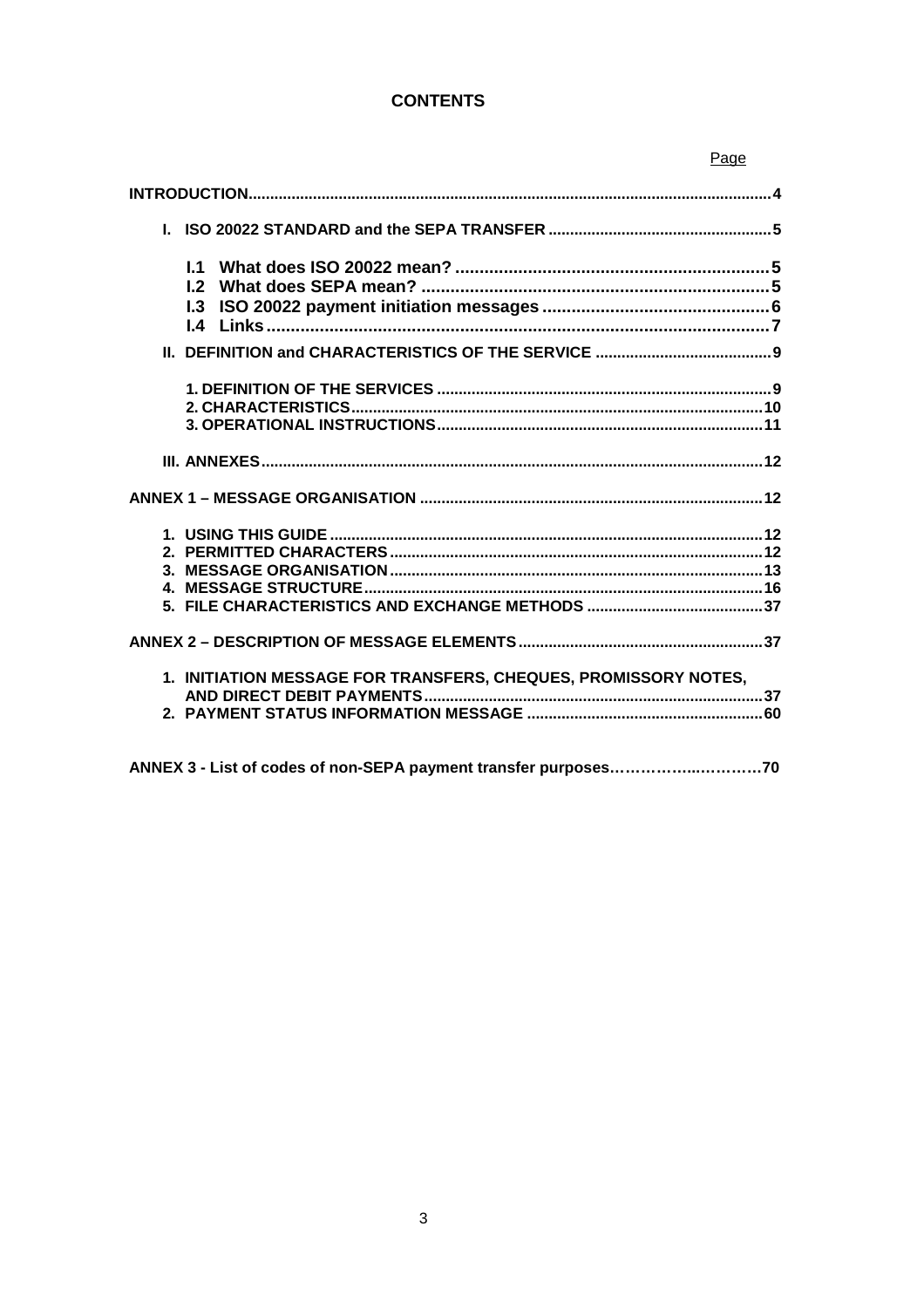#### **INTRODUCTION**

This implementation guide and the ISO 20022-format messages detailed herein have been defined by Spanish credit institutions via their respective associations: Asociación Española de Banca (AEB); Confederación Española de Cajas de Ahorros (CECA); and Unión Nacional de Cooperativas de Crédito (UNACC).

It is, therefore, a standardised guide common to all the credit institutions that provide the services to which this guide refers.

The use of the ISO 20022 format in the way described in this guide will allow the customers to promptly order SEPA transfers, other transfers in euros with countries that are not part of the SEPA area, and request the issuance of bank cheques in euros for national payments.

For its practical application, there must be a prior agreement between the customer that demands the service and the credit institution that provides it.

This version has been revised and is compatible with the operational standards of Rulebook v.1.0 2017 and the Implementation Guidelines v1.0 2019 from the SEPA transfer scheme of the European Payments Council (EPC).

This guide will come into force on **17 November 2019**.

The corrections made in this version adapted by Caixabank include additional services that enable it to address its customers' needs, in particular cheques/promissory notes/direct debit payments, whose use is not standardised in the interbank system, which is why, if used, it would only affect Caixabank.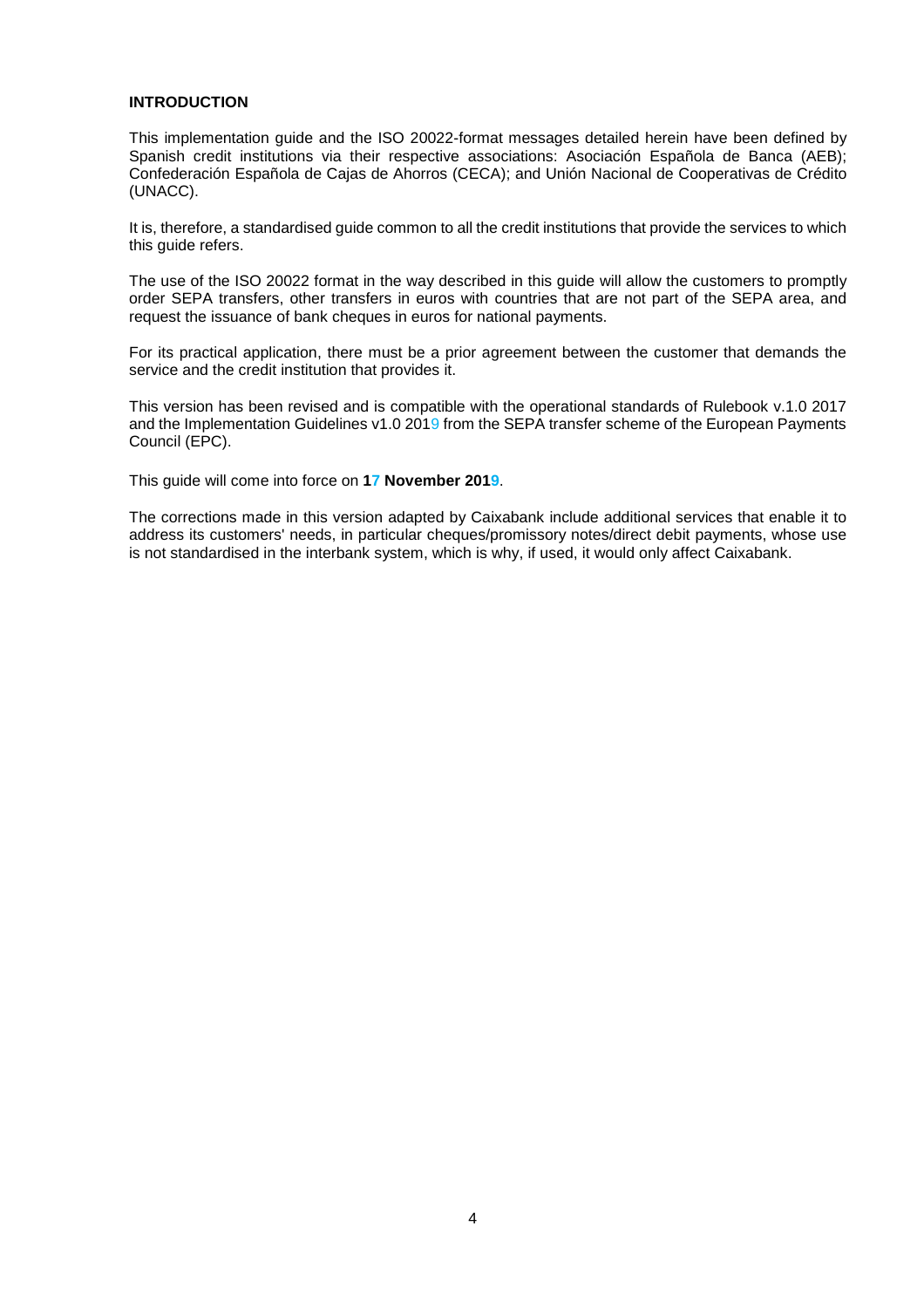## **I. ISO 20022 STANDARD and the SEPA TRANSFER**

#### **I.1 What does ISO 20022 mean?**

Regulation 260/2012, which sets out the technical and business requirements for transfers and direct debits in euros, establishes the obligation of using ISO 20022 messages to communicate payment orders that are not transmitted individually.

ISO – International Organisation for the Standardisation – is a global federation of national standardisation organisations, which has developed the international standard **ISO 20022** – Universal Financial Industry message scheme – for the financial sector.

ISO 20022 messages have been designed independently of the transport protocol that is used and do not include their own conventions for the transport message. The users of these messages are free to define the message transport, in accordance with the standards and practices of the network or community where its use is introduced.

#### **I.2 What does SEPA mean?**

SEPA stands for Single Euro Payments Area<sup>1</sup>. It is an initiative that establishes a truly integrated area for European payments in euros in which these payments are subjected to a uniform set of standards, norms and conditions.

The SEPA transfer is a basic payment tool for making deposits in euros, without a quantity limit, between customer bank accounts within the scope of SEPA, electronically and in a completely automated way.

<sup>&</sup>lt;sup>1</sup> SEPA comprises the European Union countries plus Iceland, Liechtenstein, Norway, Switzerland, Monaco, and San Marino. The most up-to-date information can be found in the documentation section on the official website of the EPC: http://www.europeanpaymentscouncil.eu/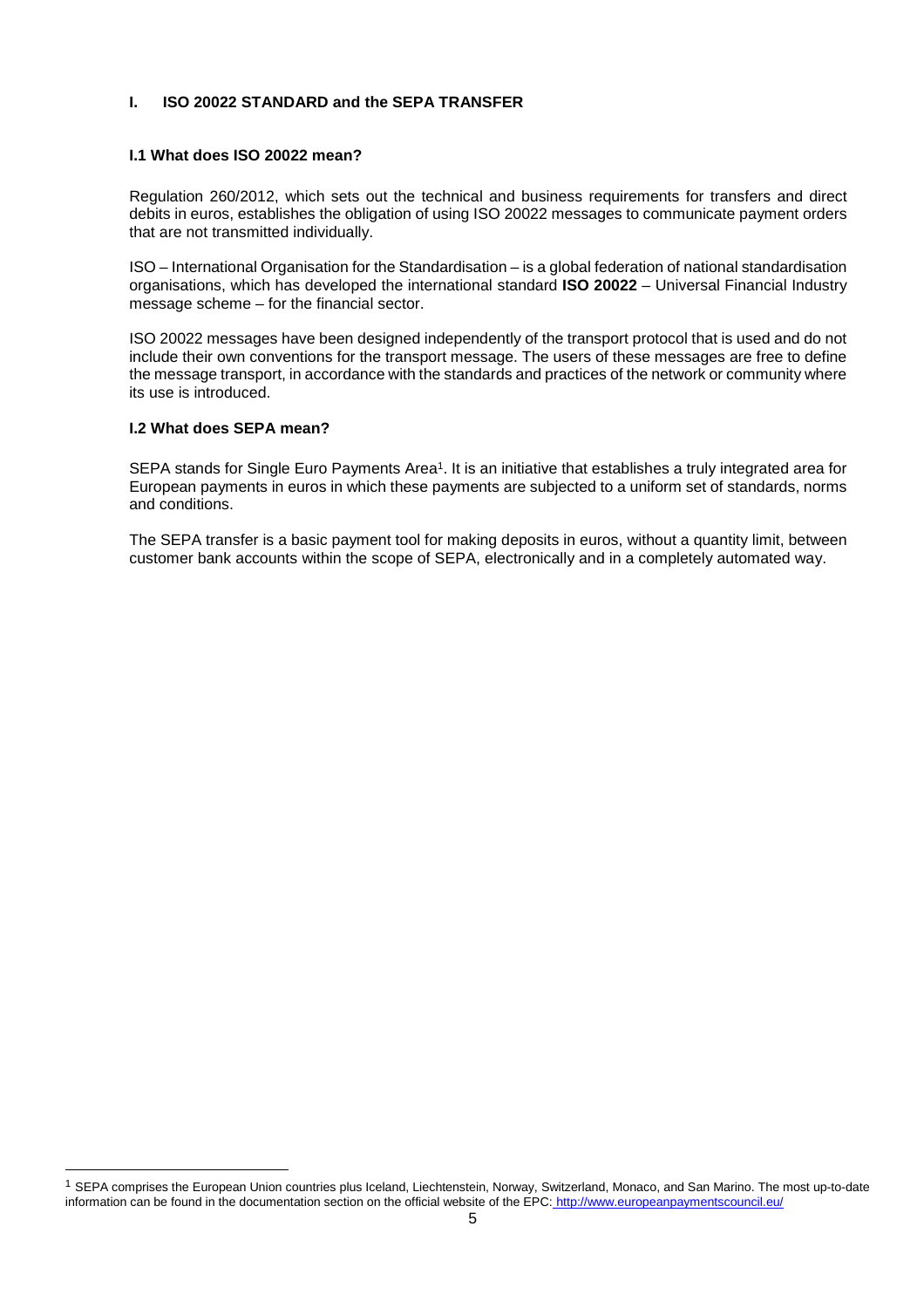## **I.3 ISO 20022 payment initiation messages**

The image below shows the scope of ISO 20022 messages for payment initiation.

|                                                                                                |                    | Purchase order/invoices/remittance advice |                                                           |
|------------------------------------------------------------------------------------------------|--------------------|-------------------------------------------|-----------------------------------------------------------|
| Customer-to-Bank<br>ustomere a Banco)<br>(Inicio del pago por el cliente)                      |                    | Interbank<br>(Interbancario)              | Bank-to-Customer<br>(Banco a Client                       |
| (1)<br>CustomerCreditTransferinitiation<br>(Informe de estado del pago)<br>PaymentStatusReport | $\overline{2}$     |                                           |                                                           |
| <b>DebitNotification</b>                                                                       | 3)<br>$ 40\rangle$ | Interbank messages                        |                                                           |
| AccountReport/Statement                                                                        | 6)                 |                                           | (5)<br>CreditNotification<br>6<br>AccountReport/Statement |

The ISO 20022 standard covers all possible messages from the initiation of a payment transaction until it reaches the recipient. The number on the list corresponds to the number on the chart:

- 1. Initiation of payment through the payment initiation message (transfers and cheque requests, promissory notes, and direct debit payments in the case of this guide).
- 2. Information on the status of the transaction through the payment status information message.
- 3. Possibility of sending the initiating party a debit note between the financial institution and its customer.
- 4. Messages to transport the payment transaction by the different financial institutions that can intervene in the payment chain.
- 5. Possibility of sending the creditor a credit note between the financial institution and its customer.
- 6. Information from the financial institution to its customer regarding movements recorded in the account balances.

This guide details the adaptations of messages marked 1 and 2 to the specific requirements of the Spanish community, to initiate transfers and request the issuance of cheques, promissory notes and direct debit payments.

This guide has been prepared in accordance with the following payment initiation and payment status information messages:

- Customer Credit Transfer Initiation (Initiation of transfers by the customer). The corresponding XML scheme is **pain.001.001.03**
- Payment Status Report (Information on the status of the payment). Its corresponding XML scheme is **pain.002.001.03**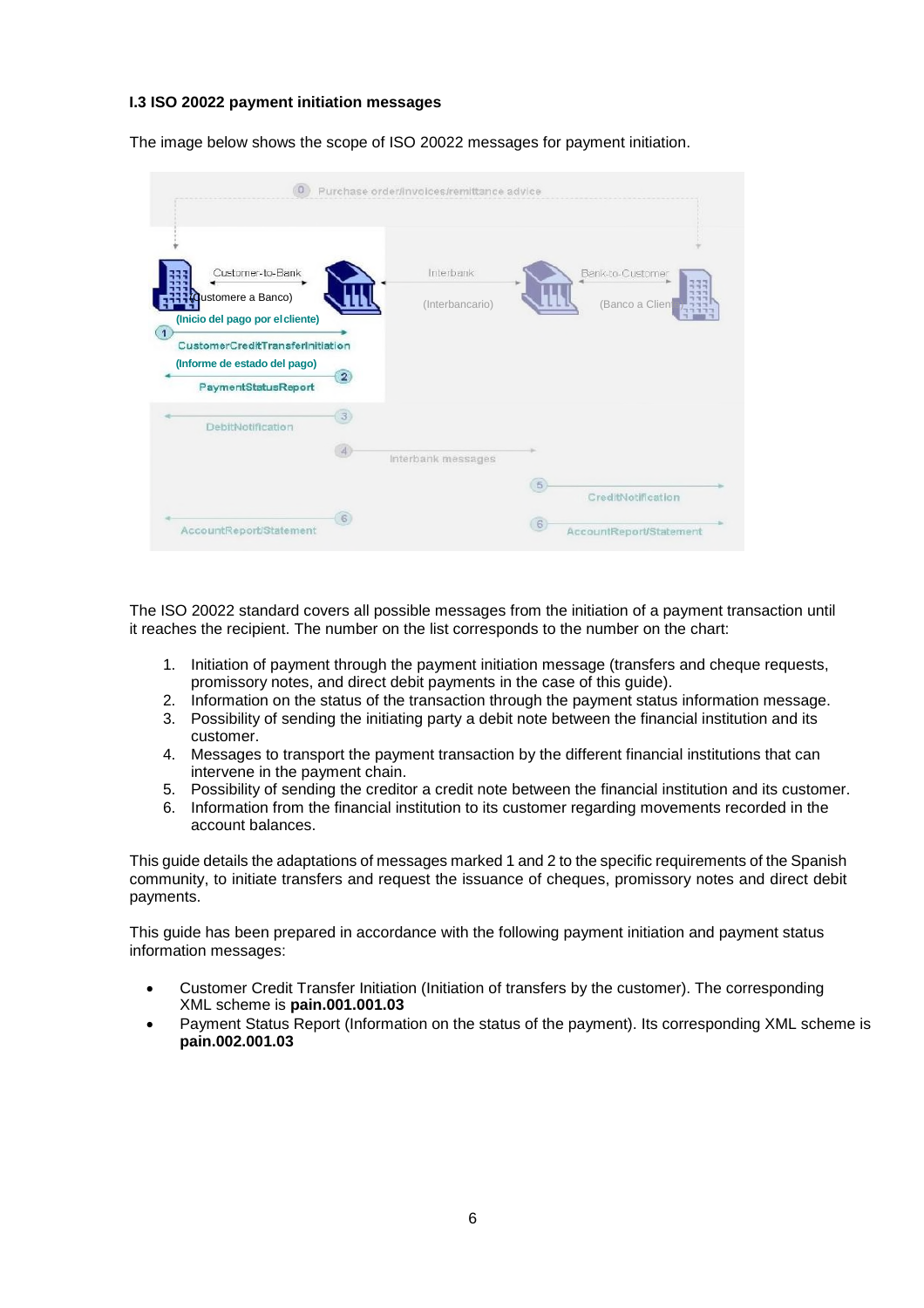For SEPA transfers, the following table shows the data sets of the SEPA transfer scheme with the messages adapted by the EPC:

| <b>SEPA transfer scheme</b>                         | <b>ISO 20022 standard XML</b>              |  |
|-----------------------------------------------------|--------------------------------------------|--|
| <b>DS-01</b> , Information on the transfer from the | <b>Customer Credit Transfer Initiation</b> |  |
| debtor to the institution                           | (pain.001.001.03)                          |  |
| Rejection, from the DS-03, for the rejection by     | Reject - Payment Status Report             |  |
| the debtor agent                                    | (pain.002.001.03)                          |  |

This guide includes the rules of use and format considered necessary by the Spanish banking community for the issuing of SEPA transfers.

The explanatory documents prepared for the ISO should also be taken into account:

- "ISO 20022 **Message Definition Report** Payments Standards Initiation Edition September 2009".
- "ISO 20022 **Customer-to-Bank Message Usage Guide** Customer Credit Transfer Initiation, Customer Direct Debit Initiation, and Payment Status Report - Version 3.0 – Date 8 January, 2009".
- "ISO 20022 **Customer-to-Bank Message Usage Guide Appendix** Customer Credit Transfer Initiation, Customer Direct Debit Initiation, and Payment Status Report - Version 3.0 – Date 8 January, 2009".

From 19 November, 2017, it is compulsory to accept the ISO20022 XML messages published by the EPC in the document: "SEPA Credit Transfer Scheme Customer to Bank Implementation Guidelines"<sup>2</sup> . This document has been used to prepare the IS020022 XML SEPA transfers messages contained in this guide.

## **I.4 Links**

The documents in English containing the complete definition of the ISO **20022** messages, as well as the corresponding user guide, can be download from the ISO website: http://www.iso20022.org/payments messages.page

We recommend that you consult the following documents (in English) on the EPC website:

- "SEPA Credit Transfer Scheme Rulebook" and
- "SEPA Credit Transfer Scheme Customer-to-Bank Implementation Guidelines"

https://www.europeanpaymentscouncil.eu/what-we-do/sepa-credit-transfer/sepa-credit-transferrulebook

In addition, when applicable, refer to two other ISO standards:

- ISO 3166-1 Alpha-2: the list of country codes can be found on the following website: http://www.iso.org/iso/country codes/iso 3166 code lists/country names and code elements.htm
- ISO 4217 Alpha-3: the list of currency codes can be found on the following website: http://www.iso.org/iso/fr/home/store/catalogue tc/catalogue detail.htm?csnumber=46121

<sup>2</sup> 3https://www.europeanpaymentscouncil.eu/sites/default/files/KB/files/EPC132-08%20SCT%20C2B%20IG%202017%20V1.0.pdf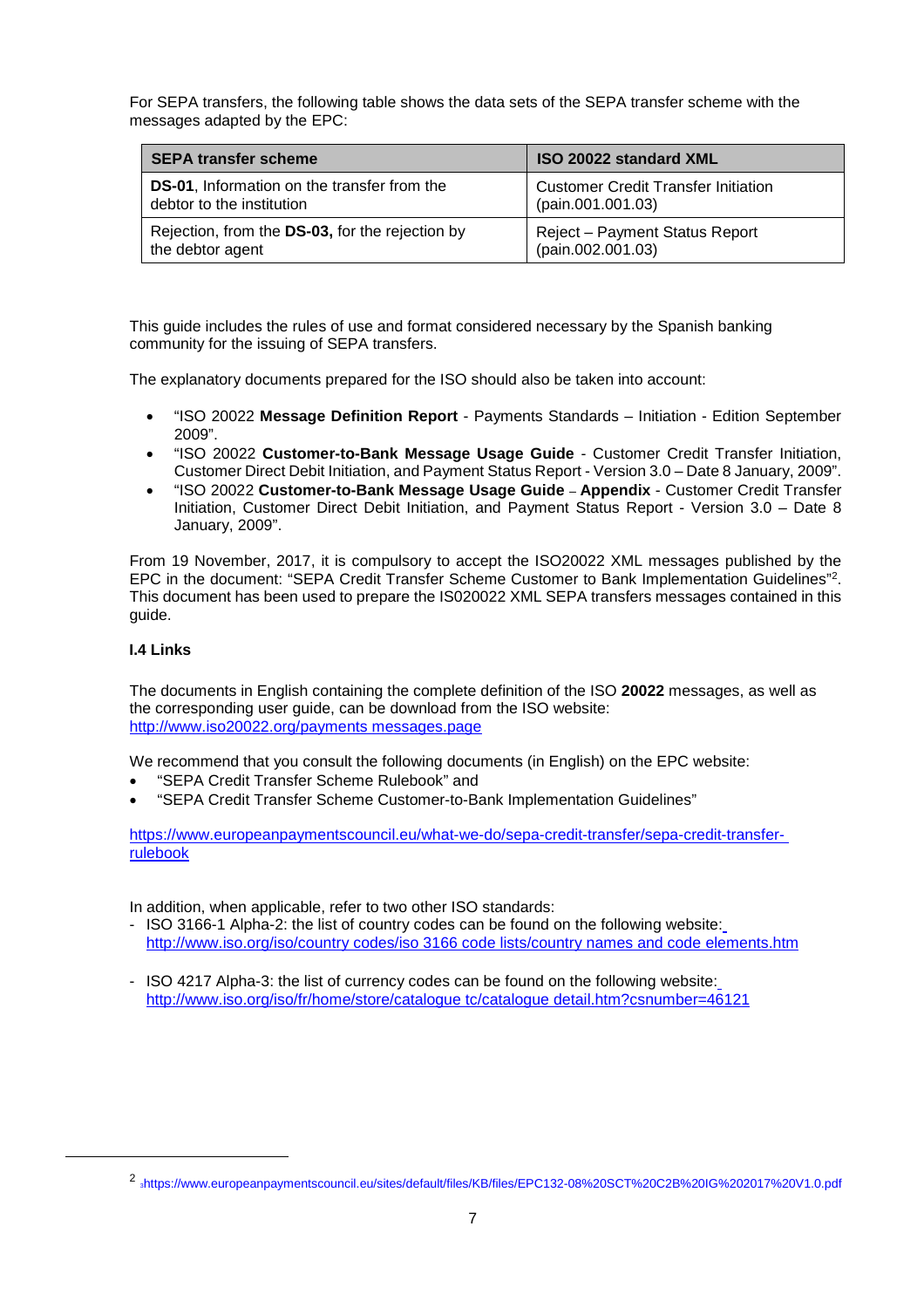## **II. DEFINITION and CHARACTERISTICS OF THE SERVICE**

## **1. DEFINITION OF THE SERVICES**

This guide allows credit institutions to provide two different services.

The first consists of the channelling of the following transactions, through the payment initiation message:

 Transfer orders in euros and other currencies corresponding to payments from companies, public bodies, and other customers (hereinafter debtors) to be paid into the accounts of the beneficiaries.

For this service, requests for the issuance of the following types of transfers will be channelled:

- o SEPA transfers (national and cross-border within the SEPA zone).
- o Other cross-border transfers (not in the SEPA zone) in euros.
- o Other transfers (national and cross-border) in currencies other than the euro.
- Orders for issuance of bank cheques, customer cheques, promissory notes and direct debit payments for national payments in euros.

All the accounts in the European Economic Area will be communicated in IBAN format<sup>3</sup>.

The second service consists of providing the debtor information on the status of the transaction sent previously in a payment initiation message. To provide this, the debtor's credit institution will use the payment status information message. This guide establishes the content of the message to communicate the rejection of a complete payment initiation message, or of specific transactions within a payment initiation message.

<sup>3</sup> IBAN specifications can be found in ISO 13616 that can be downloaded from the following website:https://www.swift.com/sites/default/files/resources/swift standards ibanregistry.pdf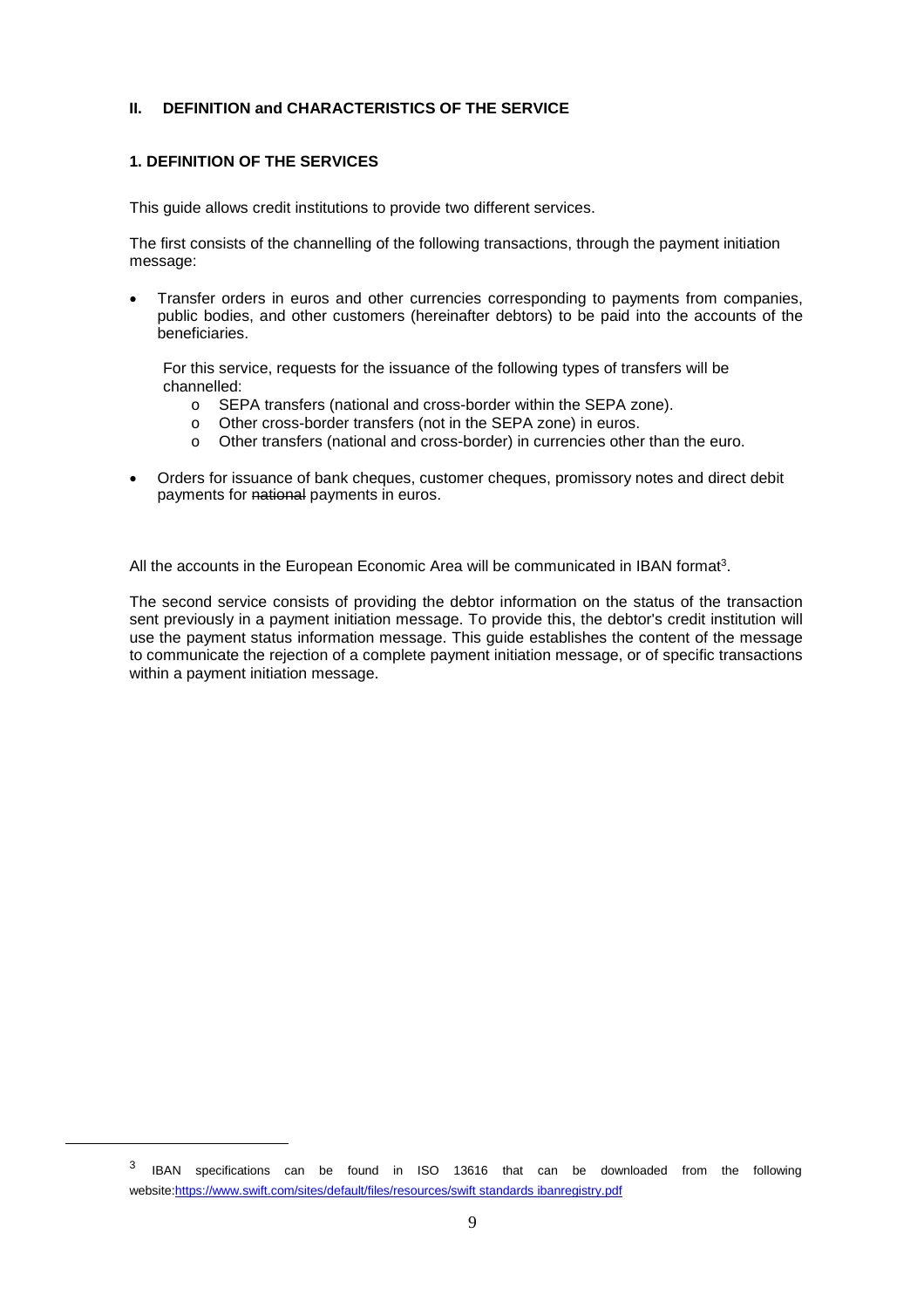## **2. CHARACTERISTICS**

## **2.1. PARTIES INVOLVED IN A PAYMENT INITIATION MESSAGE**

The Spanish community has drawn up this guide to be used in a direct relationship between the debtor and the financial institution that holds the charge account. It therefore does not include possible intermediary financial institutions.

In this scenario of a direct relationship, the ISO 20022 standard anticipates that up to seven different figures can be involved in a payment initiation message. Each of them is specified in the following table, together with their definition.

| <b>Term</b>              | <b>Synonyms</b>                                   | <b>Description</b>                                                                                                                                                                                                                                                                                                                                                                                                                                        |
|--------------------------|---------------------------------------------------|-----------------------------------------------------------------------------------------------------------------------------------------------------------------------------------------------------------------------------------------------------------------------------------------------------------------------------------------------------------------------------------------------------------------------------------------------------------|
| <b>Debtor</b>            | Originator,<br>Ordering                           | Party that owes a monetary amount to the (ultimate) creditor.                                                                                                                                                                                                                                                                                                                                                                                             |
|                          | Party, Buyer                                      | Use: Required information. Holder of the charge account that will be<br>used to make the payment. This may, or may not, coincide with the<br>ultimate debtor.                                                                                                                                                                                                                                                                                             |
| <b>Ultimate Debtor</b>   | Originator<br>Reference Party                     | Party that ultimately owes a monetary amount to the (ultimate)<br>creditor.                                                                                                                                                                                                                                                                                                                                                                               |
|                          |                                                   | Use: Optional detail. This is the party that owes a monetary<br>amount to the (ultimate) creditor having received goods or<br>services, gifts, etc., and is the party responsible for making the<br>payment. This may coincide with the account holder where the<br>debtor's company will debit the payment (the debtor), or may be<br>different from this. This is usually the buyer. It must only be<br>specified when it is different from the debtor. |
| <b>Initiating Party</b>  |                                                   | Party that initiates the payment (presenter). This may be the<br>debtor or another party that initiates the payment in their<br>name.                                                                                                                                                                                                                                                                                                                     |
|                          |                                                   | Use: Required information. The party that sends the payment<br>instructions to the issuing institution. This may be the debtor or<br>another party that initiates the payment in their name, for example, a<br>shared services centre or payment factory.                                                                                                                                                                                                 |
| <b>Creditor</b>          | Beneficiary,<br>Seller                            | Party to whom a monetary amount is owed.                                                                                                                                                                                                                                                                                                                                                                                                                  |
|                          |                                                   | Use: Required information. Holder of the account to be credited by<br>funds from the debtor / initiating party. This may be the ultimate<br>creditor or a different party.                                                                                                                                                                                                                                                                                |
| <b>Ultimate Creditor</b> | <b>Ultimate</b><br>Beneficiary,                   | Party that ultimately owes a monetary amount.                                                                                                                                                                                                                                                                                                                                                                                                             |
|                          | Beneficiary<br>Reference Party                    | Use: Optional detail. Party that is the ultimate creditor of the<br>transfer. This may coincide with the creditor or be different.<br>This is usually the seller.                                                                                                                                                                                                                                                                                         |
| <b>Debtor agent</b>      | <b>Bank</b><br>(Originating Bank,                 | Financial institution where the debtor holds their account.                                                                                                                                                                                                                                                                                                                                                                                               |
|                          | Originator's Bank,<br>Debtor's Bank)              | Use: Financial institution where the debtor holds an account and<br>which receives the payment order to be carried out from the<br>initiating party. If the debtor coincides with the buyer, this is the<br>buyer's financial institution.                                                                                                                                                                                                                |
| <b>Creditor agent</b>    | Bank<br>(Beneficiary's<br>Bank,<br>Seller's Bank) | Financial institution where the creditor holds an account.<br>Use: Financial institution that receives the payment message from<br>the holder of an account or another party mentioned in the message<br>and that pays the funds into the account. The creditor agent is the<br>creditor's financial institution, If the creditor coincides with the seller,<br>this is the seller's financial institution.                                               |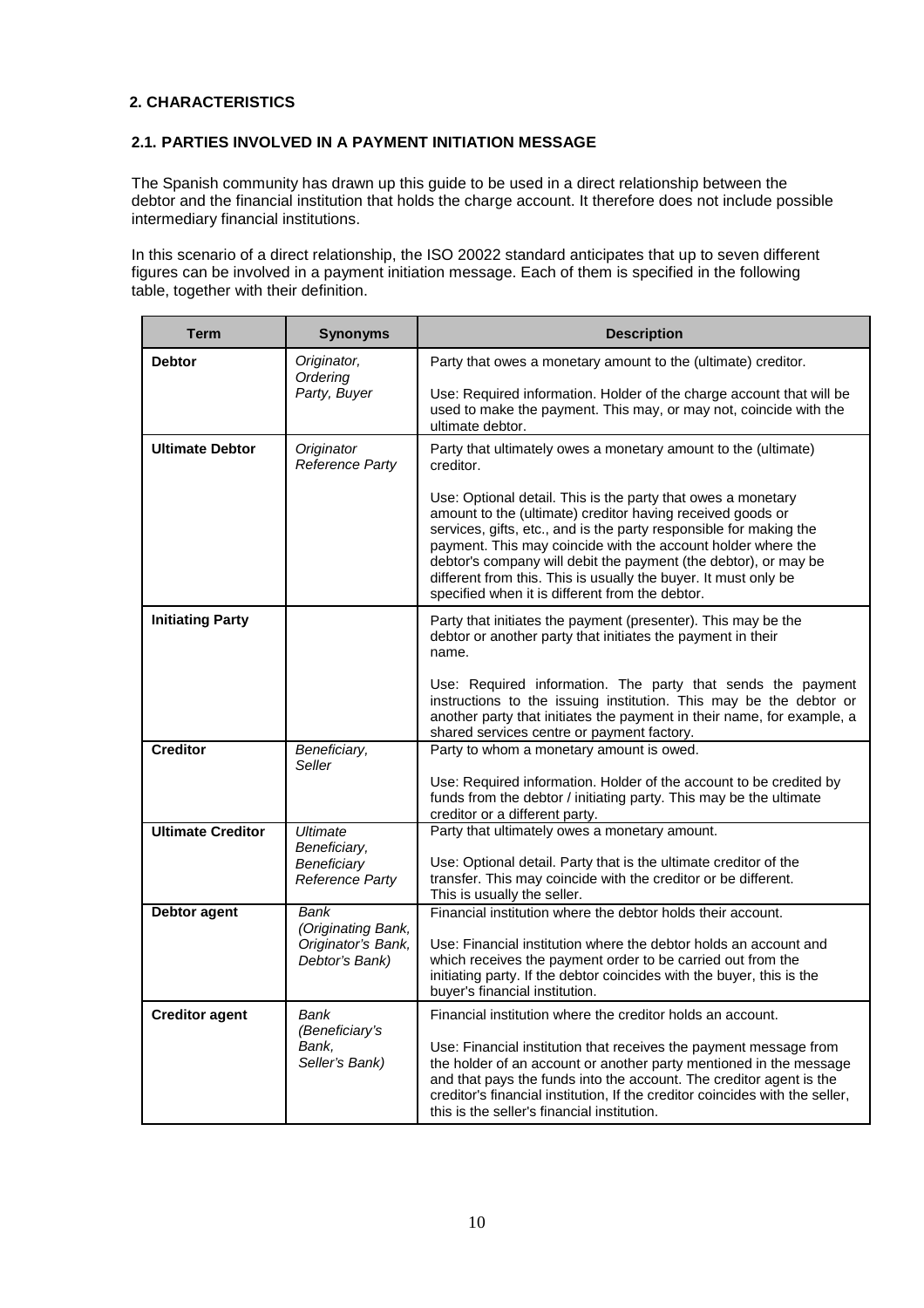## **2.2. SEPA TRANSFER ORDERS**

SEPA transfer orders and their execution have the following characteristics:

- They are transfers between accounts. Both the debtors and the beneficiaries must have accounts open in the credit institutions associated with the SEPA transfer scheme.
- The transactions will be in euros and destined for countries in the SEPA zone.
- In relation to operational expenses, each party assumes the fees applicable for its institution. The debtor agent will transfer the entire amount of the transfer.

With prior agreement with the institution, there is the possibility of requesting the issuance of the SEPA transfer to credit the creditor on the same day as the execution date. This functionality, which is optional for the debtor agent, requires the agent's consent for its use.

## **2.3. OTHER TRANSFER ORDERS**

- Debtors also will be able to request other cross-border transfers in euros from credit institutions when they are destined for countries that are not in the SEPA zone.
- Debtors may also request the issuance of other transfers in currencies other than the euro.
- Debtors may also request the issuance of other urgent transfers, in euros or other currencies.
- The data provided by the debtor for the creditor will be transferred in its entirety until it reaches the creditor, provided that is possible. Due to technical limitations of interbank formats, it is possible that the debtor agent cannot get the full information provided to the creditor's institution.

## **2.4 ISSUANCE OF CHEQUES, PROMISSORY NOTES, DIRECT DEBIT PAYMENTS**

 Debtors can arrange the issuance of bank cheques from credit entities, as well as customer cheques, promissory notes, and direct debit payments, in euros. In the case of cross-border payments, compensation must be made through a national institution.

## **3. OPERATIONAL INSTRUCTIONS**

The files containing the transfer orders and issuances of cheque, promissory notes and direct debit payments, must be in the possession of the institution at least three business days before the issuance date.

The date set for the issuance of the transfers and cheques must coincide with a business day and if it does not, the issuance date will be the next business day.

Debtors must deliver a file with the characteristics specified in Annexes 1 and 2.

For technical reasons it may be appropriate to establish a maximum limit in the number of transactions to include in each file, which must be communicated to the institution.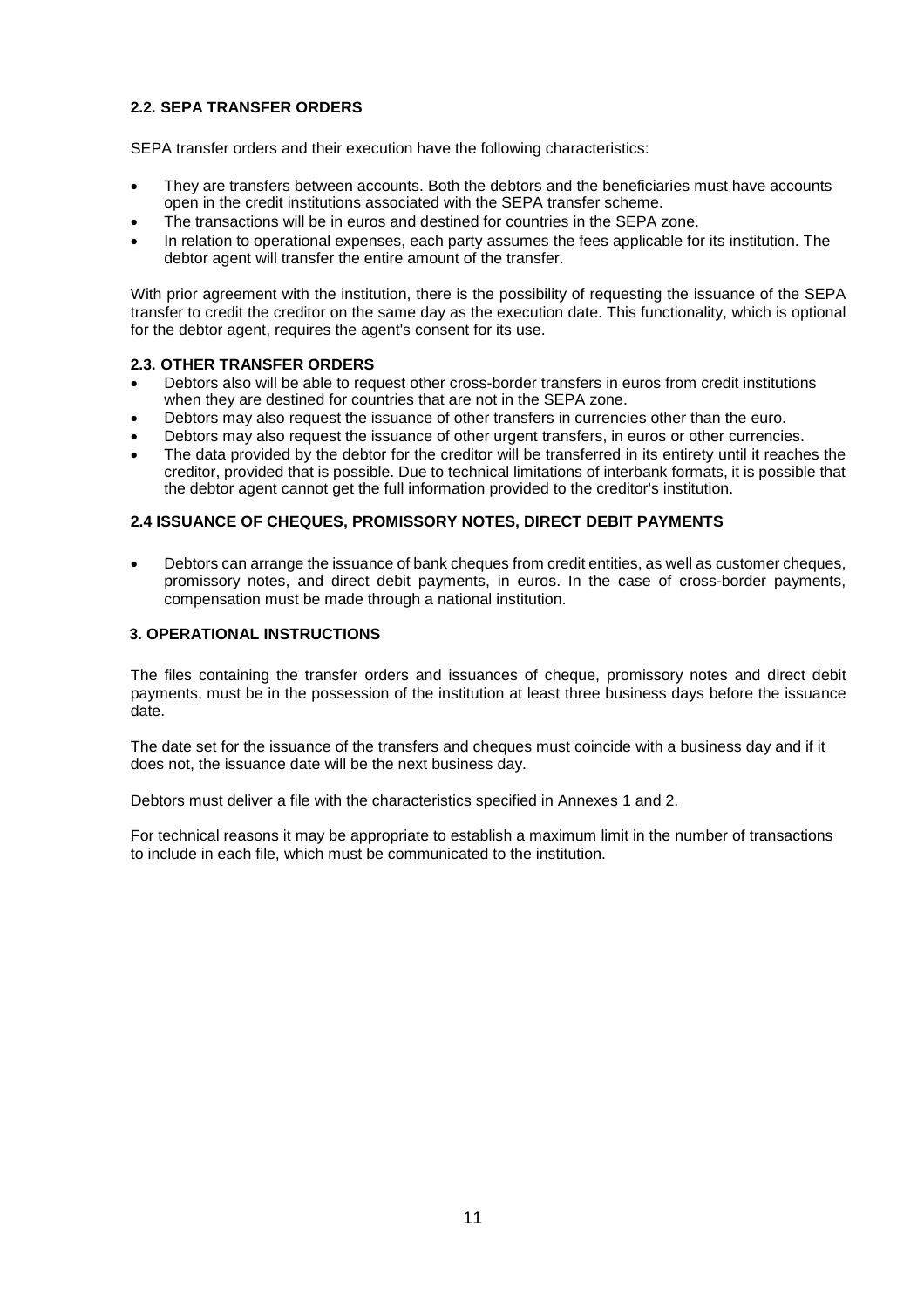#### **III. IIl. ANNEXES**

#### **ANNEX 1 – MESSAGE ORGANISATION**

## **1. USING THIS GUIDE**

If the structure of the messages defined in this guide (see Annex 1, epigraph 4) is compared to that defined in the document "ISO 20022 Message Definition":

- There are gaps in the numbering of the elements, due to the fact that this guide does not use all the elements of the ISO 20022 message. Unless previously agreed with your financial institution, the elements that are not included should not be used.
- In SEPA transfers there are differences in the numbering and occurrence of the elements, due to the fact that this guide follows the SEPA transfer initiation message criterion (pain.001.001.03) published by the EPC in its IG v 1.0 SCT.
- Rules of use specific to the Spanish community have been defined for certain elements of the messages. These rules must be observed in order to avoid the debtor agent rejecting the entire message or some of the payments within it, or that it has details that are ignored. These use rules are indicated in the description of the corresponding element.

| <b>Contents</b>   | Number referring to the description for that element in the document<br>"ISO 20022 Message Definition Report for Payment Standards - Initiation"                                                                                                                                                                                                                                                                                                                                                                                                       |
|-------------------|--------------------------------------------------------------------------------------------------------------------------------------------------------------------------------------------------------------------------------------------------------------------------------------------------------------------------------------------------------------------------------------------------------------------------------------------------------------------------------------------------------------------------------------------------------|
| <b>Definition</b> | Definition of the element or component                                                                                                                                                                                                                                                                                                                                                                                                                                                                                                                 |
| <b>Use</b>        | Information on how the element must be used                                                                                                                                                                                                                                                                                                                                                                                                                                                                                                            |
| <b>XML Label</b>  | Name of the XML label for the element                                                                                                                                                                                                                                                                                                                                                                                                                                                                                                                  |
| <b>Occurrence</b> | Indicates if the element is optional or compulsory and the number of times that<br>it can be repeated. This information is expressed between square brackets in<br>the following way:<br>$[11]$ = compulsory, only appears once<br>$[1n]$ = compulsory and repetitive. $n =$ unlimited number of times<br>$[01]$ = optional, only appears once<br>$[0n]$ = optional and repetitive. $n =$ unlimited number of times<br>When only one of different possible elements can appear, it is indicated with {EITHER<br>OR} in front of the different elements |
| Format            | Indicates the values of the element and the data format                                                                                                                                                                                                                                                                                                                                                                                                                                                                                                |
| <b>Rules</b>      | Indicates any specific rule that affects the occurrence or values of the element                                                                                                                                                                                                                                                                                                                                                                                                                                                                       |

The description of each element of the message and rules is detailed in this way in Annex 2:

#### **2. PERMITTED CHARACTERS**

The ISO 20022 messages must use the standard UTF8 character encoding. The set of Latin characters normally utilised in international communication must be used, which comprises the following characters:

a b c d e f g h i j k l m n o p q r s t u v w x y z A B C D E F G H I J K L M N O P Q R S T U V W X Y Z 0 1 2 3 4 5 6 7 8 9  $/ - ? : () . , ' +$ Space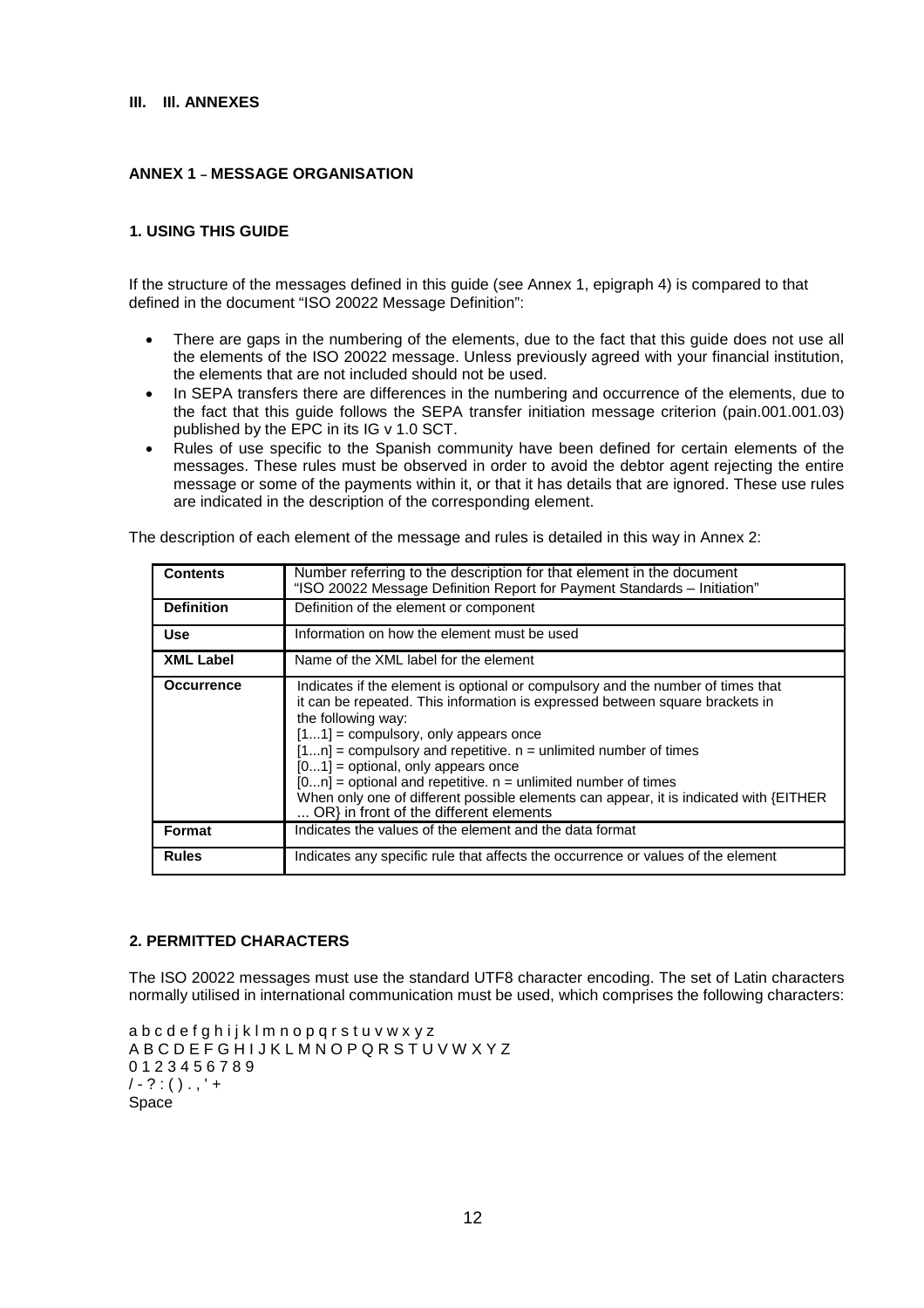The conversion of invalid characters to valid SEPA characters is made using the following rule:

 $\tilde{N}$ ,  $\tilde{n}$  to N, n Ç, ç to C, c

Also accepted is the encoding of all ISO 8859-15 characters that are normally used in Latin-based languages (ñ, ç, and accented vowels), including other typically used characters, whether the file is codified in UTF-8 or ISO 8859-15 itself, with no guarantee in this case that the data will not be converted at any stage of the process.

Certain elements of the XML file, such as identification fields and references, must use the characters shown in the first paragraph so that they are transmitted without variation throughout the entire process.

In addition, there are five characters that cannot be used in a literal way in ISO 20022, except when used to define labels, or within a comment or process instruction. When used in any free text, they must be substituted for their ASCII character:

| Character not permitted in<br><b>XML</b> | <b>ASCII</b> character |
|------------------------------------------|------------------------|
| & (ampersand)                            | &                      |
| $<$ (less than)                          | <:                     |
| >(greater than)                          | >                      |
| " (double quotation marks)               | "                      |
| (apostrophe)                             | '                      |

## **3. MESSAGE ORGANISATION**

#### **3.1. Transfer initiation message**

The ISO 20022 transfer initiation message from the customer (**pain.001.001.03**) is composed of three main parts or blocks:

## **A. Group Header**

The header block is compulsory and appears only once. It contains elements common to all the message. The following components must always be present:

- Message Identification.
- Creation Date and Time.
- Number of Transactions (1 if the message contains a single transaction, n if it contains multiple).
- Initiating Party (presenter, party sending the message).

The Spanish community has defined a rule to be used for the identification of the "Initiating party": In this label the debtor must enter the NIF-suffix (tax ID number) that they use.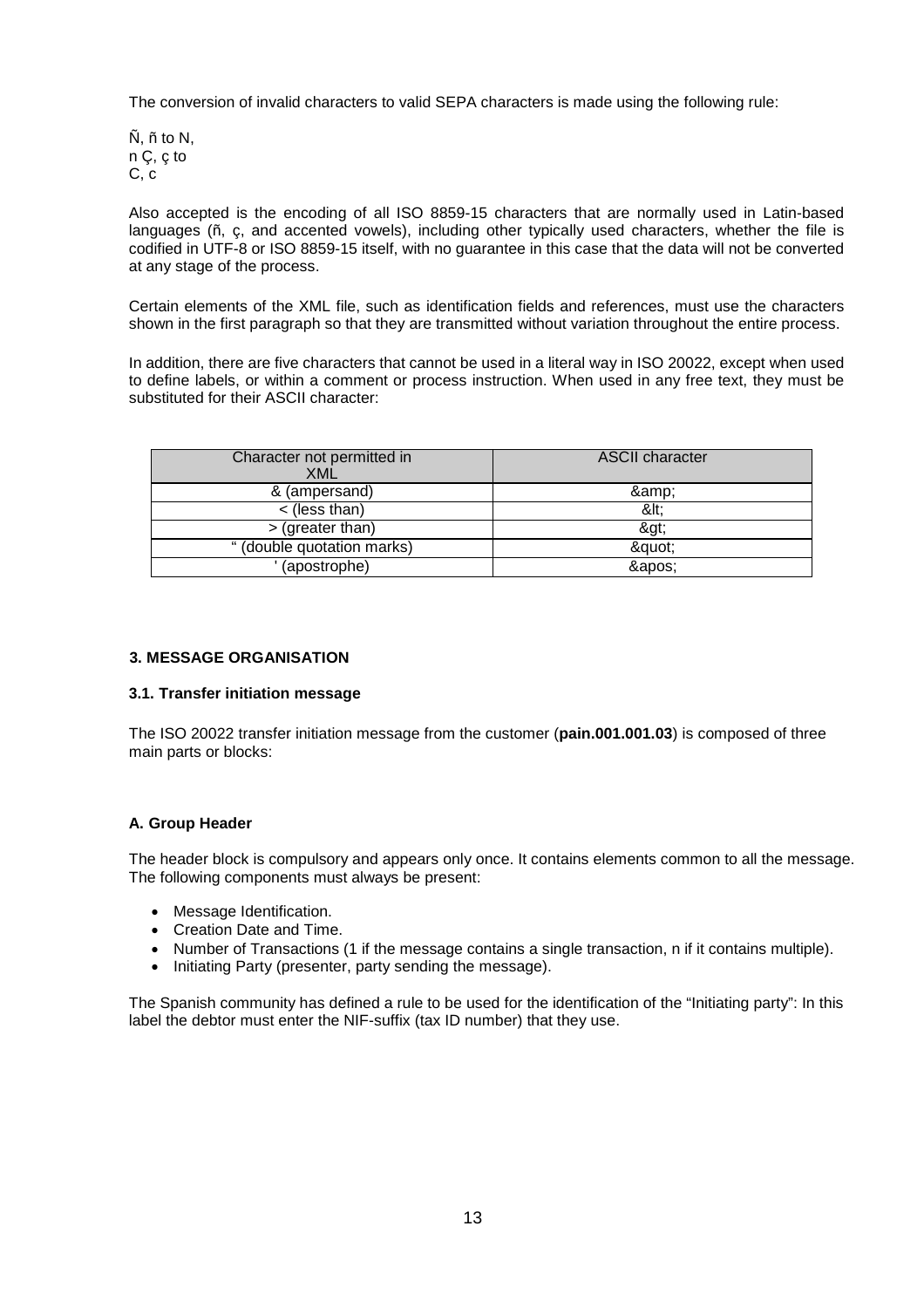#### **B. Payment information**

The payment information block is compulsory and may be repeated. It contains elements relating to the debtor in the transaction. Elements that always appear in this block are:

- Payment Method
- Requested Execution Date
- Debtor
- Debtor Account
- Debtor Agent

All transactions within this block must have the same debtor account and debtor agent, the same requested execution date and the same payment method. Therefore, if the initiating party or the debtor have to issue payments in the same file, for example, to debit them from different accounts or with different execution dates, they must use different payment information blocks for each account and date.

There are certain elements that can appear only once, either in the payment information block, or in the individual transfer information block, which the debtor must select, but they may not appear in the two with contradictory information. For example:

- Payment Type Information
- Ultimate Debtor
- Charges Bearer

Section 4 describes the structure of the three possible "Payment information block" types covered in this guide:

- To initiate SEPA transfers
- To initiate other transfers in euros
- To initiate transfers in currencies other than the euro.
- To request the issuance of cheques, promissory notes and direct debit payments.

#### **C. Credit transfer transaction information**

The individual transfer information block is part of the payment information block. It is compulsory and can be repeated n times. It contains elements relating to the creditor of the transaction, such as amount, creditor, creditor agent, and remittance information of the transaction.

*The payment instructions* are the combination of the payment information block (B) and the individual transfer information block (C). According to the payment information block type that is used, this block will contain either individual SEPA transfer information, or other individual transfers in euros or other currencies, or specific requests for the issuance of cheques, promissory notes and direct debit payments, in euros. Section 4 describes the structure of block C, within the corresponding block B type.

Below, is a summary of the structure of the pain.001.001.03 message defined in this guide, with labels that contain: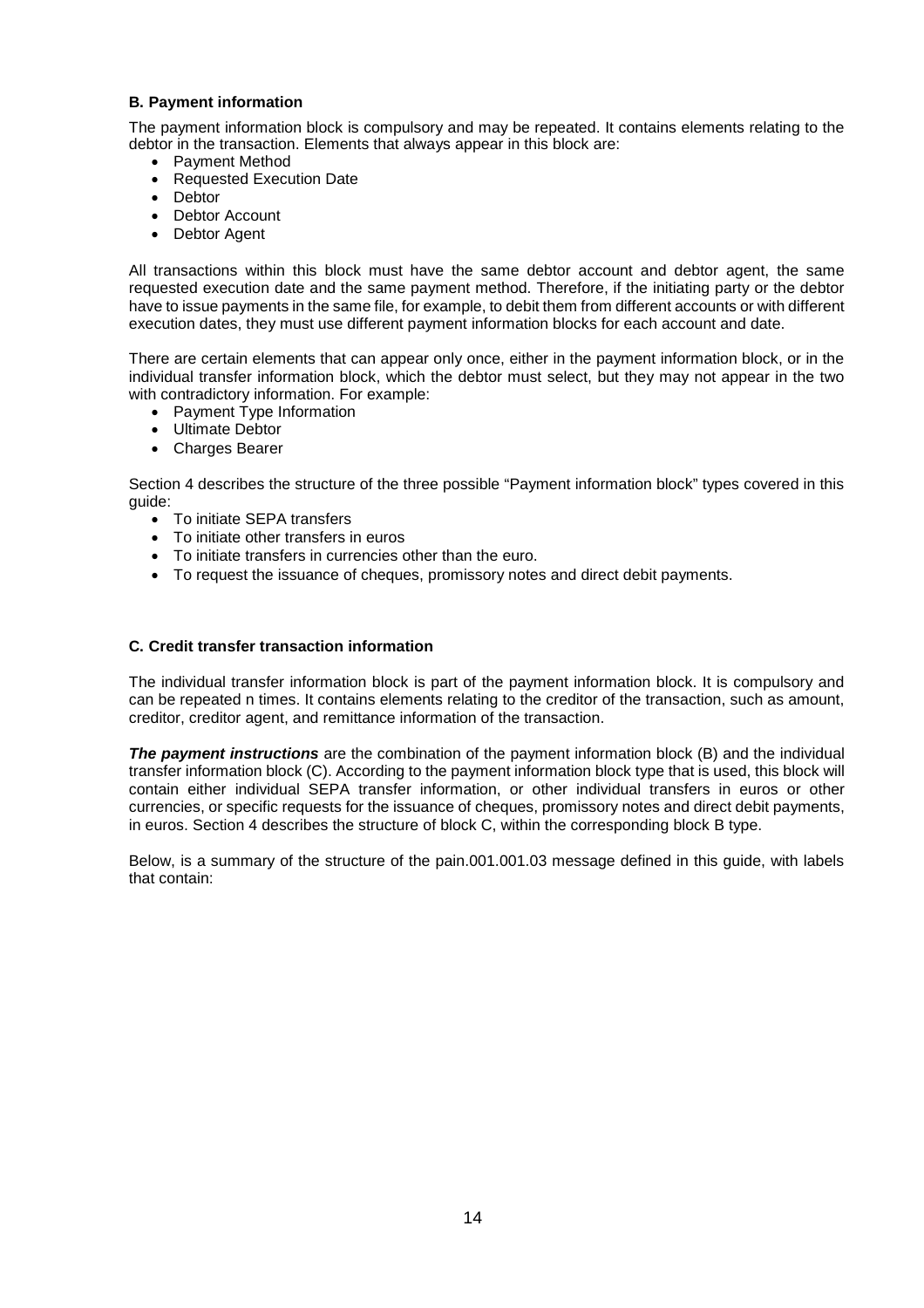|           | Label                              | Occurrence |
|-----------|------------------------------------|------------|
|           | <b>Root of the message</b>         | [11]       |
| А.        | <b>HEADER</b>                      | [11]       |
|           | Message Identification             | [11]       |
|           | <b>Creation Date and Time</b>      | [11]       |
|           | Number of transactions             | [11]       |
|           | Control sum                        | [01]       |
| $+$       | Initiating party                   | [11]       |
| В.        | <b>PAYMENT INFORMATION</b>         | 1n         |
|           | Payment information identification | [11]       |
|           | Payment method                     | [11]       |
|           | Batch booking                      | [01]       |
|           | Number of transactions             | [01]       |
|           | Control sum                        | [01]       |
| $+$       | Payment type information           | [01]       |
|           | Requested execution date           | [11]       |
| $\ddot{}$ | Applicant                          | [1…1]      |
| $\ddot{}$ | Debtor account                     | [1…1]      |
| $\ddot{}$ | Debtor agent                       | [11]       |
| $\ddot{}$ | Ultimate debtor                    | [0…1]      |
|           | Expenses clause                    | [0…1]      |

|           | Label                                            | Occurrence |
|-----------|--------------------------------------------------|------------|
| С.        | <b>INDIVIDUAL</b><br><b>TRANSFER INFORMATION</b> | [1n]       |
| $\div$    | Payment identification                           | [11]       |
| ÷         | Payment type information                         | [01]       |
|           | Amount                                           | [11]       |
| $\div$    | Instruction for issuance of cheque               | [0…1       |
| $\div$    | Ultimate debtor                                  | [01]       |
|           | Creditor agent                                   | [01]       |
| ÷         | Recipient                                        | [01]       |
|           | Creditor account                                 | [01]       |
|           | Ultimate creditor                                | [01]       |
| $\ddot{}$ | Purpose                                          | [01]       |
|           | Remittance information                           |            |

The + sign indicates that this label is broken down into other lower ranking elements.

#### **3.2. Payment status information message**

The payment status information message (**pain.002.001.03**) is sent by the institution that has executed the payment to the initiating party, to inform them of the status of one or more payment instructions. It can be used to communicate the status of a complete transfer initiation message, or to communicate the status of a specific transaction due to later actions or instructions, such as the cancellation of the payment through a payment cancellation request message.

The status can be communicated at a group or individual transaction level. Some status codes can only be used at the group level, for example, "Partially accepted" and "Received". Other codes can be used at both levels, such as "Pending", "Rejected", and the various possible states of acceptance.

Payment status information messages refer to original payment instructions reference either by only including references to the original message, or by including both these and a set of elements from the original instruction.

This guide includes this message for the purposes of being able to inform the debtor of the rejection of one or more requests for transfer issuances and cheques. Its use must always be governed by a bilateral agreement between the debtor and their financial institution.

The ISO 20022 payment status information message is composed of three main parts or blocks.

#### **A. Group Header**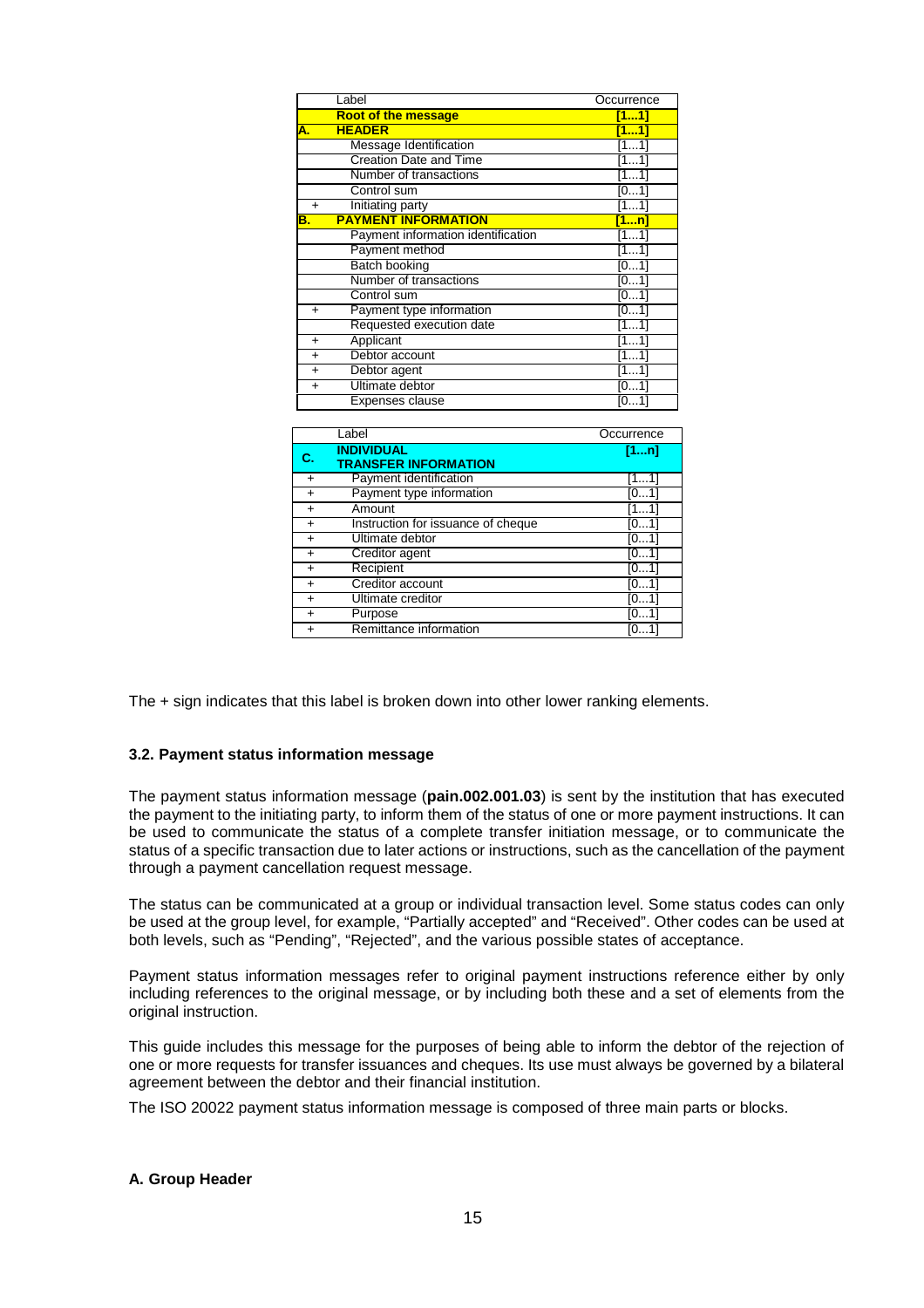The header block is compulsory and appears only once. It contains elements common to all the message. The following components must always be present:

- Message Identification.
- Creation Date and Time.
- Debtor Agent.

#### **B. Original Group Information and Status**

This information block and group status is compulsory and appears only once. It contains elements relating to the original transfer initiation message from the customer and may contain the global status for everything in the original message.

## **C. Transaction Information and Status**

The information block and transaction status is optional and repetitive. It contains elements that refer to the transactions within the original message and may include the status of each original individual transaction.

Below is a summary of the pain.002.001.03 message structure defined in this guide, with labels that contain:

|                | Label                                                 | Occurrence |
|----------------|-------------------------------------------------------|------------|
|                | Message root                                          | [11]       |
| A.             | <b>HEADER</b>                                         | [11]       |
|                | Message Identification                                | [1…1]      |
|                | <b>Creation Date and Time</b>                         | [11]       |
| $+$            | Debtor agent                                          | [0…1]      |
| В.             | <b>ORIGINAL GROUP INFORMATION AND STATUS</b>          | [11]       |
|                | Original message identification                       | [1…1]      |
|                | Identification of the original message name           | [11]       |
|                | Group status                                          | [01]       |
| $+$            | Reason status information                             | [0…n]      |
|                | INFORMATION AND STATUS OF THE ORIGINAL<br>TRANSACTION | [0n]       |
| $\overline{+}$ | Original payment information identification           | [11]       |
|                | Information on the status of the transaction          | [01]       |
| $+$            | Reason status information                             | [0…n]      |
| $^{+}$         | Information and status of the transaction             | [0…n]      |

The + sign indicates that this label is broken down into other lower ranking elements.

## **4. MESSAGE STRUCTURE**

#### **4.1. Transfer initiation message**

According to the agreement with the financial institution, the transfer initiation message may contain up to three different types of payment information blocks. Each has specific characteristics for ordering these types of transactions and, where applicable, they must always appear in this order in the message: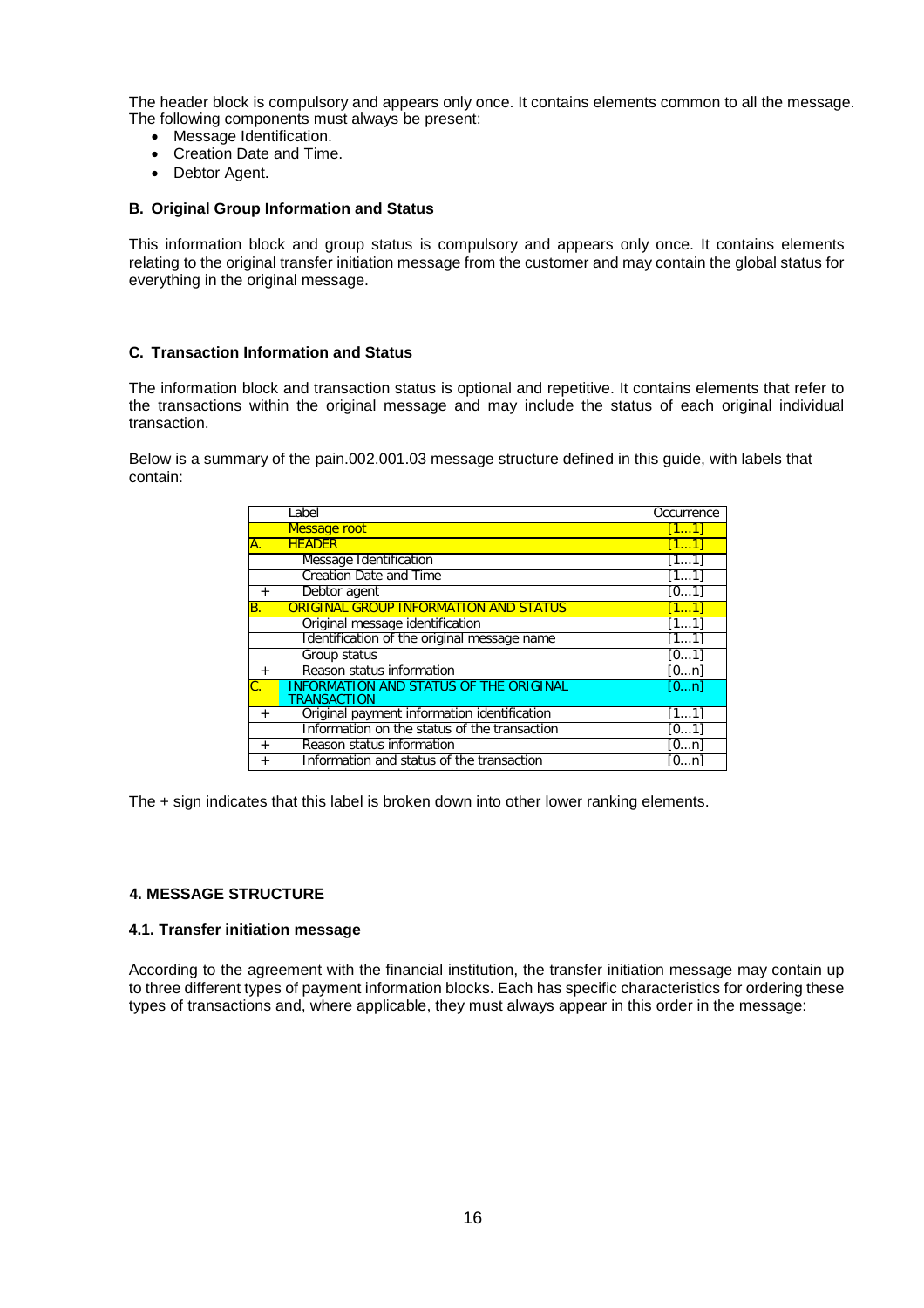- SEPA transfers.
- Other transfers in euros (not SEPA transfers).
- Other transfers in currencies other than the euro.
- Request for the issuance of cheques, promissory notes and direct debit payments.

The structure specific to each is detailed below. The message must contain at least one payment information block, of any of the above-mentioned types.

## **4.1.1. SEPA transfers**

The table shows the elements that must be used to initiate SEPA transfers. The criterion of the transfer initiation message (pain.001.001.03) published by the EPC in the "Customer to Bank Implementation Guidelines" has been followed, particularly in respect to the numbering of the index and label occurrences; the three message blocks are separated by a double line.

The shaded cells indicate that the element is a component, in other words, is composed of lower ranking elements. Annex 2 contains a more detailed description of each element of the message.

| Contents<br><b>EPC</b> | Occurrence  | Name                             | <xml label=""></xml>                  | Length         |
|------------------------|-------------|----------------------------------|---------------------------------------|----------------|
|                        | [11]        | + Root of the message            | <cstmrcdttrfinitn></cstmrcdttrfinitn> |                |
| 1.0                    | [11]        | + Header                         | <grphdr></grphdr>                     |                |
| 1.1                    | [11]        | ++ Message Identification        | <msgld></msgld>                       | 35             |
| 1.2                    | [11]        | ++ Creation Date and Time        | <credttm></credttm>                   | 19             |
| 1.4                    | [11]        | ++ Number of transactions        | <nboftxs></nboftxs>                   | 15             |
| 1.5                    | [11]        | ++ Control sum                   | <ctrlsum></ctrlsum>                   | 18             |
| 1.6                    | [11]        | ++ Initiating party              | <lnitgpty></lnitgpty>                 |                |
| 1.7                    | [01]        | +++ Name                         | $<$ Nm $>$                            | 70             |
| 1.9                    | [01]        | +++ Identification               | $<$ ld $>$                            |                |
| 1.10                   | $[11]$ {Or  | ++++ Organisation Identification | <orgld></orgld>                       |                |
|                        | $[11]$ {{Or | $++++$ BIC or BEI                | <bicorbei></bicorbei>                 | 11             |
|                        | $[11]$ Or}} | $++++$ Other                     | <othr></othr>                         |                |
|                        | [11]        | ++++++ Identification            | $<$ ld $>$                            | 35             |
|                        | [01]        | ++++++ Name of scheme            | <schmenm></schmenm>                   |                |
|                        | $[11]$ {{Or | +++++++ Code                     | $<$ Cd $>$                            | $\overline{4}$ |
|                        | $[11]$ Or}} | +++++++ Proprietary              | <prtry></prtry>                       | 35             |
|                        | [01]        | ++++++ Issuer                    | $<$ Issr $>$                          | 35             |
| 1.11                   | $[11]$ Or}  | ++++ Private individual          | <prvtld></prvtld>                     |                |
|                        | $[11]$ {{Or | +++++ Date and place by birth    | <dtandplcofbirth></dtandplcofbirth>   |                |
|                        | [11]        | ++++++ Date of birth             | <birthdt></birthdt>                   | 10             |
|                        | [01]        | ++++++ Province of birth         | <prvcofbirth></prvcofbirth>           | 35             |
|                        | [11]        | ++++++ City of birth             | <cityofbirth></cityofbirth>           | 35             |
|                        | [11]        | ++++++ Country of birth          | <ctryofbirth></ctryofbirth>           | 2              |
|                        | $[11]$ Or}} | $++++$ Other                     | <othr></othr>                         |                |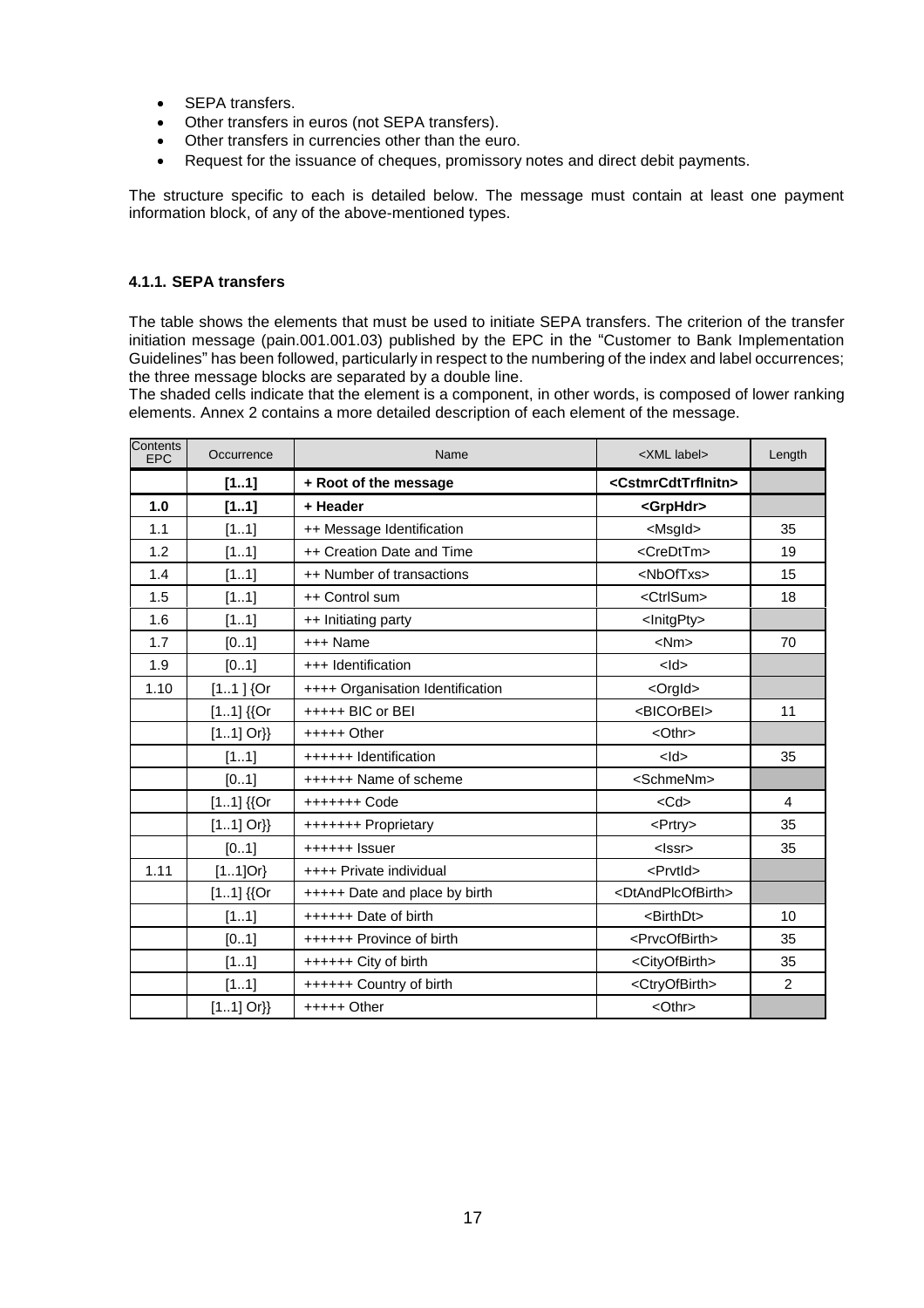| Contents<br><b>EPC</b> | Occurrence  | Name                                  | <xml label=""></xml>                | Length         |
|------------------------|-------------|---------------------------------------|-------------------------------------|----------------|
|                        | [11]        | ++++++ Identification                 | $<$ ld>                             | 35             |
|                        | [01]        | ++++++ Name of scheme                 | <schmenm></schmenm>                 |                |
|                        | $[11]$ {{Or | +++++++ Code                          | $<$ Cd $>$                          | 4              |
|                        | $[11]$ Or}} | +++++++ Proprietary                   | <prtry></prtry>                     | 35             |
|                        | [01]        | ++++++ Issuer                         | $<$ Issr $>$                        | 35             |
| 2.0                    | [1n]        | + Payment information                 | <pmtlnf></pmtlnf>                   |                |
| 2.1                    | [11]        | ++ Payment information identification | <pmtlnfld></pmtlnfld>               | 35             |
| 2.2                    | [11]        | ++ Payment method                     | <pmtmtd></pmtmtd>                   | 3              |
| 2.3                    | [01]        | ++ Batch booking                      | <btchbookg></btchbookg>             | 5              |
| 2.4                    | [11]        | ++ Number of transactions             | <nboftxs></nboftxs>                 | 15             |
| 2.5                    | [11]        | ++ Control sum                        | <ctrlsum></ctrlsum>                 | 18             |
| 2.6                    | [01]        | ++ Payment type information           | <pmttpinf></pmttpinf>               |                |
| 2.7                    | [01]        | +++ Instruction priority              | <lnstrprty></lnstrprty>             | 4              |
| 2.8                    | [01]        | +++ Service level                     | <svclvl></svclvl>                   |                |
| 2.9                    | [11]        | $++++$ Code                           | $<$ Cd $>$                          | 4              |
| 2.11                   | [01]        | +++ Local instrument                  | <lcllnstrm></lcllnstrm>             |                |
| 2.12                   | $[11]$ {Or  | ++++ Code                             | $<$ Cd $>$                          | 4              |
| 2.13                   | $[11]$ Or}  | ++++ Proprietary                      | <prtry></prtry>                     | 35             |
| 2.14                   | [01]        | +++ Category purpose                  | <ctgypurp></ctgypurp>               |                |
|                        | [11]        | ++++ Code                             | $<$ Cd $>$                          | 4              |
| 2.15                   | [11]        | ++ Requested execution date           | <reqdexctndt></reqdexctndt>         | 10             |
| 2.17                   | [11]        | ++ Debtor                             | <dbtr></dbtr>                       |                |
| 2.18                   | [11]        | +++ Name                              | $<$ Nm $>$                          | 70             |
| 2.19                   | [01]        | +++ Postal address                    | <pstladr></pstladr>                 |                |
| 2.28                   | [01]        | ++++ Country                          | <ctry></ctry>                       | 2              |
| 2.29                   | [02]        | ++++ Address line                     | <adrline></adrline>                 | 70             |
| 2.30                   | [01]        | +++ Identification                    | <ld></ld>                           |                |
| 2.31                   | $[11]$ {Or  | ++++ Organisation Identification      | <orgld></orgld>                     |                |
|                        | $[11]$ {{Or | +++++ BIC or BEI                      | <bicorbei></bicorbei>               | 11             |
|                        | $[11]$ Or}} | $++++$ Other                          | <othr></othr>                       |                |
|                        | [11]        | ++++++ Identification                 | <ld></ld>                           | 35             |
|                        | [01]        | ++++++ Name of scheme                 | <schmenm></schmenm>                 |                |
|                        | $[11]$ {{Or | +++++++ Code                          | $<$ Cd $>$                          | $\overline{4}$ |
|                        | $[11]$ Or}} | +++++++ Proprietary                   | <prtry></prtry>                     | 35             |
|                        | [01]        | ++++++ Issuer                         | <lssr></lssr>                       | 35             |
| 2.32                   | $[11]$ Or}  | ++++ Private individual               | <prvtld></prvtld>                   |                |
|                        | $[11]$ {{Or | +++++ Date and place by birth         | <dtandplcofbirth></dtandplcofbirth> |                |
|                        | [11]        | ++++++ Date of birth                  | <birthdt></birthdt>                 | 10             |
|                        | [01]        | ++++++ Province of birth              | <prvcofbirth></prvcofbirth>         | 35             |
|                        | [11]        | ++++++ City of birth                  | <cityofbirth></cityofbirth>         | 35             |
|                        | [11]        | ++++++ Country of birth               | <ctryofbirth></ctryofbirth>         | 2              |
|                        | $[11]$ Or}} | $++++$ Other                          | <othr></othr>                       |                |
|                        | [11]        | ++++++ Identification                 | $<$ ld $>$                          | 35             |
|                        | [01]        | ++++++ Name of scheme                 | <schmenm></schmenm>                 |                |
|                        | $[11]$ {{Or | +++++++ Code                          | $<$ Cd $>$                          | 4              |
|                        | $[11]$ Or}} | +++++++ Proprietary                   | <prtry></prtry>                     | 35             |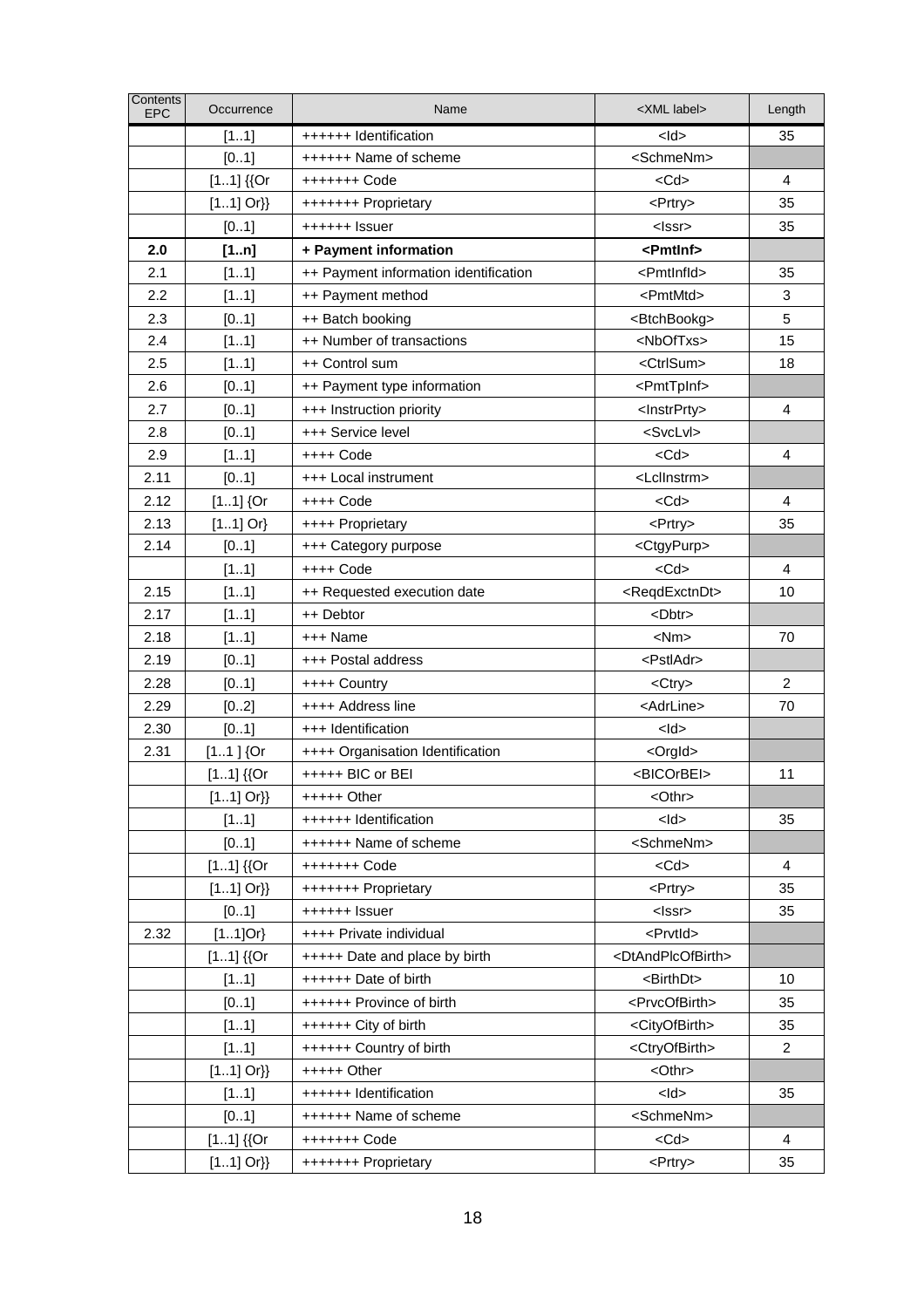| Contents<br><b>EPC</b> | Occurrence  | Name                                       | <xml label=""></xml>                | Length         |
|------------------------|-------------|--------------------------------------------|-------------------------------------|----------------|
|                        | [01]        | ++++++ Issuer                              | <lssr></lssr>                       | 35             |
| 2.35                   | [11]        | ++ Debtor account                          | <dbtracct></dbtracct>               |                |
| 2.36                   | [11]        | +++ Identification                         | $<$ ld $>$                          |                |
|                        | [11]        | ++++ IBAN                                  | $<$ IBAN $>$                        | 34             |
| 2.38                   | [01]        | +++ Currency                               | $<$ Ccy $>$                         | 3              |
| 2.40                   | [11]        | ++ Debtor agent                            | <dbtragt></dbtragt>                 |                |
| 2.41                   | [11]        | +++ Financial institution identification   | <fininstnid></fininstnid>           |                |
| 2.42                   | [01]        | ++++ BIC of the financial institution      | $<$ BIC $>$                         | 11             |
| 2.46                   | [01]        | $++++$ Other                               | <othr></othr>                       |                |
| 2.47                   | [11]        | +++++ Identification                       | $<$ ld>                             | 35             |
| 2.52                   | [01]        | ++ Ultimate debtor                         | <ultmtdbtr></ultmtdbtr>             |                |
| 2.53                   | [01]        | +++ Name                                   | $<$ Nm $>$                          | 70             |
| 2.55                   | [01]        | +++ Identification                         | $<$ ld $>$                          |                |
| 2.56                   | $[11]$ {Or  | ++++ Organisation Identification           | <orgld></orgld>                     |                |
|                        | $[11]$ {{Or | +++++ BIC or BEI                           | <bicorbei></bicorbei>               | 11             |
|                        | $[11]$ Or}} | $++++$ Other                               | <othr></othr>                       |                |
|                        | [11]        | ++++++ Identification                      | $<$ ld $>$                          | 35             |
|                        | [01]        | ++++++ Name of scheme                      | <schmenm></schmenm>                 |                |
|                        | $[11]$ {{Or | +++++++ Code                               | $<$ Cd $>$                          | 4              |
|                        | $[11]Or\}$  | +++++++ Proprietary                        | <prtry></prtry>                     | 35             |
|                        | [01]        | ++++++ Issuer                              | <lssr></lssr>                       | 35             |
| 2.57                   | $[11]$ Or}  | ++++ Private individual                    | <prvtld></prvtld>                   |                |
|                        | $[11]$ {{Or | +++++ Date and place by birth              | <dtandplcofbirth></dtandplcofbirth> |                |
|                        | [11]        | ++++++ Date of birth                       | <birthdt></birthdt>                 | 10             |
|                        | [01]        | ++++++ Province of birth                   | <prvcofbirth></prvcofbirth>         | 35             |
|                        | [11]        | ++++++ City of birth                       | <cityofbirth></cityofbirth>         | 35             |
|                        | [11]        | ++++++ Country of birth                    | <ctryofbirth></ctryofbirth>         | $\overline{2}$ |
|                        | $[11]$ Or}} | $++++$ Other                               | $<$ Othr $>$                        |                |
|                        | [11]        | ++++++ Identification                      | $<$ ld $>$                          | 35             |
|                        | [01]        | ++++++ Name of scheme                      | <schmenm></schmenm>                 |                |
|                        | $[11]$ {{Or | +++++++ Code                               | $<$ Cd $>$                          | 4              |
|                        | $[11]Or\}$  | +++++++ Proprietary                        | <prtry></prtry>                     | 35             |
|                        | [01]        | ++++++ Issuer                              | <lssr></lssr>                       | 35             |
| 2.60                   | [01]        | ++ Charge bearer                           | <chrgbr></chrgbr>                   | 4              |
| 2.63                   | [1n]        | ++ Credit Transfer Transaction Information | <cdttrftxinf></cdttrftxinf>         |                |
| 2.64                   | [11]        | +++ Payment identification                 | <pmtld></pmtld>                     |                |
| 2.65                   | [01]        | ++++ Instruction identification            | <lnstrld></lnstrld>                 | 35             |
| 2.66                   | [11]        | ++++ End to end identification             | <endtoendid></endtoendid>           | 35             |
| 2.67                   | [01]        | +++ Payment type information               | <pmttpinf></pmttpinf>               |                |
| 2.69                   | [01]        | ++++ Service level                         | <svclvl></svclvl>                   |                |
| 2.70                   | [11]        | +++++ Code                                 | $<$ Cd $>$                          | 4              |
| 2.72                   | [01]        | ++++ Local instrument                      | <lclinstrm></lclinstrm>             |                |
| 2.73                   | $[11]$ {Or  | +++++ Code                                 | $<$ Cd $>$                          | 35             |
| 2.74                   | $[11]$ Or}  | +++++ Proprietary                          | <prtry></prtry>                     | 35             |
| 2.75                   | [01]        | ++++ Transfer Type                         | <ctgypurp></ctgypurp>               |                |
|                        | [11]        | +++++ Code                                 | $<$ Cd $>$                          | 4              |
|                        |             |                                            |                                     |                |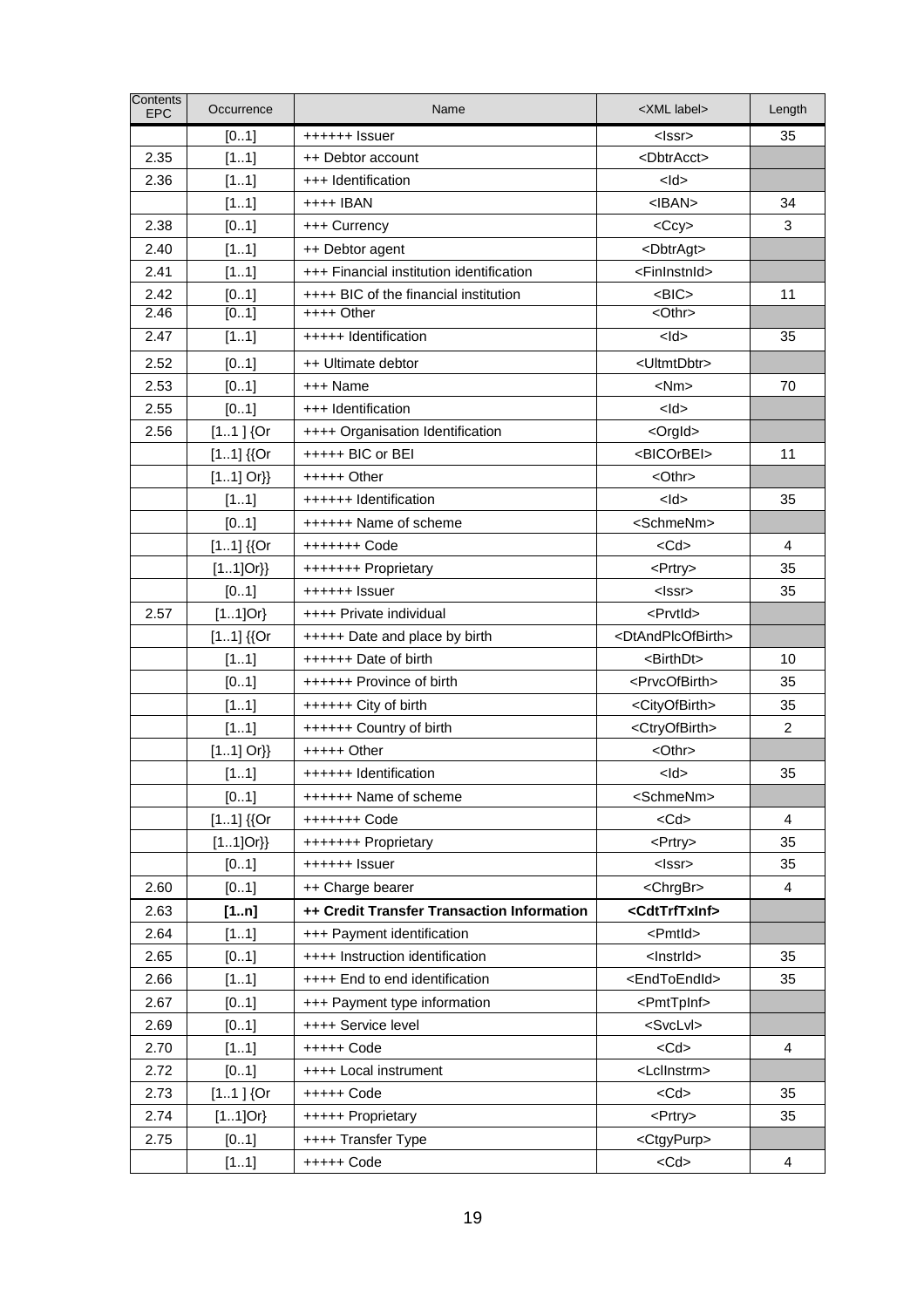| Contents<br><b>EPC</b> | Occurrence  | Name                               | <xml label=""></xml>                | Length         |
|------------------------|-------------|------------------------------------|-------------------------------------|----------------|
| 2.76                   | [11]        | +++ Amount                         | <amt></amt>                         |                |
| 2.77                   | [11]        | ++++ Instructed amount             | <lnstdamt></lnstdamt>               | 18             |
| 2.80                   | [01]        | +++ Charge bearer                  | <chrgbr></chrgbr>                   | 4              |
| 2.82                   | [01]        | +++ Ultimate debtor                | <ultmtdbtr></ultmtdbtr>             |                |
| 2.83                   | [01]        | $++++$ Name                        | $<$ Nm $>$                          | 70             |
| 2.85                   | [01]        | ++++ Identification                | $<$ ld $>$                          |                |
| 2.86                   | $[11]$ {Or  | +++++ Organisation identification  | <orgld></orgld>                     |                |
|                        | $[11]$ {{Or | ++++++ BIC or BEI                  | <bicorbei></bicorbei>               | 11             |
|                        | $[11]$ Or}} | $+++++O$ ther                      | <othr></othr>                       |                |
|                        | [11]        | +++++++ Identification             | $<$ ld $>$                          |                |
|                        | [01]        | +++++++ Name of scheme             | <schmenm></schmenm>                 |                |
|                        | $[11]$ {{Or | ++++++++ Code                      | $<$ Cd $>$                          | $\overline{4}$ |
|                        | $[11]$ Or}} | ++++++++ Proprietary               | <prtry></prtry>                     | 35             |
|                        | [01]        | $++++++$ Issuer                    | $<$ Issr $>$                        | 35             |
| 2.87                   | $[11]$ Or}  | +++++ Private individual           | <prvtld></prvtld>                   |                |
|                        | $[11]$ {{Or | ++++++ Date and place by birth     | <dtandplcofbirth></dtandplcofbirth> |                |
|                        | [11]        | +++++++ Date of birth              | <birthdt></birthdt>                 | 10             |
|                        | [01]        | +++++++ Province of birth          | <prvcofbirth></prvcofbirth>         | 35             |
|                        | [11]        | +++++++ City of birth              | <cityofbirth></cityofbirth>         | 35             |
|                        | [11]        | +++++++ Country of birth           | <ctryofbirth></ctryofbirth>         | $\overline{2}$ |
|                        | $[11]$ Or}} | $+++++O$ ther                      | <othr></othr>                       |                |
|                        | [11]        | +++++++ Identification             | $<$ ld $>$                          | 35             |
|                        | [01]        | +++++++ Name of scheme             | <schmenm></schmenm>                 |                |
|                        | $[11]$ {{Or | ++++++++ Code                      | <cd></cd>                           | 4              |
|                        | $[11]$ Or}} | ++++++++ Proprietary               | <prtry></prtry>                     | 35             |
|                        | [01]        |                                    | $<$ Issr $>$                        | 35             |
| 2.96                   | [01]        | +++ Creditor agent                 | <cdtragt></cdtragt>                 |                |
|                        | [11]        | ++++ Creditor agent identification | <fininstnid></fininstnid>           |                |
|                        | [01]        | +++++ Creditor agent BIC           | >BIC                                | 11             |
| 2.98                   | [11]        | +++ Creditor                       | <cdtr></cdtr>                       |                |
| 2.99                   | [11]        | ++++ Name                          | $<$ Nm $>$                          | 70             |
| 2.100                  | [01]        | ++++ Postal address                | <pstladr></pstladr>                 |                |
|                        | [01]        | +++++ Street name                  | <strtnm></strtnm>                   | 70             |
|                        | [01]        | +++++ Building number              | <bldgnb></bldgnb>                   | 16             |
|                        | [01]        | +++++ Postcode                     | <pstcd></pstcd>                     | 16             |
|                        | [01]        | +++++ Town                         | <twnnm></twnnm>                     | 35             |
|                        | [01]        | +++++ Country Sub-division         | <ctrysubdvsn></ctrysubdvsn>         | 35             |
| 2.109                  | [01]        | +++++ Country                      | <ctry></ctry>                       | 2              |
| 2.110                  | [02]        | +++++ Address line                 | <adrline></adrline>                 | 70             |
| 2.111                  | [01]        | ++++ Identification                | <ld></ld>                           |                |
| 2.112                  | $[11]$ {Or  | +++++ Organisation identification  | <orgld></orgld>                     |                |
|                        | $[11]$ {{Or | ++++++ BIC or BEI                  | <bicorbei></bicorbei>               | 11             |
|                        | $[11]$ Or}} | ++++++ Other                       | <othr></othr>                       |                |
|                        | [11]        | +++++++ Identification             | <ld></ld>                           | 35             |
|                        | [01]        | +++++++ Name of scheme             | <schmenm></schmenm>                 |                |
|                        | $[11]$ {{Or | ++++++++ Code                      | $<$ Cd $>$                          | $\overline{4}$ |
|                        | $[11]$ Or}} | ++++++++ Proprietary               | <prtry></prtry>                     | 35             |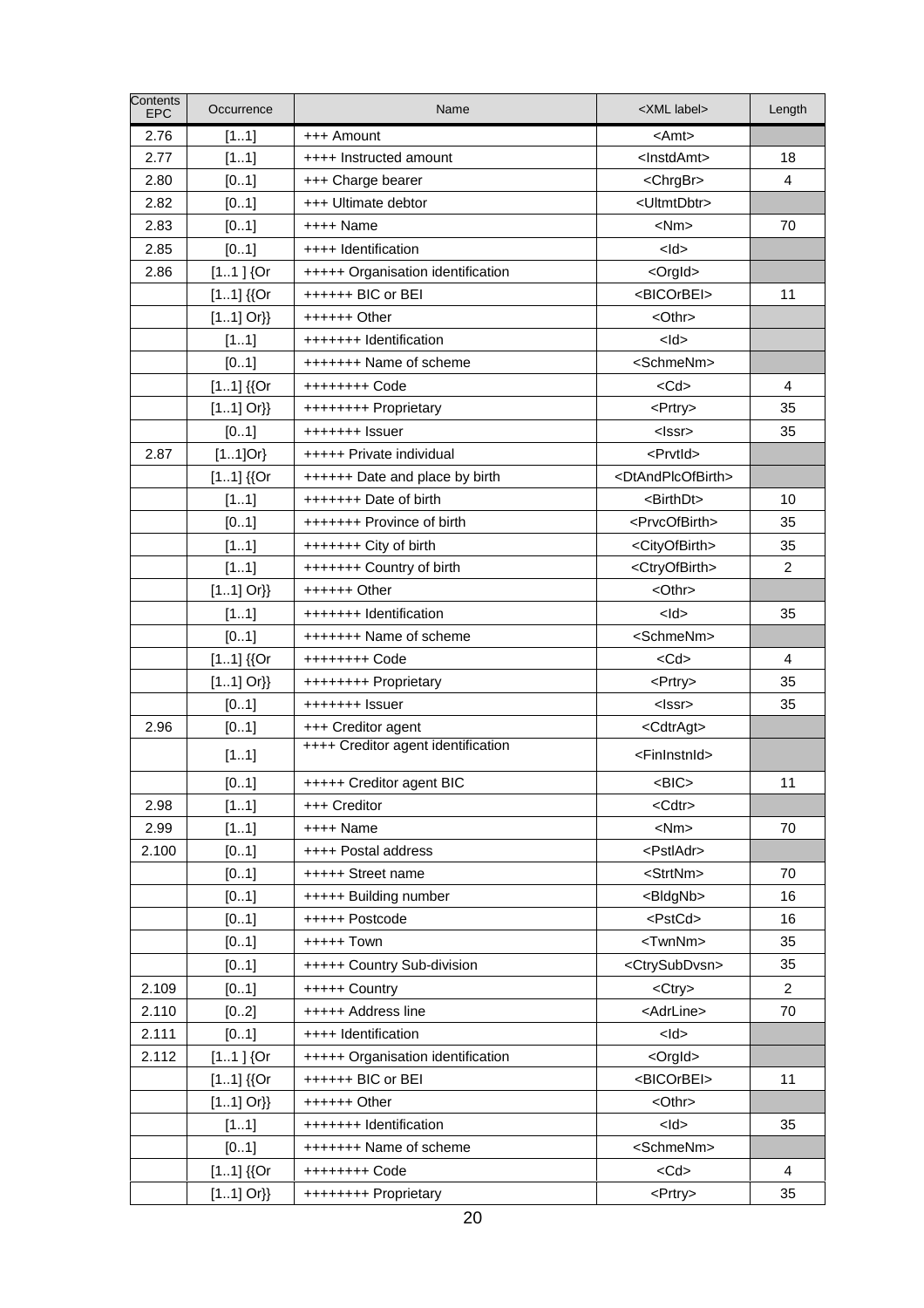| +++++++ Issuer<br><lssr><br/>[01]<br/>2.113<br/><math>[11]</math>Or}<br/><prvtid><br/>+++++ Private individual<br/><dtandplcofbirth><br/><math>[11]</math> {{Or<br/>++++++ Date and place by birth<br/>+++++++ Date of birth<br/><birthdt><br/>[11]<br/><prvcofbirth><br/>[0.1]<br/>+++++++ Province of birth<br/>+++++++ City of birth<br/><cityofbirth><br/>[11]<br/><math>\overline{2}</math><br/>[11]<br/>+++++++ Country of birth<br/><ctryofbirth><br/><math>[11]</math> Or}}<br/>++++++ Other<br/><othr><br/><math>&lt;</math>ld&gt;<br/>[11]<br/>+++++++ Identification<br/><schmenm><br/>[0.1]<br/>+++++++ Name of scheme<br/><math>&lt;</math>Cd<math>&gt;</math><br/><math>[11]</math> {{Or<br/>++++++++ Code<br/>4<br/><math>[11]</math> Or}}<br/><prtry><br/>++++++++ Proprietary<br/>[0.1]<br/>+++++++ Issuer<br/><lssr><br/>2.116<br/>[11]<br/>+++ Creditor account<br/><cdtracct><br/>++++ Identification<br/><ld><br/>[11]<br/>+++++ IBAN<br/><math>&lt;</math>IBAN<math>&gt;</math><br/>[01]<br/>2.117<br/>+++ Ultimate creditor<br/><ultmtcdtr><br/>[01]<br/>2.118<br/>[01]<br/>++++ Name<br/><nm></nm></ultmtcdtr></ld></cdtracct></lssr></prtry></schmenm></othr></ctryofbirth></cityofbirth></prvcofbirth></birthdt></dtandplcofbirth></prvtid></lssr> | Length |
|------------------------------------------------------------------------------------------------------------------------------------------------------------------------------------------------------------------------------------------------------------------------------------------------------------------------------------------------------------------------------------------------------------------------------------------------------------------------------------------------------------------------------------------------------------------------------------------------------------------------------------------------------------------------------------------------------------------------------------------------------------------------------------------------------------------------------------------------------------------------------------------------------------------------------------------------------------------------------------------------------------------------------------------------------------------------------------------------------------------------------------------------------------------------------------------------------------------------------------------------------------------------------|--------|
|                                                                                                                                                                                                                                                                                                                                                                                                                                                                                                                                                                                                                                                                                                                                                                                                                                                                                                                                                                                                                                                                                                                                                                                                                                                                              | 35     |
|                                                                                                                                                                                                                                                                                                                                                                                                                                                                                                                                                                                                                                                                                                                                                                                                                                                                                                                                                                                                                                                                                                                                                                                                                                                                              |        |
|                                                                                                                                                                                                                                                                                                                                                                                                                                                                                                                                                                                                                                                                                                                                                                                                                                                                                                                                                                                                                                                                                                                                                                                                                                                                              |        |
|                                                                                                                                                                                                                                                                                                                                                                                                                                                                                                                                                                                                                                                                                                                                                                                                                                                                                                                                                                                                                                                                                                                                                                                                                                                                              | 10     |
|                                                                                                                                                                                                                                                                                                                                                                                                                                                                                                                                                                                                                                                                                                                                                                                                                                                                                                                                                                                                                                                                                                                                                                                                                                                                              | 35     |
|                                                                                                                                                                                                                                                                                                                                                                                                                                                                                                                                                                                                                                                                                                                                                                                                                                                                                                                                                                                                                                                                                                                                                                                                                                                                              | 35     |
|                                                                                                                                                                                                                                                                                                                                                                                                                                                                                                                                                                                                                                                                                                                                                                                                                                                                                                                                                                                                                                                                                                                                                                                                                                                                              |        |
|                                                                                                                                                                                                                                                                                                                                                                                                                                                                                                                                                                                                                                                                                                                                                                                                                                                                                                                                                                                                                                                                                                                                                                                                                                                                              |        |
|                                                                                                                                                                                                                                                                                                                                                                                                                                                                                                                                                                                                                                                                                                                                                                                                                                                                                                                                                                                                                                                                                                                                                                                                                                                                              | 35     |
|                                                                                                                                                                                                                                                                                                                                                                                                                                                                                                                                                                                                                                                                                                                                                                                                                                                                                                                                                                                                                                                                                                                                                                                                                                                                              |        |
|                                                                                                                                                                                                                                                                                                                                                                                                                                                                                                                                                                                                                                                                                                                                                                                                                                                                                                                                                                                                                                                                                                                                                                                                                                                                              |        |
|                                                                                                                                                                                                                                                                                                                                                                                                                                                                                                                                                                                                                                                                                                                                                                                                                                                                                                                                                                                                                                                                                                                                                                                                                                                                              | 35     |
|                                                                                                                                                                                                                                                                                                                                                                                                                                                                                                                                                                                                                                                                                                                                                                                                                                                                                                                                                                                                                                                                                                                                                                                                                                                                              | 35     |
|                                                                                                                                                                                                                                                                                                                                                                                                                                                                                                                                                                                                                                                                                                                                                                                                                                                                                                                                                                                                                                                                                                                                                                                                                                                                              |        |
|                                                                                                                                                                                                                                                                                                                                                                                                                                                                                                                                                                                                                                                                                                                                                                                                                                                                                                                                                                                                                                                                                                                                                                                                                                                                              |        |
|                                                                                                                                                                                                                                                                                                                                                                                                                                                                                                                                                                                                                                                                                                                                                                                                                                                                                                                                                                                                                                                                                                                                                                                                                                                                              | 34     |
|                                                                                                                                                                                                                                                                                                                                                                                                                                                                                                                                                                                                                                                                                                                                                                                                                                                                                                                                                                                                                                                                                                                                                                                                                                                                              |        |
|                                                                                                                                                                                                                                                                                                                                                                                                                                                                                                                                                                                                                                                                                                                                                                                                                                                                                                                                                                                                                                                                                                                                                                                                                                                                              | 70     |
| $<$ ld $>$<br>2.120<br>++++ Identification<br>[01]                                                                                                                                                                                                                                                                                                                                                                                                                                                                                                                                                                                                                                                                                                                                                                                                                                                                                                                                                                                                                                                                                                                                                                                                                           |        |
| 2.121<br>$[11]$ {Or<br>+++++ Organisation identification<br><orgld></orgld>                                                                                                                                                                                                                                                                                                                                                                                                                                                                                                                                                                                                                                                                                                                                                                                                                                                                                                                                                                                                                                                                                                                                                                                                  |        |
| $[11]$ {{Or<br>++++++ BIC or BEI<br><bicorbei><br/>11</bicorbei>                                                                                                                                                                                                                                                                                                                                                                                                                                                                                                                                                                                                                                                                                                                                                                                                                                                                                                                                                                                                                                                                                                                                                                                                             |        |
| $[11]$ Or}}<br>$<$ Othr $>$<br>++++++ Other                                                                                                                                                                                                                                                                                                                                                                                                                                                                                                                                                                                                                                                                                                                                                                                                                                                                                                                                                                                                                                                                                                                                                                                                                                  |        |
| [11]<br>+++++++ Identification<br>$<$ ld>                                                                                                                                                                                                                                                                                                                                                                                                                                                                                                                                                                                                                                                                                                                                                                                                                                                                                                                                                                                                                                                                                                                                                                                                                                    | 35     |
| [0.1]<br><schmenm><br/>+++++++ Name of scheme</schmenm>                                                                                                                                                                                                                                                                                                                                                                                                                                                                                                                                                                                                                                                                                                                                                                                                                                                                                                                                                                                                                                                                                                                                                                                                                      |        |
| $[11]$ {{Or<br>+++++++++ Code<br><cd><br/>4</cd>                                                                                                                                                                                                                                                                                                                                                                                                                                                                                                                                                                                                                                                                                                                                                                                                                                                                                                                                                                                                                                                                                                                                                                                                                             |        |
| $[11]Or\}$<br>++++++++ Proprietary<br><prtry></prtry>                                                                                                                                                                                                                                                                                                                                                                                                                                                                                                                                                                                                                                                                                                                                                                                                                                                                                                                                                                                                                                                                                                                                                                                                                        | 35     |
| [01]<br>$+++++$ Issuer<br>$<$ Issr $>$                                                                                                                                                                                                                                                                                                                                                                                                                                                                                                                                                                                                                                                                                                                                                                                                                                                                                                                                                                                                                                                                                                                                                                                                                                       | 35     |
| $[11]$ Or}<br><prvtid><br/>2.122<br/>+++++ Private individual</prvtid>                                                                                                                                                                                                                                                                                                                                                                                                                                                                                                                                                                                                                                                                                                                                                                                                                                                                                                                                                                                                                                                                                                                                                                                                       |        |
| <dtandplcofbirth><br/><math>[11]</math> {{Or<br/>++++++ Date and place by birth</dtandplcofbirth>                                                                                                                                                                                                                                                                                                                                                                                                                                                                                                                                                                                                                                                                                                                                                                                                                                                                                                                                                                                                                                                                                                                                                                            |        |
| [11]<br>+++++++ Date of birth<br><birthdt></birthdt>                                                                                                                                                                                                                                                                                                                                                                                                                                                                                                                                                                                                                                                                                                                                                                                                                                                                                                                                                                                                                                                                                                                                                                                                                         | 10     |
| [01]<br>+++++++ Province of birth<br><prvcofbirth></prvcofbirth>                                                                                                                                                                                                                                                                                                                                                                                                                                                                                                                                                                                                                                                                                                                                                                                                                                                                                                                                                                                                                                                                                                                                                                                                             | 35     |
| +++++++ City of birth<br><cityofbirth><br/>[11]</cityofbirth>                                                                                                                                                                                                                                                                                                                                                                                                                                                                                                                                                                                                                                                                                                                                                                                                                                                                                                                                                                                                                                                                                                                                                                                                                | 35     |
| [11]<br>+++++++ Country of birth<br><ctryofbirth><br/><math>\overline{2}</math></ctryofbirth>                                                                                                                                                                                                                                                                                                                                                                                                                                                                                                                                                                                                                                                                                                                                                                                                                                                                                                                                                                                                                                                                                                                                                                                |        |
| $[11]$ Or}}<br>++++++ Other<br><othr></othr>                                                                                                                                                                                                                                                                                                                                                                                                                                                                                                                                                                                                                                                                                                                                                                                                                                                                                                                                                                                                                                                                                                                                                                                                                                 |        |
| $<$ ld $>$<br>[11]<br>+++++++ Identification                                                                                                                                                                                                                                                                                                                                                                                                                                                                                                                                                                                                                                                                                                                                                                                                                                                                                                                                                                                                                                                                                                                                                                                                                                 | 35     |
| [01]<br>+++++++ Name of scheme<br><schmenm></schmenm>                                                                                                                                                                                                                                                                                                                                                                                                                                                                                                                                                                                                                                                                                                                                                                                                                                                                                                                                                                                                                                                                                                                                                                                                                        |        |
| $[11]$ {{Or<br>++++++++ Code<br>$<$ Cd $>$<br>4                                                                                                                                                                                                                                                                                                                                                                                                                                                                                                                                                                                                                                                                                                                                                                                                                                                                                                                                                                                                                                                                                                                                                                                                                              |        |
| $[11]$ Or}}<br>++++++++ Proprietary<br><prtry></prtry>                                                                                                                                                                                                                                                                                                                                                                                                                                                                                                                                                                                                                                                                                                                                                                                                                                                                                                                                                                                                                                                                                                                                                                                                                       | 35     |
| [01]<br>+++++++ Issuer<br><lssr></lssr>                                                                                                                                                                                                                                                                                                                                                                                                                                                                                                                                                                                                                                                                                                                                                                                                                                                                                                                                                                                                                                                                                                                                                                                                                                      | 35     |
| 2.127<br>[01]<br><purp><br/>+++ Purpose</purp>                                                                                                                                                                                                                                                                                                                                                                                                                                                                                                                                                                                                                                                                                                                                                                                                                                                                                                                                                                                                                                                                                                                                                                                                                               |        |
| 2.128<br>++++ Code<br><cd><br/>[11]<br/>4</cd>                                                                                                                                                                                                                                                                                                                                                                                                                                                                                                                                                                                                                                                                                                                                                                                                                                                                                                                                                                                                                                                                                                                                                                                                                               |        |
| +++ Remittance information<br><rmtlnf><br/>2.133<br/>[01]</rmtlnf>                                                                                                                                                                                                                                                                                                                                                                                                                                                                                                                                                                                                                                                                                                                                                                                                                                                                                                                                                                                                                                                                                                                                                                                                           |        |
| 2.134<br>++++ Unstructured<br><ustrd><br/>[01]</ustrd>                                                                                                                                                                                                                                                                                                                                                                                                                                                                                                                                                                                                                                                                                                                                                                                                                                                                                                                                                                                                                                                                                                                                                                                                                       | 140    |
| <strd><br/>2.135<br/>[01]<br/>++++ Structured</strd>                                                                                                                                                                                                                                                                                                                                                                                                                                                                                                                                                                                                                                                                                                                                                                                                                                                                                                                                                                                                                                                                                                                                                                                                                         |        |
| +++++ Creditor Reference Information<br><cdtrrefinf><br/>2.138<br/>[01]</cdtrrefinf>                                                                                                                                                                                                                                                                                                                                                                                                                                                                                                                                                                                                                                                                                                                                                                                                                                                                                                                                                                                                                                                                                                                                                                                         |        |
| 2.139<br>$+++++$ Type<br>[11]<br>$<$ Tp $>$                                                                                                                                                                                                                                                                                                                                                                                                                                                                                                                                                                                                                                                                                                                                                                                                                                                                                                                                                                                                                                                                                                                                                                                                                                  |        |
| 2.140<br>+++++++ Code or Proprietary<br><cdorprtry><br/>[11]</cdorprtry>                                                                                                                                                                                                                                                                                                                                                                                                                                                                                                                                                                                                                                                                                                                                                                                                                                                                                                                                                                                                                                                                                                                                                                                                     |        |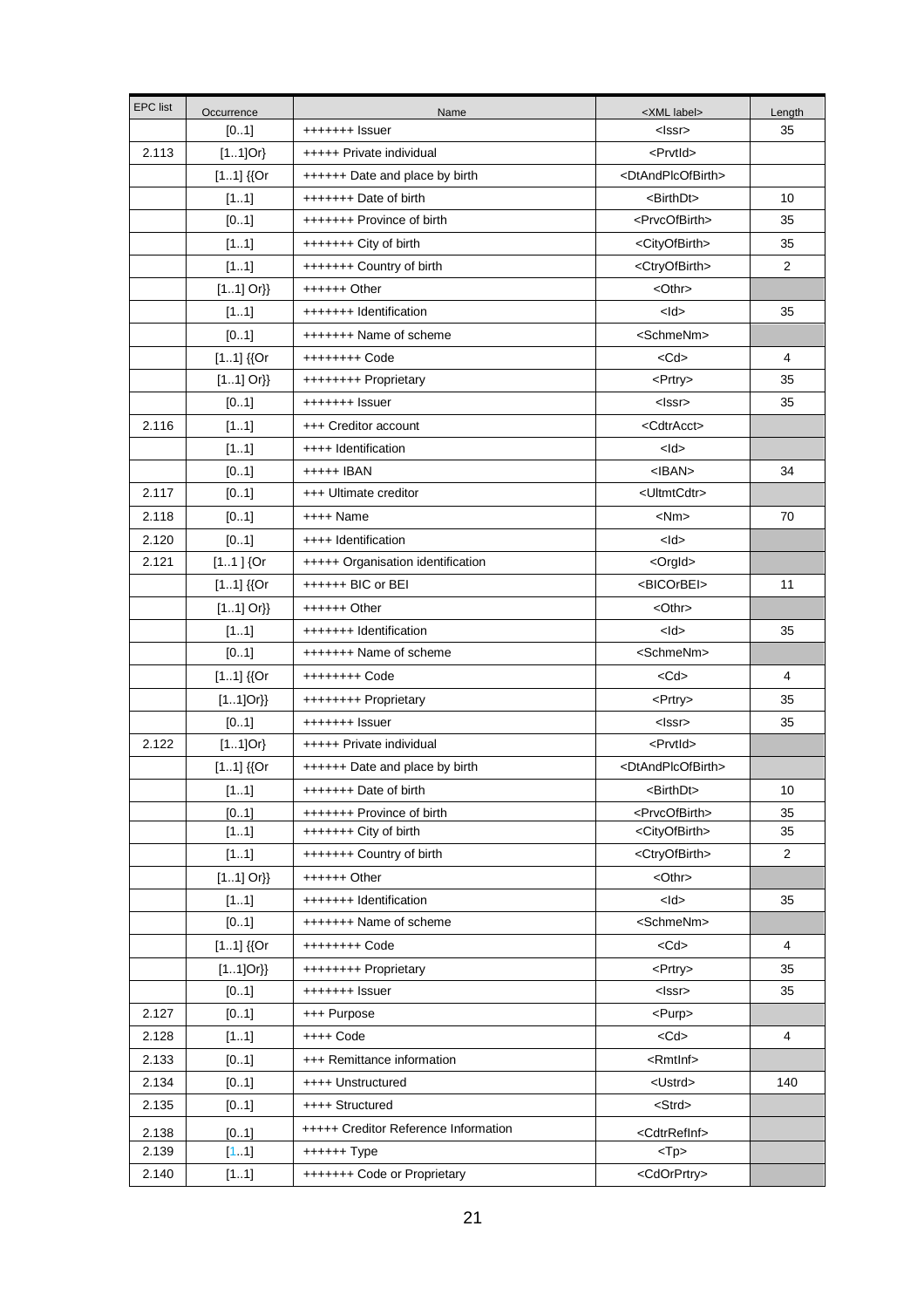| 2.141 | -41<br><b>M</b><br>. | ++++++++ Code    | <cd></cd>     |    |
|-------|----------------------|------------------|---------------|----|
| 2.143 | [01]                 | +++++++ Issuer   | <lssr></lssr> | 35 |
| 2.144 | - 41<br>.            | ++++++ Reference | <ref></ref>   | 35 |

#### **4.1.2. Other transfers in euros**

The following table shows the elements that must be used to initiate other transfers in euros, for which the transfer initiation message has been used (pain.001.001.03) published by ISO20022.

The three message blocks are divided by a double line. The shaded cells indicate that the element is a component, in other words, is composed of lower ranking elements. Annex 2 contains a more detailed description of each element of the message.

| <b>Contents</b><br><b>ISO</b> | Occurrence  | Name                                  | <xml label=""></xml>                  | Length          |
|-------------------------------|-------------|---------------------------------------|---------------------------------------|-----------------|
|                               | [11]        | + Message root                        | <cstmrcdttrfinitn></cstmrcdttrfinitn> |                 |
| 1.0                           | [11]        | + Header                              | <grphdr></grphdr>                     |                 |
| 1.1                           | [11]        | ++ Message Identification             | <msgld></msgld>                       | 35              |
| 1.2                           | [11]        | ++ Creation Date and Time             | <credttm></credttm>                   | 19              |
| 1.6                           | [11]        | ++ Number of transactions             | <nboftxs></nboftxs>                   | 15              |
| 1.7                           | [01]        | ++ Control sum                        | <ctrlsum></ctrlsum>                   | 18              |
| 1.8                           | [11]        | ++ Initiating party                   | <lnitgpty></lnitgpty>                 |                 |
|                               | [01]        | +++ Name                              | $<$ Nm $>$                            | 70              |
|                               | [01]        | +++ Identification                    | $<$ ld $>$                            |                 |
|                               | $[11]$ {Or  | ++++ Organisation Identification      | <orgld></orgld>                       |                 |
|                               | $[11]$ {{Or | +++++ BIC or BEI                      | <bicorbei></bicorbei>                 | 11              |
|                               | $[11]$ Or}} | $++++$ Other                          | <othr></othr>                         |                 |
|                               | [11]        | ++++++ Identification                 | $<$ ld $>$                            | 35              |
|                               | [01]        | ++++++ Name of scheme                 | <schmenm></schmenm>                   |                 |
|                               | $[11]$ {{Or | +++++++ Code                          | $<$ Cd $>$                            | 4               |
|                               | $[11]Or\}$  | +++++++ Proprietary                   | <prtry></prtry>                       | 35              |
|                               | [01]        | ++++++ Issuer                         | <lssr></lssr>                         | 35              |
|                               | $[11]$ Or}  | ++++ Private individual               | <prvtld></prvtld>                     |                 |
|                               | $[11]$ {{Or | +++++ Date and place by birth         | <dtandplcofbirth></dtandplcofbirth>   |                 |
|                               | [11]        | ++++++ Date of birth                  | <birthdt></birthdt>                   | 10              |
|                               | [01]        | ++++++ Province of birth              | <prvcofbirth></prvcofbirth>           | 35              |
|                               | [11]        | ++++++ City of birth                  | <cityofbirth></cityofbirth>           | 35              |
|                               | [11]        | ++++++ Country of birth               | <ctryofbirth></ctryofbirth>           | $\overline{2}$  |
|                               | $[11]$ Or}} | +++++ Other                           | <othr></othr>                         |                 |
|                               | [11]        | ++++++ Identification                 | $<$ ld>                               | 35              |
|                               | [01]        | ++++++ Name of scheme                 | <schmenm></schmenm>                   |                 |
|                               | $[11]$ {{Or | +++++++ Code                          | $<$ Cd $>$                            | 4               |
|                               | $[11]Or\}$  | +++++++ Proprietary                   | <prtry></prtry>                       | 35              |
|                               | [01]        | ++++++ Issuer                         | <lssr></lssr>                         | 35              |
| 2.0                           | [1n]        | + Payment information                 | <pmtlnf></pmtlnf>                     |                 |
| 2.1                           | [11]        | ++ Payment information identification | <pmtlnfld></pmtlnfld>                 | $\overline{35}$ |
| 2.2                           | [11]        | ++ Payment method                     | <pmtmtd></pmtmtd>                     | $\overline{3}$  |
| 2.3                           | [01]        | ++ Batch booking                      | <btchbookg></btchbookg>               | $\overline{5}$  |
| 2.4                           | [01]        | ++ Number of transactions             | <nboftxs></nboftxs>                   | 15              |
| 2.5                           | [01]        | ++ Control sum                        | <ctrlsum></ctrlsum>                   | 18              |
| 2.6                           | [01]        | ++ Payment type information           | <pmttpinf></pmttpinf>                 |                 |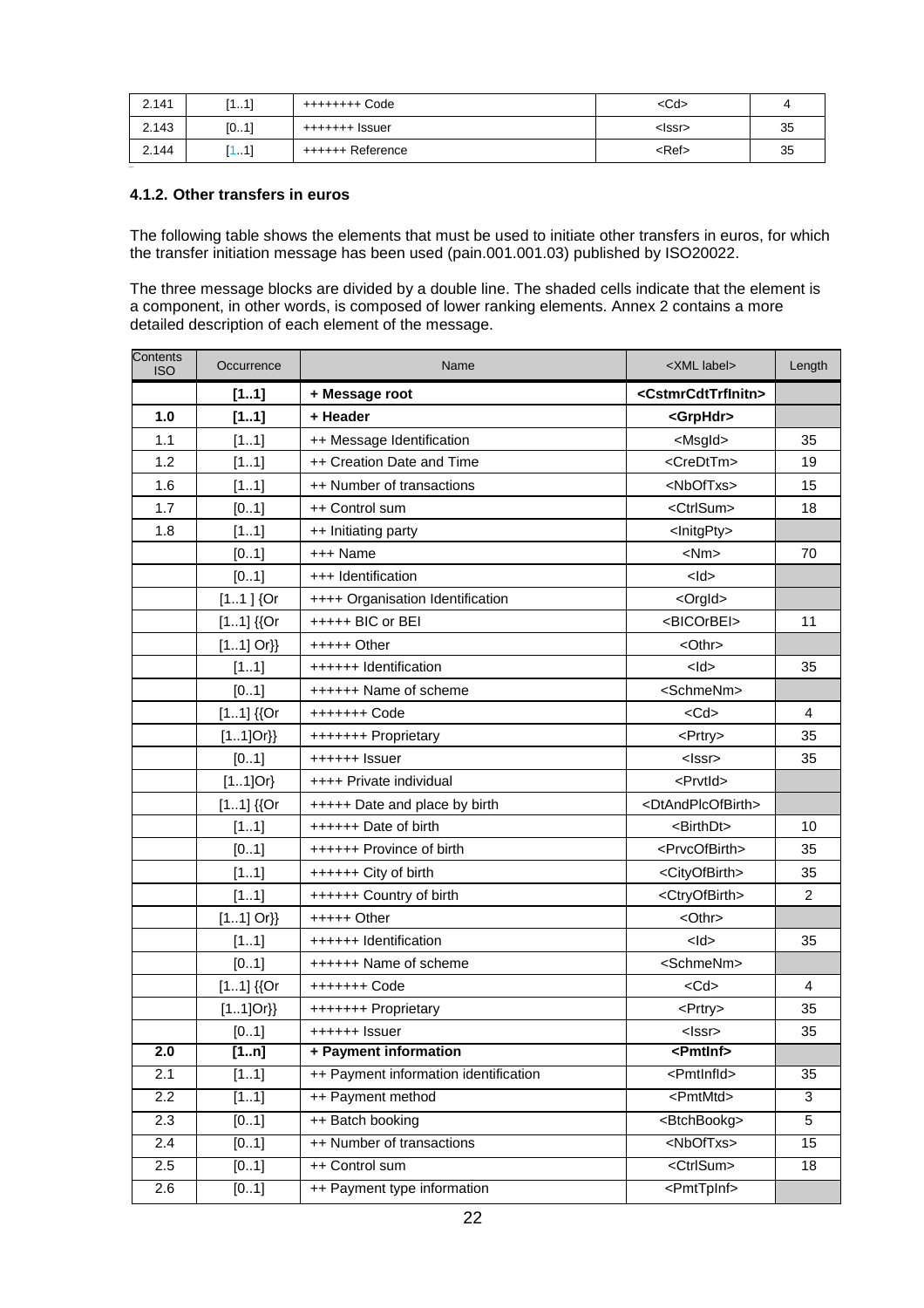| <b>ISO</b> list | Occurrence        | Name                                         | <xml label=""></xml>                        | Length          |
|-----------------|-------------------|----------------------------------------------|---------------------------------------------|-----------------|
| 2.7             | [01]              | +++ Instruction priority                     | <lnstrprty></lnstrprty>                     | $\overline{4}$  |
| 2.14            | [01]              | +++ Category purpose                         | <ctgypurp></ctgypurp>                       |                 |
| 2.15            | $[11]$ {Or        | ++++ Code                                    | $<$ Cd $>$                                  | 4               |
| 2.16            | $[11]$ Or}        | ++++ Proprietary                             | <prtry></prtry>                             | 35              |
| 2.17            | [11]              | ++ Requested execution date                  | <reqdexctndt></reqdexctndt>                 | $\overline{10}$ |
| 2.19            | [11]              | ++ Debtor                                    | <dbtr></dbtr>                               |                 |
| 2.19            | [01]              | +++ Name                                     | $<$ Nm $>$                                  | 70              |
| 2.19            | [01]              | +++ Postal address                           | <pstladr></pstladr>                         |                 |
| 2.19            | [01]              | ++++ Country                                 | <ctry></ctry>                               | $\overline{2}$  |
| 2.19            | [02]              | ++++ Address line                            | <adrline></adrline>                         | 70              |
| 2.19            | [01]              | +++ Identification                           | $\frac{1}{2}$                               |                 |
| 2.19            | $[11]$ {Or        | ++++ Organisation Identification             | <orgld></orgld>                             |                 |
| 2.19            | $[11]$ {{Or       | +++++ BIC or BEI                             | <bicorbei></bicorbei>                       | 11              |
| 2.19            | $[11]$ Or}}       | $++++$ Other                                 | <othr></othr>                               |                 |
| 2.19            | [11]              | ++++++ Identification                        | $\frac{1}{2}$                               | 35              |
| 2.19            | [01]              | ++++++ Name of scheme                        | <schmenm></schmenm>                         |                 |
| 2.19            | $[11]$ {Or        | +++++++ Code                                 | $<$ Cd $>$                                  | 4               |
| 2.19            | $[11]$ Or}        | +++++++ Proprietary                          | <prtry></prtry>                             | 35              |
| 2.19            | [01]              | $++++++$ Issuer                              | <lssr></lssr>                               | 35              |
| 2.19            | $[11]$ Or}        | ++++ Private individual                      | <prvtld></prvtld>                           |                 |
| 2.19            | $[11]$ {{Or       | +++++ Date and place by birth                | <dtandplcofbirth></dtandplcofbirth>         |                 |
| 2.19            | [11]              | ++++++ Date of birth                         | <birthdt></birthdt>                         | 10              |
| 2.19            | [01]              | ++++++ Province of birth                     | <prvcofbirth></prvcofbirth>                 | 35              |
| 2.19            | [11]              | ++++++ City of birth                         | <cityofbirth></cityofbirth>                 | 35              |
| 2.19            | [11]              | ++++++ Country of birth                      | <ctryofbirth></ctryofbirth>                 | $\overline{2}$  |
| 2.19            | $[11]$ Or}}       | $++++$ Other                                 | $\overline{\text{<}^{\text{-}}\text{Othr}}$ |                 |
| 2.19            | [11]              | ++++++ Identification                        | $\frac{1}{2}$                               | 35              |
| 2.19            | [01]              | ++++++ Name of scheme                        | <schmenm></schmenm>                         |                 |
| 2.19            | $[11]$ {{Or       | +++++++ Code                                 | $<$ Cd $>$                                  | $\overline{4}$  |
| 2.19            | $[11]$ Or}}       | +++++++ Proprietary                          | $\overline{\leq$ Prtry>                     | $\overline{35}$ |
| 2.19            | [01]              | ++++++ Issuer                                | <lssr></lssr>                               | 35              |
| 2.20            | [11]              | ++ Debtor account                            | <dbtracct></dbtracct>                       |                 |
|                 | [11]              | +++ Identification                           | $<$ ld $>$                                  |                 |
|                 | $[11]$ {Or        | $++++IBAN$                                   | $<$ <b>IBAN&gt;</b>                         | 34              |
|                 | $[11]$ Or}        | ++++ Other                                   | <othr></othr>                               |                 |
|                 | [11]              | +++++ Identification                         | $\frac{1}{2}$                               | 35              |
|                 | $\overline{[01]}$ | +++ Currency                                 | $<$ Ccy $>$                                 | 3               |
| 2.21            | [11]              | ++ Debtor agent                              | <dbtragt></dbtragt>                         |                 |
|                 | [11]              | +++ Financial institution identification     | <fininstnid></fininstnid>                   |                 |
|                 | [01]              | ++++ BIC of the debtor financial institution | $-BIC$                                      | 11              |
| 2.24            | [01]              | ++ Charge bearer                             | <chrgbr></chrgbr>                           | $\overline{4}$  |
| 2.27            | [1n]              | ++ Credit Transfer Transaction Information   | <cdttrftxinf></cdttrftxinf>                 |                 |
| 2.28            | [11]              | +++ Payment identification                   | <pmtld></pmtld>                             |                 |
| 2.29            | [01]              | ++++ Instruction identification              | <lnstrld></lnstrld>                         | 35              |
| 2.30            | [11]              | ++++ End to end identification               | <endtoendid></endtoendid>                   | 35              |
| 2.31            | [01]              | +++ Payment type information                 | <pmttpinf></pmttpinf>                       |                 |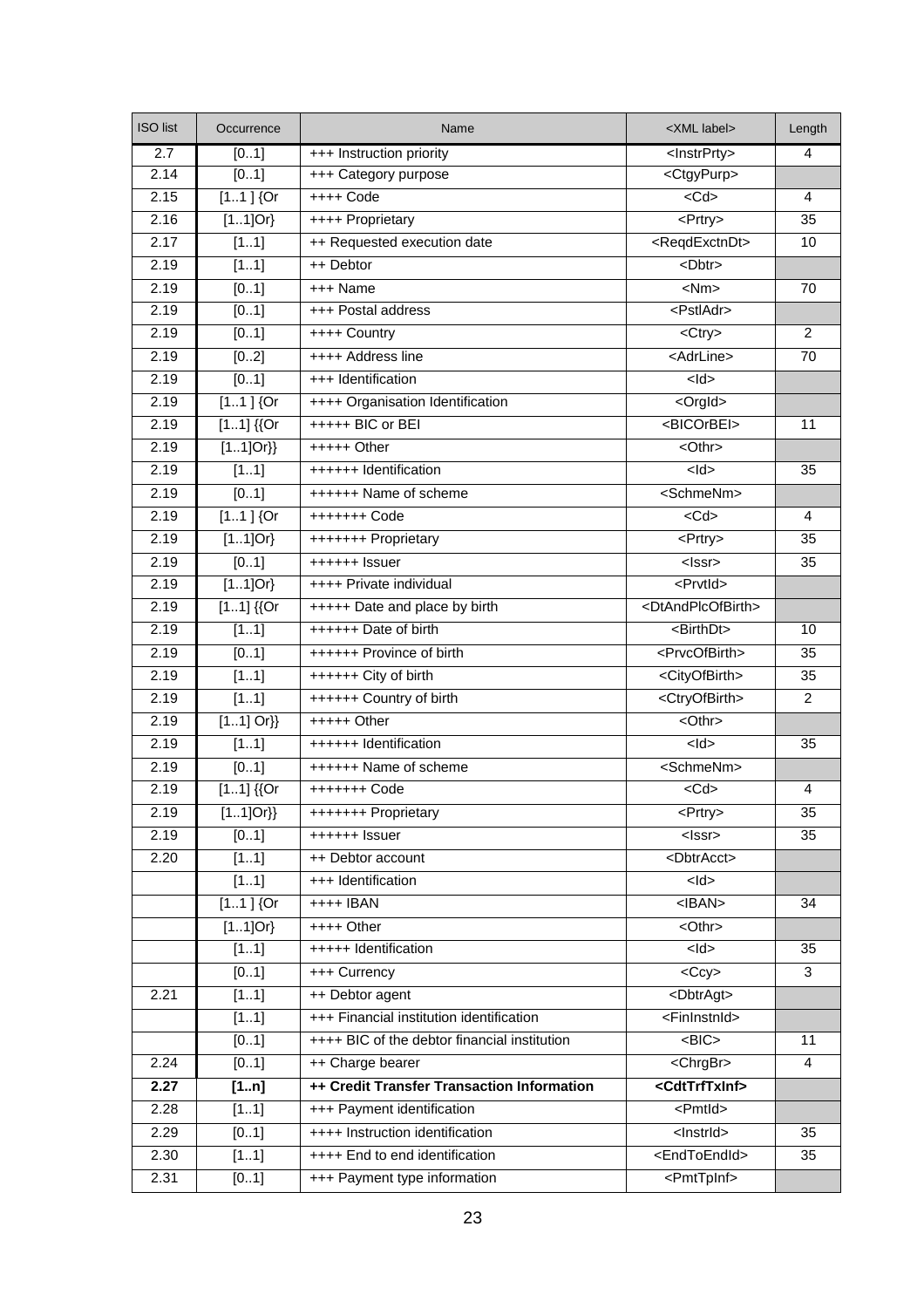| <b>ISO</b> list | Occurrence  | Name                                               | <xml label=""></xml>                | Length          |
|-----------------|-------------|----------------------------------------------------|-------------------------------------|-----------------|
| 2.32            | [01]        | ++++ Instruction priority                          | <lnstrprty></lnstrprty>             | $\overline{4}$  |
| 2.42            | [11]        | +++ Amount                                         | <amt></amt>                         |                 |
| 2.43            | [11]        | ++++ Instructed amount                             | <lnstdamt></lnstdamt>               | 18              |
| 2.51            | [01]        | +++ Charge bearer                                  | <chrgbr></chrgbr>                   | $\overline{4}$  |
| 2.77            | [01]        | +++ Creditor agent                                 | <cdtragt></cdtragt>                 |                 |
|                 | [11]        | ++++ Creditor financial institution identification | <fininstnid></fininstnid>           |                 |
|                 | [01]        | +++++ Creditor agent BIC                           | $-BIC$                              | 11              |
| 2.79            | [01]        | +++ Creditor                                       | <cdtr></cdtr>                       |                 |
| 2.79            | [01]        | ++++ Name                                          | $\overline{\text{N}}$ m>            | 70              |
| 2.79            | [01]        | ++++ Postal address                                | <pstladr></pstladr>                 |                 |
| 2.79            | [01]        | +++++ Street name                                  | <strtnm></strtnm>                   | 70              |
| 2.79            | [01]        | +++++ Building number                              | <bldgnb></bldgnb>                   | 16              |
| 2.79            | [01]        | +++++ Postcode                                     | <pstcd></pstcd>                     | 16              |
| 2.79            | [01]        | +++++ Town                                         | <twnnm></twnnm>                     | 35              |
| 2.79            | [01]        | +++++ Country Sub-division                         | <ctrysubdvsn></ctrysubdvsn>         | 35              |
| 2.79            | [01]        | +++++ Country                                      | <ctry></ctry>                       | 2               |
| 2.79            | [02]        | +++++ Address line                                 | <adrline></adrline>                 | 70              |
| 2.79            | [01]        | ++++ Identification                                | $<$ ld $>$                          |                 |
| 2.79            | $[11]$ {Or  | +++++ Organisation identification                  | <orgld></orgld>                     |                 |
| 2.79            | $[11]$ {{Or | ++++++ BIC or BEI                                  | <bicorbei></bicorbei>               | 11              |
| 2.79            | $[11]Or\}$  | $+++++Other$                                       | <othr></othr>                       |                 |
| 2.79            | [11]        | +++++++ Identification                             | $<$ ld $>$                          | 35              |
| 2.79            | [01]        | +++++++ Name of scheme                             | <schmenm></schmenm>                 |                 |
| 2.79            | $[11]$ {Or  | ++++++++ Code                                      | $<$ Cd>                             | $\overline{4}$  |
| 2.79            | $[11]$ Or}  | ++++++++ Proprietary                               | <prtry></prtry>                     | 35              |
| 2.79            | [01]        | +++++++ Issuer                                     | <lssr></lssr>                       | $\overline{35}$ |
| 2.79            | $[11]$ Or}  | +++++ Private individual                           | <prvtld></prvtld>                   |                 |
| 2.79            | $[11]$ {{Or | ++++++ Date and place by birth                     | <dtandplcofbirth></dtandplcofbirth> |                 |
| 2.79            | [11]        | +++++++ Date of birth                              | <birthdt></birthdt>                 | 10              |
| 2.79            | [01]        | +++++++ Province of birth                          | <prvcofbirth></prvcofbirth>         | $\overline{35}$ |
| 2.79            | [11]        | +++++++ City of birth                              | <cityofbirth></cityofbirth>         | 35              |
| 2.79            | [11]        | +++++++ Country of birth                           | <ctryofbirth></ctryofbirth>         | $\overline{2}$  |
| 2.79            | $[11]$ Or}} | ++++++ Other                                       | <othr></othr>                       |                 |
| 2.79            | [11]        | +++++++ Identification                             | $<$ ld>                             | 35              |
| 2.79            | [01]        | +++++++ Name of scheme                             | <schmenm></schmenm>                 |                 |
| 2.79            | $[11]$ {{Or | ++++++++ Code                                      | $<$ Cd $>$                          | $\overline{4}$  |
| 2.79            | $[11]$ Or}} | ++++++++ Proprietary                               | <prtry></prtry>                     | $\overline{35}$ |
| 2.79            | [01]        | +++++++ Issuer                                     | <lssr></lssr>                       | $\overline{35}$ |
| 2.79            | [01]        | ++++ Country of residence                          | <ctryofres></ctryofres>             | $\mathbf{2}$    |
| 2.80            | [01]        | +++ Creditor account                               | <cdtracct></cdtracct>               |                 |
|                 | [11]        | ++++ Identification                                | $\frac{1}{2}$                       |                 |
|                 | $[11]$ {Or  | +++++ IBAN                                         | $<$ IBAN $>$                        | 34              |
|                 | $[11]$ Or}  | +++++ Other                                        | <othr></othr>                       |                 |
|                 | [11]        | ++++++ Identification (BBAN)                       | $\frac{1}{2}$                       | 35              |
| 2.98            | [01]        | +++ Remittance information                         | <rmtlnf></rmtlnf>                   |                 |
| 2.99            | [0n]        | ++++ Unstructured                                  | <ustrd></ustrd>                     | 140             |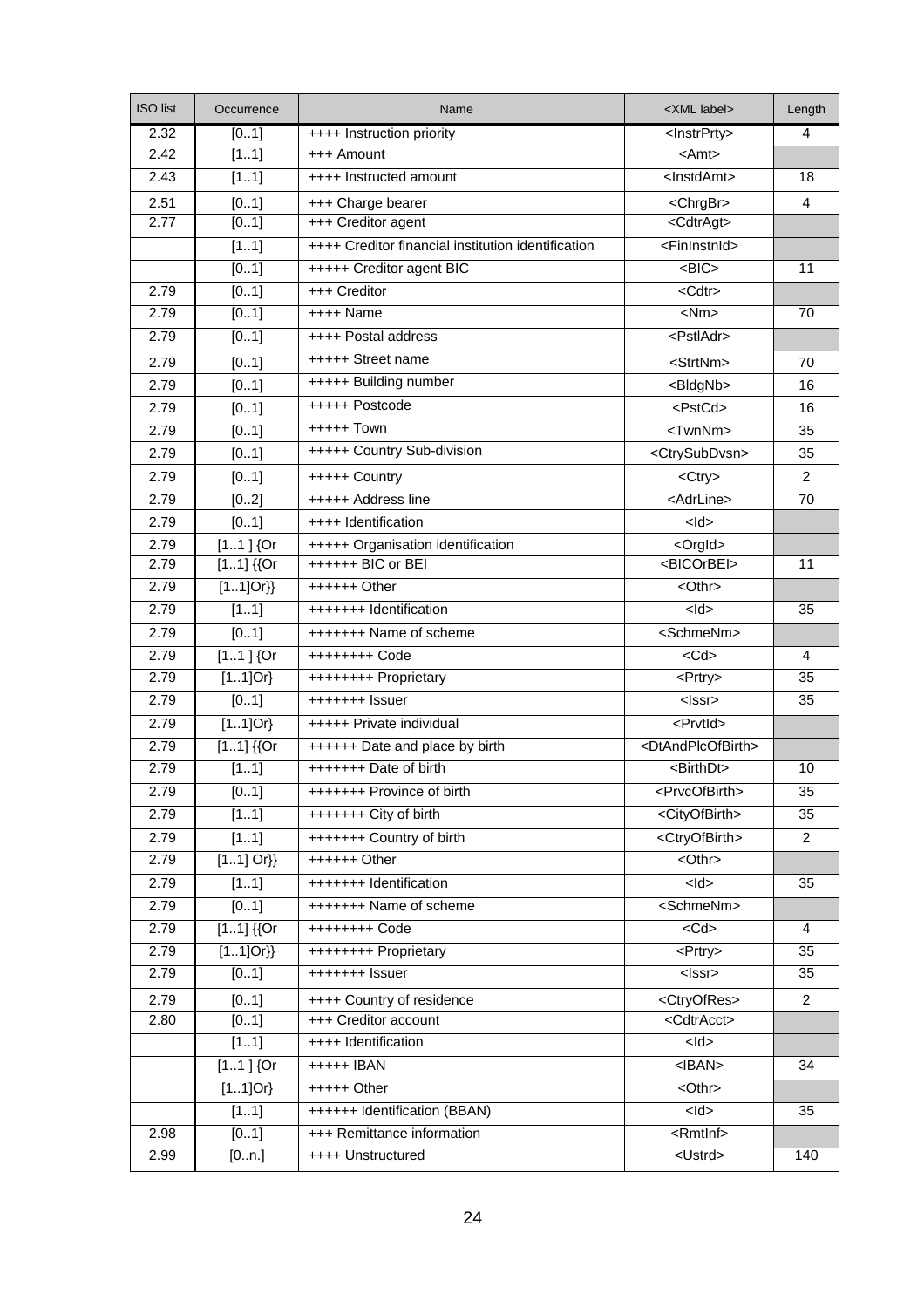## **4.1.3. Request for issuance of cheques, promissory notes and direct debit payments**

The following table shows the elements that must be used to request the issuance of cheques, promissory notes and direct debit payments in euros from the debtor agent, for which the transfer initiation message has been used (pain.001.001.03) published by ISO20022. The three message blocks are divided by a double line.

The shaded cells indicate that the element is a component, in other words, is composed of lower ranking elements. Annex 2 contains a more detailed description of each element of the message.

| <b>ISO</b> list | Occurrence  | Name                                  | <xml label=""></xml>                  | Length         |
|-----------------|-------------|---------------------------------------|---------------------------------------|----------------|
|                 | [11]        | + Root of the message                 | <cstmrcdttrfinitn></cstmrcdttrfinitn> |                |
| 1.0             | [11]        | + Header                              | <grphdr></grphdr>                     |                |
| 1.1             | [11]        | ++ Message Identification             | <msgld></msgld>                       | 35             |
| 1.2             | [11]        | ++ Creation Date and Time             | <credttm></credttm>                   | 19             |
| 1.6             | [11]        | ++ Number of transactions             | <nboftxs></nboftxs>                   | 15             |
| 1.7             | [01]        | ++ Control sum                        | <ctrlsum></ctrlsum>                   | 18             |
| 1.8             | [11]        | ++ Initiating party                   | <lnitgpty></lnitgpty>                 |                |
|                 | [01]        | +++ Name                              | <nm></nm>                             | 70             |
|                 | [01]        | +++ Identification                    | $<$ ld $>$                            |                |
|                 | $[11]$ {Or  | ++++ Organisation Identification      | <orgld></orgld>                       |                |
|                 | $[11]$ {{Or | +++++ BIC or BEI                      | <bicorbei></bicorbei>                 | 11             |
|                 | $[11]Or\}$  | $++++$ Other                          | <othr></othr>                         |                |
|                 | [11]        | ++++++ Identification                 | $<$ ld>                               | 35             |
|                 | [01]        | ++++++ Issuer                         | <lssr></lssr>                         | 35             |
|                 | $[11]$ Or}  | ++++ Private individual               | <prvtld></prvtld>                     |                |
|                 | $[11]$ {{Or | +++++ Date and place by birth         | <dtandplcofbirth></dtandplcofbirth>   |                |
|                 | [11]        | ++++++ Date of birth                  | <birthdt></birthdt>                   | 10             |
|                 | [01]        | ++++++ Province of birth              | <prvcofbirth></prvcofbirth>           | 35             |
|                 | [11]        | ++++++ City of birth                  | <cityofbirth></cityofbirth>           | 35             |
|                 | [11]        | ++++++ Country of birth               | <ctryofbirth></ctryofbirth>           | 2              |
|                 | $[11]$ Or}} | $++++$ Other                          | <othr></othr>                         |                |
|                 | [11]        | ++++++ Identification                 | $<$ ld>                               | 35             |
|                 | [01]        | ++++++ Name of scheme                 | <schmenm></schmenm>                   |                |
|                 | $[11]$ {{Or | +++++++ Code                          | $<$ Cd $>$                            | $\overline{4}$ |
|                 | $[11]Or\}$  | +++++++ Proprietary                   | <prtry></prtry>                       | 35             |
|                 | [01]        | ++++++ Issuer                         | <lssr></lssr>                         | 35             |
| 2.0             | [1n]        | + Payment information                 | <pmtlnf></pmtlnf>                     |                |
| 2.1             | [01]        | ++ Payment information identification | <pmtlnfld></pmtlnfld>                 | 35             |
| 2.2             | [11]        | ++ Payment method                     | <pmtmtd></pmtmtd>                     | 3              |
| 2.3             | [01]        | ++ Batch booking                      | <btchbookg></btchbookg>               | 5              |
| 2.4             | [01]        | ++ Number of transactions             | <nboftxs></nboftxs>                   | 15             |
| 2.5             | [01]        | ++ Control sum                        | <ctrlsum></ctrlsum>                   | 18             |
| 2.6             | [01]        | +++ Payment type information          | <pmttpinf></pmttpinf>                 |                |
| 2.11            | [01]        | ++++ Local instrument                 | <lcllnstrm></lcllnstrm>               |                |
| 2.12            | $[11]$ {Or  | +++++ Code                            | $<$ Cd $>$                            | 35             |
| 2.13            | $[11]$ Or}  | +++++ Proprietary                     | <prtry></prtry>                       | 35             |
| 2.14            | [01]        | ++++ Transfer Type                    | <ctgypurp></ctgypurp>                 |                |
| 2.15            | [11]        | +++++ Code                            | $<$ Cd $>$                            | 4              |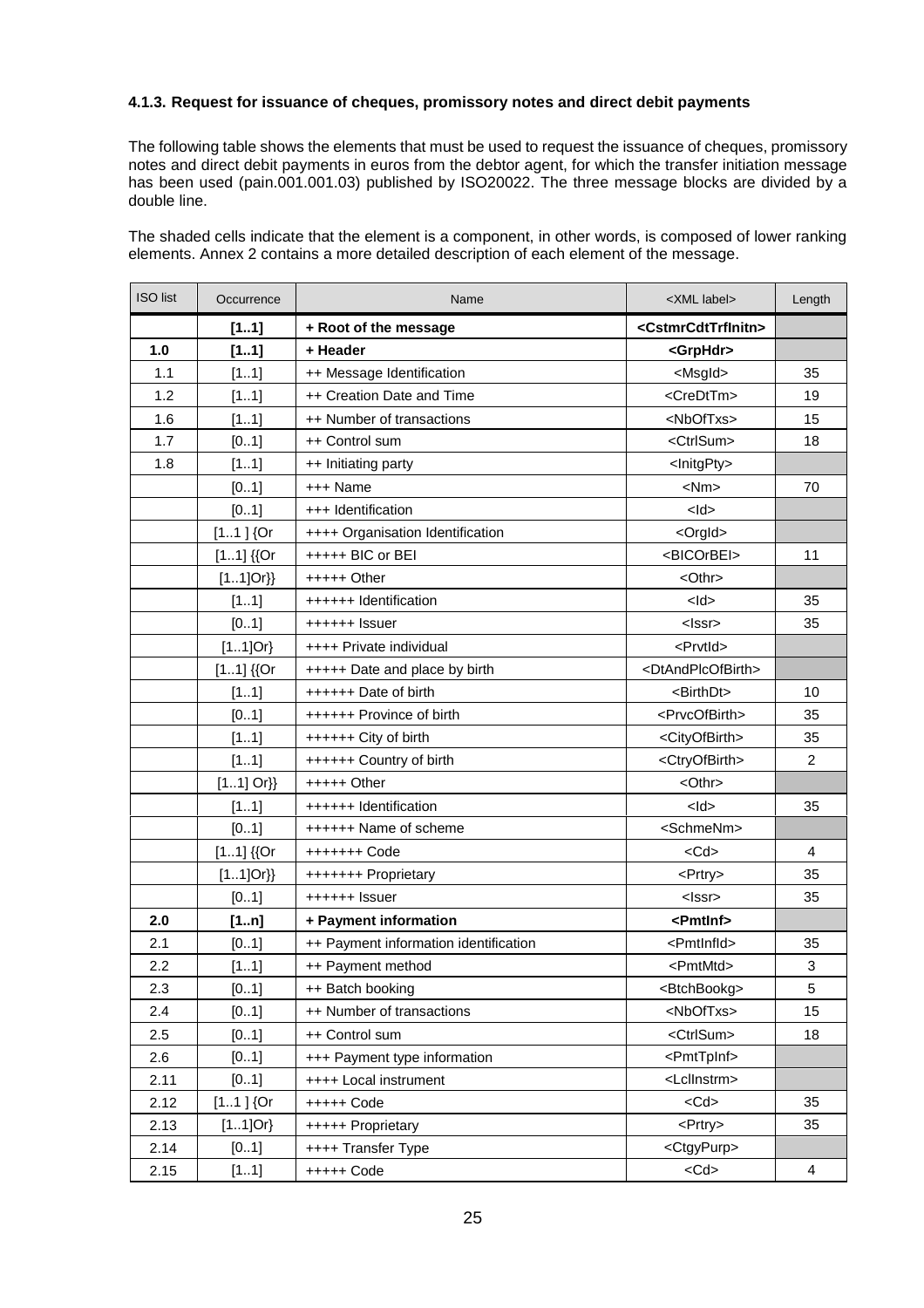| <b>ISO</b> list | Occurrence  | Name                                            | <xml label=""></xml>                | Length                  |
|-----------------|-------------|-------------------------------------------------|-------------------------------------|-------------------------|
| 2.17            | [11]        | ++ Requested execution date                     | <reqdexctndt></reqdexctndt>         | 10                      |
| 2.19            | [11]        | ++ Debtor                                       | <dbtr></dbtr>                       |                         |
| 2.19            | [01]        | +++ Name                                        | $<$ Nm $>$                          | 70                      |
| 2.19            | [01]        | +++ Postal address                              | <pstladr></pstladr>                 |                         |
| 2.19            | [01]        | ++++ Country                                    | <ctry></ctry>                       | 2                       |
| 2.19            | [02]        | ++++ Address line                               | <adrline></adrline>                 | 70                      |
| 2.19            | [01]        | +++ Identification                              | $<$ ld $>$                          |                         |
| 2.19            | $[11]$ {Or  | ++++ Organisation Identification                | <orgld></orgld>                     |                         |
| 2.19            | $[11]$ {{Or | +++++ BIC or BEI                                | <bicorbei></bicorbei>               | 11                      |
| 2.19            | $[11]Or\}$  | $++++$ Other                                    | <othr></othr>                       |                         |
| 2.19            | [11]        | ++++++ Identification                           | $<$ ld $>$                          | 35                      |
| 2.19            | [01]        | ++++++ Name of scheme                           | <schmenm></schmenm>                 |                         |
| 2.19            | $[11]$ {Or  | +++++++ Code                                    | $<$ Cd $>$                          | $\overline{\mathbf{4}}$ |
| 2.19            | $[11]$ Or}  | +++++++ Proprietary                             | <prtry></prtry>                     | 35                      |
| 2.19            | [01]        | ++++++ Issuer                                   | <lssr></lssr>                       | 35                      |
| 2.19            | $[11]$ Or}  | ++++ Private individual                         | <prvtid></prvtid>                   |                         |
| 2.19            | $[11]$ {{Or | +++++ Date and place by birth                   | <dtandplcofbirth></dtandplcofbirth> |                         |
| 2.19            | [11]        | ++++++ Date of birth                            | <birthdt></birthdt>                 | 10                      |
| 2.19            | [01]        | ++++++ Province of birth                        | <prvcofbirth></prvcofbirth>         | 35                      |
| 2.19            | [11]        | ++++++ City of birth                            | <cityofbirth></cityofbirth>         | 35                      |
| 2.19            | [11]        | ++++++ Country of birth                         | <ctryofbirth></ctryofbirth>         | $\overline{2}$          |
| 2.19            | $[11]$ Or}} | $++++$ Other                                    | <othr></othr>                       |                         |
| 2.19            | [11]        | ++++++ Identification                           | $<$ ld $>$                          | 35                      |
| 2.19            | [01]        | ++++++ Name of scheme                           | <schmenm></schmenm>                 |                         |
| 2.19            | $[11]$ {{Or | +++++++ Code                                    | $<$ Cd $>$                          | $\overline{4}$          |
| 2.19            | $[11]Or\}$  | +++++++ Proprietary                             | <prtry></prtry>                     | 35                      |
| 2.19            | [01]        | ++++++ Issuer                                   | <lssr></lssr>                       | 35                      |
| 2.20            | [11]        | ++ Debtor account                               | <dbtracct></dbtracct>               |                         |
|                 | [11]        | +++ Identification                              | $<$ ld>                             |                         |
|                 | $[11]$ {Or  | ++++ IBAN                                       | $<$ IBAN $>$                        | 34                      |
|                 | $[11]$ Or}  | ++++ Other                                      | <othr></othr>                       |                         |
|                 | [11]        | +++++ Identification                            | $<$ ld $>$                          | 35                      |
|                 | [01]        | +++ Currency                                    | $<$ Ccy $>$                         | 3                       |
| 2.21            | [11]        | ++ Debtor agent                                 | <dbtragt></dbtragt>                 |                         |
|                 | [11]        | +++ Identification of the financial institution | <fininstnid></fininstnid>           |                         |
|                 | [01]        | ++++ BIC                                        | $<$ BIC $>$                         | 11                      |
| 2.27            | [1n]        | ++ Credit Transfer Transaction Information      | <cdttrftxinf></cdttrftxinf>         |                         |
| 2.28            | [11]        | +++ Payment identification                      | <pmtld></pmtld>                     |                         |
| 2.29            | [01]        | ++++ Instruction identification                 | <lnstrld></lnstrld>                 | 35                      |
| 2.30            | [11]        | ++++ End to end identification                  | <endtoendid></endtoendid>           | 35                      |
| 2.31            | [01]        | +++ Payment type information                    | <pmttpinf></pmttpinf>               |                         |
| 2.36            | [01]        | ++++ Local instrument                           | <lcllnstrm></lcllnstrm>             |                         |
| 2.37            | $[11]$ {Or  | +++++ Code                                      | $<$ Cd $>$                          | 35                      |
| 2.38            | $[11]$ Or}  | +++++ Proprietary                               | <prtry></prtry>                     | 35                      |
| 2.39            | [01]        | ++++ Transfer Type                              | <ctgypurp></ctgypurp>               |                         |
|                 | [11]        | +++++ Code                                      | $<$ Cd $>$                          | 4                       |
|                 |             |                                                 |                                     |                         |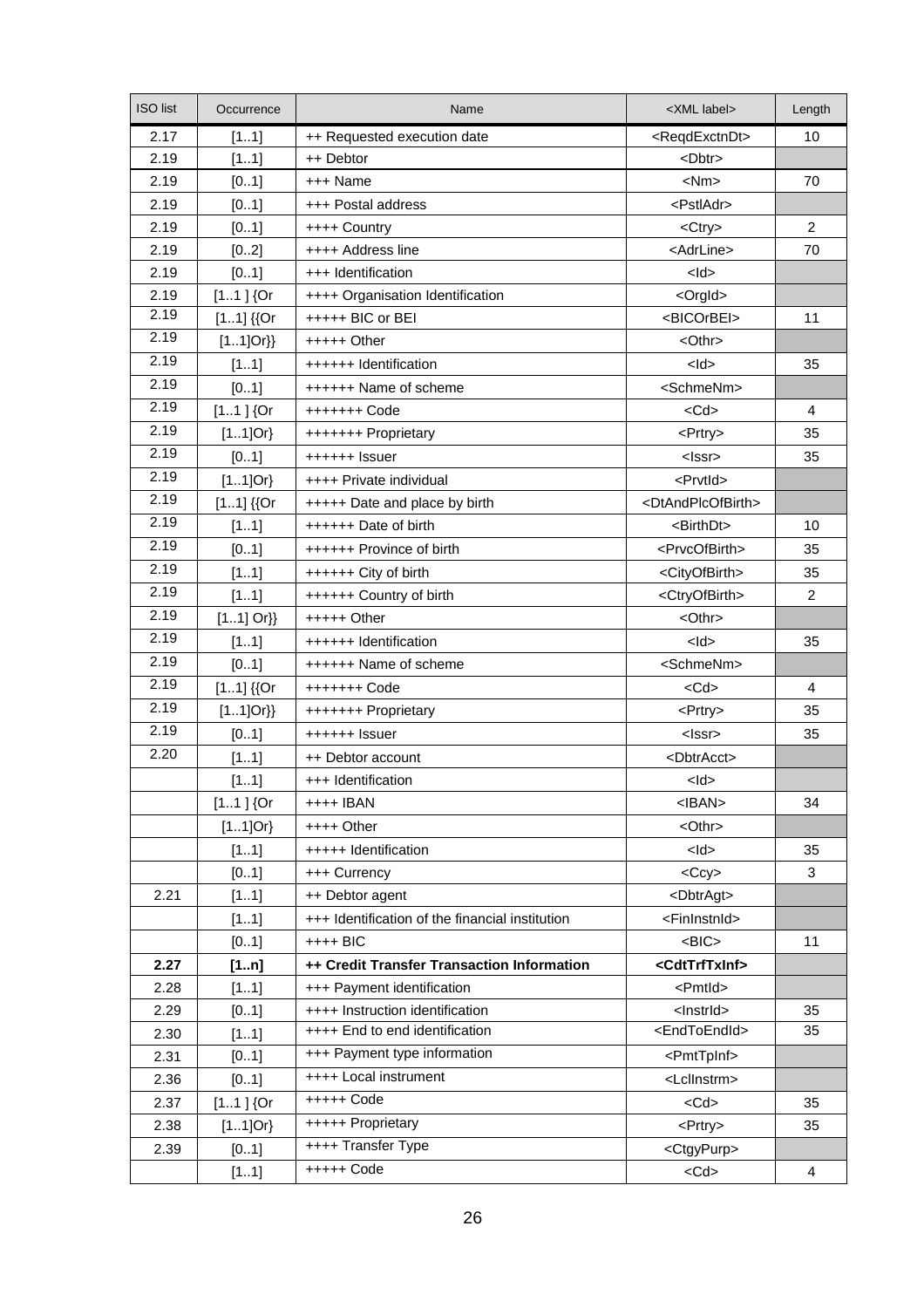| 2.42<br>+++ Amount<br><amt><br/>[11]<br/>2.43<br/>[11]<br/><lnstdamt><br/>++++ Instructed amount<br/>18<br/>2.52<br/>[01]<br/><chqinstr><br/>+++ Cheque issuance instructions<br/>2.53<br/>[01]<br/><chqtp><br/>4<br/>++++ Cheque type<br/>[0.1]<br/>++++ Number of cheque/direct debit payment<br/><chqnb><br/>35<br/>2.54<br/>2.58<br/>++++ Delivery method<br/><dlvrymtd><br/>[01]<br/><math>&lt;</math>Cd<math>&gt;</math><br/>2.59<br/>[11]<br/><math>++++</math>Code<br/>4<br/><dlvrto><br/>2.61<br/>[01]<br/>++++ Deliver to<br/>2.62<br/><math>&lt;</math>Nm<math>&gt;</math><br/>[11]<br/>140<br/><math>++++</math> Name<br/><math>&lt;</math>Adr<math>&gt;</math><br/>2.63<br/>[01]<br/>+++++ Address<br/>2.63<br/><strtnm><br/>[01]<br/>70<br/>++++++ Street name<br/>2.63<br/><bldgnb><br/>16<br/>[01]<br/>++++++ Building number<br/><pstcd><br/>2.63<br/>[01]<br/>++++++ Postcode<br/>16<br/><twnnm><br/>[01]<br/>35<br/>2.63<br/>++++++ Town<br/>2.63<br/>[01]<br/><ctrysubdvsn><br/>35<br/>++++++ Country Sub-division<br/><math>\overline{2}</math><br/><ctry><br/>2.63<br/>[01]<br/>++++++ Country<br/><adrline><br/>70<br/>2.63<br/>[02]<br/>++++++ Address line<br/>2.64<br/>[01]<br/>4<br/>++++ Instruction priority<br/><lnstrprty><br/>10<br/>[01]<br/>++++ Cheque maturity date<br/><chqmtrtydt><br/>2.65<br/>2.69<br/>++++ Print location<br/><prtlctn><br/>35<br/>[01]<br/>2.70<br/>[01]<br/>+++ Ultimate debtor (On behalf of)<br/><ultmtdbtr><br/>[01]<br/><math>++++</math> Name<br/><math>&lt;</math>Nm<math>&gt;</math><br/>70<br/>++++ Postal address<br/><pstladr><br/>[01]<br/>[01]<br/><ctry><br/><math>\overline{2}</math><br/>+++++ Country<br/>+++++ Address line<br/><adrline><br/>70<br/>[0.2]<br/>2.79<br/>[01]<br/>+++ Creditor<br/><math>&lt;</math>Cdtr<math>&gt;</math><br/>2.79<br/><math>++++</math> Name<br/><math>&lt;</math>Nm<math>&gt;</math><br/>70<br/>[01]<br/><pstladr><br/>2.79<br/>[01]<br/>++++ Postal address<br/>2.79<br/>[01]<br/><strtnm><br/>70<br/>+++++ Street name<br/>2.79<br/>[01]<br/>+++++ Building number<br/><bldgnb><br/>16<br/><pstcd><br/>2.79<br/>[01]<br/>+++++ Postcode<br/>16<br/><twnnm><br/>2.79<br/>[01]<br/>+++++ Town<br/>35<br/>2.79<br/>[01]<br/><ctrysubdvsn><br/>35<br/>+++++ Country Sub-division<br/>2.79<br/>[01]<br/>+++++ Country<br/><ctry><br/><math>\overline{2}</math><br/><adrline><br/>2.79<br/>[02]<br/>+++++ Address line<br/>70<br/>2.79<br/>++++ Identification<br/><math>&lt;</math>ld<math>&gt;</math><br/>[01]<br/>2.79<br/><orgld><br/><math>[11]</math> {Or<br/>+++++ Organisation identification<br/>2.79<br/><math>[11]</math> {{Or<br/>++++++ BIC or BEI<br/><bicorbei><br/>11<br/>2.79<br/><math>[11]Or\}</math><br/><math>+++++O</math>ther<br/><othr><br/>2.79<br/>[11]<br/>+++++++ Identification<br/><math>&lt;</math>ld<math>&gt;</math><br/>35<br/>2.79<br/><schmenm><br/>[01]<br/>+++++++ Name of scheme<br/>2.79<br/><math>[11]</math> {Or<br/>++++++++ Code<br/><math>&lt;</math>Cd<math>&gt;</math><br/>4<br/>2.79<br/><math>[11]</math>Or}<br/>++++++++ Proprietary<br/><prtry><br/>35</prtry></schmenm></othr></bicorbei></orgld></adrline></ctry></ctrysubdvsn></twnnm></pstcd></bldgnb></strtnm></pstladr></adrline></ctry></pstladr></ultmtdbtr></prtlctn></chqmtrtydt></lnstrprty></adrline></ctry></ctrysubdvsn></twnnm></pstcd></bldgnb></strtnm></dlvrto></dlvrymtd></chqnb></chqtp></chqinstr></lnstdamt></amt> | <b>ISO</b> list | Occurrence | Name | <xml label=""></xml> | Length |
|------------------------------------------------------------------------------------------------------------------------------------------------------------------------------------------------------------------------------------------------------------------------------------------------------------------------------------------------------------------------------------------------------------------------------------------------------------------------------------------------------------------------------------------------------------------------------------------------------------------------------------------------------------------------------------------------------------------------------------------------------------------------------------------------------------------------------------------------------------------------------------------------------------------------------------------------------------------------------------------------------------------------------------------------------------------------------------------------------------------------------------------------------------------------------------------------------------------------------------------------------------------------------------------------------------------------------------------------------------------------------------------------------------------------------------------------------------------------------------------------------------------------------------------------------------------------------------------------------------------------------------------------------------------------------------------------------------------------------------------------------------------------------------------------------------------------------------------------------------------------------------------------------------------------------------------------------------------------------------------------------------------------------------------------------------------------------------------------------------------------------------------------------------------------------------------------------------------------------------------------------------------------------------------------------------------------------------------------------------------------------------------------------------------------------------------------------------------------------------------------------------------------------------------------------------------------------------------------------------------------------------------------------------------------------------------------------------------------------------------------------------------------------------------------------------------------------------------------------------------------------------------------------------------------------------------------------------------------------------------------------------------------------------------------------------------------------------------------------------------------------------------------------------------------------------------------------------------------------------------------------------------------------------------------------------------------------------------------------------------------------------------------------------------------------------------------------|-----------------|------------|------|----------------------|--------|
|                                                                                                                                                                                                                                                                                                                                                                                                                                                                                                                                                                                                                                                                                                                                                                                                                                                                                                                                                                                                                                                                                                                                                                                                                                                                                                                                                                                                                                                                                                                                                                                                                                                                                                                                                                                                                                                                                                                                                                                                                                                                                                                                                                                                                                                                                                                                                                                                                                                                                                                                                                                                                                                                                                                                                                                                                                                                                                                                                                                                                                                                                                                                                                                                                                                                                                                                                                                                                                                      |                 |            |      |                      |        |
|                                                                                                                                                                                                                                                                                                                                                                                                                                                                                                                                                                                                                                                                                                                                                                                                                                                                                                                                                                                                                                                                                                                                                                                                                                                                                                                                                                                                                                                                                                                                                                                                                                                                                                                                                                                                                                                                                                                                                                                                                                                                                                                                                                                                                                                                                                                                                                                                                                                                                                                                                                                                                                                                                                                                                                                                                                                                                                                                                                                                                                                                                                                                                                                                                                                                                                                                                                                                                                                      |                 |            |      |                      |        |
|                                                                                                                                                                                                                                                                                                                                                                                                                                                                                                                                                                                                                                                                                                                                                                                                                                                                                                                                                                                                                                                                                                                                                                                                                                                                                                                                                                                                                                                                                                                                                                                                                                                                                                                                                                                                                                                                                                                                                                                                                                                                                                                                                                                                                                                                                                                                                                                                                                                                                                                                                                                                                                                                                                                                                                                                                                                                                                                                                                                                                                                                                                                                                                                                                                                                                                                                                                                                                                                      |                 |            |      |                      |        |
|                                                                                                                                                                                                                                                                                                                                                                                                                                                                                                                                                                                                                                                                                                                                                                                                                                                                                                                                                                                                                                                                                                                                                                                                                                                                                                                                                                                                                                                                                                                                                                                                                                                                                                                                                                                                                                                                                                                                                                                                                                                                                                                                                                                                                                                                                                                                                                                                                                                                                                                                                                                                                                                                                                                                                                                                                                                                                                                                                                                                                                                                                                                                                                                                                                                                                                                                                                                                                                                      |                 |            |      |                      |        |
|                                                                                                                                                                                                                                                                                                                                                                                                                                                                                                                                                                                                                                                                                                                                                                                                                                                                                                                                                                                                                                                                                                                                                                                                                                                                                                                                                                                                                                                                                                                                                                                                                                                                                                                                                                                                                                                                                                                                                                                                                                                                                                                                                                                                                                                                                                                                                                                                                                                                                                                                                                                                                                                                                                                                                                                                                                                                                                                                                                                                                                                                                                                                                                                                                                                                                                                                                                                                                                                      |                 |            |      |                      |        |
|                                                                                                                                                                                                                                                                                                                                                                                                                                                                                                                                                                                                                                                                                                                                                                                                                                                                                                                                                                                                                                                                                                                                                                                                                                                                                                                                                                                                                                                                                                                                                                                                                                                                                                                                                                                                                                                                                                                                                                                                                                                                                                                                                                                                                                                                                                                                                                                                                                                                                                                                                                                                                                                                                                                                                                                                                                                                                                                                                                                                                                                                                                                                                                                                                                                                                                                                                                                                                                                      |                 |            |      |                      |        |
|                                                                                                                                                                                                                                                                                                                                                                                                                                                                                                                                                                                                                                                                                                                                                                                                                                                                                                                                                                                                                                                                                                                                                                                                                                                                                                                                                                                                                                                                                                                                                                                                                                                                                                                                                                                                                                                                                                                                                                                                                                                                                                                                                                                                                                                                                                                                                                                                                                                                                                                                                                                                                                                                                                                                                                                                                                                                                                                                                                                                                                                                                                                                                                                                                                                                                                                                                                                                                                                      |                 |            |      |                      |        |
|                                                                                                                                                                                                                                                                                                                                                                                                                                                                                                                                                                                                                                                                                                                                                                                                                                                                                                                                                                                                                                                                                                                                                                                                                                                                                                                                                                                                                                                                                                                                                                                                                                                                                                                                                                                                                                                                                                                                                                                                                                                                                                                                                                                                                                                                                                                                                                                                                                                                                                                                                                                                                                                                                                                                                                                                                                                                                                                                                                                                                                                                                                                                                                                                                                                                                                                                                                                                                                                      |                 |            |      |                      |        |
|                                                                                                                                                                                                                                                                                                                                                                                                                                                                                                                                                                                                                                                                                                                                                                                                                                                                                                                                                                                                                                                                                                                                                                                                                                                                                                                                                                                                                                                                                                                                                                                                                                                                                                                                                                                                                                                                                                                                                                                                                                                                                                                                                                                                                                                                                                                                                                                                                                                                                                                                                                                                                                                                                                                                                                                                                                                                                                                                                                                                                                                                                                                                                                                                                                                                                                                                                                                                                                                      |                 |            |      |                      |        |
|                                                                                                                                                                                                                                                                                                                                                                                                                                                                                                                                                                                                                                                                                                                                                                                                                                                                                                                                                                                                                                                                                                                                                                                                                                                                                                                                                                                                                                                                                                                                                                                                                                                                                                                                                                                                                                                                                                                                                                                                                                                                                                                                                                                                                                                                                                                                                                                                                                                                                                                                                                                                                                                                                                                                                                                                                                                                                                                                                                                                                                                                                                                                                                                                                                                                                                                                                                                                                                                      |                 |            |      |                      |        |
|                                                                                                                                                                                                                                                                                                                                                                                                                                                                                                                                                                                                                                                                                                                                                                                                                                                                                                                                                                                                                                                                                                                                                                                                                                                                                                                                                                                                                                                                                                                                                                                                                                                                                                                                                                                                                                                                                                                                                                                                                                                                                                                                                                                                                                                                                                                                                                                                                                                                                                                                                                                                                                                                                                                                                                                                                                                                                                                                                                                                                                                                                                                                                                                                                                                                                                                                                                                                                                                      |                 |            |      |                      |        |
|                                                                                                                                                                                                                                                                                                                                                                                                                                                                                                                                                                                                                                                                                                                                                                                                                                                                                                                                                                                                                                                                                                                                                                                                                                                                                                                                                                                                                                                                                                                                                                                                                                                                                                                                                                                                                                                                                                                                                                                                                                                                                                                                                                                                                                                                                                                                                                                                                                                                                                                                                                                                                                                                                                                                                                                                                                                                                                                                                                                                                                                                                                                                                                                                                                                                                                                                                                                                                                                      |                 |            |      |                      |        |
|                                                                                                                                                                                                                                                                                                                                                                                                                                                                                                                                                                                                                                                                                                                                                                                                                                                                                                                                                                                                                                                                                                                                                                                                                                                                                                                                                                                                                                                                                                                                                                                                                                                                                                                                                                                                                                                                                                                                                                                                                                                                                                                                                                                                                                                                                                                                                                                                                                                                                                                                                                                                                                                                                                                                                                                                                                                                                                                                                                                                                                                                                                                                                                                                                                                                                                                                                                                                                                                      |                 |            |      |                      |        |
|                                                                                                                                                                                                                                                                                                                                                                                                                                                                                                                                                                                                                                                                                                                                                                                                                                                                                                                                                                                                                                                                                                                                                                                                                                                                                                                                                                                                                                                                                                                                                                                                                                                                                                                                                                                                                                                                                                                                                                                                                                                                                                                                                                                                                                                                                                                                                                                                                                                                                                                                                                                                                                                                                                                                                                                                                                                                                                                                                                                                                                                                                                                                                                                                                                                                                                                                                                                                                                                      |                 |            |      |                      |        |
|                                                                                                                                                                                                                                                                                                                                                                                                                                                                                                                                                                                                                                                                                                                                                                                                                                                                                                                                                                                                                                                                                                                                                                                                                                                                                                                                                                                                                                                                                                                                                                                                                                                                                                                                                                                                                                                                                                                                                                                                                                                                                                                                                                                                                                                                                                                                                                                                                                                                                                                                                                                                                                                                                                                                                                                                                                                                                                                                                                                                                                                                                                                                                                                                                                                                                                                                                                                                                                                      |                 |            |      |                      |        |
|                                                                                                                                                                                                                                                                                                                                                                                                                                                                                                                                                                                                                                                                                                                                                                                                                                                                                                                                                                                                                                                                                                                                                                                                                                                                                                                                                                                                                                                                                                                                                                                                                                                                                                                                                                                                                                                                                                                                                                                                                                                                                                                                                                                                                                                                                                                                                                                                                                                                                                                                                                                                                                                                                                                                                                                                                                                                                                                                                                                                                                                                                                                                                                                                                                                                                                                                                                                                                                                      |                 |            |      |                      |        |
|                                                                                                                                                                                                                                                                                                                                                                                                                                                                                                                                                                                                                                                                                                                                                                                                                                                                                                                                                                                                                                                                                                                                                                                                                                                                                                                                                                                                                                                                                                                                                                                                                                                                                                                                                                                                                                                                                                                                                                                                                                                                                                                                                                                                                                                                                                                                                                                                                                                                                                                                                                                                                                                                                                                                                                                                                                                                                                                                                                                                                                                                                                                                                                                                                                                                                                                                                                                                                                                      |                 |            |      |                      |        |
|                                                                                                                                                                                                                                                                                                                                                                                                                                                                                                                                                                                                                                                                                                                                                                                                                                                                                                                                                                                                                                                                                                                                                                                                                                                                                                                                                                                                                                                                                                                                                                                                                                                                                                                                                                                                                                                                                                                                                                                                                                                                                                                                                                                                                                                                                                                                                                                                                                                                                                                                                                                                                                                                                                                                                                                                                                                                                                                                                                                                                                                                                                                                                                                                                                                                                                                                                                                                                                                      |                 |            |      |                      |        |
|                                                                                                                                                                                                                                                                                                                                                                                                                                                                                                                                                                                                                                                                                                                                                                                                                                                                                                                                                                                                                                                                                                                                                                                                                                                                                                                                                                                                                                                                                                                                                                                                                                                                                                                                                                                                                                                                                                                                                                                                                                                                                                                                                                                                                                                                                                                                                                                                                                                                                                                                                                                                                                                                                                                                                                                                                                                                                                                                                                                                                                                                                                                                                                                                                                                                                                                                                                                                                                                      |                 |            |      |                      |        |
|                                                                                                                                                                                                                                                                                                                                                                                                                                                                                                                                                                                                                                                                                                                                                                                                                                                                                                                                                                                                                                                                                                                                                                                                                                                                                                                                                                                                                                                                                                                                                                                                                                                                                                                                                                                                                                                                                                                                                                                                                                                                                                                                                                                                                                                                                                                                                                                                                                                                                                                                                                                                                                                                                                                                                                                                                                                                                                                                                                                                                                                                                                                                                                                                                                                                                                                                                                                                                                                      |                 |            |      |                      |        |
|                                                                                                                                                                                                                                                                                                                                                                                                                                                                                                                                                                                                                                                                                                                                                                                                                                                                                                                                                                                                                                                                                                                                                                                                                                                                                                                                                                                                                                                                                                                                                                                                                                                                                                                                                                                                                                                                                                                                                                                                                                                                                                                                                                                                                                                                                                                                                                                                                                                                                                                                                                                                                                                                                                                                                                                                                                                                                                                                                                                                                                                                                                                                                                                                                                                                                                                                                                                                                                                      |                 |            |      |                      |        |
|                                                                                                                                                                                                                                                                                                                                                                                                                                                                                                                                                                                                                                                                                                                                                                                                                                                                                                                                                                                                                                                                                                                                                                                                                                                                                                                                                                                                                                                                                                                                                                                                                                                                                                                                                                                                                                                                                                                                                                                                                                                                                                                                                                                                                                                                                                                                                                                                                                                                                                                                                                                                                                                                                                                                                                                                                                                                                                                                                                                                                                                                                                                                                                                                                                                                                                                                                                                                                                                      |                 |            |      |                      |        |
|                                                                                                                                                                                                                                                                                                                                                                                                                                                                                                                                                                                                                                                                                                                                                                                                                                                                                                                                                                                                                                                                                                                                                                                                                                                                                                                                                                                                                                                                                                                                                                                                                                                                                                                                                                                                                                                                                                                                                                                                                                                                                                                                                                                                                                                                                                                                                                                                                                                                                                                                                                                                                                                                                                                                                                                                                                                                                                                                                                                                                                                                                                                                                                                                                                                                                                                                                                                                                                                      |                 |            |      |                      |        |
|                                                                                                                                                                                                                                                                                                                                                                                                                                                                                                                                                                                                                                                                                                                                                                                                                                                                                                                                                                                                                                                                                                                                                                                                                                                                                                                                                                                                                                                                                                                                                                                                                                                                                                                                                                                                                                                                                                                                                                                                                                                                                                                                                                                                                                                                                                                                                                                                                                                                                                                                                                                                                                                                                                                                                                                                                                                                                                                                                                                                                                                                                                                                                                                                                                                                                                                                                                                                                                                      |                 |            |      |                      |        |
|                                                                                                                                                                                                                                                                                                                                                                                                                                                                                                                                                                                                                                                                                                                                                                                                                                                                                                                                                                                                                                                                                                                                                                                                                                                                                                                                                                                                                                                                                                                                                                                                                                                                                                                                                                                                                                                                                                                                                                                                                                                                                                                                                                                                                                                                                                                                                                                                                                                                                                                                                                                                                                                                                                                                                                                                                                                                                                                                                                                                                                                                                                                                                                                                                                                                                                                                                                                                                                                      |                 |            |      |                      |        |
|                                                                                                                                                                                                                                                                                                                                                                                                                                                                                                                                                                                                                                                                                                                                                                                                                                                                                                                                                                                                                                                                                                                                                                                                                                                                                                                                                                                                                                                                                                                                                                                                                                                                                                                                                                                                                                                                                                                                                                                                                                                                                                                                                                                                                                                                                                                                                                                                                                                                                                                                                                                                                                                                                                                                                                                                                                                                                                                                                                                                                                                                                                                                                                                                                                                                                                                                                                                                                                                      |                 |            |      |                      |        |
|                                                                                                                                                                                                                                                                                                                                                                                                                                                                                                                                                                                                                                                                                                                                                                                                                                                                                                                                                                                                                                                                                                                                                                                                                                                                                                                                                                                                                                                                                                                                                                                                                                                                                                                                                                                                                                                                                                                                                                                                                                                                                                                                                                                                                                                                                                                                                                                                                                                                                                                                                                                                                                                                                                                                                                                                                                                                                                                                                                                                                                                                                                                                                                                                                                                                                                                                                                                                                                                      |                 |            |      |                      |        |
|                                                                                                                                                                                                                                                                                                                                                                                                                                                                                                                                                                                                                                                                                                                                                                                                                                                                                                                                                                                                                                                                                                                                                                                                                                                                                                                                                                                                                                                                                                                                                                                                                                                                                                                                                                                                                                                                                                                                                                                                                                                                                                                                                                                                                                                                                                                                                                                                                                                                                                                                                                                                                                                                                                                                                                                                                                                                                                                                                                                                                                                                                                                                                                                                                                                                                                                                                                                                                                                      |                 |            |      |                      |        |
|                                                                                                                                                                                                                                                                                                                                                                                                                                                                                                                                                                                                                                                                                                                                                                                                                                                                                                                                                                                                                                                                                                                                                                                                                                                                                                                                                                                                                                                                                                                                                                                                                                                                                                                                                                                                                                                                                                                                                                                                                                                                                                                                                                                                                                                                                                                                                                                                                                                                                                                                                                                                                                                                                                                                                                                                                                                                                                                                                                                                                                                                                                                                                                                                                                                                                                                                                                                                                                                      |                 |            |      |                      |        |
|                                                                                                                                                                                                                                                                                                                                                                                                                                                                                                                                                                                                                                                                                                                                                                                                                                                                                                                                                                                                                                                                                                                                                                                                                                                                                                                                                                                                                                                                                                                                                                                                                                                                                                                                                                                                                                                                                                                                                                                                                                                                                                                                                                                                                                                                                                                                                                                                                                                                                                                                                                                                                                                                                                                                                                                                                                                                                                                                                                                                                                                                                                                                                                                                                                                                                                                                                                                                                                                      |                 |            |      |                      |        |
|                                                                                                                                                                                                                                                                                                                                                                                                                                                                                                                                                                                                                                                                                                                                                                                                                                                                                                                                                                                                                                                                                                                                                                                                                                                                                                                                                                                                                                                                                                                                                                                                                                                                                                                                                                                                                                                                                                                                                                                                                                                                                                                                                                                                                                                                                                                                                                                                                                                                                                                                                                                                                                                                                                                                                                                                                                                                                                                                                                                                                                                                                                                                                                                                                                                                                                                                                                                                                                                      |                 |            |      |                      |        |
|                                                                                                                                                                                                                                                                                                                                                                                                                                                                                                                                                                                                                                                                                                                                                                                                                                                                                                                                                                                                                                                                                                                                                                                                                                                                                                                                                                                                                                                                                                                                                                                                                                                                                                                                                                                                                                                                                                                                                                                                                                                                                                                                                                                                                                                                                                                                                                                                                                                                                                                                                                                                                                                                                                                                                                                                                                                                                                                                                                                                                                                                                                                                                                                                                                                                                                                                                                                                                                                      |                 |            |      |                      |        |
|                                                                                                                                                                                                                                                                                                                                                                                                                                                                                                                                                                                                                                                                                                                                                                                                                                                                                                                                                                                                                                                                                                                                                                                                                                                                                                                                                                                                                                                                                                                                                                                                                                                                                                                                                                                                                                                                                                                                                                                                                                                                                                                                                                                                                                                                                                                                                                                                                                                                                                                                                                                                                                                                                                                                                                                                                                                                                                                                                                                                                                                                                                                                                                                                                                                                                                                                                                                                                                                      |                 |            |      |                      |        |
|                                                                                                                                                                                                                                                                                                                                                                                                                                                                                                                                                                                                                                                                                                                                                                                                                                                                                                                                                                                                                                                                                                                                                                                                                                                                                                                                                                                                                                                                                                                                                                                                                                                                                                                                                                                                                                                                                                                                                                                                                                                                                                                                                                                                                                                                                                                                                                                                                                                                                                                                                                                                                                                                                                                                                                                                                                                                                                                                                                                                                                                                                                                                                                                                                                                                                                                                                                                                                                                      |                 |            |      |                      |        |
|                                                                                                                                                                                                                                                                                                                                                                                                                                                                                                                                                                                                                                                                                                                                                                                                                                                                                                                                                                                                                                                                                                                                                                                                                                                                                                                                                                                                                                                                                                                                                                                                                                                                                                                                                                                                                                                                                                                                                                                                                                                                                                                                                                                                                                                                                                                                                                                                                                                                                                                                                                                                                                                                                                                                                                                                                                                                                                                                                                                                                                                                                                                                                                                                                                                                                                                                                                                                                                                      |                 |            |      |                      |        |
|                                                                                                                                                                                                                                                                                                                                                                                                                                                                                                                                                                                                                                                                                                                                                                                                                                                                                                                                                                                                                                                                                                                                                                                                                                                                                                                                                                                                                                                                                                                                                                                                                                                                                                                                                                                                                                                                                                                                                                                                                                                                                                                                                                                                                                                                                                                                                                                                                                                                                                                                                                                                                                                                                                                                                                                                                                                                                                                                                                                                                                                                                                                                                                                                                                                                                                                                                                                                                                                      |                 |            |      |                      |        |
|                                                                                                                                                                                                                                                                                                                                                                                                                                                                                                                                                                                                                                                                                                                                                                                                                                                                                                                                                                                                                                                                                                                                                                                                                                                                                                                                                                                                                                                                                                                                                                                                                                                                                                                                                                                                                                                                                                                                                                                                                                                                                                                                                                                                                                                                                                                                                                                                                                                                                                                                                                                                                                                                                                                                                                                                                                                                                                                                                                                                                                                                                                                                                                                                                                                                                                                                                                                                                                                      |                 |            |      |                      |        |
|                                                                                                                                                                                                                                                                                                                                                                                                                                                                                                                                                                                                                                                                                                                                                                                                                                                                                                                                                                                                                                                                                                                                                                                                                                                                                                                                                                                                                                                                                                                                                                                                                                                                                                                                                                                                                                                                                                                                                                                                                                                                                                                                                                                                                                                                                                                                                                                                                                                                                                                                                                                                                                                                                                                                                                                                                                                                                                                                                                                                                                                                                                                                                                                                                                                                                                                                                                                                                                                      |                 |            |      |                      |        |
|                                                                                                                                                                                                                                                                                                                                                                                                                                                                                                                                                                                                                                                                                                                                                                                                                                                                                                                                                                                                                                                                                                                                                                                                                                                                                                                                                                                                                                                                                                                                                                                                                                                                                                                                                                                                                                                                                                                                                                                                                                                                                                                                                                                                                                                                                                                                                                                                                                                                                                                                                                                                                                                                                                                                                                                                                                                                                                                                                                                                                                                                                                                                                                                                                                                                                                                                                                                                                                                      |                 |            |      |                      |        |
|                                                                                                                                                                                                                                                                                                                                                                                                                                                                                                                                                                                                                                                                                                                                                                                                                                                                                                                                                                                                                                                                                                                                                                                                                                                                                                                                                                                                                                                                                                                                                                                                                                                                                                                                                                                                                                                                                                                                                                                                                                                                                                                                                                                                                                                                                                                                                                                                                                                                                                                                                                                                                                                                                                                                                                                                                                                                                                                                                                                                                                                                                                                                                                                                                                                                                                                                                                                                                                                      |                 |            |      |                      |        |
|                                                                                                                                                                                                                                                                                                                                                                                                                                                                                                                                                                                                                                                                                                                                                                                                                                                                                                                                                                                                                                                                                                                                                                                                                                                                                                                                                                                                                                                                                                                                                                                                                                                                                                                                                                                                                                                                                                                                                                                                                                                                                                                                                                                                                                                                                                                                                                                                                                                                                                                                                                                                                                                                                                                                                                                                                                                                                                                                                                                                                                                                                                                                                                                                                                                                                                                                                                                                                                                      |                 |            |      |                      |        |
|                                                                                                                                                                                                                                                                                                                                                                                                                                                                                                                                                                                                                                                                                                                                                                                                                                                                                                                                                                                                                                                                                                                                                                                                                                                                                                                                                                                                                                                                                                                                                                                                                                                                                                                                                                                                                                                                                                                                                                                                                                                                                                                                                                                                                                                                                                                                                                                                                                                                                                                                                                                                                                                                                                                                                                                                                                                                                                                                                                                                                                                                                                                                                                                                                                                                                                                                                                                                                                                      |                 |            |      |                      |        |
|                                                                                                                                                                                                                                                                                                                                                                                                                                                                                                                                                                                                                                                                                                                                                                                                                                                                                                                                                                                                                                                                                                                                                                                                                                                                                                                                                                                                                                                                                                                                                                                                                                                                                                                                                                                                                                                                                                                                                                                                                                                                                                                                                                                                                                                                                                                                                                                                                                                                                                                                                                                                                                                                                                                                                                                                                                                                                                                                                                                                                                                                                                                                                                                                                                                                                                                                                                                                                                                      |                 |            |      |                      |        |
| 2.79<br>35<br>[01]<br>+++++++ Issuer<br><lssr></lssr>                                                                                                                                                                                                                                                                                                                                                                                                                                                                                                                                                                                                                                                                                                                                                                                                                                                                                                                                                                                                                                                                                                                                                                                                                                                                                                                                                                                                                                                                                                                                                                                                                                                                                                                                                                                                                                                                                                                                                                                                                                                                                                                                                                                                                                                                                                                                                                                                                                                                                                                                                                                                                                                                                                                                                                                                                                                                                                                                                                                                                                                                                                                                                                                                                                                                                                                                                                                                |                 |            |      |                      |        |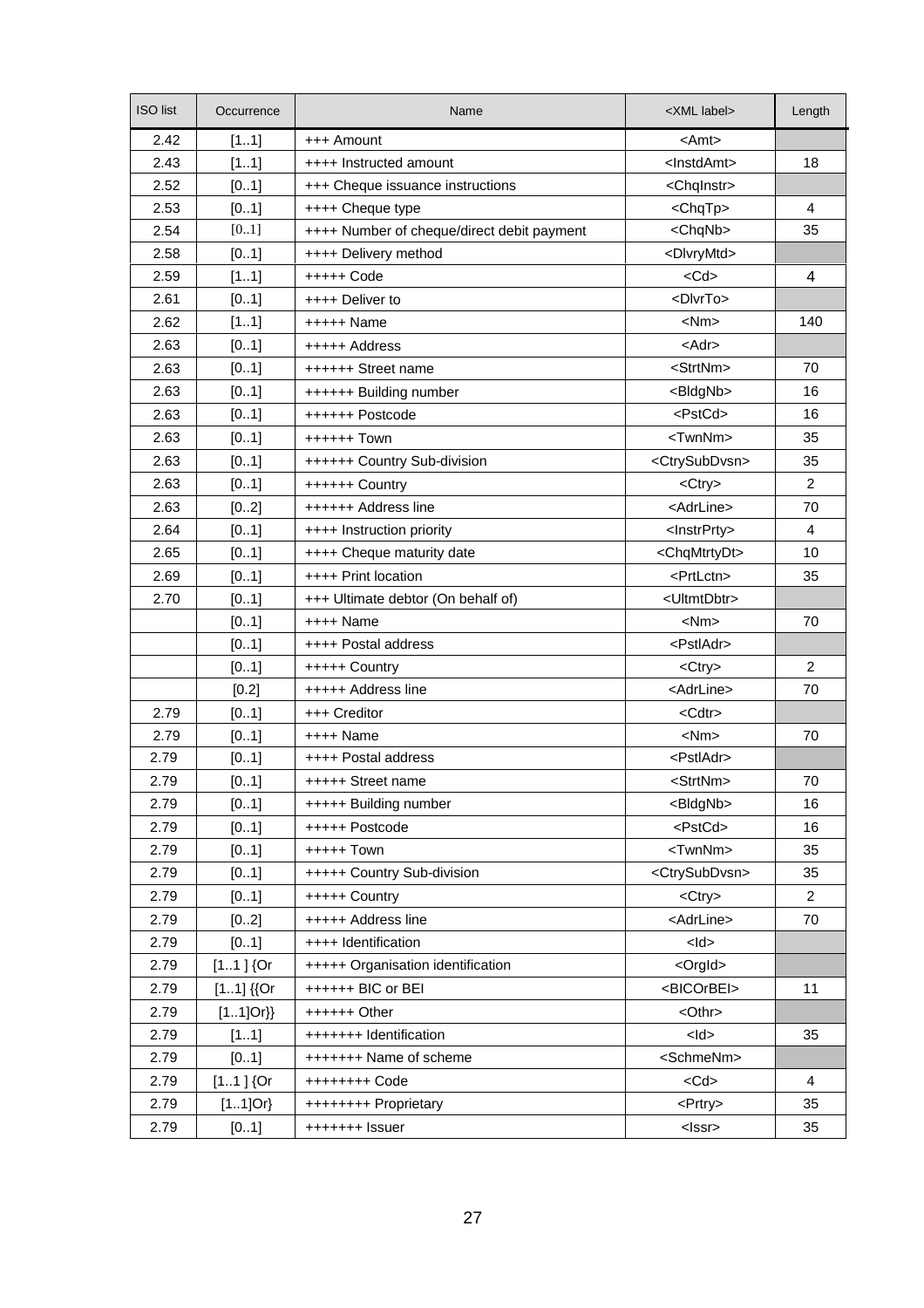| <b>ISO</b> list | Occurrence  | Name                           | <xml label=""></xml>                | Length         |
|-----------------|-------------|--------------------------------|-------------------------------------|----------------|
| 2.79            | $[11]$ Or}  | +++++ Private individual       | <prvtld></prvtld>                   |                |
| 2.79            | $[11]$ {{Or | ++++++ Date and place by birth | <dtandplcofbirth></dtandplcofbirth> |                |
| 2.79            | [11]        | $++++++$ Date of birth         | <birthdt></birthdt>                 | 10             |
| 2.79            | [01]        | +++++++ Province of birth      | <prvcofbirth></prvcofbirth>         | 35             |
| 2.79            | [11]        | $++++++$ City of birth         | <cityofbirth></cityofbirth>         | 35             |
| 2.79            | [11]        | +++++++ Country of birth       | <ctryofbirth></ctryofbirth>         | $\overline{2}$ |
| 2.79            | $[11]$ Or}} | $+++++O$ ther                  | $<$ Othr $>$                        |                |
| 2.79            | [11]        | +++++++ Identification         | $<$ ld $>$                          | 35             |
| 2.79            | [01]        | +++++++ Name of scheme         | <schmenm></schmenm>                 |                |
| 2.79            | $[11]$ {{Or | ++++++++ Code                  | $<$ Cd $>$                          | 4              |
| 2.79            | $[11]Or\}$  | ++++++++ Proprietary           | $<$ Prtry>                          | 35             |
| 2.79            | [01]        | $++++++$ Issuer                | $<$ Issr $>$                        | 35             |
| 2.79            | [01]        | ++++ Country of residence      | <ctryofres></ctryofres>             | $\overline{2}$ |
| 2.98            | [01]        | +++ Remittance information     | $<$ Rmtlnf $>$                      |                |
| 2.99            | [14]        | ++++ Unstructured              | <ustrd></ustrd>                     | 140            |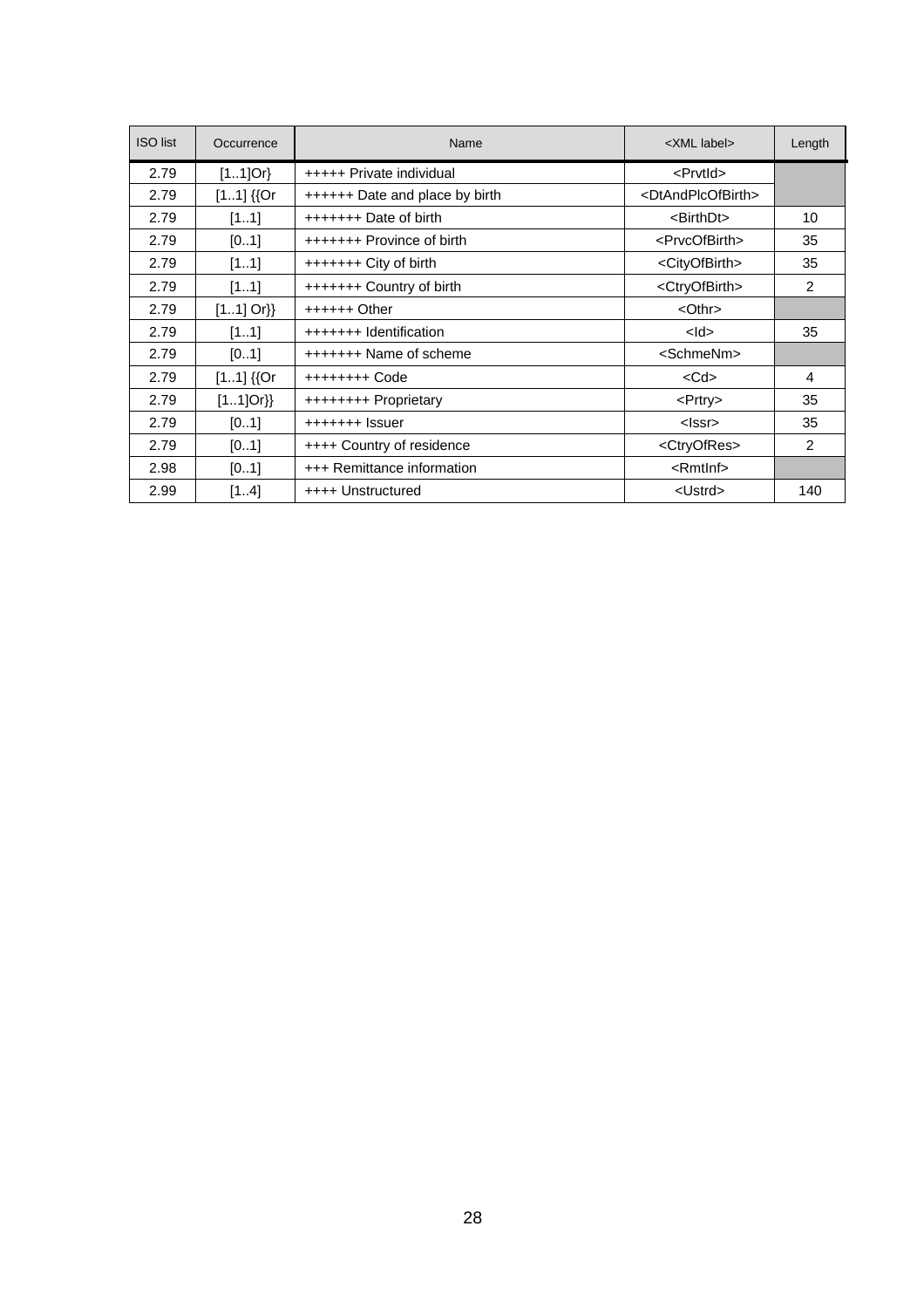## **4.1.4. Transfers in currencies other than the euro**

The table shows the elements that must be used to initiate transfers in currencies other than the euro. The use of this format must be previously agreed between the issuer and their institution. Due to limitations of interbank formats, it is possible that the debtor agent cannot get the full information to the creditor agent provided by the debtor. The three message blocks are divided by a double line.

The shaded cells indicate that the element is a component, in other words, is composed of lower ranking elements. Annex 2 contains a more detailed description of each element of the message.

| Contents | Occurrence  | Name                                  | <xml label=""></xml>                  | Length |
|----------|-------------|---------------------------------------|---------------------------------------|--------|
|          | [11]        | + Root of the message                 | <cstmrcdttrfinitn></cstmrcdttrfinitn> |        |
| 1.0      | [11]        | + Header                              | <grphdr></grphdr>                     |        |
| 1.1      | [11]        | ++ Message Identification             | <msgld></msgld>                       | 35     |
| 1.2      | [11]        | ++ Creation Date and Time             | <credttm></credttm>                   | 19     |
| 1.6      | [11]        | ++ Number of transactions             | <nboftxs></nboftxs>                   | 15     |
| 1.7      | [01]        | ++ Control sum                        | <ctrlsum></ctrlsum>                   | 18     |
| 1.8      | [11]        | ++ Initiating party                   | <lnitgpty></lnitgpty>                 |        |
|          | [01]        | +++ Name                              | $<$ Nm $>$                            | 70     |
|          | [01]        | +++ Identification                    | $<$ ld>                               |        |
|          | $[11]$ {Or  | ++++ Organisation Identification      | <orgld></orgld>                       |        |
|          | $[11]$ {{Or | +++++ BIC or BEI                      | <bicorbei></bicorbei>                 | 11     |
|          | $[11]$ Or}} | +++++ Other                           | <othr></othr>                         |        |
|          | [11]        | ++++++ Identification                 | <ld></ld>                             | 35     |
|          | [01]        | ++++++ Name of scheme                 | <schmenm></schmenm>                   |        |
|          | $[11]$ {{Or | +++++++ Code                          | $<$ Cd $>$                            | 4      |
|          | $[11]Or\}$  | +++++++ Proprietary                   | <prtry></prtry>                       | 35     |
|          | [01]        | ++++++ Issuer                         | <lssr></lssr>                         | 35     |
|          | $[11]$ Or}  | ++++ Private individual               | <prvtld></prvtld>                     |        |
|          | $[11]$ {{Or | +++++ Date and place by birth         | <dtandplcofbirth></dtandplcofbirth>   |        |
|          | [11]        | ++++++ Date of birth                  | <birthdt></birthdt>                   | 10     |
|          | [01]        | ++++++ Province of birth              | <prvcofbirth></prvcofbirth>           | 35     |
|          | [11]        | ++++++ City of birth                  | <cityofbirth></cityofbirth>           | 35     |
|          | [11]        | ++++++ Country of birth               | <ctryofbirth></ctryofbirth>           | 2      |
|          | $[11]$ Or}} | $++++$ Other                          | <othr></othr>                         |        |
|          | [11]        | ++++++ Identification                 | <ld></ld>                             | 35     |
|          | [01]        | ++++++ Name of scheme                 | <schmenm></schmenm>                   |        |
|          | $[11]$ {{Or | +++++++ Code                          | $<$ Cd $>$                            | 4      |
|          | $[11]Or\}$  | +++++++ Proprietary                   | <prtry></prtry>                       | 35     |
|          | [01]        | ++++++ Issuer                         | <lssr></lssr>                         | 35     |
| 2.0      | [1n]        | + Payment information                 | <pmtlnf></pmtlnf>                     |        |
| 2.1      | [11]        | ++ Payment information identification | <pmtlnfld></pmtlnfld>                 | 35     |
| 2.2      | [11]        | ++ Payment method                     | <pmtmtd></pmtmtd>                     | 3      |
| 2.3      | [01]        | ++ Batch booking                      | <btchbookg></btchbookg>               | 5      |
| 2.4      | [01]        | ++ Number of transactions             | <nboftxs></nboftxs>                   | 15     |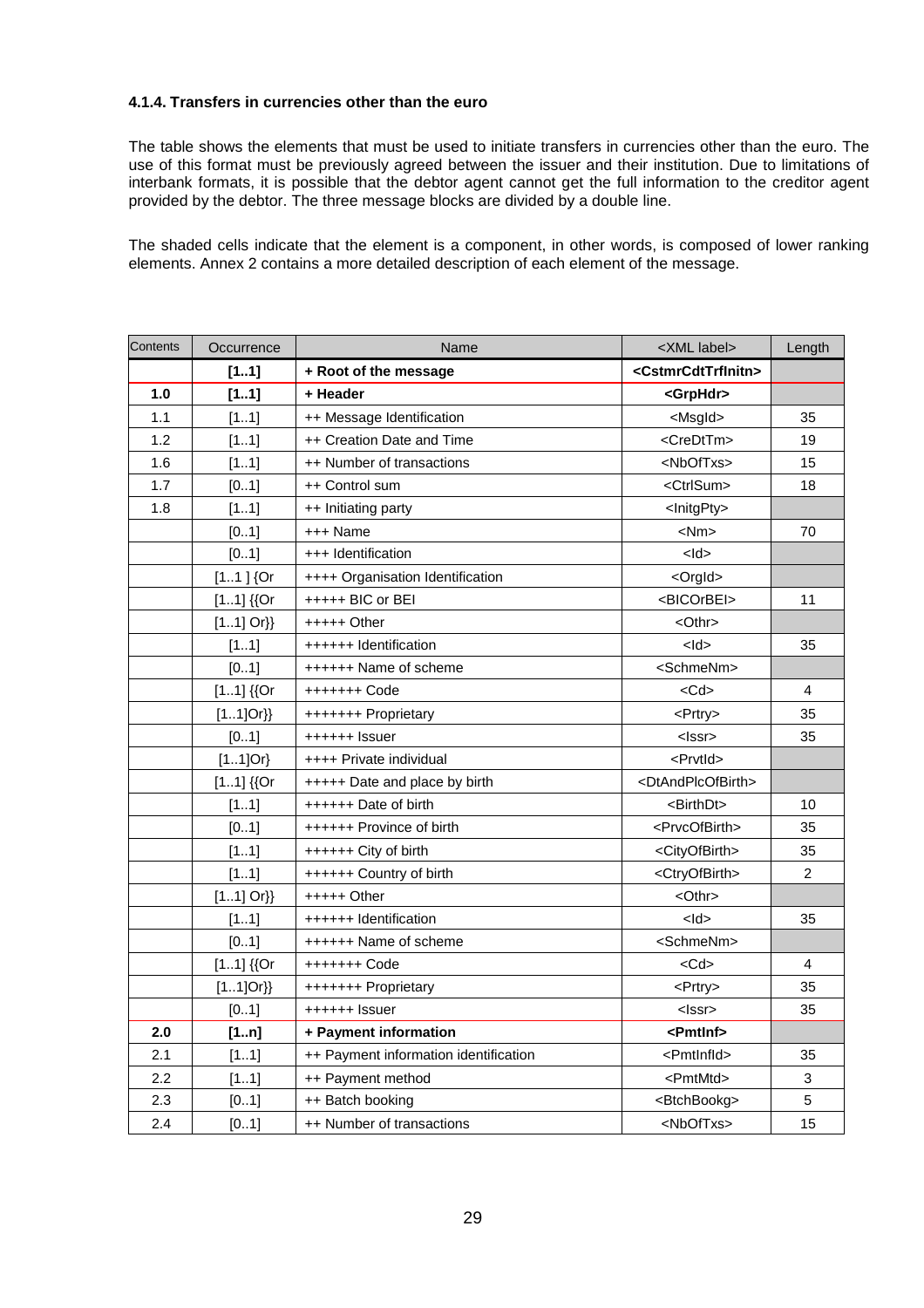| Contents | Occurrence  | Name                                         | <xml label=""></xml>                | Length         |
|----------|-------------|----------------------------------------------|-------------------------------------|----------------|
| 2.5      | [01]        | ++ Control sum                               | <ctrlsum></ctrlsum>                 | 18             |
| 2.6      | [01]        | ++ Payment type information                  | <pmttpinf></pmttpinf>               |                |
| 2.7      | [01]        | +++ Instruction priority                     | <lnstrprty></lnstrprty>             | $\overline{4}$ |
| 2.8      | [01]        | +++ Service level                            | <svclvl></svclvl>                   |                |
| 2.9      | [11]        | ++++ Code                                    | $<$ Cd $>$                          | 4              |
| 2.14     | [01]        | +++ Category purpose                         | <ctgypurp></ctgypurp>               |                |
| 2.15     | $[11]$ {Or  | ++++ Code                                    | $<$ Cd $>$                          | $\overline{4}$ |
| 2.16     | $[11]$ Or}  | ++++ Proprietary                             | <prtry></prtry>                     | 35             |
| 2.17     | [11]        | ++ Requested execution date                  | <reqdexctndt></reqdexctndt>         | 10             |
| 2.19     | [11]        | ++ Debtor                                    | <dbtr></dbtr>                       |                |
| 2.19     | [01]        | +++ Name                                     | $<$ Nm $>$                          | 70             |
| 2.19     | [01]        | +++ Postal address                           | <pstladr></pstladr>                 |                |
| 2.19     | [01]        | ++++ Country                                 | <ctry></ctry>                       | $\overline{c}$ |
| 2.19     | [02]        | ++++ Address line                            | <adrline></adrline>                 | 70             |
| 2.19     | [01]        | +++ Identification                           | $<$ ld $>$                          |                |
| 2.19     | $[11]$ {Or  | ++++ Organisation Identification             | <orgld></orgld>                     |                |
| 2.19     | $[11]$ {{Or | +++++ BIC or BEI                             | <bicorbei></bicorbei>               | 11             |
| 2.19     | $[11]Or\}$  | $++++$ Other                                 | <othr></othr>                       |                |
| 2.19     | [11]        | ++++++ Identification                        | $<$ ld $>$                          | 35             |
| 2.19     | [01]        | ++++++ Name of scheme                        | <schmenm></schmenm>                 |                |
| 2.19     | $[11]$ {Or  | +++++++ Code                                 | $<$ Cd $>$                          | $\overline{4}$ |
| 2.19     | $[11]$ Or}  | +++++++ Proprietary                          | <prtry></prtry>                     | 35             |
| 2.19     | [01]        | ++++++ Issuer                                | $<$ Issr $>$                        | 35             |
| 2.19     | $[11]$ Or}  | ++++ Private individual                      | <prvtid></prvtid>                   |                |
| 2.19     | $[11]$ {{Or | +++++ Date and place by birth                | <dtandplcofbirth></dtandplcofbirth> |                |
| 2.19     | [11]        | ++++++ Date of birth                         | <birthdt></birthdt>                 | 10             |
| 2.19     | [01]        | ++++++ Province of birth                     | <prvcofbirth></prvcofbirth>         | 35             |
| 2.19     | [11]        | ++++++ City of birth                         | <cityofbirth></cityofbirth>         | 35             |
| 2.19     | [11]        | ++++++ Country of birth                      | <ctryofbirth></ctryofbirth>         | $\overline{2}$ |
| 2.19     | $[11]$ Or}} | +++++ Other                                  | <othr></othr>                       |                |
| 2.19     | [11]        | ++++++ Identification                        | $<$ ld $>$                          | 35             |
| 2.19     | [01]        | ++++++ Name of scheme                        | <schmenm></schmenm>                 |                |
| 2.19     | $[11]$ {{Or | +++++++ Code                                 | $<$ Cd $>$                          | 4              |
| 2.19     | $[11]Or\}$  | +++++++ Proprietary                          | <prtry></prtry>                     | 35             |
| 2.19     | [01]        | ++++++ Issuer                                | <lssr></lssr>                       | 35             |
| 2.20     | [11]        | ++ Debtor account                            | <dbtracct></dbtracct>               |                |
|          | [11]        | +++ Identification                           | $<$ ld $>$                          |                |
|          | $[11]$ {Or  | ++++ IBAN                                    | $<$ IBAN $>$                        | 34             |
|          | $[11]$ Or}  | $++++$ Other                                 | <othr></othr>                       |                |
|          | [11]        | +++++ Identification                         | $<$ ld>                             | 35             |
|          | [01]        | +++ Currency                                 | $<$ Ccy $>$                         | 3              |
| 2.21     | [11]        | ++ Debtor agent                              | <dbtragt></dbtragt>                 |                |
|          | [11]        | +++ Financial institution identification     | <fininstnid></fininstnid>           |                |
|          | [01]        | ++++ BIC of the debtor financial institution | $<$ BIC $>$                         | 11             |
| 2.24     | [01]        | ++ Charge bearer                             | <chrgbr></chrgbr>                   | $\overline{4}$ |
| 2.27     | [1n]        | ++ Credit Transfer Transaction Information   | <cdttrftxinf></cdttrftxinf>         |                |
| 2.28     | [11]        | +++ Payment identification                   | <pmtld></pmtld>                     |                |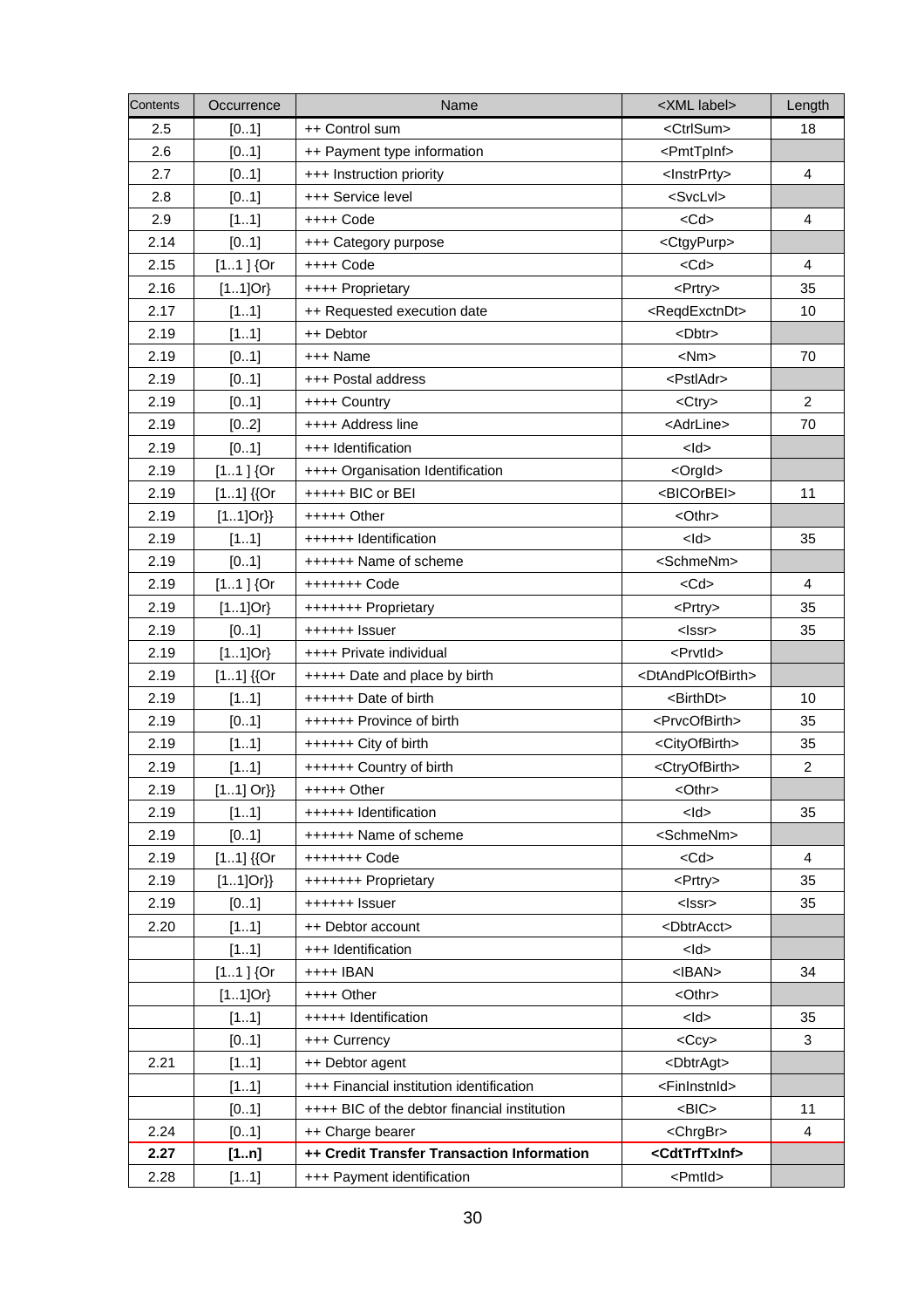| Contents | Occurrence  | Name                                               | <xml label=""></xml>                | Length         |
|----------|-------------|----------------------------------------------------|-------------------------------------|----------------|
| 2.29     | [01]        | ++++ Instruction identification                    | <lnstrld></lnstrld>                 | 35             |
| 2.30     | [11]        | ++++ End to end identification                     | <endtoendid></endtoendid>           | 35             |
| 2.31     | [01]        | +++ Payment type information                       | <pmttpinf></pmttpinf>               |                |
| 2.32     | [01]        | ++++ Instruction priority                          | <lnstrprty></lnstrprty>             | $\overline{4}$ |
| 2.39     | [01]        | ++++ Transfer type.                                | <ctgypurp></ctgypurp>               |                |
| 2.40     | [11]        | +++++ Code                                         | $<$ Cd $>$                          | 4              |
| 2.42     | [11]        | +++ Amount                                         | $<$ Amt $>$                         |                |
| 2.43     | $[11]$ {Or  | ++++ Instructed amount                             | <lnstdamt></lnstdamt>               | 18             |
| 2.44     | $[11]$ Or}  | ++++ Equivalent Amount                             | <eqvtamt></eqvtamt>                 |                |
| 2.45     | [11]        | +++++ Amount                                       | <amt></amt>                         | 18             |
| 2.46     | [11]        | +++++ Currency of transfer                         | <ccyoftrf></ccyoftrf>               | 3              |
| 2.47     | [01]        | Exchange rate information                          | <xchgrateinf></xchgrateinf>         |                |
| 2.50     | [01]        | Contract identification                            | <ctrctid></ctrctid>                 | 35             |
| 2.51     | [01]        | +++ Charge bearer                                  | <chrgbr></chrgbr>                   | $\overline{4}$ |
| 2.77     | [01]        | +++ Creditor agent                                 | <cdtragt></cdtragt>                 |                |
|          | [11]        | ++++ Creditor financial institution identification | <fininstnid></fininstnid>           |                |
|          | [01]        | +++++ Creditor agent BIC                           | $<$ BIC $>$                         | 11             |
| 2.79     | [01]        | +++ Creditor                                       | <cdtr></cdtr>                       |                |
| 2.79     | [01]        | $++++$ Name                                        | $<$ Nm $>$                          | 70             |
| 2.79     | [01]        | ++++ Postal address                                | <pstladr></pstladr>                 |                |
| 2.79     | [01]        | +++++ Street name                                  | <strtnm></strtnm>                   | 70             |
| 2.79     | [01]        | +++++ Building number                              | <bldgnb></bldgnb>                   | 16             |
| 2.79     | [01]        | +++++ Postcode                                     | <pstcd></pstcd>                     | 16             |
| 2.79     | [01]        | +++++ Town                                         | <twnnm></twnnm>                     | 35             |
| 2.79     | [01]        | +++++ Country Sub-division                         | <ctrysubdvsn></ctrysubdvsn>         | 35             |
| 2.79     | [01]        | +++++ Country                                      | <ctry></ctry>                       | 2              |
| 2.79     | [02]        | +++++ Address line                                 | <adrline></adrline>                 | 70             |
| 2.79     | [01]        | ++++ Identification                                | $<$ ld>                             |                |
| 2.79     | $[11]$ {Or  | +++++ Organisation identification                  | <orgld></orgld>                     |                |
| 2.79     | $[11]$ {{Or | ++++++ BIC or BEI                                  | <bicorbei></bicorbei>               | 11             |
| 2.79     | $[11]Or\}$  | ++++++ Other                                       | <othr></othr>                       |                |
| 2.79     | [11]        | +++++++ Identification                             | $<$ ld $>$                          | 35             |
| 2.79     | [01]        | +++++++ Name of scheme                             | <schmenm></schmenm>                 |                |
| 2.79     | $[11]$ {Or  | ++++++++ Code                                      | $<$ Cd $>$                          | $\overline{4}$ |
| 2.79     | $[11]$ Or}  | ++++++++ Proprietary                               | <prtry></prtry>                     | 35             |
| 2.79     | [01]        | +++++++ Issuer                                     | <lssr></lssr>                       | 35             |
| 2.79     | $[11]$ Or}  | +++++ Private individual                           | <prvtld></prvtld>                   |                |
| 2.79     | $[11]$ {{Or | ++++++ Date and place by birth                     | <dtandplcofbirth></dtandplcofbirth> |                |
| 2.79     | [11]        | +++++++ Date of birth                              | <birthdt></birthdt>                 | 10             |
| 2.79     | [01]        | +++++++ Province of birth                          | <prvcofbirth></prvcofbirth>         | 35             |
| 2.79     | [11]        | +++++++ City of birth                              | <cityofbirth></cityofbirth>         | 35             |
| 2.79     | [11]        | +++++++ Country of birth                           | <ctryofbirth></ctryofbirth>         | $\overline{2}$ |
| 2.79     | $[11]$ Or}} | $+++++Other$                                       | <othr></othr>                       |                |
| 2.79     | [11]        | +++++++ Identification                             | $<$ ld $>$                          | 35             |
| 2.79     | [01]        | +++++++ Name of scheme                             | <schmenm></schmenm>                 |                |
| 2.79     | $[11]$ {{Or | +++++++++ Code                                     | $<$ Cd $>$                          | $\overline{4}$ |
| 2.79     | $[11]Or\}$  | ++++++++ Proprietary                               | <prtry></prtry>                     | 35             |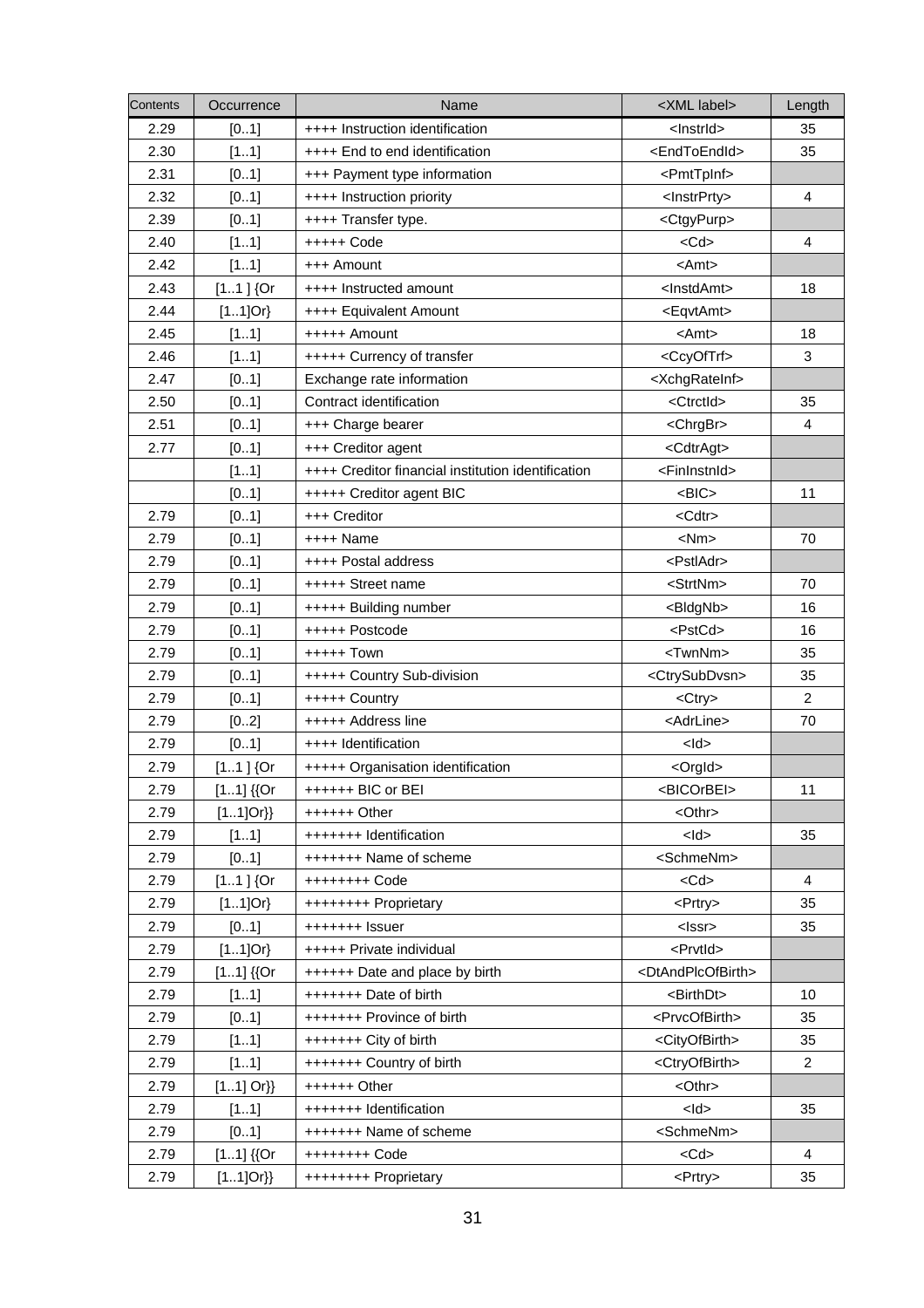| <b>Contents</b> | Occurrence | Name                         | <xml label=""></xml>    | Length |
|-----------------|------------|------------------------------|-------------------------|--------|
| 2.79            | [01]       | $++++++$ Issuer              | <lssr></lssr>           | 35     |
| 2.79            | [01]       | ++++ Country of residence    | <ctryofres></ctryofres> | 2      |
| 2.80            | [01]       | +++ Creditor account         | <cdtracct></cdtracct>   |        |
|                 | [11]       | ++++ Identification          | $<$ ld $>$              |        |
|                 | $[11]$ {Or | +++++ IBAN                   | $<$ IBAN $>$            | 34     |
|                 | $[11]$ Or} | $++++$ Other                 | $<$ Othr $>$            |        |
|                 | [11]       | ++++++ Identification (BBAN) | $<$ ld $>$              | 35     |
| 2.98            | [01]       | +++ Remittance information   | $\le$ Rmtlnf $\ge$      |        |
| 2.99            | [0n.]      | ++++ Unstructured            | <ustrd></ustrd>         | 140    |

#### **4.2. Payment status information message**

The following table shows the elements that must be used to communicate payment status. The criterion of the payment status message (pain.002.001.03) published by ISO20022 has been followed, especially with regard to index numbering and label occurrence.

The three message blocks are divided by a double line. The shaded cells indicate that the element is a component, in other words, is composed of lower ranking elements. Annex 2 contains a more detailed description of each element of the message.

| <b>ISO</b><br>Contents | Occurrence | Name                                            | <xml label=""></xml>                    | Length |
|------------------------|------------|-------------------------------------------------|-----------------------------------------|--------|
|                        | [11]       | + Message root                                  | <cstmrpmtstsrpt></cstmrpmtstsrpt>       |        |
| 1.0                    | [11]       | + Header                                        | <grphdr></grphdr>                       |        |
| 1.1                    | [11]       | ++ Message Identification                       | <msgld></msgld>                         | 35     |
| 1.2                    | [11]       | ++ Creation Date and Time                       | <credttm></credttm>                     | 19     |
| 1.5                    | [01]       | ++ Debtor Agent                                 | <dbtragt></dbtragt>                     |        |
|                        | [11]       | +++ Identification of the financial institution | <fininstnid></fininstnid>               |        |
|                        | [01]       | $+++$ BIC                                       | $<$ BIC $>$                             | 11     |
| 2.0                    | [11]       | + Original group information and status         | <orgnigrpinfandsts></orgnigrpinfandsts> |        |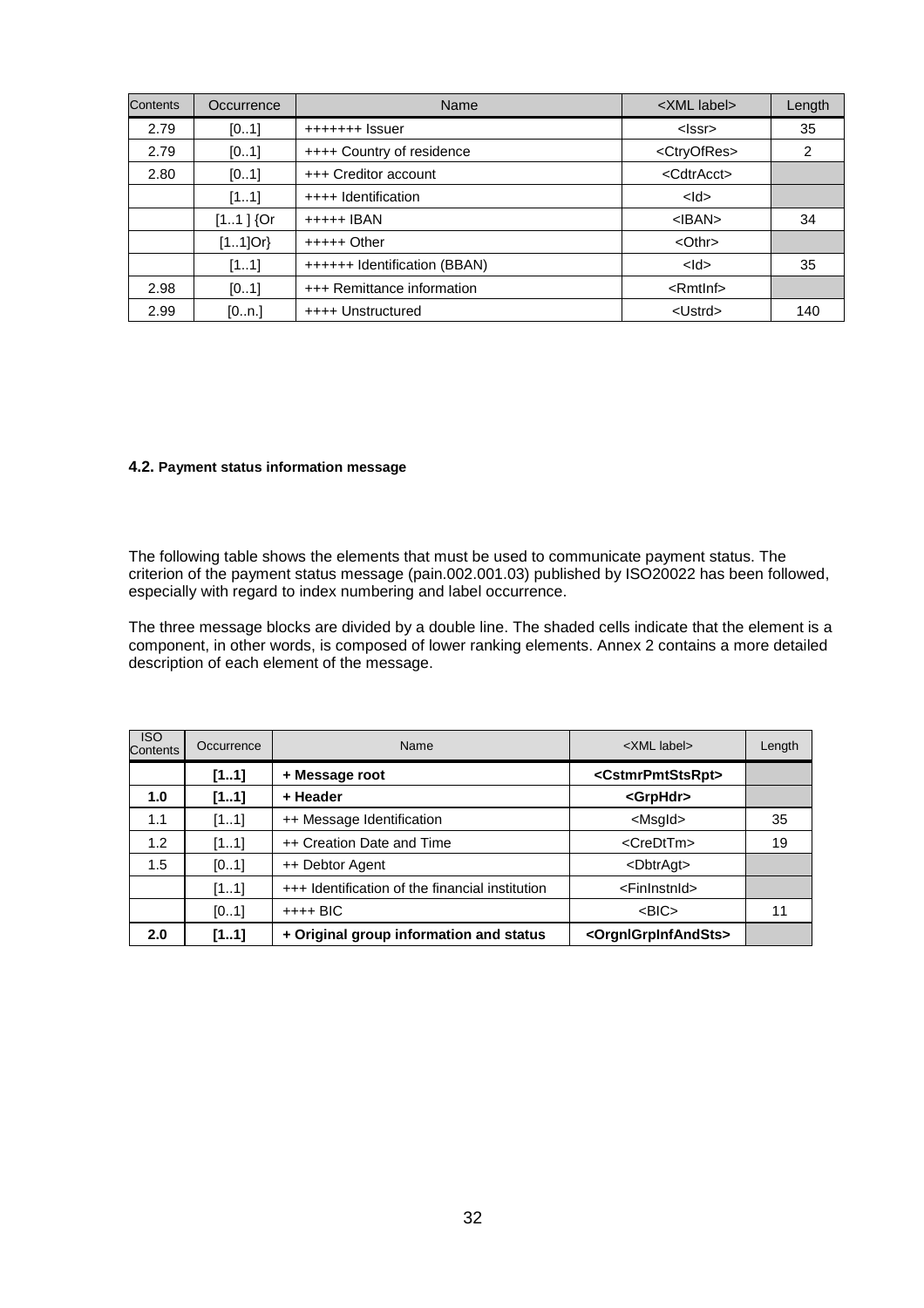| Contents<br><b>ISO</b> | Occurrence | Name                                              | <xml label=""></xml>                    | Length         |
|------------------------|------------|---------------------------------------------------|-----------------------------------------|----------------|
| 2.1                    | [11]       | ++ Original message identification                | <orgnlmsgld></orgnlmsgld>               | 35             |
| 2.2                    | [11]       | ++ Original message name<br>identification        | <orgnlmsgnmld></orgnlmsgnmld>           | 35             |
| 2.4                    | [01]       | ++ Original number of transactions                | <orgninboftxs></orgninboftxs>           | 15             |
| 2.5                    | [01]       | ++ Original control sum                           | <orgnlctrlsum></orgnlctrlsum>           | 18             |
| 2.6                    | [01]       | ++ Group status                                   | <grpsts></grpsts>                       |                |
| 2.7                    | [0n]       | ++ Status reason information                      | <stsrsninf></stsrsninf>                 |                |
| 2.8                    | [01]       | +++ Status originator                             | <orgtr></orgtr>                         |                |
|                        | [11]       | ++++ Identification                               | $<$ ld $>$                              |                |
|                        | [11]       | +++++ Organisation identification                 | <orgld></orgld>                         |                |
|                        | [11]       | ++++++ BIC or BEI                                 | <bicorbei></bicorbei>                   | 11             |
| 2.9                    | [01]       | +++ Reason                                        | <rsn></rsn>                             |                |
| 2.10                   | [11]       | $++++$ Code                                       | $<$ Cd $>$                              | 4              |
| 3.0                    | [0n]       | + Original payment information and<br>status      | <orgnipmtinfandsts></orgnipmtinfandsts> |                |
| 3.1                    | [11]       | ++ Original payment information<br>identification | <orgnlpmtinfld></orgnlpmtinfld>         | 35             |
| 3.2                    | [01]       | ++ Original number of transactions                | <orgninboftxs></orgninboftxs>           | 15             |
| 3.3                    | [01]       | ++ Original control sum                           | <orgnlctrlsum></orgnlctrlsum>           | 18             |
| 3.4                    | [01]       | ++ Payment information status                     | <pmtinfsts></pmtinfsts>                 | $\overline{4}$ |
| 3.5                    | [0n]       | ++ Status reason information                      | <stsrsninf></stsrsninf>                 |                |
| 3.6                    | [01]       | +++ Status originator                             | <orgtr></orgtr>                         | 4              |
|                        | [11]       | ++++ Identification                               | $<$ ld $>$                              |                |
|                        | [11]       | +++++ Organisation identification                 | <orgld></orgld>                         |                |
|                        | [11]       | ++++++ BIC or BEI                                 | <bicorbei></bicorbei>                   | 11             |
| 3.7                    | [01]       | +++ Reason                                        | <rsn></rsn>                             |                |
| 3.8                    | [11]       | ++++ Code                                         | <cd></cd>                               | 4              |
| 3.15                   | [0n]       | ++ Transaction information and status             | <txinfandsts></txinfandsts>             |                |
| 3.16                   | [01]       | +++ Status identification                         | <stsld></stsld>                         | 35             |
| 3.17                   | [01]       | +++ Original instruction identification           | <orgnllnstrld></orgnllnstrld>           | 35             |
| 3.18                   | [01]       | +++ Original end to end identification            | <orgnlendtoendid></orgnlendtoendid>     | 35             |
| 3.19                   | [01]       | +++ Transaction status                            | <txsts></txsts>                         | $\overline{4}$ |
| 3.20                   | [0n]       | +++ Status reason information                     | <stsrsninf></stsrsninf>                 |                |
| 3.21                   | [01]       | ++++ Status originator                            | <orgtr></orgtr>                         |                |
|                        | [11]       | +++++ Identification                              | $<$ ld $>$                              |                |
|                        | [11]       | ++++++ Organisation identification                | <orgld></orgld>                         |                |
|                        | [11]       | +++++++ BIC or BEI                                | <bicorbei></bicorbei>                   | 11             |
| 3.22                   | [01]       | ++++ Reason                                       | <rsn></rsn>                             |                |
| 3.23                   | [11]       | +++++ Code                                        | $<$ Cd $>$                              | 4              |
| 3.32                   | [01]       | +++ Original transaction reference                | <orgnitxref></orgnitxref>               |                |
| 3.34                   | [01]       | ++++ Amount                                       | $<$ Amt $>$                             |                |
| 3.35                   | [11]       | +++++ Instructed amount                           | <lnstdamt></lnstdamt>                   | 18             |
| 3.41                   | [01]       | ++++Requested execution date                      | <reqdexctndt></reqdexctndt>             | 10             |
| 3.55                   | [01]       | ++++ Payment type information                     | <pmttpinf></pmttpinf>                   |                |
| 3.56                   | [01]       | +++++ Instruction priority                        | <lnstrprty></lnstrprty>                 | 4              |
| 3.58                   | [01]       | +++++ Service level                               | <svclvl></svclvl>                       |                |
| 3.59                   | [11]       | ++++++ Code                                       | $<$ Cd $>$                              | 4              |
| 3.61                   | [01]       | +++++ Local instrument                            | <lcllnstrm></lcllnstrm>                 |                |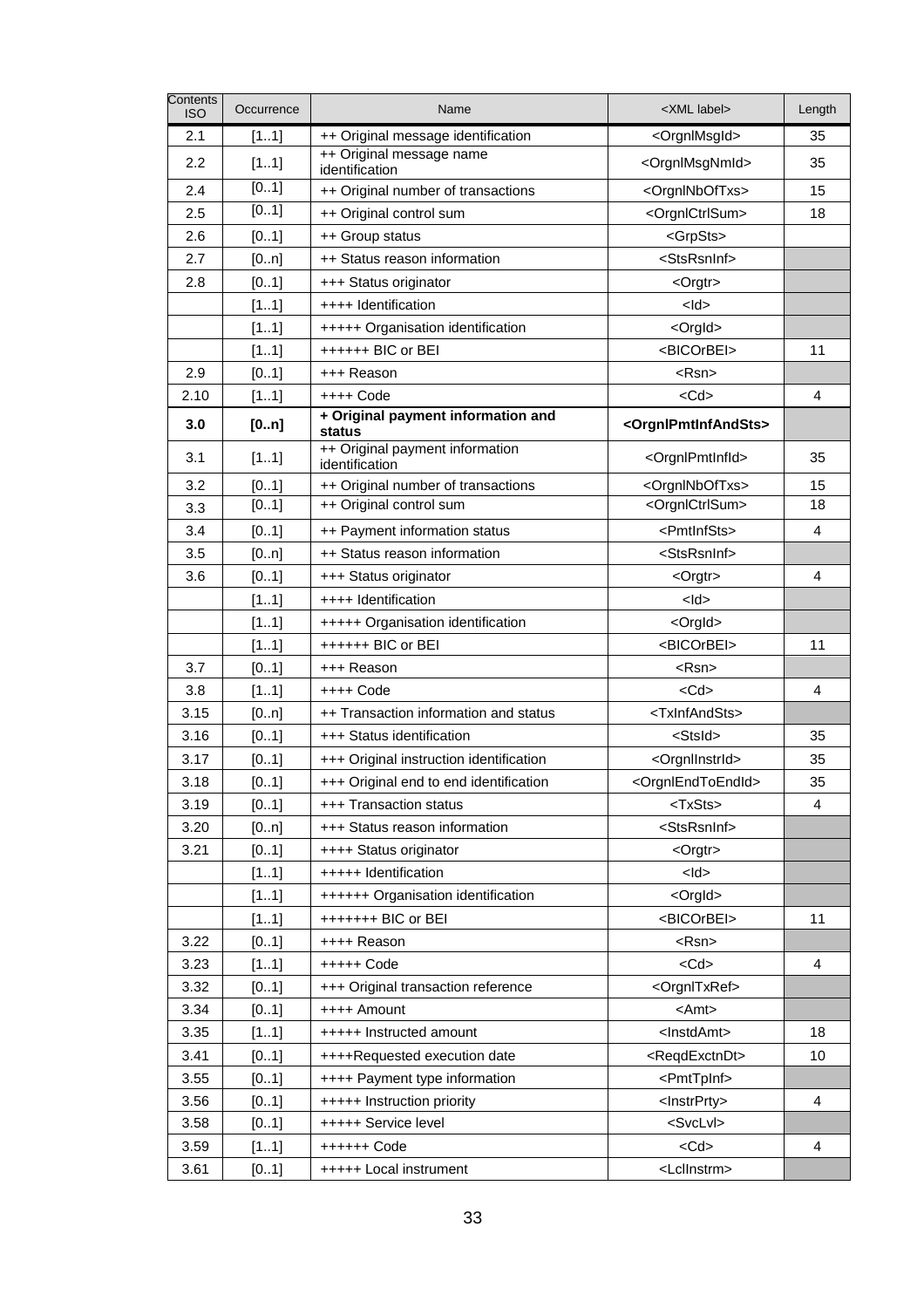| $<$ Cd $>$<br>3.62<br>35<br>$[11]$ {Or<br>++++++ Code<br>3.63<br>$[11]$ Or}<br>35<br>++++++ Proprietary<br><prtry><br/>3.65<br/>[01]<br/>+++++ Transfer Type<br/><ctgypurp><br/><math>&lt;</math>Cd<math>&gt;</math><br/><math>\overline{4}</math><br/>3.66<br/>[01]<br/>++++++ Code<br/>3<br/>3.68<br/><pmtmtd><br/>[01]<br/>++++ Payment method<br/>3.88<br/>++++ Remittance information<br/><rmtlnf><br/>[01]<br/>3.89<br/><math>[0n]{Or}</math><br/>+++++ Unstructured<br/><ustrd><br/>140<br/>3.90<br/>+++++ Structured<br/><strd><br/><math>[0n]Or\}</math><br/>++++++ Creditor Reference<br/>3.110<br/><cdtrrefinf><br/>[01]<br/>Information<br/>3.111<br/>[01]<br/><math>++++++</math> Type<br/><math>&lt;</math>Tp<math>&gt;</math><br/>3.112<br/>[11]<br/>++++++++ Code or Proprietary<br/><cdorprtry><br/>3.113<br/><math>&lt;</math>Cd<math>&gt;</math><br/>[11]<br/>+++++++++ Code<br/><math>\overline{4}</math><br/>3.115<br/>[01]<br/><lssr><br/>35<br/>++++++++ Issuer<br/>3.116<br/>[01]<br/>+++++++ Reference<br/><math>Ref</math><br/>35<br/>3.120<br/><ultmtdbtr><br/>[01]<br/>++++ Ultimate Debtor<br/>3.120<br/><math>++++</math> Name<br/><math>&lt;</math>Nm<math>&gt;</math><br/>70<br/>[01]<br/>3.120<br/><pstladr><br/>[01]<br/>+++++ Postal address<br/>3.120<br/>2<br/>[01]<br/>++++++ Country<br/><math>&lt;</math>Ctry<math>&gt;</math><br/><adrline><br/>3.120<br/>[02]<br/>++++++ Address line<br/>70<br/>3.120<br/>[01]<br/>+++++ Identification<br/><math>&lt;</math>ld<math>&gt;</math><br/>3.120<br/>++++++ Organisation identification<br/><math>[11]</math> {Or<br/><orgld><br/><bicorbei><br/>3.120<br/><math>[11]</math> {{Or<br/>+++++++ BIC or BEI<br/>11<br/>3.120<br/><math>[11]Or\}</math><br/><othr><br/><math>+++++</math> Other<br/>3.120<br/>[11]<br/>++++++++ Identification<br/><math>&lt;</math>ld<math>&gt;</math><br/>35<br/>3.120<br/><schmenm><br/>[01]<br/>++++++++ Name of scheme<br/>3.120<br/><math>[11]</math> {{Or<br/><math>&lt;</math>Cd<math>&gt;</math><br/>4<br/>+++++++++ Code<br/>35<br/>3.120<br/><math>[11]Or\}</math><br/>+++++++++ Proprietary<br/><prtry><br/>3.120<br/><math>&lt;</math>Issr<math>&gt;</math><br/>35<br/>[01]<br/>++++++++ Issuer<br/>3.120<br/><math>[11]</math>Or}<br/>++++++ Private individual<br/><prvtld><br/>3.120<br/><dtandplcofbirth><br/><math>[11]</math> {{Or<br/>+++++++ Date and place by birth<br/>3.120<br/>++++++++ Date of birth<br/><birthdt><br/>10<br/>[11]<br/><prvcofbirth><br/>3.120<br/>[01]<br/>++++++++ Province of birth<br/>35<br/>3.120<br/>[11]<br/>++++++++ City of birth<br/><cityofbirth><br/>35<br/><math>\overline{2}</math><br/>3.120<br/><ctryofbirth><br/>[11]<br/>++++++++ Country of birth<br/>3.120<br/><math>[11]</math> Or}}<br/><othr><br/><math>+++++O</math>ther<br/>3.120<br/>++++++++ Identification<br/><math>&lt;</math>ld<math>&gt;</math><br/>[11]<br/>35<br/><schmenm><br/>3.120<br/>[01]<br/>++++++++ Name of scheme<br/><math>&lt;</math>Cd<math>&gt;</math><br/>3.120<br/><math>[11]</math> {{Or<br/>+++++++++ Code<br/>4<br/>3.120<br/><prtry><br/><math>[11]Or\}</math><br/>+++++++++ Proprietary<br/>35<br/>3.120<br/><lssr><br/>[01]<br/>++++++++ Issuer<br/>35<br/>3.121<br/>[01]<br/>++++ Debtor<br/><dbtr><br/>3.121<br/>[01]<br/>+++++ Name<br/><math>&lt;</math>Nm<math>&gt;</math><br/>70<br/><pstladr><br/>3.121<br/>+++++ Postal address<br/>[01]<br/>3.121<br/>2<br/>++++++ Country<br/><ctry><br/>[01]<br/>3.121<br/>++++++ Address line<br/><adrline><br/>[02]<br/>70<br/>3.121<br/>+++++ Identification<br/><math>&lt;</math>ld<math>&gt;</math><br/>[01]</adrline></ctry></pstladr></dbtr></lssr></prtry></schmenm></othr></ctryofbirth></cityofbirth></prvcofbirth></birthdt></dtandplcofbirth></prvtld></prtry></schmenm></othr></bicorbei></orgld></adrline></pstladr></ultmtdbtr></lssr></cdorprtry></cdtrrefinf></strd></ustrd></rmtlnf></pmtmtd></ctgypurp></prtry> | Contents<br><b>ISO</b> | Occurrence | Name | <xml label=""></xml> | Length |
|--------------------------------------------------------------------------------------------------------------------------------------------------------------------------------------------------------------------------------------------------------------------------------------------------------------------------------------------------------------------------------------------------------------------------------------------------------------------------------------------------------------------------------------------------------------------------------------------------------------------------------------------------------------------------------------------------------------------------------------------------------------------------------------------------------------------------------------------------------------------------------------------------------------------------------------------------------------------------------------------------------------------------------------------------------------------------------------------------------------------------------------------------------------------------------------------------------------------------------------------------------------------------------------------------------------------------------------------------------------------------------------------------------------------------------------------------------------------------------------------------------------------------------------------------------------------------------------------------------------------------------------------------------------------------------------------------------------------------------------------------------------------------------------------------------------------------------------------------------------------------------------------------------------------------------------------------------------------------------------------------------------------------------------------------------------------------------------------------------------------------------------------------------------------------------------------------------------------------------------------------------------------------------------------------------------------------------------------------------------------------------------------------------------------------------------------------------------------------------------------------------------------------------------------------------------------------------------------------------------------------------------------------------------------------------------------------------------------------------------------------------------------------------------------------------------------------------------------------------------------------------------------------------------------------------------------------------------------------------------------------------------------------------------------------------------------------------------------------------------------------------------------------------------------------------------------------------------------------------------------------------------------------------------------------------------------------------------------------------------------------------------------------------------------------------------------------------------------------------------------------------------------------------------------------------------------------------------------------------------------------------------------------------------------------------------------------------------------------------------------------------------------------------------------------------------------------------------------------------------------------------------------------------------------------------------------------|------------------------|------------|------|----------------------|--------|
|                                                                                                                                                                                                                                                                                                                                                                                                                                                                                                                                                                                                                                                                                                                                                                                                                                                                                                                                                                                                                                                                                                                                                                                                                                                                                                                                                                                                                                                                                                                                                                                                                                                                                                                                                                                                                                                                                                                                                                                                                                                                                                                                                                                                                                                                                                                                                                                                                                                                                                                                                                                                                                                                                                                                                                                                                                                                                                                                                                                                                                                                                                                                                                                                                                                                                                                                                                                                                                                                                                                                                                                                                                                                                                                                                                                                                                                                                                                                                  |                        |            |      |                      |        |
|                                                                                                                                                                                                                                                                                                                                                                                                                                                                                                                                                                                                                                                                                                                                                                                                                                                                                                                                                                                                                                                                                                                                                                                                                                                                                                                                                                                                                                                                                                                                                                                                                                                                                                                                                                                                                                                                                                                                                                                                                                                                                                                                                                                                                                                                                                                                                                                                                                                                                                                                                                                                                                                                                                                                                                                                                                                                                                                                                                                                                                                                                                                                                                                                                                                                                                                                                                                                                                                                                                                                                                                                                                                                                                                                                                                                                                                                                                                                                  |                        |            |      |                      |        |
|                                                                                                                                                                                                                                                                                                                                                                                                                                                                                                                                                                                                                                                                                                                                                                                                                                                                                                                                                                                                                                                                                                                                                                                                                                                                                                                                                                                                                                                                                                                                                                                                                                                                                                                                                                                                                                                                                                                                                                                                                                                                                                                                                                                                                                                                                                                                                                                                                                                                                                                                                                                                                                                                                                                                                                                                                                                                                                                                                                                                                                                                                                                                                                                                                                                                                                                                                                                                                                                                                                                                                                                                                                                                                                                                                                                                                                                                                                                                                  |                        |            |      |                      |        |
|                                                                                                                                                                                                                                                                                                                                                                                                                                                                                                                                                                                                                                                                                                                                                                                                                                                                                                                                                                                                                                                                                                                                                                                                                                                                                                                                                                                                                                                                                                                                                                                                                                                                                                                                                                                                                                                                                                                                                                                                                                                                                                                                                                                                                                                                                                                                                                                                                                                                                                                                                                                                                                                                                                                                                                                                                                                                                                                                                                                                                                                                                                                                                                                                                                                                                                                                                                                                                                                                                                                                                                                                                                                                                                                                                                                                                                                                                                                                                  |                        |            |      |                      |        |
|                                                                                                                                                                                                                                                                                                                                                                                                                                                                                                                                                                                                                                                                                                                                                                                                                                                                                                                                                                                                                                                                                                                                                                                                                                                                                                                                                                                                                                                                                                                                                                                                                                                                                                                                                                                                                                                                                                                                                                                                                                                                                                                                                                                                                                                                                                                                                                                                                                                                                                                                                                                                                                                                                                                                                                                                                                                                                                                                                                                                                                                                                                                                                                                                                                                                                                                                                                                                                                                                                                                                                                                                                                                                                                                                                                                                                                                                                                                                                  |                        |            |      |                      |        |
|                                                                                                                                                                                                                                                                                                                                                                                                                                                                                                                                                                                                                                                                                                                                                                                                                                                                                                                                                                                                                                                                                                                                                                                                                                                                                                                                                                                                                                                                                                                                                                                                                                                                                                                                                                                                                                                                                                                                                                                                                                                                                                                                                                                                                                                                                                                                                                                                                                                                                                                                                                                                                                                                                                                                                                                                                                                                                                                                                                                                                                                                                                                                                                                                                                                                                                                                                                                                                                                                                                                                                                                                                                                                                                                                                                                                                                                                                                                                                  |                        |            |      |                      |        |
|                                                                                                                                                                                                                                                                                                                                                                                                                                                                                                                                                                                                                                                                                                                                                                                                                                                                                                                                                                                                                                                                                                                                                                                                                                                                                                                                                                                                                                                                                                                                                                                                                                                                                                                                                                                                                                                                                                                                                                                                                                                                                                                                                                                                                                                                                                                                                                                                                                                                                                                                                                                                                                                                                                                                                                                                                                                                                                                                                                                                                                                                                                                                                                                                                                                                                                                                                                                                                                                                                                                                                                                                                                                                                                                                                                                                                                                                                                                                                  |                        |            |      |                      |        |
|                                                                                                                                                                                                                                                                                                                                                                                                                                                                                                                                                                                                                                                                                                                                                                                                                                                                                                                                                                                                                                                                                                                                                                                                                                                                                                                                                                                                                                                                                                                                                                                                                                                                                                                                                                                                                                                                                                                                                                                                                                                                                                                                                                                                                                                                                                                                                                                                                                                                                                                                                                                                                                                                                                                                                                                                                                                                                                                                                                                                                                                                                                                                                                                                                                                                                                                                                                                                                                                                                                                                                                                                                                                                                                                                                                                                                                                                                                                                                  |                        |            |      |                      |        |
|                                                                                                                                                                                                                                                                                                                                                                                                                                                                                                                                                                                                                                                                                                                                                                                                                                                                                                                                                                                                                                                                                                                                                                                                                                                                                                                                                                                                                                                                                                                                                                                                                                                                                                                                                                                                                                                                                                                                                                                                                                                                                                                                                                                                                                                                                                                                                                                                                                                                                                                                                                                                                                                                                                                                                                                                                                                                                                                                                                                                                                                                                                                                                                                                                                                                                                                                                                                                                                                                                                                                                                                                                                                                                                                                                                                                                                                                                                                                                  |                        |            |      |                      |        |
|                                                                                                                                                                                                                                                                                                                                                                                                                                                                                                                                                                                                                                                                                                                                                                                                                                                                                                                                                                                                                                                                                                                                                                                                                                                                                                                                                                                                                                                                                                                                                                                                                                                                                                                                                                                                                                                                                                                                                                                                                                                                                                                                                                                                                                                                                                                                                                                                                                                                                                                                                                                                                                                                                                                                                                                                                                                                                                                                                                                                                                                                                                                                                                                                                                                                                                                                                                                                                                                                                                                                                                                                                                                                                                                                                                                                                                                                                                                                                  |                        |            |      |                      |        |
|                                                                                                                                                                                                                                                                                                                                                                                                                                                                                                                                                                                                                                                                                                                                                                                                                                                                                                                                                                                                                                                                                                                                                                                                                                                                                                                                                                                                                                                                                                                                                                                                                                                                                                                                                                                                                                                                                                                                                                                                                                                                                                                                                                                                                                                                                                                                                                                                                                                                                                                                                                                                                                                                                                                                                                                                                                                                                                                                                                                                                                                                                                                                                                                                                                                                                                                                                                                                                                                                                                                                                                                                                                                                                                                                                                                                                                                                                                                                                  |                        |            |      |                      |        |
|                                                                                                                                                                                                                                                                                                                                                                                                                                                                                                                                                                                                                                                                                                                                                                                                                                                                                                                                                                                                                                                                                                                                                                                                                                                                                                                                                                                                                                                                                                                                                                                                                                                                                                                                                                                                                                                                                                                                                                                                                                                                                                                                                                                                                                                                                                                                                                                                                                                                                                                                                                                                                                                                                                                                                                                                                                                                                                                                                                                                                                                                                                                                                                                                                                                                                                                                                                                                                                                                                                                                                                                                                                                                                                                                                                                                                                                                                                                                                  |                        |            |      |                      |        |
|                                                                                                                                                                                                                                                                                                                                                                                                                                                                                                                                                                                                                                                                                                                                                                                                                                                                                                                                                                                                                                                                                                                                                                                                                                                                                                                                                                                                                                                                                                                                                                                                                                                                                                                                                                                                                                                                                                                                                                                                                                                                                                                                                                                                                                                                                                                                                                                                                                                                                                                                                                                                                                                                                                                                                                                                                                                                                                                                                                                                                                                                                                                                                                                                                                                                                                                                                                                                                                                                                                                                                                                                                                                                                                                                                                                                                                                                                                                                                  |                        |            |      |                      |        |
|                                                                                                                                                                                                                                                                                                                                                                                                                                                                                                                                                                                                                                                                                                                                                                                                                                                                                                                                                                                                                                                                                                                                                                                                                                                                                                                                                                                                                                                                                                                                                                                                                                                                                                                                                                                                                                                                                                                                                                                                                                                                                                                                                                                                                                                                                                                                                                                                                                                                                                                                                                                                                                                                                                                                                                                                                                                                                                                                                                                                                                                                                                                                                                                                                                                                                                                                                                                                                                                                                                                                                                                                                                                                                                                                                                                                                                                                                                                                                  |                        |            |      |                      |        |
|                                                                                                                                                                                                                                                                                                                                                                                                                                                                                                                                                                                                                                                                                                                                                                                                                                                                                                                                                                                                                                                                                                                                                                                                                                                                                                                                                                                                                                                                                                                                                                                                                                                                                                                                                                                                                                                                                                                                                                                                                                                                                                                                                                                                                                                                                                                                                                                                                                                                                                                                                                                                                                                                                                                                                                                                                                                                                                                                                                                                                                                                                                                                                                                                                                                                                                                                                                                                                                                                                                                                                                                                                                                                                                                                                                                                                                                                                                                                                  |                        |            |      |                      |        |
|                                                                                                                                                                                                                                                                                                                                                                                                                                                                                                                                                                                                                                                                                                                                                                                                                                                                                                                                                                                                                                                                                                                                                                                                                                                                                                                                                                                                                                                                                                                                                                                                                                                                                                                                                                                                                                                                                                                                                                                                                                                                                                                                                                                                                                                                                                                                                                                                                                                                                                                                                                                                                                                                                                                                                                                                                                                                                                                                                                                                                                                                                                                                                                                                                                                                                                                                                                                                                                                                                                                                                                                                                                                                                                                                                                                                                                                                                                                                                  |                        |            |      |                      |        |
|                                                                                                                                                                                                                                                                                                                                                                                                                                                                                                                                                                                                                                                                                                                                                                                                                                                                                                                                                                                                                                                                                                                                                                                                                                                                                                                                                                                                                                                                                                                                                                                                                                                                                                                                                                                                                                                                                                                                                                                                                                                                                                                                                                                                                                                                                                                                                                                                                                                                                                                                                                                                                                                                                                                                                                                                                                                                                                                                                                                                                                                                                                                                                                                                                                                                                                                                                                                                                                                                                                                                                                                                                                                                                                                                                                                                                                                                                                                                                  |                        |            |      |                      |        |
|                                                                                                                                                                                                                                                                                                                                                                                                                                                                                                                                                                                                                                                                                                                                                                                                                                                                                                                                                                                                                                                                                                                                                                                                                                                                                                                                                                                                                                                                                                                                                                                                                                                                                                                                                                                                                                                                                                                                                                                                                                                                                                                                                                                                                                                                                                                                                                                                                                                                                                                                                                                                                                                                                                                                                                                                                                                                                                                                                                                                                                                                                                                                                                                                                                                                                                                                                                                                                                                                                                                                                                                                                                                                                                                                                                                                                                                                                                                                                  |                        |            |      |                      |        |
|                                                                                                                                                                                                                                                                                                                                                                                                                                                                                                                                                                                                                                                                                                                                                                                                                                                                                                                                                                                                                                                                                                                                                                                                                                                                                                                                                                                                                                                                                                                                                                                                                                                                                                                                                                                                                                                                                                                                                                                                                                                                                                                                                                                                                                                                                                                                                                                                                                                                                                                                                                                                                                                                                                                                                                                                                                                                                                                                                                                                                                                                                                                                                                                                                                                                                                                                                                                                                                                                                                                                                                                                                                                                                                                                                                                                                                                                                                                                                  |                        |            |      |                      |        |
|                                                                                                                                                                                                                                                                                                                                                                                                                                                                                                                                                                                                                                                                                                                                                                                                                                                                                                                                                                                                                                                                                                                                                                                                                                                                                                                                                                                                                                                                                                                                                                                                                                                                                                                                                                                                                                                                                                                                                                                                                                                                                                                                                                                                                                                                                                                                                                                                                                                                                                                                                                                                                                                                                                                                                                                                                                                                                                                                                                                                                                                                                                                                                                                                                                                                                                                                                                                                                                                                                                                                                                                                                                                                                                                                                                                                                                                                                                                                                  |                        |            |      |                      |        |
|                                                                                                                                                                                                                                                                                                                                                                                                                                                                                                                                                                                                                                                                                                                                                                                                                                                                                                                                                                                                                                                                                                                                                                                                                                                                                                                                                                                                                                                                                                                                                                                                                                                                                                                                                                                                                                                                                                                                                                                                                                                                                                                                                                                                                                                                                                                                                                                                                                                                                                                                                                                                                                                                                                                                                                                                                                                                                                                                                                                                                                                                                                                                                                                                                                                                                                                                                                                                                                                                                                                                                                                                                                                                                                                                                                                                                                                                                                                                                  |                        |            |      |                      |        |
|                                                                                                                                                                                                                                                                                                                                                                                                                                                                                                                                                                                                                                                                                                                                                                                                                                                                                                                                                                                                                                                                                                                                                                                                                                                                                                                                                                                                                                                                                                                                                                                                                                                                                                                                                                                                                                                                                                                                                                                                                                                                                                                                                                                                                                                                                                                                                                                                                                                                                                                                                                                                                                                                                                                                                                                                                                                                                                                                                                                                                                                                                                                                                                                                                                                                                                                                                                                                                                                                                                                                                                                                                                                                                                                                                                                                                                                                                                                                                  |                        |            |      |                      |        |
|                                                                                                                                                                                                                                                                                                                                                                                                                                                                                                                                                                                                                                                                                                                                                                                                                                                                                                                                                                                                                                                                                                                                                                                                                                                                                                                                                                                                                                                                                                                                                                                                                                                                                                                                                                                                                                                                                                                                                                                                                                                                                                                                                                                                                                                                                                                                                                                                                                                                                                                                                                                                                                                                                                                                                                                                                                                                                                                                                                                                                                                                                                                                                                                                                                                                                                                                                                                                                                                                                                                                                                                                                                                                                                                                                                                                                                                                                                                                                  |                        |            |      |                      |        |
|                                                                                                                                                                                                                                                                                                                                                                                                                                                                                                                                                                                                                                                                                                                                                                                                                                                                                                                                                                                                                                                                                                                                                                                                                                                                                                                                                                                                                                                                                                                                                                                                                                                                                                                                                                                                                                                                                                                                                                                                                                                                                                                                                                                                                                                                                                                                                                                                                                                                                                                                                                                                                                                                                                                                                                                                                                                                                                                                                                                                                                                                                                                                                                                                                                                                                                                                                                                                                                                                                                                                                                                                                                                                                                                                                                                                                                                                                                                                                  |                        |            |      |                      |        |
|                                                                                                                                                                                                                                                                                                                                                                                                                                                                                                                                                                                                                                                                                                                                                                                                                                                                                                                                                                                                                                                                                                                                                                                                                                                                                                                                                                                                                                                                                                                                                                                                                                                                                                                                                                                                                                                                                                                                                                                                                                                                                                                                                                                                                                                                                                                                                                                                                                                                                                                                                                                                                                                                                                                                                                                                                                                                                                                                                                                                                                                                                                                                                                                                                                                                                                                                                                                                                                                                                                                                                                                                                                                                                                                                                                                                                                                                                                                                                  |                        |            |      |                      |        |
|                                                                                                                                                                                                                                                                                                                                                                                                                                                                                                                                                                                                                                                                                                                                                                                                                                                                                                                                                                                                                                                                                                                                                                                                                                                                                                                                                                                                                                                                                                                                                                                                                                                                                                                                                                                                                                                                                                                                                                                                                                                                                                                                                                                                                                                                                                                                                                                                                                                                                                                                                                                                                                                                                                                                                                                                                                                                                                                                                                                                                                                                                                                                                                                                                                                                                                                                                                                                                                                                                                                                                                                                                                                                                                                                                                                                                                                                                                                                                  |                        |            |      |                      |        |
|                                                                                                                                                                                                                                                                                                                                                                                                                                                                                                                                                                                                                                                                                                                                                                                                                                                                                                                                                                                                                                                                                                                                                                                                                                                                                                                                                                                                                                                                                                                                                                                                                                                                                                                                                                                                                                                                                                                                                                                                                                                                                                                                                                                                                                                                                                                                                                                                                                                                                                                                                                                                                                                                                                                                                                                                                                                                                                                                                                                                                                                                                                                                                                                                                                                                                                                                                                                                                                                                                                                                                                                                                                                                                                                                                                                                                                                                                                                                                  |                        |            |      |                      |        |
|                                                                                                                                                                                                                                                                                                                                                                                                                                                                                                                                                                                                                                                                                                                                                                                                                                                                                                                                                                                                                                                                                                                                                                                                                                                                                                                                                                                                                                                                                                                                                                                                                                                                                                                                                                                                                                                                                                                                                                                                                                                                                                                                                                                                                                                                                                                                                                                                                                                                                                                                                                                                                                                                                                                                                                                                                                                                                                                                                                                                                                                                                                                                                                                                                                                                                                                                                                                                                                                                                                                                                                                                                                                                                                                                                                                                                                                                                                                                                  |                        |            |      |                      |        |
|                                                                                                                                                                                                                                                                                                                                                                                                                                                                                                                                                                                                                                                                                                                                                                                                                                                                                                                                                                                                                                                                                                                                                                                                                                                                                                                                                                                                                                                                                                                                                                                                                                                                                                                                                                                                                                                                                                                                                                                                                                                                                                                                                                                                                                                                                                                                                                                                                                                                                                                                                                                                                                                                                                                                                                                                                                                                                                                                                                                                                                                                                                                                                                                                                                                                                                                                                                                                                                                                                                                                                                                                                                                                                                                                                                                                                                                                                                                                                  |                        |            |      |                      |        |
|                                                                                                                                                                                                                                                                                                                                                                                                                                                                                                                                                                                                                                                                                                                                                                                                                                                                                                                                                                                                                                                                                                                                                                                                                                                                                                                                                                                                                                                                                                                                                                                                                                                                                                                                                                                                                                                                                                                                                                                                                                                                                                                                                                                                                                                                                                                                                                                                                                                                                                                                                                                                                                                                                                                                                                                                                                                                                                                                                                                                                                                                                                                                                                                                                                                                                                                                                                                                                                                                                                                                                                                                                                                                                                                                                                                                                                                                                                                                                  |                        |            |      |                      |        |
|                                                                                                                                                                                                                                                                                                                                                                                                                                                                                                                                                                                                                                                                                                                                                                                                                                                                                                                                                                                                                                                                                                                                                                                                                                                                                                                                                                                                                                                                                                                                                                                                                                                                                                                                                                                                                                                                                                                                                                                                                                                                                                                                                                                                                                                                                                                                                                                                                                                                                                                                                                                                                                                                                                                                                                                                                                                                                                                                                                                                                                                                                                                                                                                                                                                                                                                                                                                                                                                                                                                                                                                                                                                                                                                                                                                                                                                                                                                                                  |                        |            |      |                      |        |
|                                                                                                                                                                                                                                                                                                                                                                                                                                                                                                                                                                                                                                                                                                                                                                                                                                                                                                                                                                                                                                                                                                                                                                                                                                                                                                                                                                                                                                                                                                                                                                                                                                                                                                                                                                                                                                                                                                                                                                                                                                                                                                                                                                                                                                                                                                                                                                                                                                                                                                                                                                                                                                                                                                                                                                                                                                                                                                                                                                                                                                                                                                                                                                                                                                                                                                                                                                                                                                                                                                                                                                                                                                                                                                                                                                                                                                                                                                                                                  |                        |            |      |                      |        |
|                                                                                                                                                                                                                                                                                                                                                                                                                                                                                                                                                                                                                                                                                                                                                                                                                                                                                                                                                                                                                                                                                                                                                                                                                                                                                                                                                                                                                                                                                                                                                                                                                                                                                                                                                                                                                                                                                                                                                                                                                                                                                                                                                                                                                                                                                                                                                                                                                                                                                                                                                                                                                                                                                                                                                                                                                                                                                                                                                                                                                                                                                                                                                                                                                                                                                                                                                                                                                                                                                                                                                                                                                                                                                                                                                                                                                                                                                                                                                  |                        |            |      |                      |        |
|                                                                                                                                                                                                                                                                                                                                                                                                                                                                                                                                                                                                                                                                                                                                                                                                                                                                                                                                                                                                                                                                                                                                                                                                                                                                                                                                                                                                                                                                                                                                                                                                                                                                                                                                                                                                                                                                                                                                                                                                                                                                                                                                                                                                                                                                                                                                                                                                                                                                                                                                                                                                                                                                                                                                                                                                                                                                                                                                                                                                                                                                                                                                                                                                                                                                                                                                                                                                                                                                                                                                                                                                                                                                                                                                                                                                                                                                                                                                                  |                        |            |      |                      |        |
|                                                                                                                                                                                                                                                                                                                                                                                                                                                                                                                                                                                                                                                                                                                                                                                                                                                                                                                                                                                                                                                                                                                                                                                                                                                                                                                                                                                                                                                                                                                                                                                                                                                                                                                                                                                                                                                                                                                                                                                                                                                                                                                                                                                                                                                                                                                                                                                                                                                                                                                                                                                                                                                                                                                                                                                                                                                                                                                                                                                                                                                                                                                                                                                                                                                                                                                                                                                                                                                                                                                                                                                                                                                                                                                                                                                                                                                                                                                                                  |                        |            |      |                      |        |
|                                                                                                                                                                                                                                                                                                                                                                                                                                                                                                                                                                                                                                                                                                                                                                                                                                                                                                                                                                                                                                                                                                                                                                                                                                                                                                                                                                                                                                                                                                                                                                                                                                                                                                                                                                                                                                                                                                                                                                                                                                                                                                                                                                                                                                                                                                                                                                                                                                                                                                                                                                                                                                                                                                                                                                                                                                                                                                                                                                                                                                                                                                                                                                                                                                                                                                                                                                                                                                                                                                                                                                                                                                                                                                                                                                                                                                                                                                                                                  |                        |            |      |                      |        |
|                                                                                                                                                                                                                                                                                                                                                                                                                                                                                                                                                                                                                                                                                                                                                                                                                                                                                                                                                                                                                                                                                                                                                                                                                                                                                                                                                                                                                                                                                                                                                                                                                                                                                                                                                                                                                                                                                                                                                                                                                                                                                                                                                                                                                                                                                                                                                                                                                                                                                                                                                                                                                                                                                                                                                                                                                                                                                                                                                                                                                                                                                                                                                                                                                                                                                                                                                                                                                                                                                                                                                                                                                                                                                                                                                                                                                                                                                                                                                  |                        |            |      |                      |        |
|                                                                                                                                                                                                                                                                                                                                                                                                                                                                                                                                                                                                                                                                                                                                                                                                                                                                                                                                                                                                                                                                                                                                                                                                                                                                                                                                                                                                                                                                                                                                                                                                                                                                                                                                                                                                                                                                                                                                                                                                                                                                                                                                                                                                                                                                                                                                                                                                                                                                                                                                                                                                                                                                                                                                                                                                                                                                                                                                                                                                                                                                                                                                                                                                                                                                                                                                                                                                                                                                                                                                                                                                                                                                                                                                                                                                                                                                                                                                                  |                        |            |      |                      |        |
|                                                                                                                                                                                                                                                                                                                                                                                                                                                                                                                                                                                                                                                                                                                                                                                                                                                                                                                                                                                                                                                                                                                                                                                                                                                                                                                                                                                                                                                                                                                                                                                                                                                                                                                                                                                                                                                                                                                                                                                                                                                                                                                                                                                                                                                                                                                                                                                                                                                                                                                                                                                                                                                                                                                                                                                                                                                                                                                                                                                                                                                                                                                                                                                                                                                                                                                                                                                                                                                                                                                                                                                                                                                                                                                                                                                                                                                                                                                                                  |                        |            |      |                      |        |
|                                                                                                                                                                                                                                                                                                                                                                                                                                                                                                                                                                                                                                                                                                                                                                                                                                                                                                                                                                                                                                                                                                                                                                                                                                                                                                                                                                                                                                                                                                                                                                                                                                                                                                                                                                                                                                                                                                                                                                                                                                                                                                                                                                                                                                                                                                                                                                                                                                                                                                                                                                                                                                                                                                                                                                                                                                                                                                                                                                                                                                                                                                                                                                                                                                                                                                                                                                                                                                                                                                                                                                                                                                                                                                                                                                                                                                                                                                                                                  |                        |            |      |                      |        |
|                                                                                                                                                                                                                                                                                                                                                                                                                                                                                                                                                                                                                                                                                                                                                                                                                                                                                                                                                                                                                                                                                                                                                                                                                                                                                                                                                                                                                                                                                                                                                                                                                                                                                                                                                                                                                                                                                                                                                                                                                                                                                                                                                                                                                                                                                                                                                                                                                                                                                                                                                                                                                                                                                                                                                                                                                                                                                                                                                                                                                                                                                                                                                                                                                                                                                                                                                                                                                                                                                                                                                                                                                                                                                                                                                                                                                                                                                                                                                  |                        |            |      |                      |        |
|                                                                                                                                                                                                                                                                                                                                                                                                                                                                                                                                                                                                                                                                                                                                                                                                                                                                                                                                                                                                                                                                                                                                                                                                                                                                                                                                                                                                                                                                                                                                                                                                                                                                                                                                                                                                                                                                                                                                                                                                                                                                                                                                                                                                                                                                                                                                                                                                                                                                                                                                                                                                                                                                                                                                                                                                                                                                                                                                                                                                                                                                                                                                                                                                                                                                                                                                                                                                                                                                                                                                                                                                                                                                                                                                                                                                                                                                                                                                                  |                        |            |      |                      |        |
|                                                                                                                                                                                                                                                                                                                                                                                                                                                                                                                                                                                                                                                                                                                                                                                                                                                                                                                                                                                                                                                                                                                                                                                                                                                                                                                                                                                                                                                                                                                                                                                                                                                                                                                                                                                                                                                                                                                                                                                                                                                                                                                                                                                                                                                                                                                                                                                                                                                                                                                                                                                                                                                                                                                                                                                                                                                                                                                                                                                                                                                                                                                                                                                                                                                                                                                                                                                                                                                                                                                                                                                                                                                                                                                                                                                                                                                                                                                                                  |                        |            |      |                      |        |
|                                                                                                                                                                                                                                                                                                                                                                                                                                                                                                                                                                                                                                                                                                                                                                                                                                                                                                                                                                                                                                                                                                                                                                                                                                                                                                                                                                                                                                                                                                                                                                                                                                                                                                                                                                                                                                                                                                                                                                                                                                                                                                                                                                                                                                                                                                                                                                                                                                                                                                                                                                                                                                                                                                                                                                                                                                                                                                                                                                                                                                                                                                                                                                                                                                                                                                                                                                                                                                                                                                                                                                                                                                                                                                                                                                                                                                                                                                                                                  |                        |            |      |                      |        |
|                                                                                                                                                                                                                                                                                                                                                                                                                                                                                                                                                                                                                                                                                                                                                                                                                                                                                                                                                                                                                                                                                                                                                                                                                                                                                                                                                                                                                                                                                                                                                                                                                                                                                                                                                                                                                                                                                                                                                                                                                                                                                                                                                                                                                                                                                                                                                                                                                                                                                                                                                                                                                                                                                                                                                                                                                                                                                                                                                                                                                                                                                                                                                                                                                                                                                                                                                                                                                                                                                                                                                                                                                                                                                                                                                                                                                                                                                                                                                  |                        |            |      |                      |        |
|                                                                                                                                                                                                                                                                                                                                                                                                                                                                                                                                                                                                                                                                                                                                                                                                                                                                                                                                                                                                                                                                                                                                                                                                                                                                                                                                                                                                                                                                                                                                                                                                                                                                                                                                                                                                                                                                                                                                                                                                                                                                                                                                                                                                                                                                                                                                                                                                                                                                                                                                                                                                                                                                                                                                                                                                                                                                                                                                                                                                                                                                                                                                                                                                                                                                                                                                                                                                                                                                                                                                                                                                                                                                                                                                                                                                                                                                                                                                                  |                        |            |      |                      |        |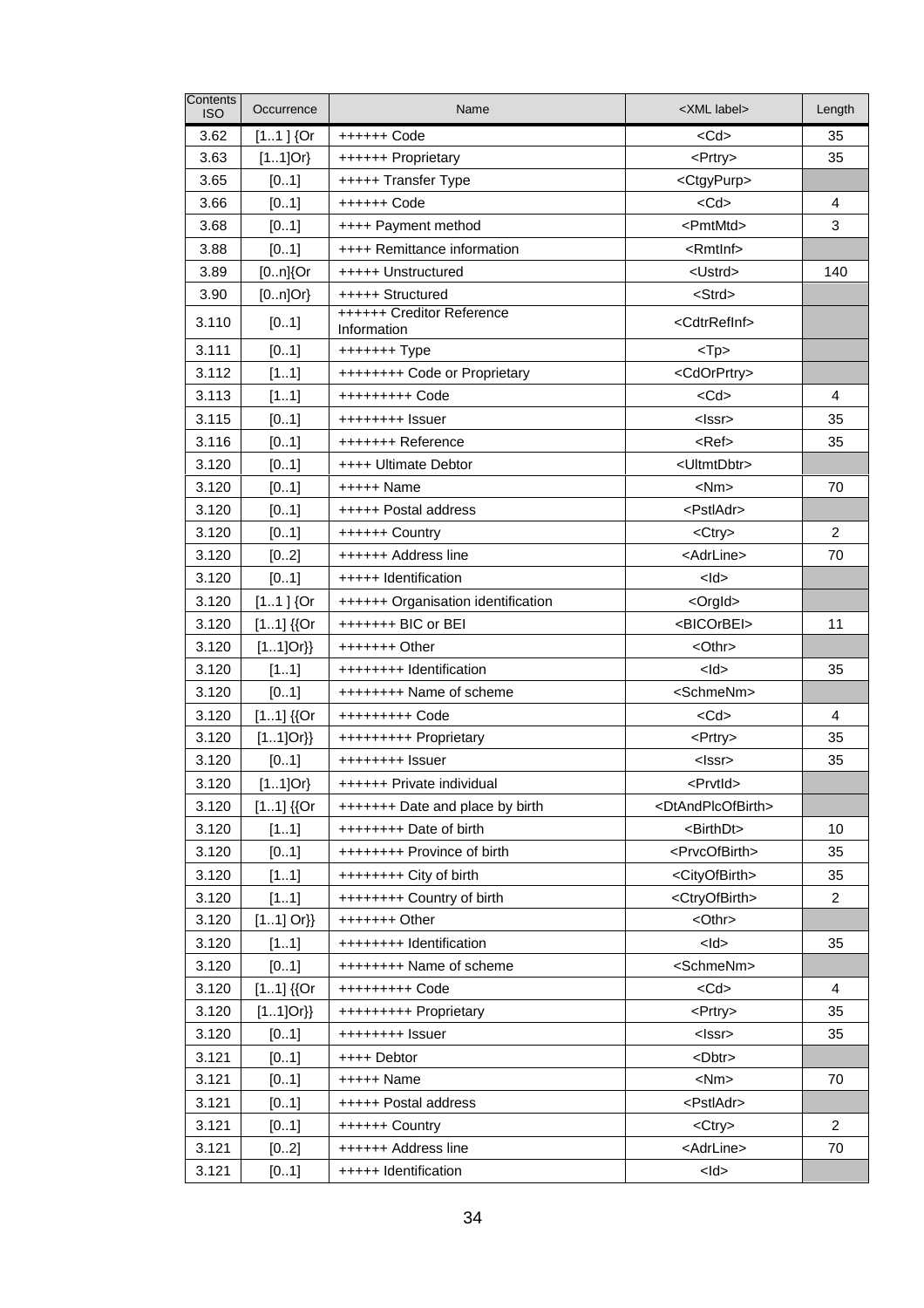| Contents<br><b>ISO</b> | Occurrence  | Name                                                   | <xml label=""></xml>                | Length         |
|------------------------|-------------|--------------------------------------------------------|-------------------------------------|----------------|
| 3.121                  | $[11]$ {Or  | ++++++ Organisation identification                     | <orgld></orgld>                     |                |
| 3.121                  | $[11]$ {{Or | +++++++ BIC or BEI                                     | <bicorbei></bicorbei>               | 11             |
| 3.121                  | $[11]Or\}$  | $+++++$ Other                                          | <othr></othr>                       |                |
| 3.121                  | [11]        | ++++++++ Identification                                | $<$ ld $>$                          | 35             |
| 3.121                  | [01]        | ++++++++ Name of scheme                                | <schmenm></schmenm>                 |                |
| 3.121                  | $[11]$ {{Or | +++++++++ Code                                         | <cd></cd>                           | $\overline{4}$ |
| 3.121                  | $[11]Or\}$  | +++++++++ Proprietary                                  | <prtry></prtry>                     | 35             |
| 3.121                  | [01]        | ++++++++ Issuer                                        | $<$ Issr $>$                        | 35             |
| 3.121                  | $[11]$ Or}  | ++++++ Private individual                              | <prvtld></prvtld>                   |                |
| 3.121                  | $[11]$ {{Or | +++++++ Date and place by birth                        | <dtandplcofbirth></dtandplcofbirth> |                |
| 3.121                  | [11]        | ++++++++ Date of birth                                 | <birthdt></birthdt>                 | 10             |
| 3.121                  | [01]        | ++++++++ Province of birth                             | <prvcofbirth></prvcofbirth>         | 35             |
| 3.121                  | [11]        | ++++++++ City of birth                                 | <cityofbirth></cityofbirth>         | 35             |
| 3.121                  | [11]        | ++++++++ Country of birth                              | <ctryofbirth></ctryofbirth>         | $\overline{c}$ |
| 3.121                  | $[11]$ Or}} | $+++++O$ ther                                          | <othr></othr>                       |                |
| 3.121                  | [11]        | ++++++++ Identification                                | $<$ ld $>$                          | 35             |
| 3.121                  | [01]        | ++++++++ Name of scheme                                | <schmenm></schmenm>                 |                |
| 3.121                  | $[11]$ {{Or | +++++++++ Code                                         | $<$ Cd $>$                          | 4              |
| 3.121                  | $[11]Or\}$  | +++++++++ Proprietary                                  | <prtry></prtry>                     | 35             |
| 3.121                  | [01]        | ++++++++ Issuer                                        | <lssr></lssr>                       | 35             |
| 3.122                  | [01]        | ++++ Debtor account                                    | <dbtracct></dbtracct>               |                |
| 3.122                  | [11]        | +++++ Identification                                   | $<$ ld $>$                          |                |
| 3.122                  | $[11]$ {Or  | ++++++ IBAN                                            | <iban></iban>                       | 34             |
| 3.122                  | $[11]$ Or}  | $+++++$ Other                                          | <othr></othr>                       |                |
| 3.122                  | [11]        | +++++++ Identification                                 | $<$ ld>                             | 35             |
| 3.123                  | [01]        | ++++ Debtor agent                                      | <dbtragt></dbtragt>                 |                |
| 3.123                  | [11]        | +++++ Debtor financial institution identification      | <fininstnid></fininstnid>           |                |
| 3.123                  | [01]        | ++++++ BIC of the debtor financial institution         | $<$ BIC $>$                         | 11             |
| 3.125                  | [01]        | ++++ Creditor agent                                    | <cdtragt></cdtragt>                 |                |
| 3.125                  | [11]        | +++++ Creditor financial<br>institution identification | <fininstnid></fininstnid>           |                |
| 3.125                  | [01]        | ++++++ Creditor agent BIC                              | $<$ BIC $>$                         | 11             |
| 3.127                  | [01]        | ++++ Creditor                                          | <cdtr></cdtr>                       |                |
| 3.127                  | [01]        | +++++ Name                                             | $<$ Nm $>$                          | 70             |
| 3.127                  | [01]        | +++++ Postal address                                   | <pstladr></pstladr>                 |                |
| 3.127                  | [01]        | ++++++ Country                                         | $<$ Ctry $>$                        | 2              |
| 3.127                  | [02]        | ++++++ Address line                                    | <adrline></adrline>                 | 70             |
| 3.127                  | [01]        | +++++ Identification                                   | $<$ ld $>$                          |                |
| 3.127                  | $[11]$ {Or  | ++++++ Organisation identification                     | <orgld></orgld>                     |                |
| 3.127                  | $[11]$ {{Or | +++++++ BIC or BEI                                     | <bicorbei></bicorbei>               | 11             |
| 3.127                  | $[11]Or\}$  | $+++++O$ ther                                          | <othr></othr>                       |                |
| 3.127                  | [11]        | ++++++++ Identification                                | $<$ ld $>$                          | 35             |
| 3.127                  | [01]        | ++++++++ Name of scheme                                | <schmenm></schmenm>                 |                |
| 3.127                  | $[11]$ {{Or | +++++++++ Code                                         | $<$ Cd $>$                          | 4              |
| 3.127                  | $[11]Or\}$  | +++++++++ Proprietary                                  | <prtry></prtry>                     | 35             |
| 3.127                  | [01]        | ++++++++ Issuer                                        | <lssr></lssr>                       | 35             |
| 3.127                  | $[11]$ Or}  | ++++++ Private individual                              | <prvtid></prvtid>                   |                |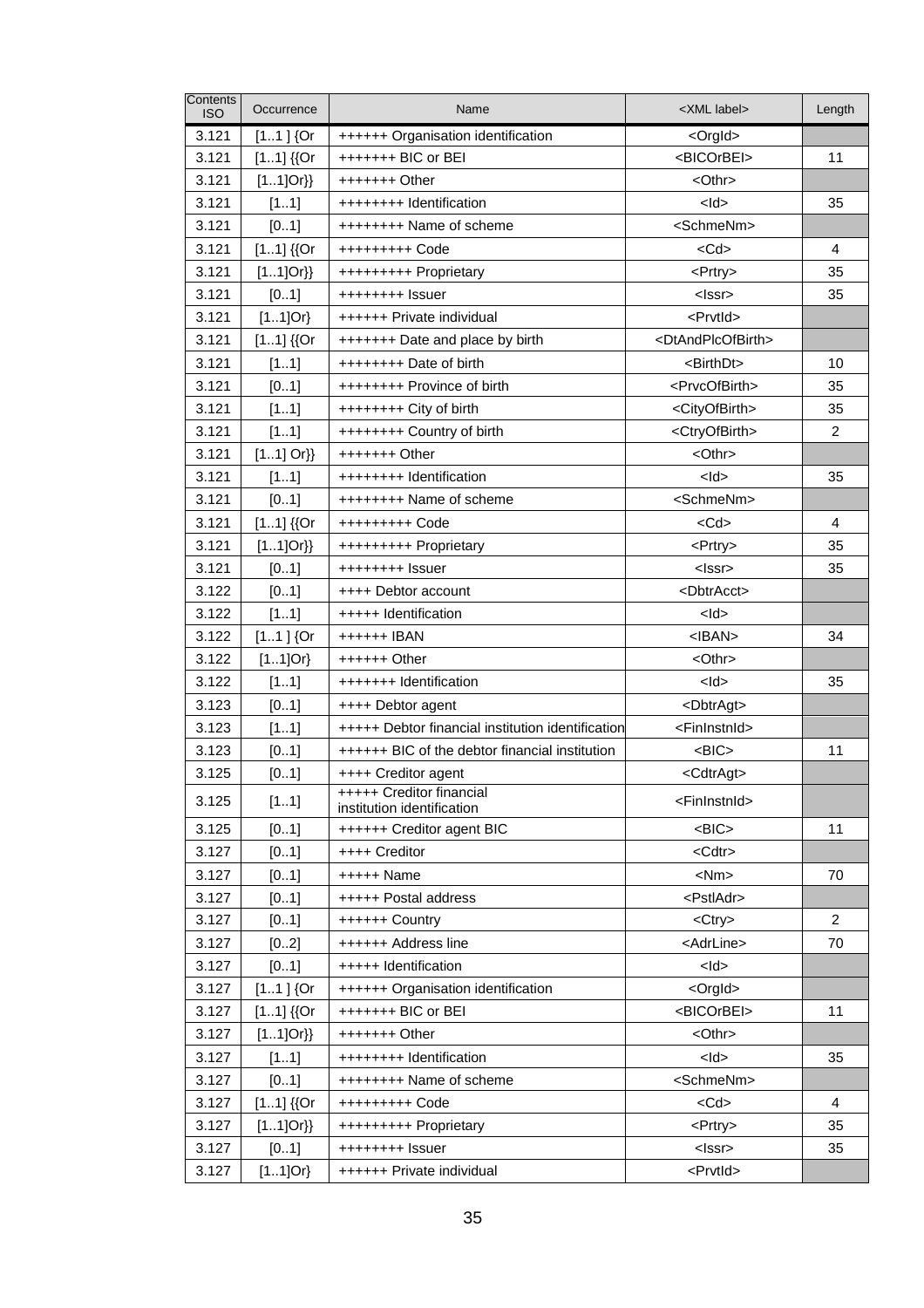| Contents<br><b>ISO</b> | Occurrence  | Name                               | <xml label=""></xml>                | Length         |
|------------------------|-------------|------------------------------------|-------------------------------------|----------------|
| 3.127                  | $[11]$ {{Or | +++++++ Date and place by birth    | <dtandplcofbirth></dtandplcofbirth> |                |
| 3.127                  | [11]        | ++++++++ Date of birth             | <birthdt></birthdt>                 | 10             |
| 3.127                  | [01]        | ++++++++ Province of birth         | <prvcofbirth></prvcofbirth>         | 35             |
| 3.127                  | [11]        | ++++++++ City of birth             | <cityofbirth></cityofbirth>         | 35             |
| 3.127                  | [11]        | ++++++++ Country of birth          | <ctryofbirth></ctryofbirth>         | $\overline{2}$ |
| 3.127                  | $[11]$ Or}} | $+++++$ Other                      | <othr></othr>                       |                |
| 3.127                  | [11]        | ++++++++ Identification            | $<$ ld $>$                          | 35             |
| 3.127                  | [01]        | ++++++++ Name of scheme            | <schmenm></schmenm>                 |                |
| 3.127                  | $[11]$ {{Or | +++++++++ Code                     | $<$ Cd $>$                          | 4              |
| 3.127                  | $[11]Or\}$  | +++++++++ Proprietary              | <prtry></prtry>                     | 35             |
| 3.127                  | [01]        | ++++++++ Issuer                    | <lssr></lssr>                       | 35             |
| 3.128                  | [01]        | ++++ Creditor account              | <cdtracct></cdtracct>               |                |
| 3.128                  | [11]        | +++++ Identification               | $<$ ld>                             |                |
| 3.128                  | $[11]$ {Or  | ++++++ IBAN                        | $<$ IBAN $>$                        | 34             |
| 3.128                  | $[11]$ Or}  | $+++++Other$                       | <othr></othr>                       |                |
| 3.128                  | [11]        | +++++++ Identification             | $<$ ld>                             | 35             |
| 3.129                  | [01]        | ++++ Ultimate creditor             | <ultmtcdtr></ultmtcdtr>             |                |
| 3.129                  | [01]        | +++++ Name                         | <nm></nm>                           | 70             |
| 3.129                  | [01]        | +++++ Postal address               | <pstladr></pstladr>                 |                |
| 3.129                  | [01]        | ++++++ Country                     | <ctry></ctry>                       | 2              |
| 3.129                  | [02]        | ++++++ Address line                | <adrline></adrline>                 | 70             |
| 3.129                  | [01]        | +++++ Identification               | $<$ ld $>$                          |                |
| 3.129                  | $[11]$ {Or  | ++++++ Organisation identification | <orgld></orgld>                     |                |
| 3.129                  | $[11]$ {{Or | +++++++ BIC or BEI                 | <bicorbei></bicorbei>               | 11             |
| 3.129                  | $[11]Or\}$  | $+++++$ Other                      | <othr></othr>                       |                |
| 3.129                  | [11]        | ++++++++ Identification            | $<$ Id $>$                          | 35             |
| 3.129                  | [01]        | ++++++++ Name of scheme            | <schmenm></schmenm>                 |                |
| 3.129                  | $[11]$ {{Or | $++++++++$ Code                    | $<$ Cd $>$                          | 4              |
| 3.129                  | $[11]Or\}$  | +++++++++ Proprietary              | <prtry></prtry>                     | 35             |
| 3.129                  | [01]        | ++++++++ Issuer                    | <lssr></lssr>                       | 35             |
| 3.129                  | $[11]$ Or}  | ++++++ Private individual          | <prvtld></prvtld>                   |                |
| 3.129                  | $[11]$ {{Or | +++++++ Date and place by birth    | <dtandplcofbirth></dtandplcofbirth> |                |
| 3.129                  | [11]        | ++++++++ Date of birth             | <birthdt></birthdt>                 | 10             |
| 3.129                  | [01]        | ++++++++ Province of birth         | <prvcofbirth></prvcofbirth>         | 35             |
| 3.129                  | [11]        | ++++++++ City of birth             | <cityofbirth></cityofbirth>         | 35             |
| 3.129                  | [11]        | ++++++++ Country of birth          | <ctryofbirth></ctryofbirth>         | 2              |
| 3.129                  | $[11]$ Or}} | $+++++$ Other                      | <othr></othr>                       |                |
| 3.129                  | [11]        | ++++++++ Identification            | <ld></ld>                           | 35             |
| 3.129                  | [01]        | ++++++++ Name of scheme            | <schmenm></schmenm>                 |                |
| 3.129                  | $[11]$ {{Or | +++++++++ Code                     | $<$ Cd $>$                          | $\overline{4}$ |
| 3.129                  | $[11]Or\}$  | +++++++++ Proprietary              | <prtry></prtry>                     | 35             |
| 3.129                  | [01]        | ++++++++ Issuer                    | <lssr></lssr>                       | 35             |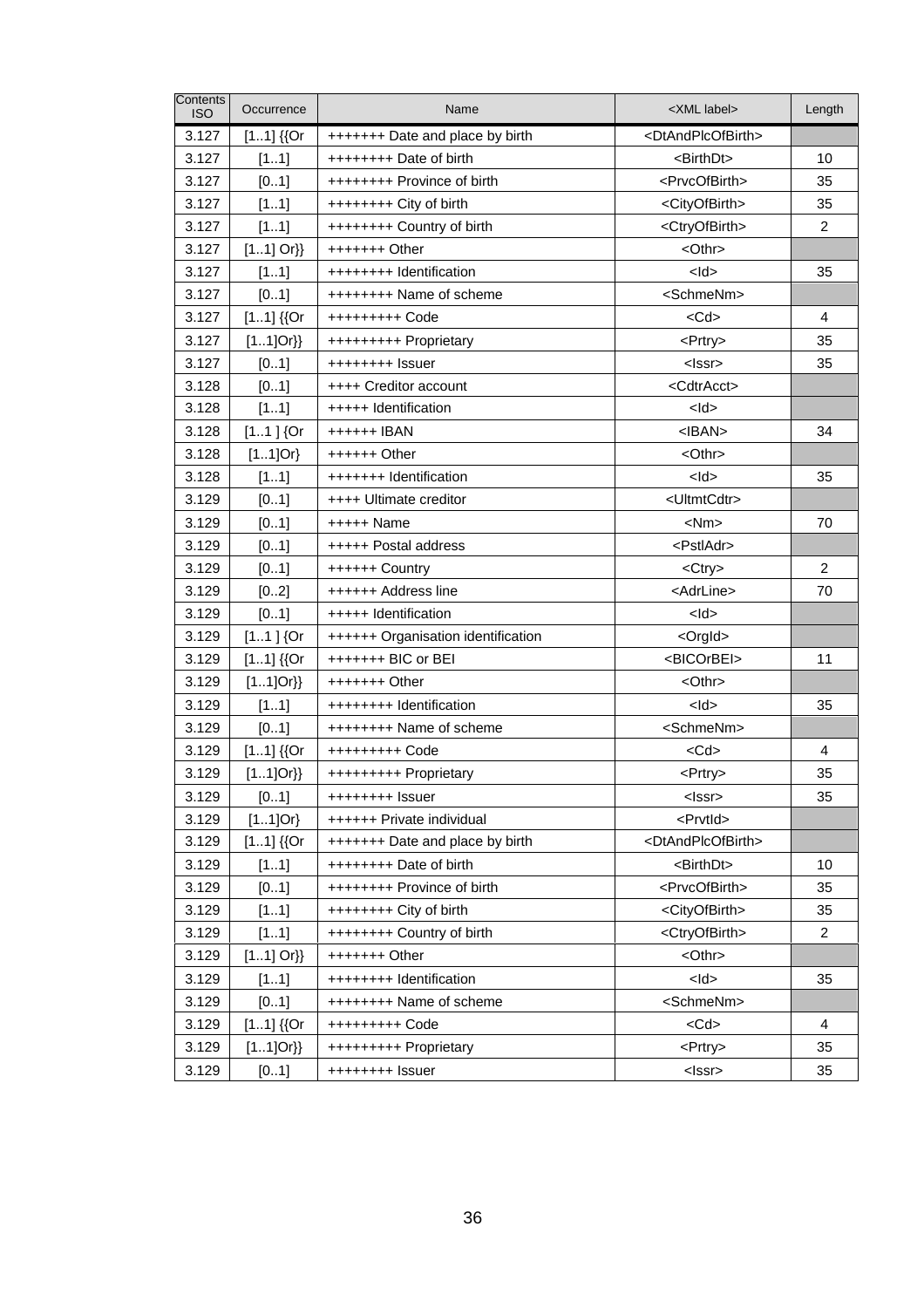## **5. FILE CHARACTERISTICS AND EXCHANGE METHODS**

The method and delivery point of the files, will be negotiated bilaterally between the entities and the presenters.

## **ANNEX 2 – DESCRIPTION OF MESSAGE ELEMENTS**

#### **1. INITIATION MESSAGE FOR TRANSFERS, CHEQUES, PROMISSORY NOTES, AND DIRECT DEBIT PAYMENTS**

Described below are the labels and rules of use that are part of the messages, following the list of label numbering and occurrences of the pain.001.001.03 message published by ISO20022.

Also included is "Numbering IG 1.0 SCT of the EPC" exclusively when the ISO20022 list of index numbering differs from that included in the pain.001.001.03 message published by the EPC.

#### **1.0 Group Header**

- Definition: First block level, which must always be contained in the message. Set of characteristics shared by all transactions included in it.
- XML label: <GrpHdr>
- Occurrences: [1..1]

#### **1.1 Message Identification**

- Definition: Customer reference to the financial institution that assigns the initiating party or debtor, to unequivocally identify the message when sending it to its financial institution.
- XML label: <MsgId>
- Occurrences: [1..1]
- Format: Max35Text maxLength: 35, minLength: 1

#### Rules:

- The initiating party must ensure that this reference is unique for each destination financial institution for a previously agreed period of time.
- Consult the financial institution regarding the recommended maximum length.

## **1.2 Creation Date and Time**

- Definition: Date and time when the initiating party created a (group of) payment instructions.
- XML label: <CreDtTm>
- Occurrences: [1..1]
- Format: ISODateTime YYYY-MM-DDT hh: mm: ss (Year-month-day)

Example: 10 June 2010, at 08:35 and 30 seconds. <CreDtTm>2010-06-10T08:35:30</CreDtTm>

#### **1.6 Number of Transactions**

- Numbering IG v 1.0 SCT EPC Scheme: 1.4
- Definition: Individual number of transactions contained in the message. Used as a control element.
- XML label: <NbOfTxs>
- Occurrences: [1..1]
- Format: Max15NumericText [0-9]{1,15}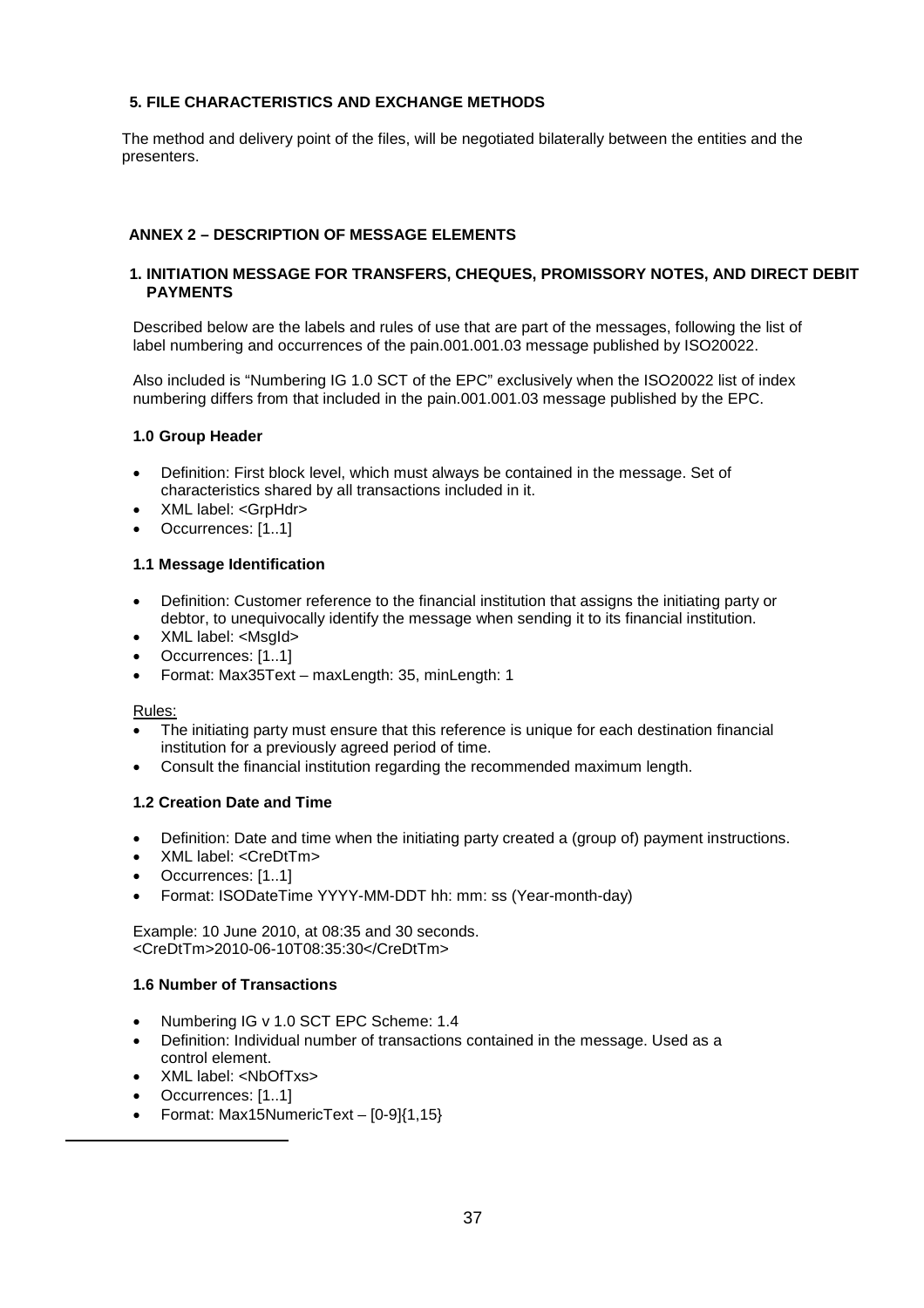N.B. For technical reasons it may be appropriate to establish a maximum limit in the number of transactions to include in each file, what must be agreed with the institution. SEPA transfer rule:

# **1.7 Control Sum**

- Numbering IG v 1.0 SCT EPC Scheme: 1.5
- Definition: Total of all individual amounts included in the message, without taking into account currencies. Used as a control element.
- XML Tag: <CtrlSum>
- Occurrences: [0..1]
- Format: Fraction Digits: 17, Total Digits: 18
- It has 18 digits, 2 will be decimal. The decimal divider is a point [.].
- The range of permitted values runs from 0.01 to 9999999999999999.99 SEPA transfer rule: Compulsory. The decimal part permits only 2 digits

#### **1.8 Initiating Party**

- Numbering IG v 1.0 SCT of the EPC: 1.6
- Definition: Party that initiates the payment. This may be the debtor or another party that initiates the payment in their name.
- XML label: <InitgPty>
- Occurrences: [1..1]

#### Rules:

- The name and the identification of the initiating party are optional.
	- o In Identification, except where previously agreed between the debtor and their financial institution, the following rule of use for the Spanish community will be applied. It is compulsory that the debtor uses the ID number-suffix (12 characters) whose use has been agreed with their financial institution.
	- o When "Code <Cd>" is selected as an identifier, it is necessary to use one of the codes included in the ISO list, what can be consulted via the following link: http://www.iso20022.org/external code list.page

# **2.0 Payment Information**

- Definition: Second level of the message block. Set of characteristics from the debtor of the transfers or applicant for the cheques, promissory notes, or direct debit payments, what is applied to one or more individual information transfer blocks. This block may appear only once in the message or be repeated as many times as is necessary.
- XML label: <PmtInf>
- Occurrences: [1..n]
- N.B. For technical reasons it may be appropriate to establish a maximum limit in the number of transactions to include in each file, what must be agreed with the institution.

#### Rule:

• All the payment transfer information block must be in the same currency.

# **2.1 Payment information identification**

- Definition: Reference assigned by the debtor to clearly identify the payment information block within the message. It must be unique to unequivocally identify payment information.
- XML label: <PmtInfId>
- Occurrences: [1..1]
- Format: Max35Text maxLength: 35, minLength: 1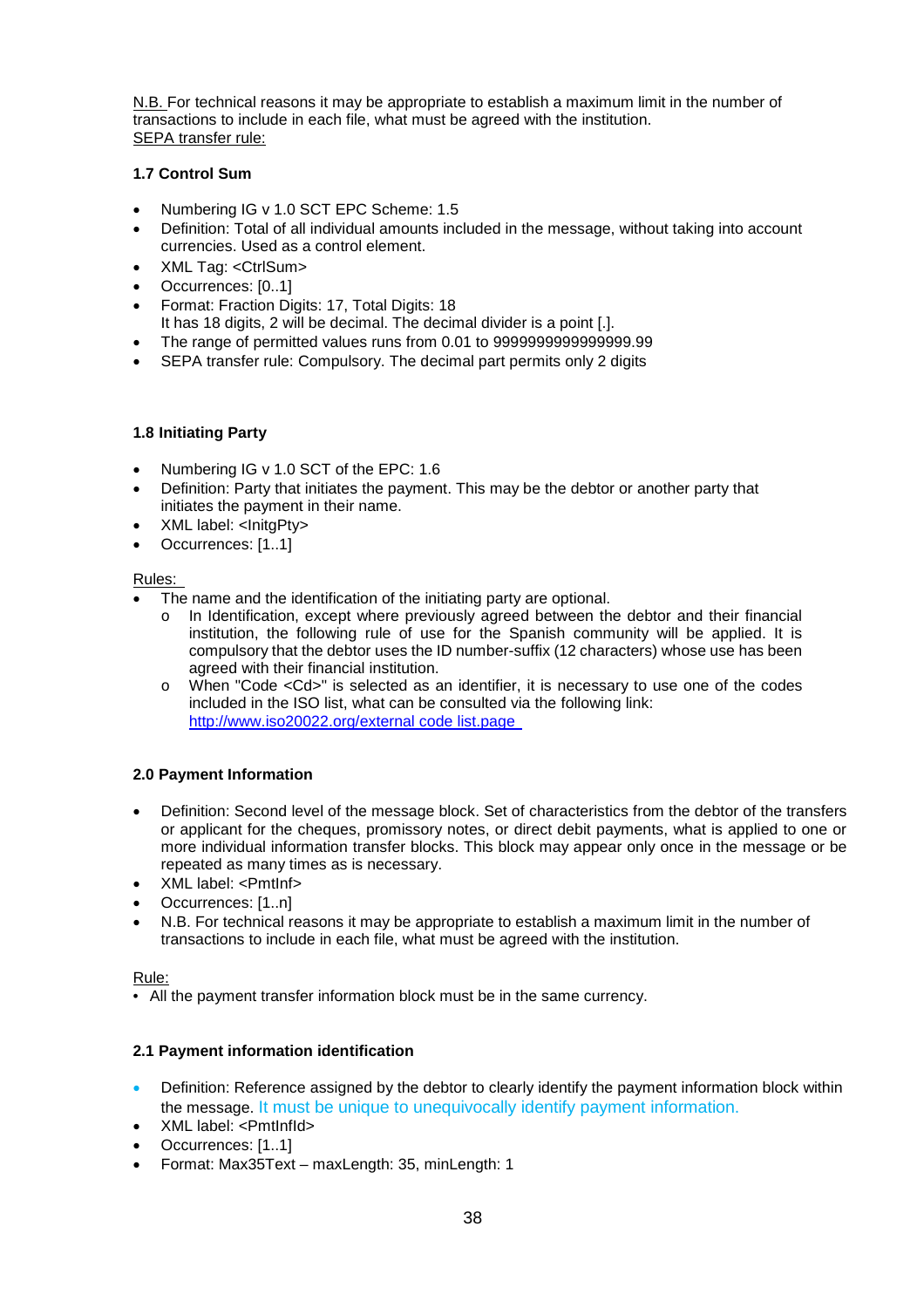# **2.2 Payment Method**

- Definition: Details the payment method used to move funds.
- XML label: <PmtMtd>
- Occurrences: [1..1]
- Format: Alphabetic code.
- These codes may be used:

| Code | Name     | Definition                                                                                     |
|------|----------|------------------------------------------------------------------------------------------------|
| TRF  | Transfer | Transfer of funds for a certain amount from the debtor's account to<br>the creditor's account. |
| CHK  | Check    | Bank cheques, customer cheques, promissory notes, and direct debit<br>payments                 |

# Rules:

- The TRF code is used both in the SEPA transfers block and the Other transfers in euros or other currencies block.
- The CHK code is used in the request for issuance of cheques, promissory notes or direct debit payments, in euros block

# **2.3 Batch Booking**

- Definition: Identifies if a batch booking is requested for each individual transaction, or a batch booking for the total amount of all transactions in the message.
- XML label: <BtchBookg>
- Occurrences: [0..1]
- Format: One of these two values must be used:

| Code  | Name  | Definition                                                                                            |
|-------|-------|-------------------------------------------------------------------------------------------------------|
| true  | True  | Shows that a batch booking is requested for the sum of amounts of all<br>transactions in the message. |
| false | False | Shows that a batch booking is requested for each of the transactions<br>included in the message.      |

# Rules:

 When this indicator is not used, the conditions that the debtor has previously agreed with their financial institution will be applied.

# **2.4 Number Of Transactions**

- Definition: Individual number of transactions contained in the payment information block. Used as a control element.
- XML label: <NbOfTxs>
- Occurrences: [0..1]
- Format: Max5NumericText [0-9]{1,15}
- SEPA transfer rule: Compulsory. The validation of this element depends on its agreement with the financial institution

# **2.5 Control Sum**

- Definition: Total of all individual amounts included in the payment information block, without taking into account currencies. Used as a control element.
- XML Tag: <CtrlSum>
- Occurrences: [0..1]
- Format: Fraction Digits: 17, total Digits: 18
	- It has 18 digits, 2 will be decimal. The decimal divider is a point [.].
- The range of permitted values runs from 0.01 to 9999999999999999.99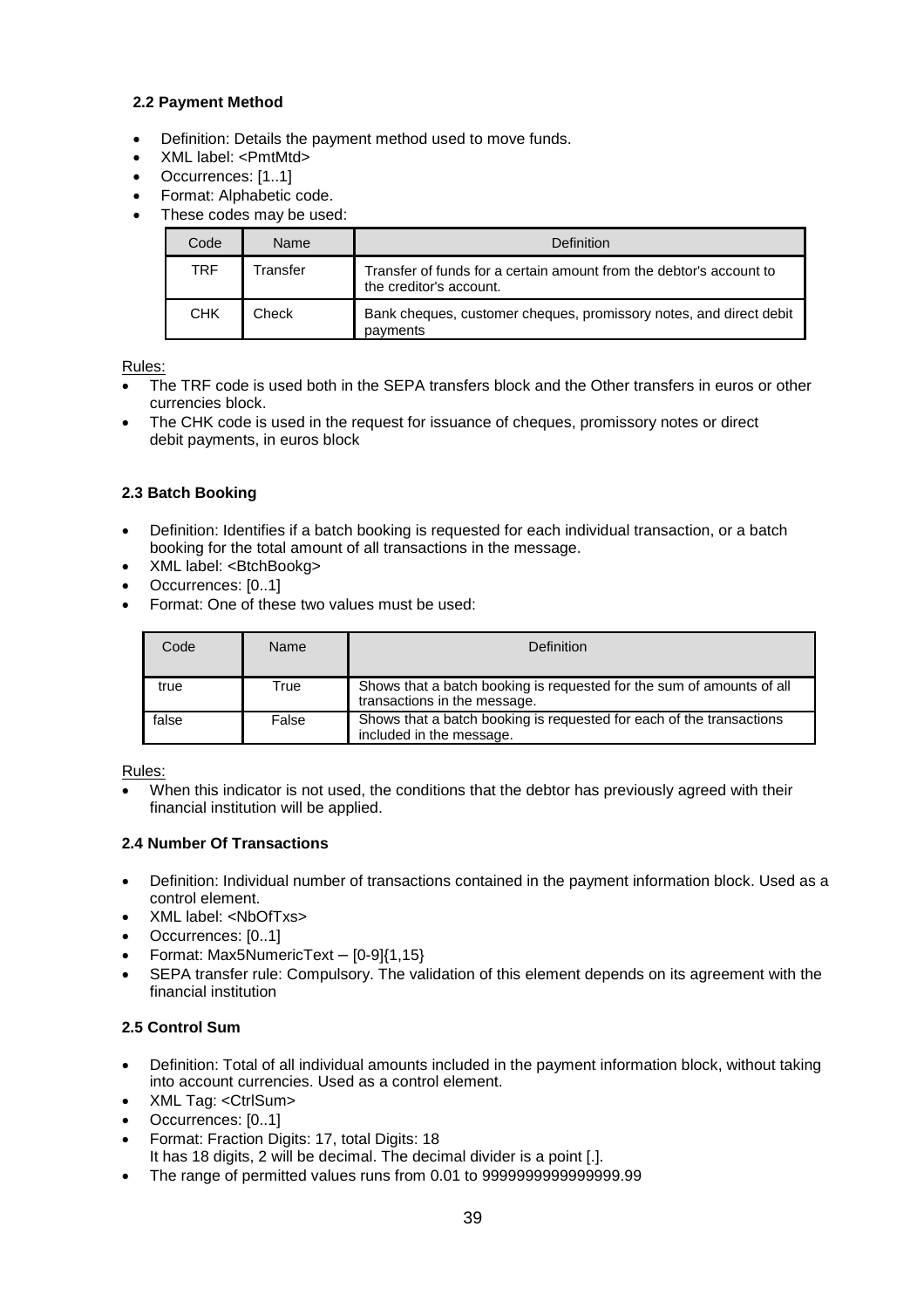SEPA transfer rule: Compulsory. The validation of this element depends on its agreement with the financial institution. The decimal part permits only 2 digits.

# **2.6 Payment Type Information**

- Definition: Set of elements that allows the type of transaction to be specified.
- XML label: <PmtTpInf>
- Occurrences: [0..1]

Rules:

- Payment type information must be included either at the payment information block level, or at the transfer information block level, but not both.
- It is not used in the request for issuance of cheques block.

# **2.7 Instruction Priority**

- This element is part of the payment type information (2.6)
- Definition: It indicates the degree of urgency or importance with which the debtor agent must process the instruction. Will be applied according to that previously agreed between the debtor and their institution.
- XML label: <InstrPrty>
- Occurrences: [0..1]
- Format: Alphabetic code These codes are permitted:

| Code        | Name   | Definition                   |
|-------------|--------|------------------------------|
| HIGH        | High   | The priority level is high   |
| <b>NORM</b> | Normal | The priority level is normal |

# Rules:

- If not used, the value is considered to be normal.
- For the issuance of urgent NON-SEPA national (FTS) or cross-border transfers, to be settled on the same day, you may use the HIGH value (must be communicated compulsorily <SvcLvl><Cd>URGP<Cd>, see 2.9).

# **2.8 Service level**

- This element is part of the Payment type information (2.6)
- Definition: Agreement or rules that govern how the transaction must be processed.
- XML label: <SvcLvl>
- Occurrences: [0..1]

# Rules:

Only used in the SEPA transfer block.

# **2.9 Code**

- This element is part of service level (2.8).
- Definition: Identification code for the service level agreed prior to sending the instruction.
- XML label: <Cd>
- Occurrences: [1..1]
- Format: Alphabetic codes: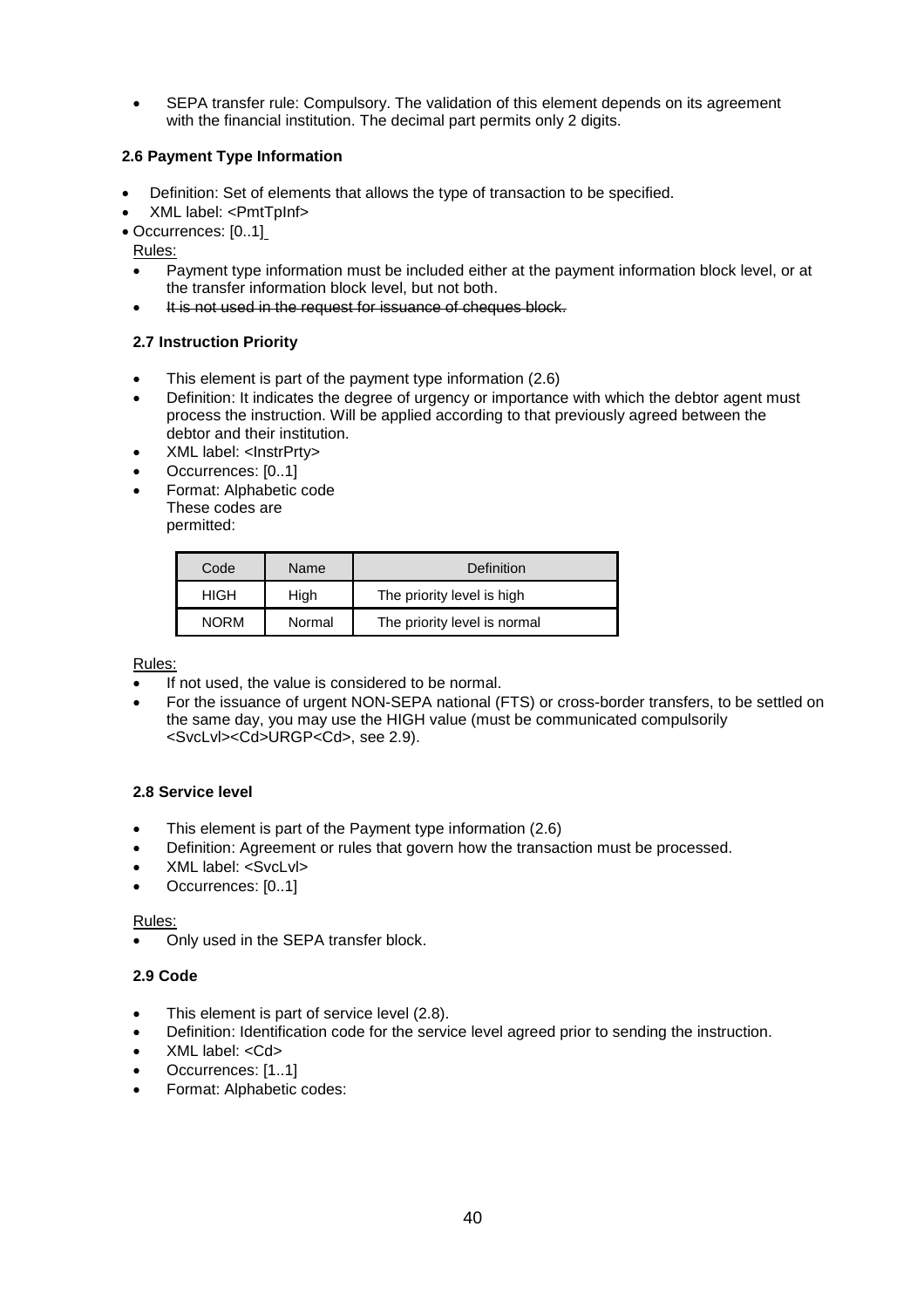| Code        | Name                                | Definition                                                                                                    |
|-------------|-------------------------------------|---------------------------------------------------------------------------------------------------------------|
| <b>SEPA</b> | Single Euro Payments Area<br>(SEPA) | The payments must be executed according to rules<br>of the SEPA scheme                                        |
| <b>NURG</b> | Non-urgent<br>payment               | Non-SEPA payment that must be executed as a<br>normal transaction, not urgent.                                |
| <b>URGP</b> | Urgent payment                      | Non-SEPA payment that must be executed as an<br>urgent transaction in real-time, with same-day<br>settlement. |

#### Rules:

- SEPA is the only allowed code in the SEPA transfer block.
- URGP (and optionally <InstrPrty>HIGH</InstrPrty>, see 2.7) are required to determine the issuance of urgent, non-SEPA transfers, to be settled on the same day whenever possible.

#### **2.11 Local Instrument**

- Definition: tool specific to the user community.
- XML label: <LclInstrm>
- Occurrences: [0..1]
- Format: Max35Text maxLength: 35, minLength: 1

#### Rules:

This field will only be used if previously agreed between the debtor and their institution.

#### **2.12 Code**

- This element is part of Local Instrument (2.11)
- Definition: code that specifies the local instrument.
- XML label: <Cd>
- Occurrences: [1..1]
- Format: MaxLength: 35, minLength: 1

#### Rules:

 To request the issuance of SEPA transfers for payment to the creditor on the same day as the execution date, this label is used with the following code from the ISO "Local Tool" list, what can be consulted through the following link:

http://www.iso20022.org/external code list.page

| Code | Name     | Definition                                                                             |
|------|----------|----------------------------------------------------------------------------------------|
| SDCL | Same Day | The payments must be executed on the settlement<br>date. Applicable to SEPA transfers. |

This use of this function, which is optional for the debtor agent, must be previously agreed with that institution.

#### **2.13 Proprietary**

- This element is part of Local Instrument (2.11)
- Definition: proprietary code that specifies the local instrument.
- XML label: <Prtry>
- Occurrences: [1..1]
- Format: MaxLength: 35, minLength: 1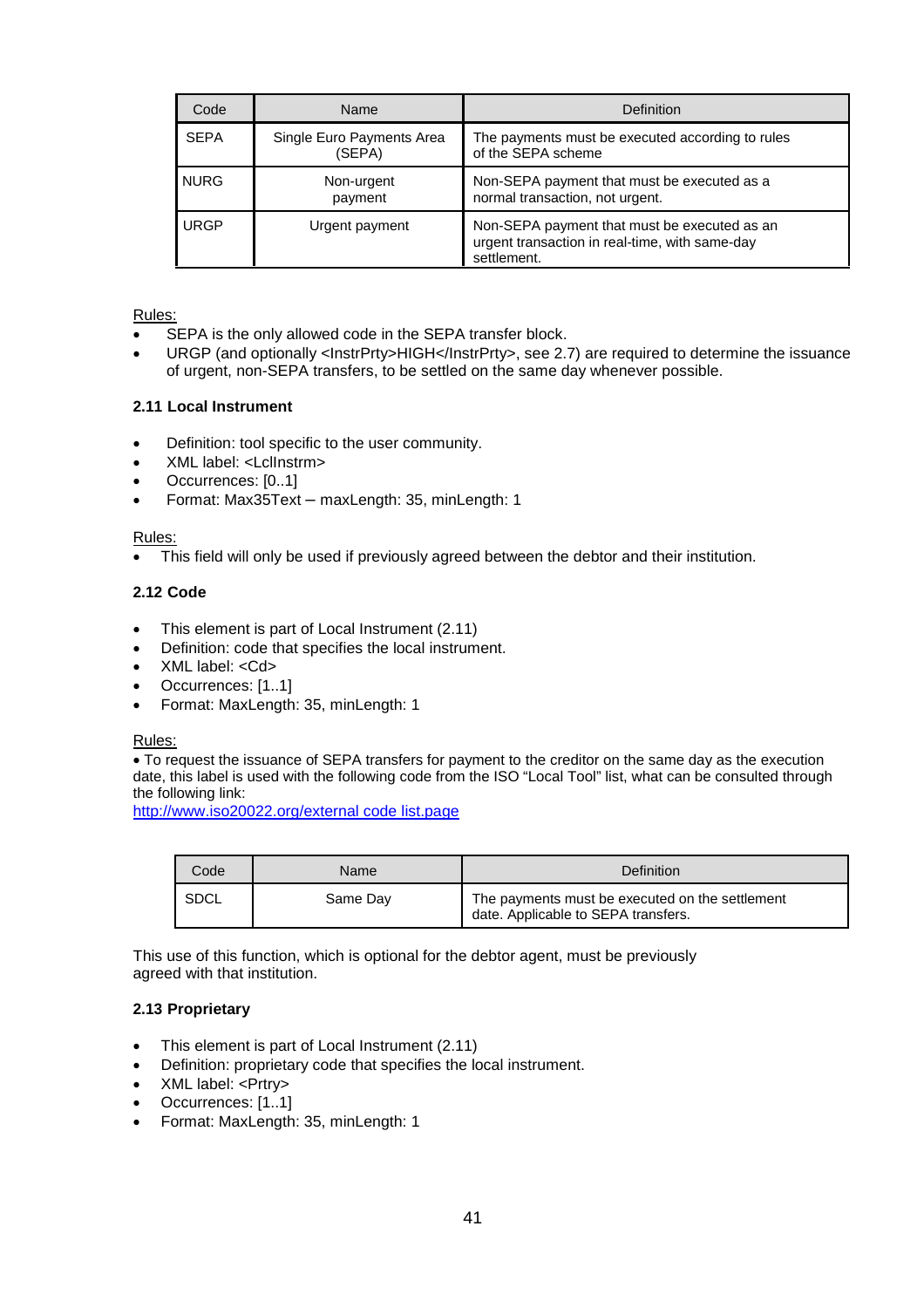This label must be used to request the issuance of direct debit payments if the payment number is not communicated in the label <ChqNb>.

| Code | <b>Name</b>              | Definition                                    |
|------|--------------------------|-----------------------------------------------|
| 68   | Direct Debit<br>payments | Issuance of direct debit payments is required |

This functionality, which is optional for the debtor agent, allows the issuance of direct debit payments without specifying the payment number. It must be previously agreed with the company so that this type of document is numbered automatically.

# **2.14 Category Purpose**

- This element is part of the Payment type information (2.6)
- Definition: it details the reason for which the payment is made, according to a preestablished list of codes.
- XML label: <CtgyPurp>
- Occurrences: [0..1]

# **2.15 Code**

- This element is part of Category Purpose (2.14)
- Definition: code that specifies the transfer type.
- XML label: <Cd>
- Occurrences: [1..1]
- Format: MaxLength: 04, minLength: 1

#### Rules for SEPA transfers:

 In transfers between two financial institutions registered in Spain, to indicate that the transfer refers to the payment of a pension (PENS) or a salary (SALA) is compulsory to use this label. In such cases, if the debtor does not use this label with the corresponding code, the creditor agent may not apply the commercial processing corresponding to payment reason to the creditor.

Rules for other transfers in euros and other currencies:

The debtor agent will use this code whenever it can do so, according to its own criteria.

Rules for request of issuance of cheques, promissory notes and direct debit payments:

This label is not used.

You can find the list of permitted codes at the following link: http://www.iso20022.org/external code list.page

#### **2.17 Requested Execution Date**

- Numbering IG v 1.0 SCT of the EPC: 2.15
- Definition: Date on which the initiating party requests the debtor agent process the payment. This is the date on which the transfers will be debited from the debtor's account.
- XML label: <ReqdExctnDt>
- Occurrences: [1..1]
- Format: YYYY-MM-DD (Year-Month-Day)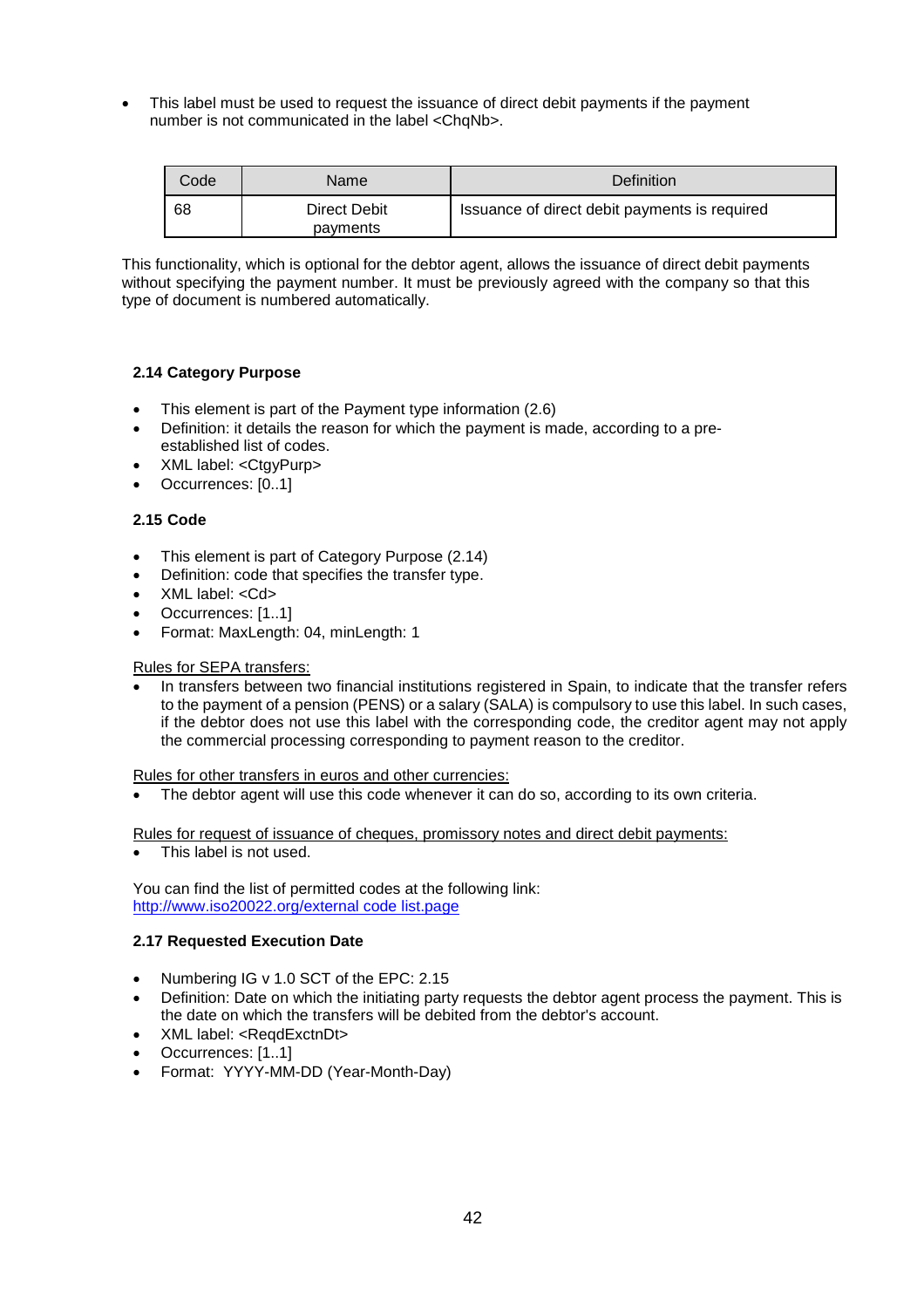Ask your institution beforehand if a limit applies to this date (maximum period allowed from the message transmission date).

# **2.19 - Debtor**

- Numbering IG v 1.0 SCT of the EPC: 2.17
- Definition: Party that owes an amount to the creditor or ultimate creditor.
- XML label: <Dbtr>
- Occurrences: [1..1]

# Rules for SEPA Transfers:

- The name is required and limited to 70 characters. Postal address and identification are optional.
- In postal address, the address label may be repeated up to twice in free text, up to a total of 140 characters.
- Debtor country (AT-03 SEPA RB): ISO code of the debtor's country address. This field is compulsory if any debtor address fields have been filled in. The country must be completed using the corresponding ISO 3166 Alpha-2 code.
- In the identification it is necessary to choose to fill in only one identifying code within the possible options for a private individual, or organisation identification.

# Rules for other transfers in euros and other currencies:

- The name is required information. Postal address and identification are optional.
- The name should be limited to 35 characters.
- In postal address, the address label may be repeated up to twice in free text, with a recommended limit of 50 characters in each repetition. The country must be completed using the corresponding ISO 3166 Alpha-2 code.
- If the identification is used, it is necessary to choose to fill in only one identifying code within the possible options for a private individual, or organisation identification.
- Due to technical limitations of interbank formats, it is possible that the debtor agent cannot get the full information on name, postal address and identification provided to the creditor's institution. In such cases, the debtor agent will send the information possible, in accordance with its own criteria.

# Rules for request for issuance of cheques:

- The name is required information. Postal address and identification are optional.
- In postal address, the address label may be repeated up to twice in free text, with a recommended limit of 50 characters in each repetition. The country must be completed using the corresponding ISO 3166 Alpha-2 code.
- If the identification is used, it is necessary to choose to fill in only one identifying code within the possible options for a private individual, or organisation identification.

In Debtor identification, and especially when the files may contain payment instructions from several debtors, the ID number or ID number-suffix (12 characters), whose use has been agreed with the company, will be communicated in the label:

- Organisation identification: <Dbtr><ld><OrgId><Othr><ld>
- Private individuals: <Dbtr><Id><PrvtId><Othr><Id>

# **2.20 Debtor Account**

- Numbering IG v 1.0 SCT of the EPC: 2.35
- Definition: identification of the debtor's account that will be debited as a consequence of the transaction or transactions requested.
- XML label: <DbtrAcct>
- Occurrences: [1..1]

# **Identification**

- Numbering IG v 1.0 SCT of the EPC: 2.36
- Definition: Unique and unequivocal identification of the creditor's account.
- XML label: <Id>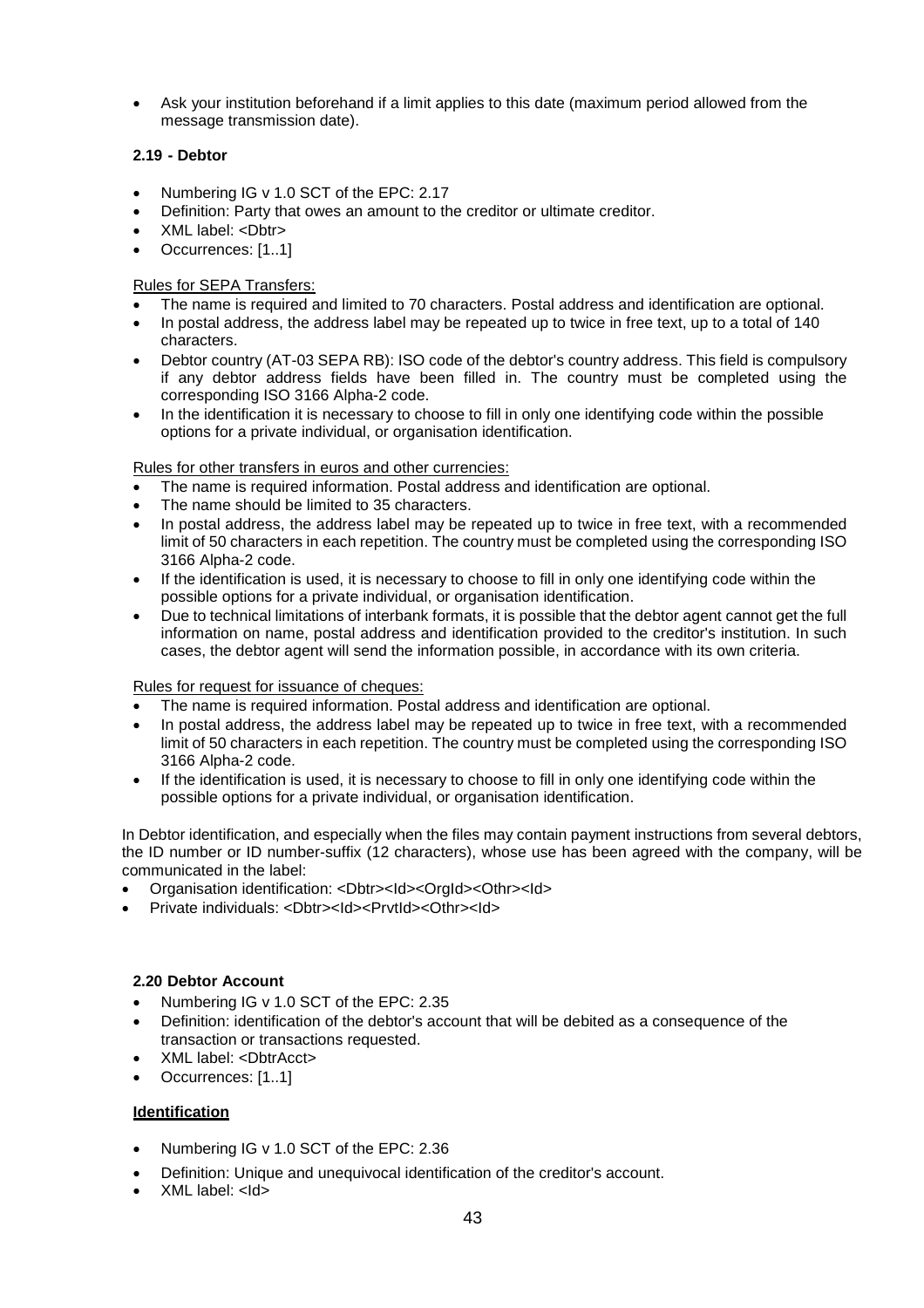- Occurrences: [1..1]
- Format: This element contains the label 'IBAN'.
- Rule of use: Only IBAN permitted.

# **IBAN**

- Definition: International Bank Account Number (IBAN) Encoding used internationally by financial institutions to uniquely identify a customer account.
- XML label: <IBAN>
- Occurrences: [1..1]
- Format: IBAN2007Identifier / [A-Z]{2.2}[0-9]{2,2}[a-zA-Z0-9]{1,30} IBAN specification can be found in ISO 13616 that you can download from the following website: https://www.swift.com/sites/default/files/resources/swift standards ibanregistry.pdf

# SEPA transfer rule:

The IBAN is compulsory.

# **Currency**

- Numbering IG v 1.0 SCT of the EPC: 2.38
- Definition: Currency type of account.
- XML label: <Ccy>
- Occurrences: [0..1]
- Format: ActiveOrHistoricCurrencyCode / [A-Z]{3,3}
- Rules of use:
	- o This label must only be used when the same account number covers different currencies and the presenter needs to identify in which of these currencies the entry should be made in the account.
	- o The currency code, in force or historic, must be registered by the registry authority, ISO 4217 Maintenance Agency. It comprises three letters and can either be in force or not at the date when the message containing it is exchanged.

# **2.21 Debtor Agent**

- Numbering IG v 1.0 SCT of the EPC: 2.40
- Definition: financial institution where the debtor holds the payment account.
- XML label: <DbtrAgt>
- Occurrences: [1..1]

# **Financial Institution Identification**

- Numbering IG v 1.0 SCT of the EPC: 2.41
- Definition: identification of the financial institution.
- XML label: <FinInstnId>
- Occurrences: [1..1]
- SEPA transfer rule: BIC must be used, or failing that Other/Identification

# **BIC – "Business Identification Code" of the debtor agent**

- Numbering IG v 1.0 SCT of the EPC: 2.42
- Definition: BIC code of the debtor's financial institution.
- XML label: <BIC>
- Occurrences: [0..1]
- SEPA transfer rule: The BIC is only compulsory when the debtor agent is located in a SEPA country or region outside the European economic area.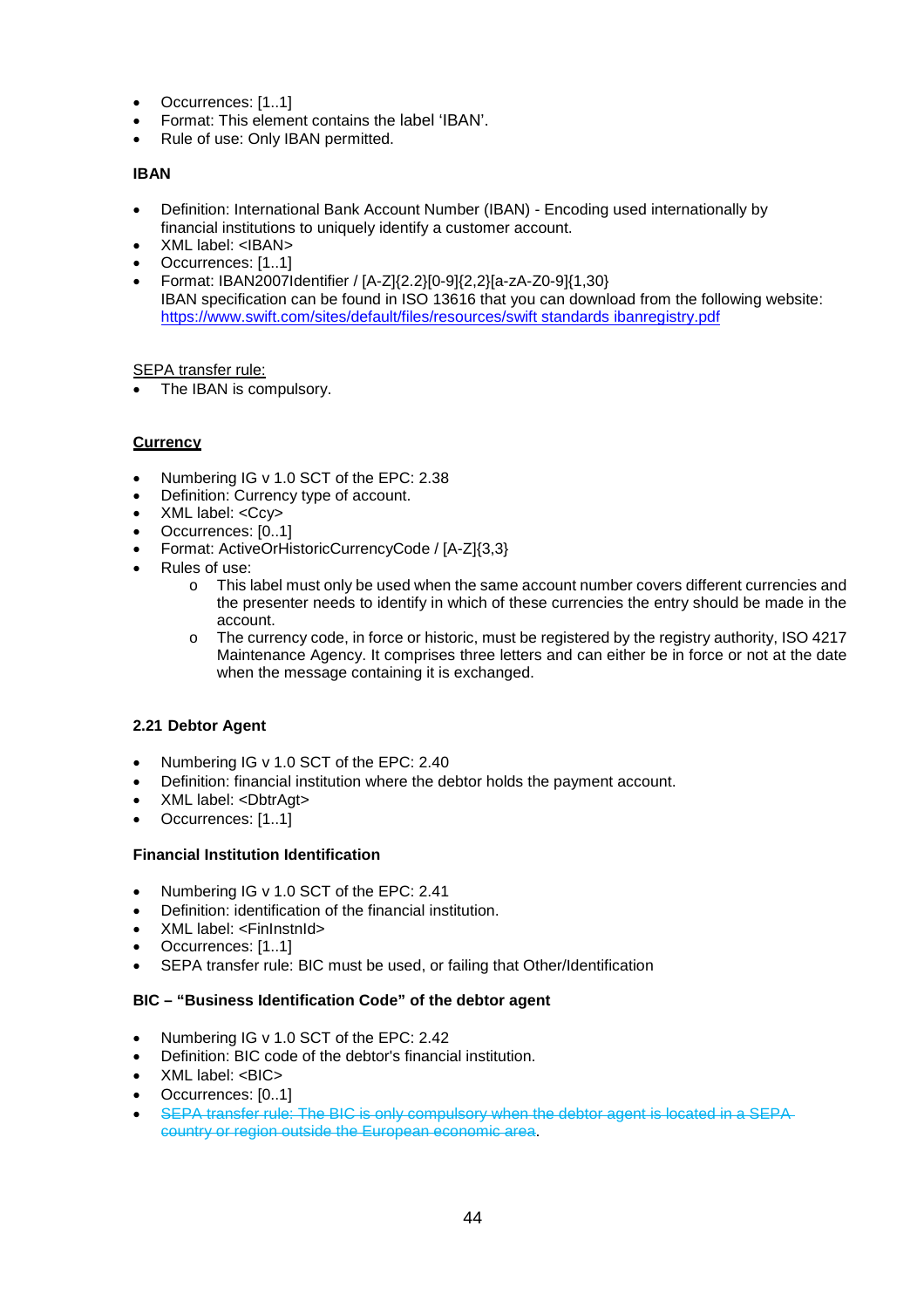# **Other**

- Numbering IG v 1.0 SCT of the EPC: 2.46
- Definition: another identification for the financial institution.
- XML label: <Othr>
- Occurrences: [0..1]

# **Identification**

- Numbering IG v 1.0 SCT of the EPC: 2.47
- Definition: identifier for the debtor financial institution.
- XML label: <Id>
- Occurrences: [1..1]
- SEPA transfer rule: only "NOTPROVIDED" is permitted if the BIC of the debtor agent is not indicated.

# **2.23 Ultimate Debtor**

- Numbering IG v 1.0 SCT of the EPC: 2.52
- Definition: Party that ultimately owes money to the creditor or ultimate creditor. In Spain, it is usual to designate this to the party on whose behalf the transaction is performed (On behalf of).
- XML label: <UltmtDbtr>
- Occurrences: [0..1]

# Rules for SEPA transfers:

- Data on the ultimate debtor is optional. It can be included in the payment information block (2.0) or the individual transfer information block (2.63), but only one of the two.
- The name and the identification are optional. The name is limited to 70 characters.
- In the identification it is necessary to choose to fill in only one identifying code within the possible options for a private individual, or organisation identification.
- It does not allow the inclusion of the postal address.

Rules for other transfers in euros and requests for issuance of cheques:

The "ultimate debtor" data is optional and may only be included in label 2.70.

# **2.24 Charge Bearer**

- Numbering IG v 1.0 SCT of the EPC: 2.60
- Definition: Specifies which of the acting parties will bear the fees and expenses linked to the processing of the transaction.
- XML label: <ChraBr>
- Occurrences: [0..1]
- Format: Alphabetic code.
- Permitted codes:

| Code        | Name                                        | Definition                                                                                                                                               |
|-------------|---------------------------------------------|----------------------------------------------------------------------------------------------------------------------------------------------------------|
| <b>CRED</b> | Chargeable to Creditor                      | The creditor will bear the fees and expenses derived from the<br>transaction (BEN)                                                                       |
| <b>DEBT</b> | Chargeable to Debtor                        | The debtor will bear the fees and expenses derived from the<br>transaction (OUR)                                                                         |
| <b>SHAR</b> | Shared expenses                             | The debtor will bear the fees and expenses incurred by their<br>institution and the creditor will bear the fees and expenses<br>incurred by theirs (SHA) |
| <b>SLEV</b> | According to the service<br>level agreement | The fees and expenses are applied in accordance with rules of<br>the agreed service level. For SEPA transfers, this code is<br>equivalent to SHAR.       |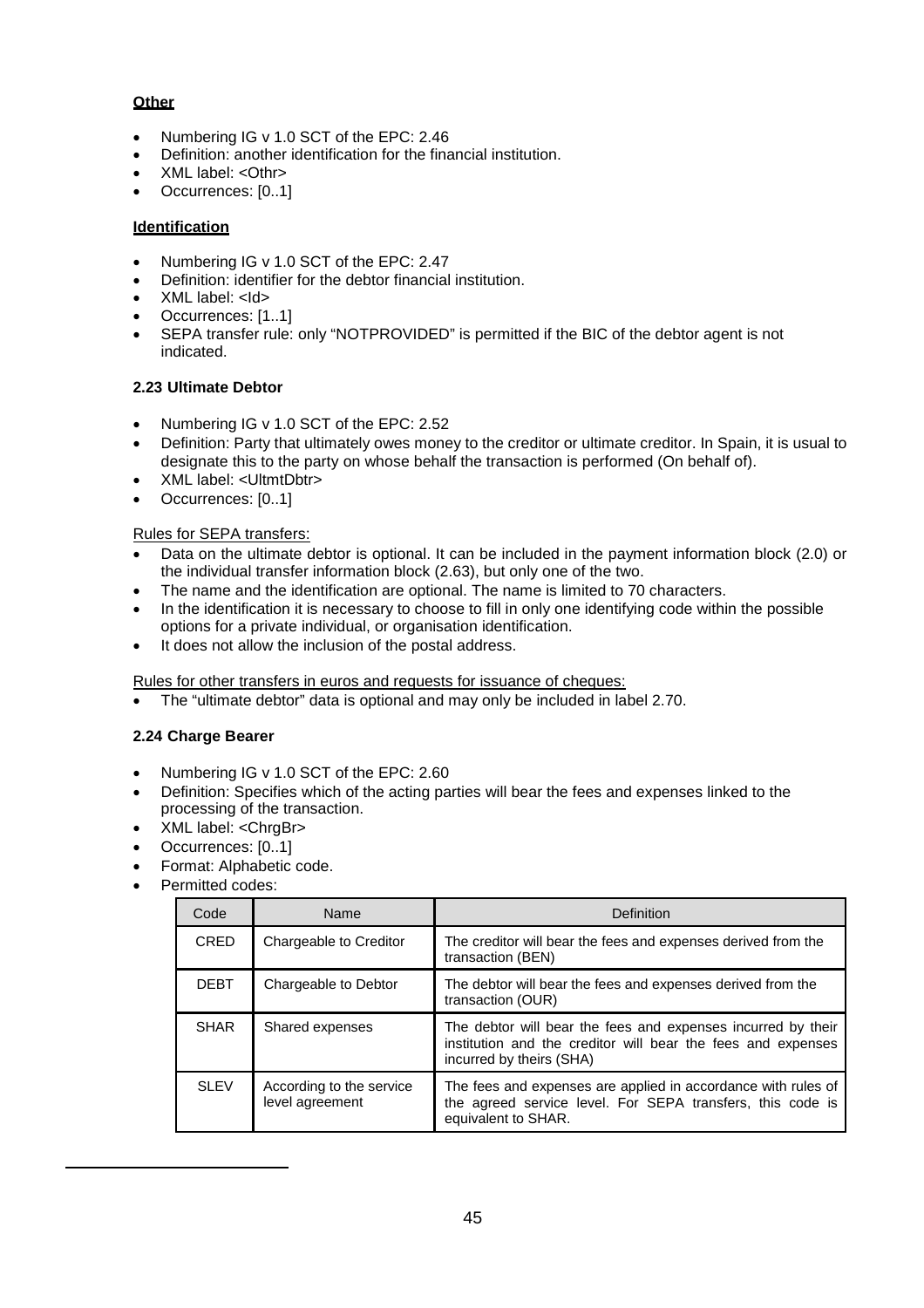#### Rules for SEPA transfers:

- This data is optional and figures in the payment information block. Its use is not recommended in the individual transfer information block.
- If used, only the code SLEV is permitted. If not used, the code SLEV is applied by default.

#### Rules for other transfers in euros and other currencies:

 Any of the previous codes is permitted. If the SLEV code is used, it is, to all intents and purposes, equivalent to the SHAR code. If no code is used, the debtor agent will apply the SHAR code by default.

The new Payment Services Directive (PSD2) EU 2015/2366, applicable from 13 January 2018, establishes that shared expenses must be applied, for payment transactions in any currency, when both the debtor's and creditor's payment service provider are located in the European Economic Area.

Rule for request of cheques, promissory notes and direct debit payments:

This label is not used.

# **2.27 Credit Transfer Transaction Information**

- Numbering IG v 1.0 SCT of the EPC: 2.63
- Definition: Third-level block in the message. Contains the set of elements with information relating to transfers or individual cheques, promissory notes, and direct debit payments included in the payment information block. This block may appear only once in the message or be repeated as many times as is necessary.
- XML label: <CdtTrfTxInf>
- Occurrences: [1..n]
- This block is composed of the elements described below.
- N.B. For technical reasons it may be appropriate to establish a maximum limit in the number of transactions to include in each file, which must be agreed with the institution.

#### **2.28 Payment Identification**

- Numbering IG v 1.0 SCT of the EPC: 2.64
- Definition: Set of elements that functions as a reference for a payment instruction.
- XML label: <PmtId>
- Occurrences: [1..1]

# **2.29 Instruction Identification**

- Numbering IG v 1.0 SCT of the EPC: 2.65
- This element is part of the payment identification.
- Definition: Unique reference assigned by the party that initiates the transfer or requests the cheque, in order to identify the transaction. Can be used in transaction status messages (status report) that refer to this. This reference is used between the party that initiates the transaction and the debtor agent and, therefore, is not sent to the creditor agent.
- XML label: <InstrId>
- Occurrences: [0..1]
- Format: Max35Text maxLength: 35, minLength: 1

Rules:

- Its use is recommended. Consult the financial institution regarding the recommended maximum length and the way to use this reference to settle the transaction.
- In requests for issuance of cheques it is compulsory.

# **2.30 End To End Identification**

- Numbering IG v 1.0 SCT of the EPC: 2.66
- This element is part of the payment identification.
- Definition: Unique reference assigned by the initiating party to identify the transaction and which is transmitted without changes throughout the payment chain, to the creditor.
- XML label: <EndToEndId>
- Format: max35Text– maxLength: 35, minLength: 1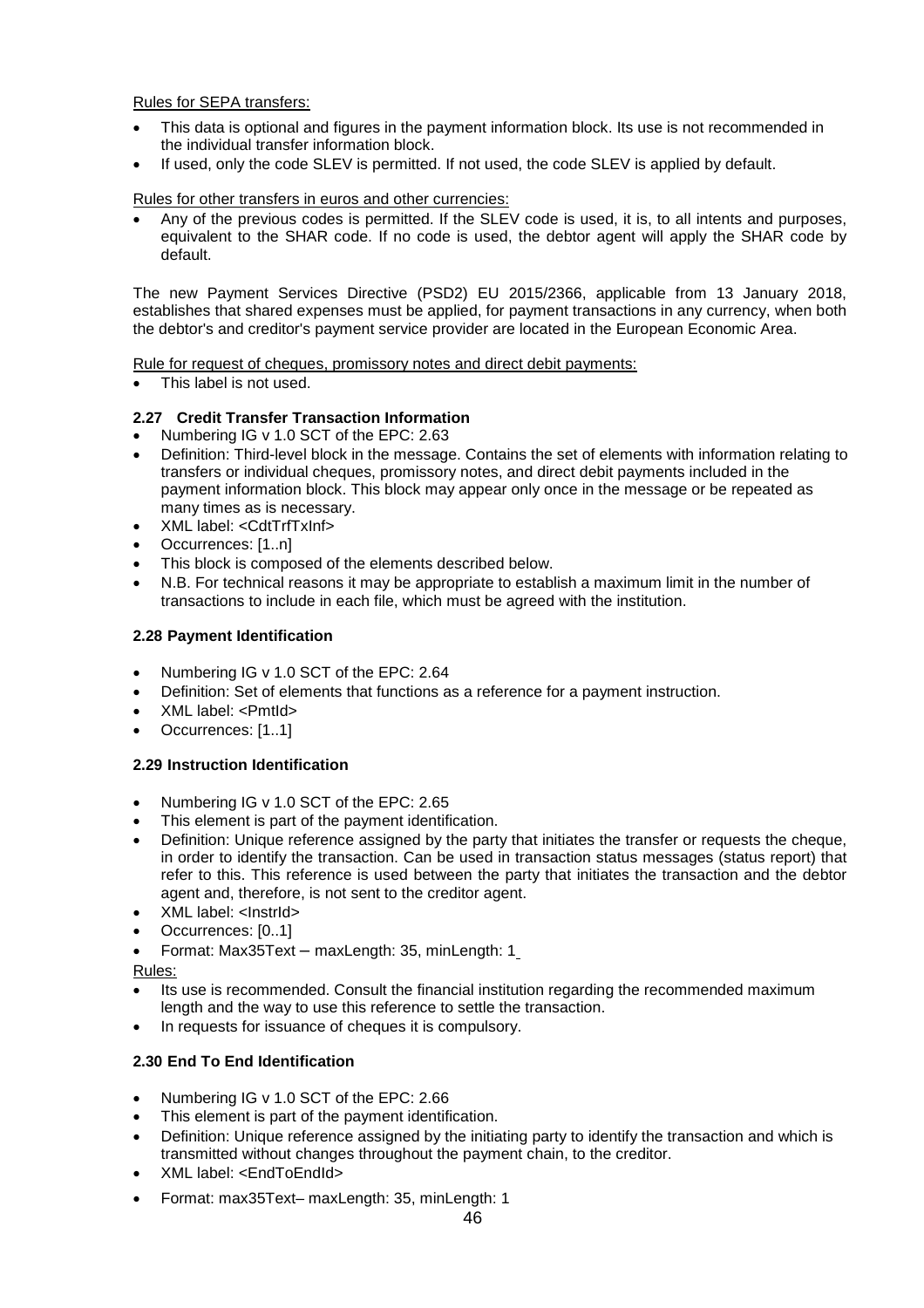# Rules:

- Its use is recommended in SEPA transfers.
- In other transfers in euros and other currencies, it is used to record here the reference for the creditor. To avoid that it is truncated when it reaches the creditor, consult the financial institution with regard to the recommended maximum length.
- In issuance of cheques it is filled in with "NOTPROVIDED"

# **2.31 Payment Type Information**

- Numbering IG v 1.0 SCT of the EPC: 2.67
- Definition: Payment type information
- XML label: <PmtTpInf>
- Occurrences: [0..1]

# Rules:

- Payment type information must be included either at the payment information block level, or at the transfer information block level, but not both.
- It is not used in the request for issuance of cheques block.

SEE LABELS 2.6 To 2.15 OF THIS ANNEX.

# **2.42 Amount**

- Numbering IG v 1.0 SCT of the EPC: 2.76
- Definition: Amount of funds that are transferred from the debtor to the creditor.
- XML label: <Amt>
- Occurrences: [1..1]

# **2.43 Instructed Amount**

- Numbering IG v 1.0 SCT of the EPC: 2.77
- This element is part of amount (2.42)
- Definition: Amount of the transfer in the corresponding currency.
- XML label: <InstdAmt>
- Occurrences: [1..1]
- Format: Currency and Amount: fraction Digits: 5 - minInclusive: 0 - totalDigits: 18 CurrencyCode: code ISO 4217 Alpha-3, [A-Z]{3.3}

# Rules

- The amount must be used together with the attribute currency (Ccy), in which the ISO 4217 Alpha-3 code for the corresponding currency is recorded, which is included within the XML label. The amount is limited to 11 digits, two of which are decimal. The decimal divider is the character ".".
- The only currency allowed is the euro, the code for which is "EUR".
- Example: Transfer of 7,500 euros. <InstrdAmt Ccy="EUR">7500.00</InstrdAmt>
- The range of possible values runs from 0.01 to 999999999.99

# **2.44 Equivalent Amount**

- This element is part of Amount (2.42)
- Definition: Amount of the transfer expressed in the currency of the creditor's account and the currency in which the transfer will be made.
- XML label: <EqvtAmt>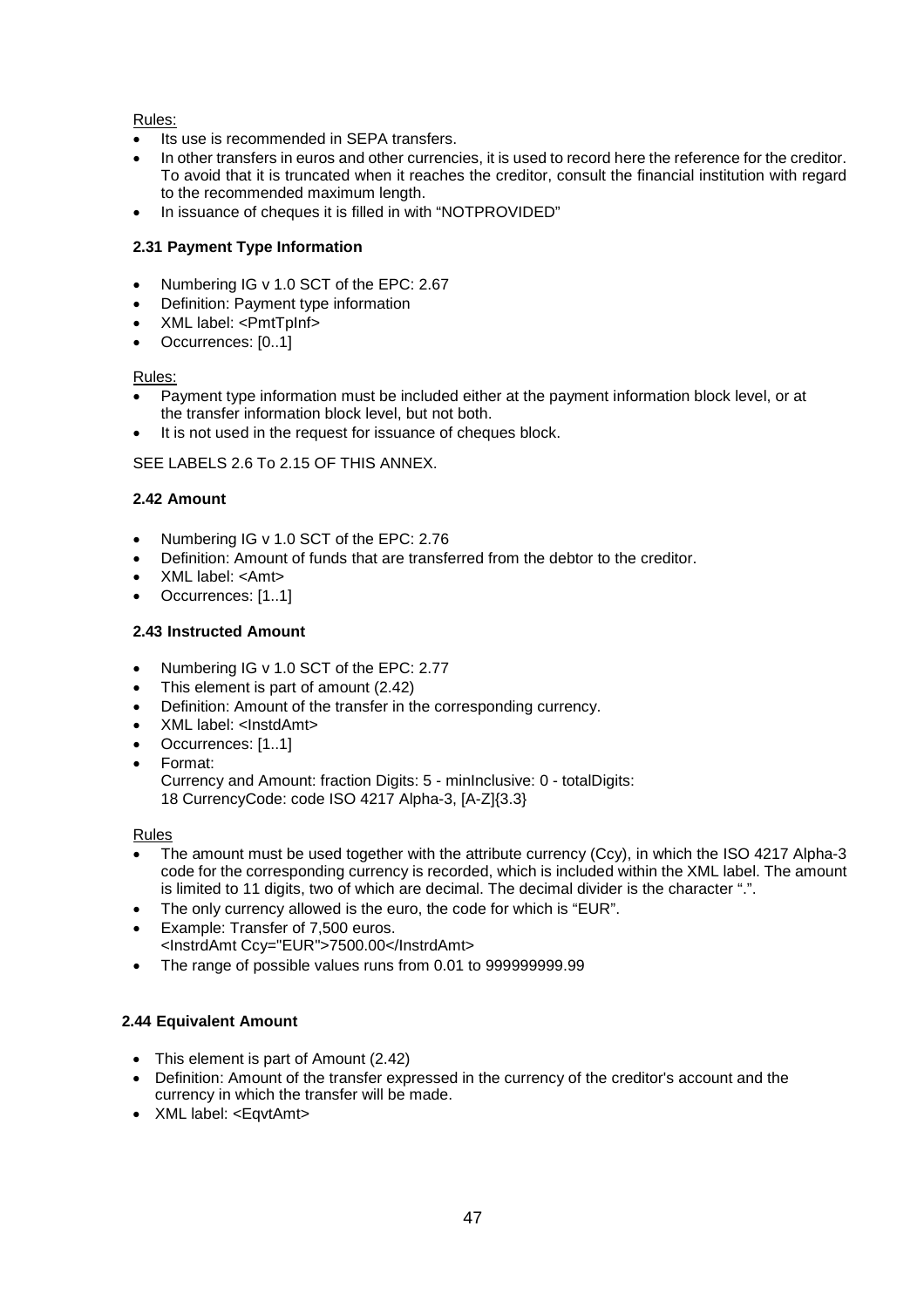This label is used for payments in other currencies and comprises two of the following elements:

| Content<br>S | Name                    | <b>XML Label</b>      | Occurrence | Format |
|--------------|-------------------------|-----------------------|------------|--------|
| 2.45         | Amount                  | <amt></amt>           | [11]       | Amount |
| 2.46         | Currency of<br>Transfer | <ccyoftrf></ccyoftrf> | (11)       | Code   |

# **2.45 Amount**

- This element is part of equivalent amount (2.44)
- Definition: Amount of the funds that are transferred from the debtor to the creditor, before applying fees, expressed in the currency of the creditor's account, to transfer in a different currency. The debtor agent will convert the equivalent amount to the amount to be transferred.
- XML label: <Amt>
- Occurrences: [1..1]
- Format:

Currency and Amount: fraction Digits: 2 - minInclusive: 0 - totalDigits:

11 CurrencyCode: code ISO 4217 Alpha-3, [A-Z]{3.3}

The amount must be used together with the attribute currency (Ccy), in which the ISO 4217 Alpha-3 code for the corresponding currency is recorded, which is included within the XML label. The amount is limited to 11 digits, two of which are decimal. The decimal divider is the character  $"$ .

# **2.46 Currency of Transfer**

- This element is part of equivalent amount (2.44)
- Definition: Specifies the currency in which the amount will be transferred that at the same time is different from the currency of the debtor's account.
- XML label: <CcyOfTrf>
- Occurrences: [1..1]
- Format: : [A-Z]{3.3} code ISO 4217 Alpha-3 of the corresponding currency

# **2.47 Exchange Rate Information**

- Definition: Set of elements used to provide details on the exchange rate and contract.
- XML label: < XchgRateInf >
- Occurrences: [0..1]

# **2.50 Contract Identification**

- Definition: Unique and unequivocal reference (room number: 9 digits) corresponding to the authorisation given by Caixabank's treasury room, for transactions that require currency trading (payment order currency different to that associated with the debtor's charge account) and the countervalue exceeds the limits set according to the schedule. The nomenclature must be 'N' and 9 digits (7 digits from the contract and 2 digits). Example: 'N123456789'.
	- All the orders from the same block B (payment information) must have the same value.
- XML label: < CtrctId>
- Occurrences: [0..1]
- Format: max35Text– maxLength: 35, minLength: 1

# **2.51 Charge Bearer**

- Definition: Specifies which of the acting parties will bear the fees and expenses linked to the processing of the transaction.
- XML label: <ChrgBr>
- Occurrences: [0..1]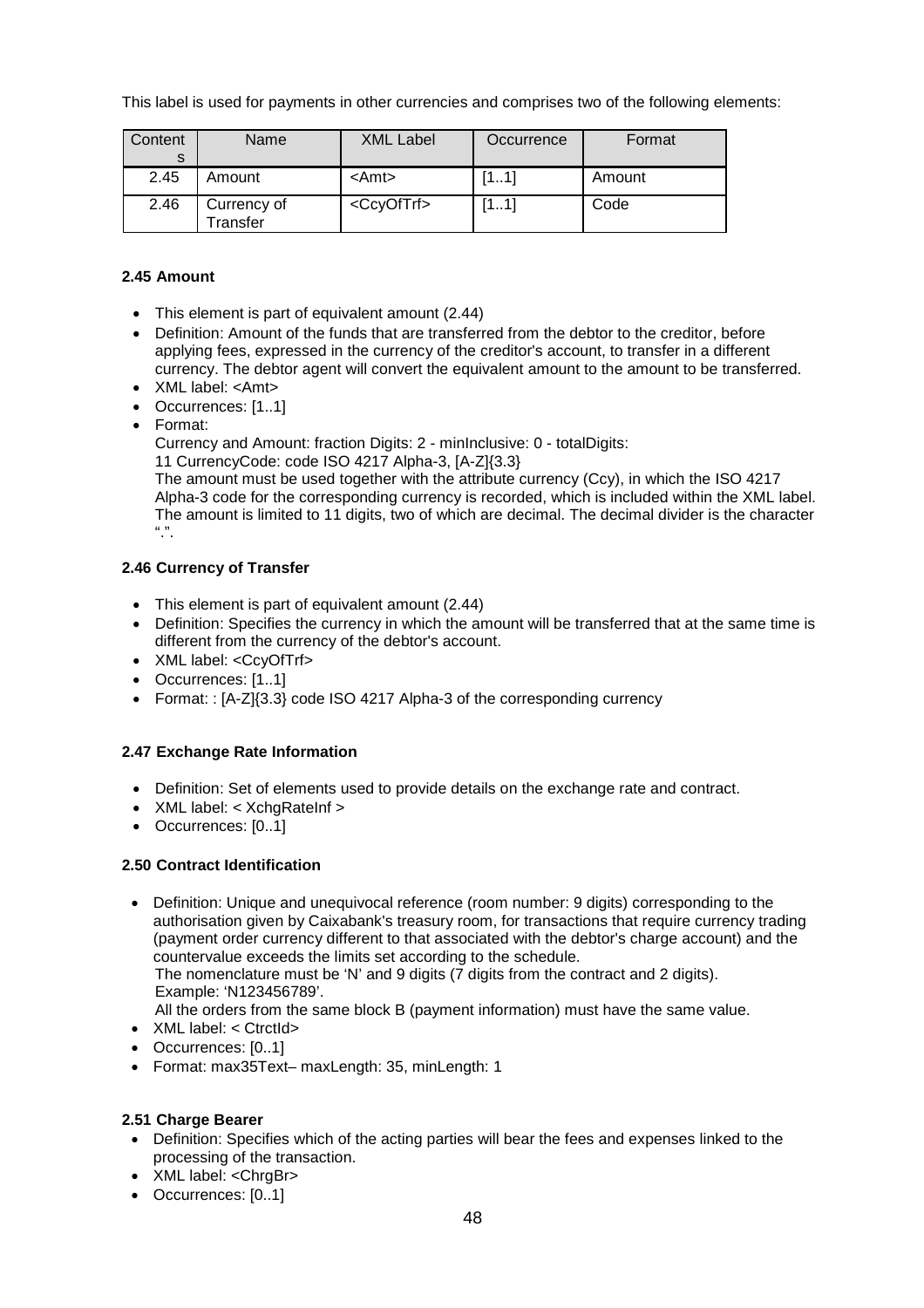- Format: Alphabetic code.
- Permitted codes:

| Code        | Name                                  | Definition                                                                                                                                               |
|-------------|---------------------------------------|----------------------------------------------------------------------------------------------------------------------------------------------------------|
| <b>CRED</b> | Chargeable<br>to the<br>Creditor      | The creditor will bear the fees and expenses derived from the<br>transaction (BEN)                                                                       |
| <b>DEBT</b> | Chargeable<br>to the<br><b>Debtor</b> | The debtor will bear the fees and expenses derived from the<br>transaction (OUR)                                                                         |
| <b>SHAR</b> | Shared<br>expenses                    | The debtor will bear the fees and expenses incurred by their<br>institution and the creditor will bear the fees and expenses incurred<br>by theirs (SHA) |

Rules: Is advisable to complete this data in the payment information level

# **2.52 Cheque Instruction**

- Definition: Instruction for the issuance of a cheque.
- XML label: <ChqInstr>
- Occurrences: [0..1]
- Format: This component contains following elements:

| Occurrence | Name            | <b>XML Label</b>            | Format                                              |
|------------|-----------------|-----------------------------|-----------------------------------------------------|
| [01]       | Cheque type     | <chqtp></chqtp>             | $\boldsymbol{\Lambda}$<br>Code                      |
| [01]       | Cheque number   | <chqnb></chqnb>             | Max35Text<br>maxLength: 35<br>minLength: 1          |
| [01]       | Delivery method | <dlvrymtd></dlvrymtd>       |                                                     |
| [11]       | Code            | $<$ Cd $>$                  | $\boldsymbol{\Lambda}$<br>Code                      |
| [01]       | Recipient       | <dlvrto></dlvrto>           |                                                     |
| [11]       | Name            | $<$ Nm $>$                  | 140<br>Max140Text<br>maxLength: 140<br>minLength: 1 |
| [01]       | Address         | $<$ Adr $>$                 |                                                     |
| [01]       | Street name     | <strtnm></strtnm>           | 70<br>Max70Text<br>maxLength: 70<br>minLength: 1    |
| [01]       | Building number | <bldgnb></bldgnb>           | 16<br>Max16Text<br>maxLength: 16<br>minLength: 1    |
| [01]       | Postcode        | $<$ PstCd $>$               | 16<br>Max16Text<br>maxLength: 16<br>minLength: 1    |
| [01]       | Population      | <twnnm></twnnm>             | 35<br>Max35Text<br>maxLength: 35<br>minLength: 1    |
| [01]       | Province        | <ctrysubdvsn></ctrysubdvsn> | 35                                                  |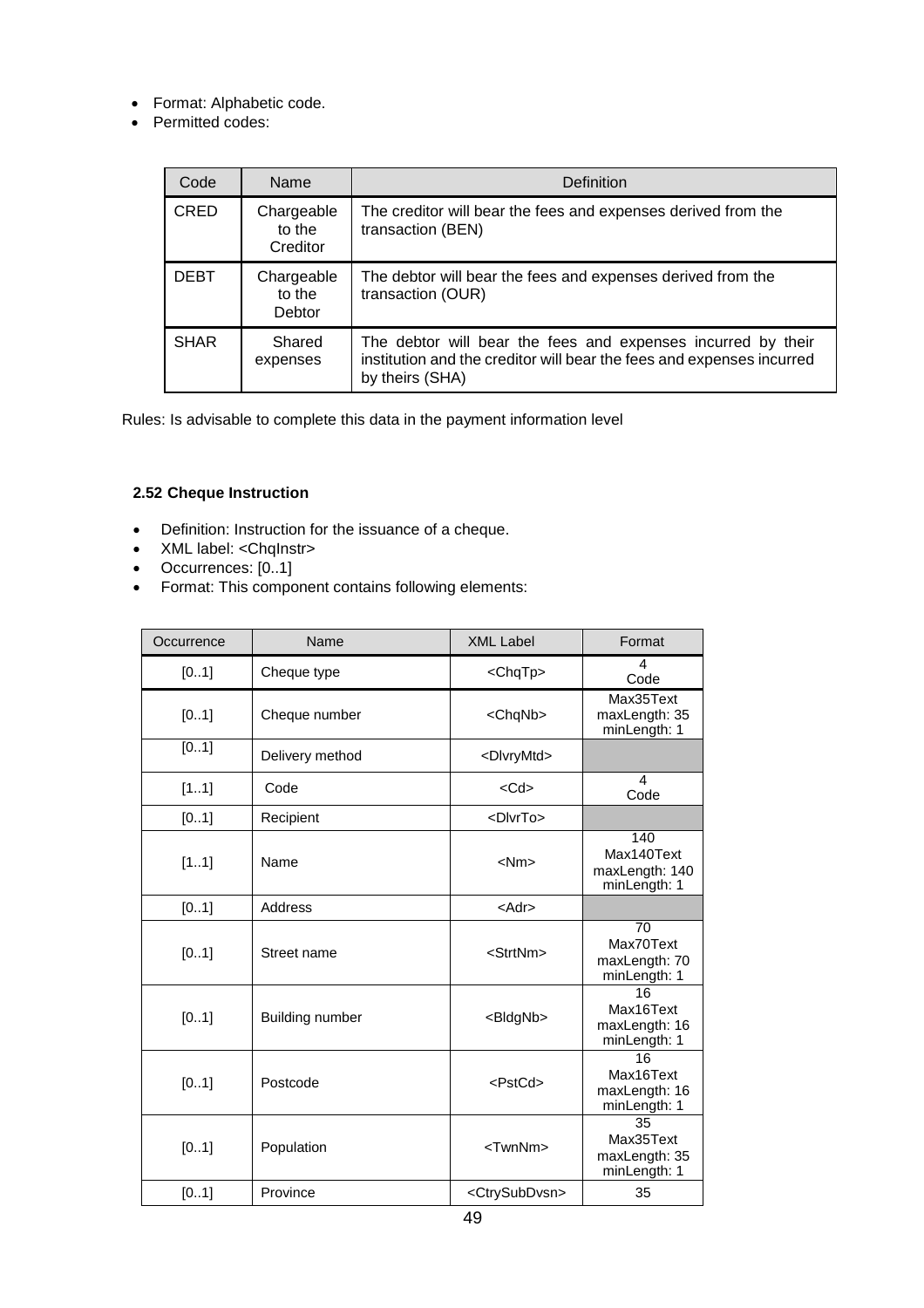| Occurrence | Name                 | <b>XML Label</b>        | Format                                              |
|------------|----------------------|-------------------------|-----------------------------------------------------|
|            |                      |                         | Max35Text<br>maxLength: 35<br>minLength: 1          |
| [01]       | Country              | <ctry></ctry>           | 2<br>Code                                           |
| [02]       | Address line         | <adrline></adrline>     | 140<br>Max140Text<br>maxLength: 140<br>minLength: 1 |
| [01]       | Instruction priority | <lnstrprty></lnstrprty> | Code                                                |
| [01]       | Print location       | <prtlctn></prtlctn>     | Max35Text<br>maxLength: 35<br>minLength: 1          |

Rules:

- Can only be used when label 2.2 Payment method has the value CHK Cheque/promissory note/direct debit payment.
- Its use is recommended. If not used, it will be applied according to that previously agreed between the debtor and their financial institution.
- All the elements of this label are optional, except the print location label, since it contains a rule used by the Spanish community. If an element is not used, it will be applied according to that previously agreed between the debtor and their financial institution.
- Delivery recipient labels will be used when they differ from those of the creditor, and at the request of this party, their guardian or legal representative, in order to facilitate the charge management.
- To inform labels that make up the delivery address, follow the same criterion as for the creditor address (2.79 <PstlAdr>).

The various elements are described below:

# **Cheque Type**

- Definition: Defines the document type: cheque, promissory note, or direct debit payment, what the debtor agent has to issue. In the case of Spain, it is also necessary to consider the rule of use defined in the print location label.
- XML label: <ChqTp>
- Occurrences: [0..1]
- Format: Only this code is permitted:

| Code        | Name                                                                                  | Definition                                                                                                                                                                                                                                                                               |
|-------------|---------------------------------------------------------------------------------------|------------------------------------------------------------------------------------------------------------------------------------------------------------------------------------------------------------------------------------------------------------------------------------------|
| <b>BCHO</b> | Bank cheque                                                                           | The issuance of a bank cheque is requested. The debtor's<br>account is debited when the cheque is issued. The debtor's<br>financial institution prints the cheque and guarantees its payment.                                                                                            |
| CCCH        | Customer<br>cheque                                                                    | The issuance of a customer cheque is requested. It is debited from<br>the debtor's account when the cheque is paid. The debtor's financial<br>institution prints the cheque but does not guarantee its payment.                                                                          |
| <b>FLDR</b> | Documents with a<br>post-dated payment:<br>Promissory<br>note/Direct debit<br>payment | The issuance of a post-dated document is requested (it cannot be<br>paid earlier, although in commercial terms it can be used as a<br>negotiation tool by the creditor with their agent). The debtor's<br>financial institution prints the cheque but does not guarantee its<br>payment. |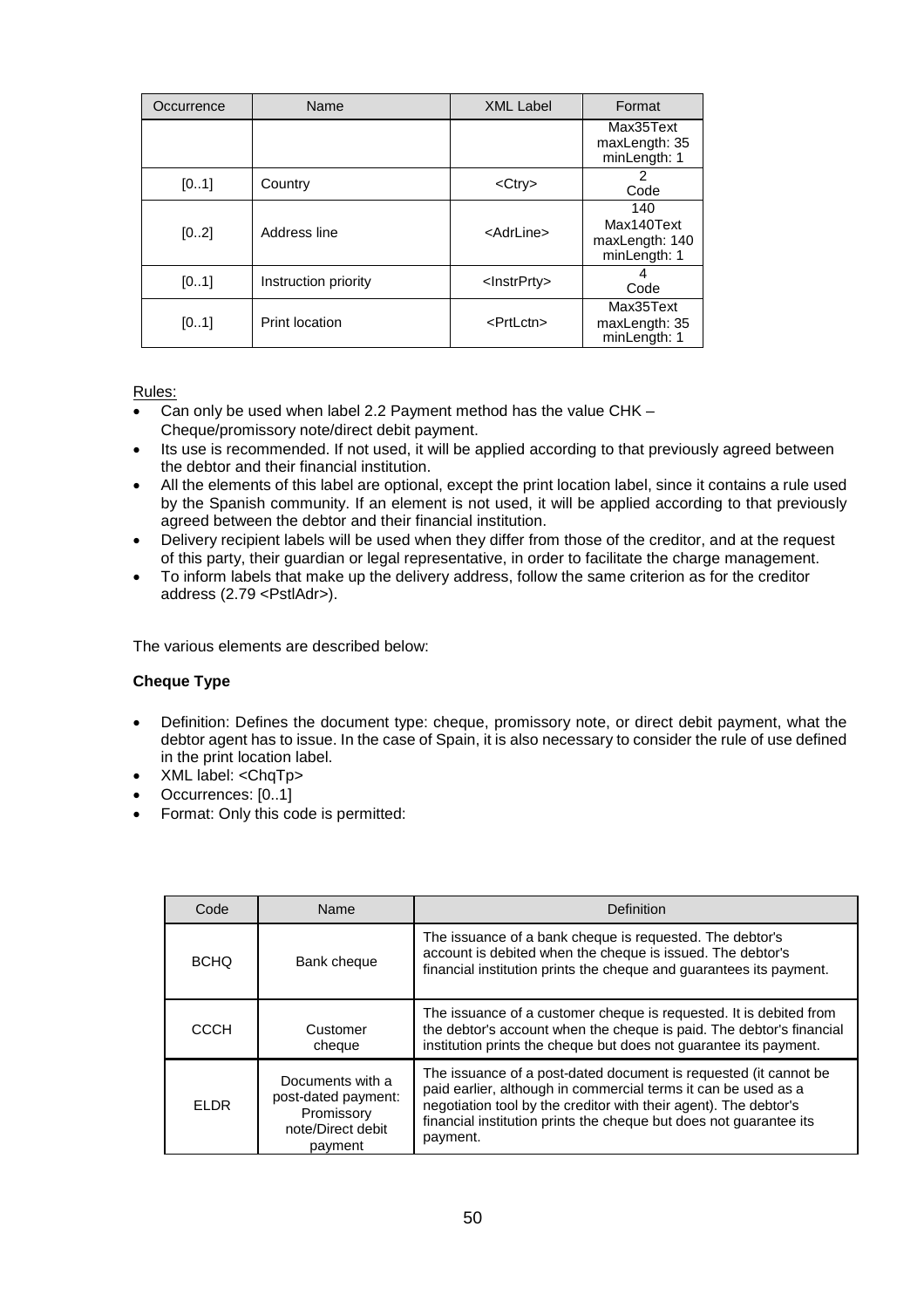Rule for post-dated payments:

To determine the issuance of direct debit payments you must use <ChqNb>, <PrtLctn> or <Lcllnstrm>.

# 2.54 **Cheque Number**

- Definition: Unique and unequivocal identifier of the direct debit payment to be issued.
- XML label: <ChqNb>
- Occurrences: [0..1]
- Format: max35Text– maxLength: 35, minLength: 1

# Rules:

Applicable only to direct debit payments when automatic numbering has not been requested. Formed by 7 numerical digits that are transferred to the payment number to be reflected in CMC7 characters. The company will calculate the control digit.

The same payment number may not be repeated, for a single debtor account, unless the original has previously been cancelled, paid or revoked.

# **Delivery Method**

- Definition: Defines the way in which the debtor's financial institution must deliver the requested cheque, promissory note, or direct debit payment.
- XML label: <DlvryMtd>
- Occurrences: [0..1]
- Format: These codes are permitted:

| Code        | Name                                       | Definition                                                                                                         |
|-------------|--------------------------------------------|--------------------------------------------------------------------------------------------------------------------|
| <b>CRCD</b> | Shipment by courier to the<br>creditor     | Sent via courier to the creditor.                                                                                  |
| <b>CRDB</b> | Shipment by courier to the debtor          | Sent by courier to the person who requested it (debtor).                                                           |
| <b>MLCD</b> | Shipment by mail to the creditor           | Posted to the creditor.                                                                                            |
| ML DB.      | Posted to the debtor                       | Posted to the person who requested it (Debtor).                                                                    |
| <b>PUDB</b> | Picked up by the debtor                    | The applicant (Debtor) collects the cheque, promissory<br>note, direct debit payment in the financial institution. |
| <b>RGCD</b> | Sent by registered mail to the<br>creditor | Posted by registered mail to the creditor.                                                                         |
| RGDB        | Sent by registered mail to the<br>debtor   | Sent by registered mail to the person who<br>requested it (Debtor).                                                |

# **Instruction Priority**

- Definition: It indicates the degree of urgency or importance with which the debtor agent must process the instruction.
- XML label: <InstrPrty>
- Occurrences: [0..1]
- Format: Alphabetic code These codes are permitted:

| Code        | Name   | Definition                   |
|-------------|--------|------------------------------|
| <b>HIGH</b> | High   | The priority level is high   |
| <b>NORM</b> | Normal | The priority level is normal |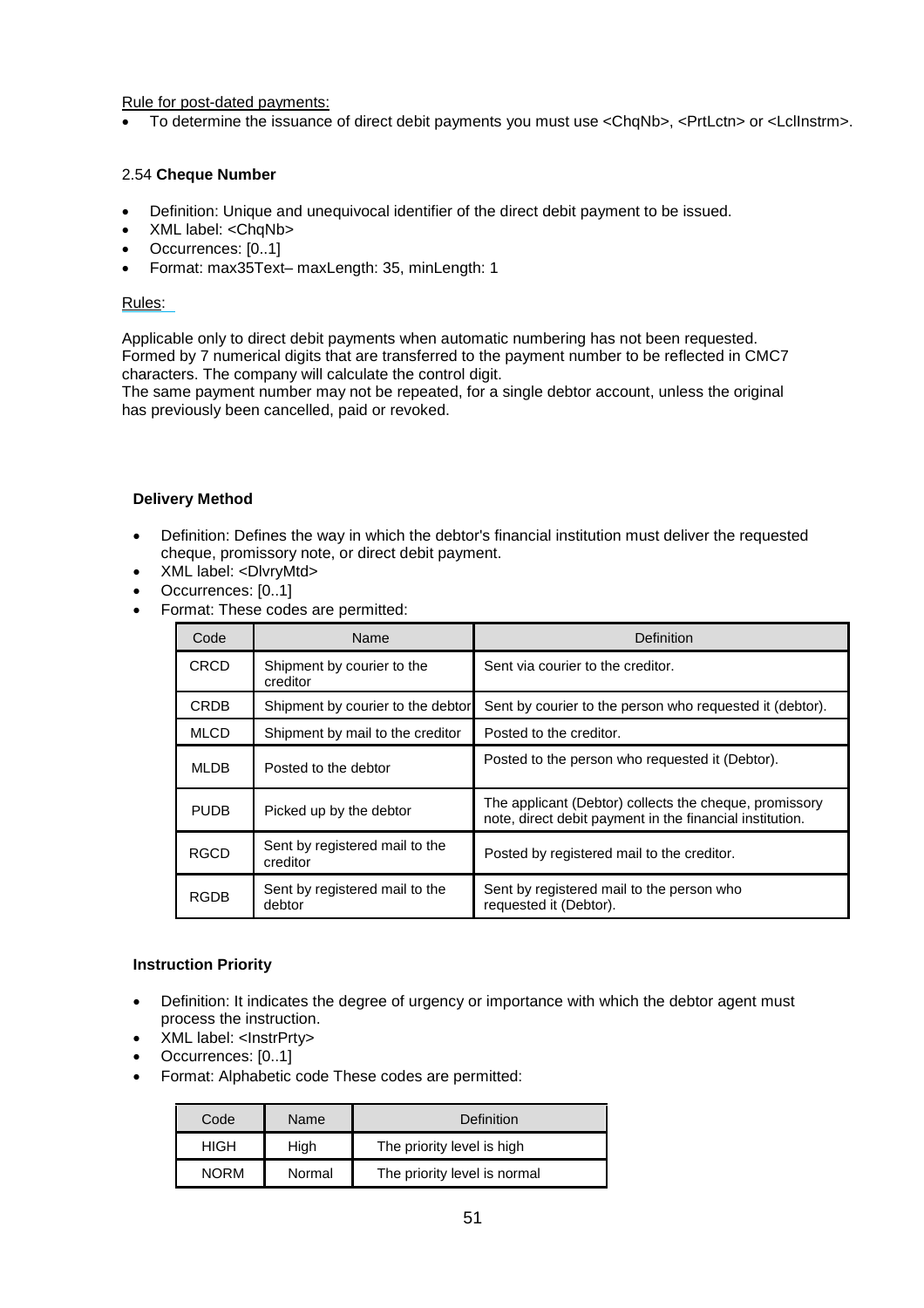# **Cheque Maturity Date**

- Definition: Date on which the document can be debited from the debtor's account.
- XML label: <ChqMtrtyDt>
- Occurrences: [0..1]
- Format: ISODate: YYYY-MM-DD (Year-Month-Day)

# Rules:

- This field is compulsory for the issuance of promissory notes and direct debit payments.
- It is not applicable to transfers or cheques.

# **Print Location**

- Definition: Indicates where the cheque, promissory note, or direct debit payment will be printed.
- XML label: <PrtLctn>
- Occurrences: [0..1]
- Format: max35Text— maxLength: 35, minLength: 1

Spanish community rule of use:

 If the label 2.52 Instruction for issuance of cheque, promissory note, direct debit payment is used, this element must be used to record, in 6 digits, the document type whose issuance is requested, in the following way:

| Overview | Values and<br>definition                                                                                                                                                                                                                                                           |
|----------|------------------------------------------------------------------------------------------------------------------------------------------------------------------------------------------------------------------------------------------------------------------------------------|
| 1st      | Defines the document type to be issued, according to<br>these values:                                                                                                                                                                                                              |
|          | 1 - BANK CHEQUE<br>Not used<br>2<br>Not used<br>3<br>7 - CUSTOMER CHEQUE<br>8 - PROMISSORY NOTE<br>9 - DIRECT DEBIT PAYMENT                                                                                                                                                        |
| 2nd      | Defines if the document should be crossed or not (to pay into an account or not),<br>according to these values:<br>0 - THAT AGREED WITH THE INSTITUTION WILL BE APPLIED BY DEFAULT<br>1 – CROSSED/TO PAY INTO ACCOUNT. (does not apply to direct debit<br>payments)<br>2 UNCROSSED |
| 3rd      | Defines if the issuance of an accompanying letter is requested or not:<br>0 - THAT AGREED WITH THE INSTITUTION WILL BE APPLIED BY DEFAULT<br>1 - WITH LETTER (by default)<br>2 - WITHOUT LETTER                                                                                    |
| 4th      | Not used<br>$0 - Not used$                                                                                                                                                                                                                                                         |
| 5th      | Not used<br>$0 - Not used$                                                                                                                                                                                                                                                         |
| 6th      | Defines if the document is negotiable or non-negotiable. For use only with<br>promissory notes:<br>0 - NEGOTIABLE<br>1 - NON-NEGOTIABLE                                                                                                                                            |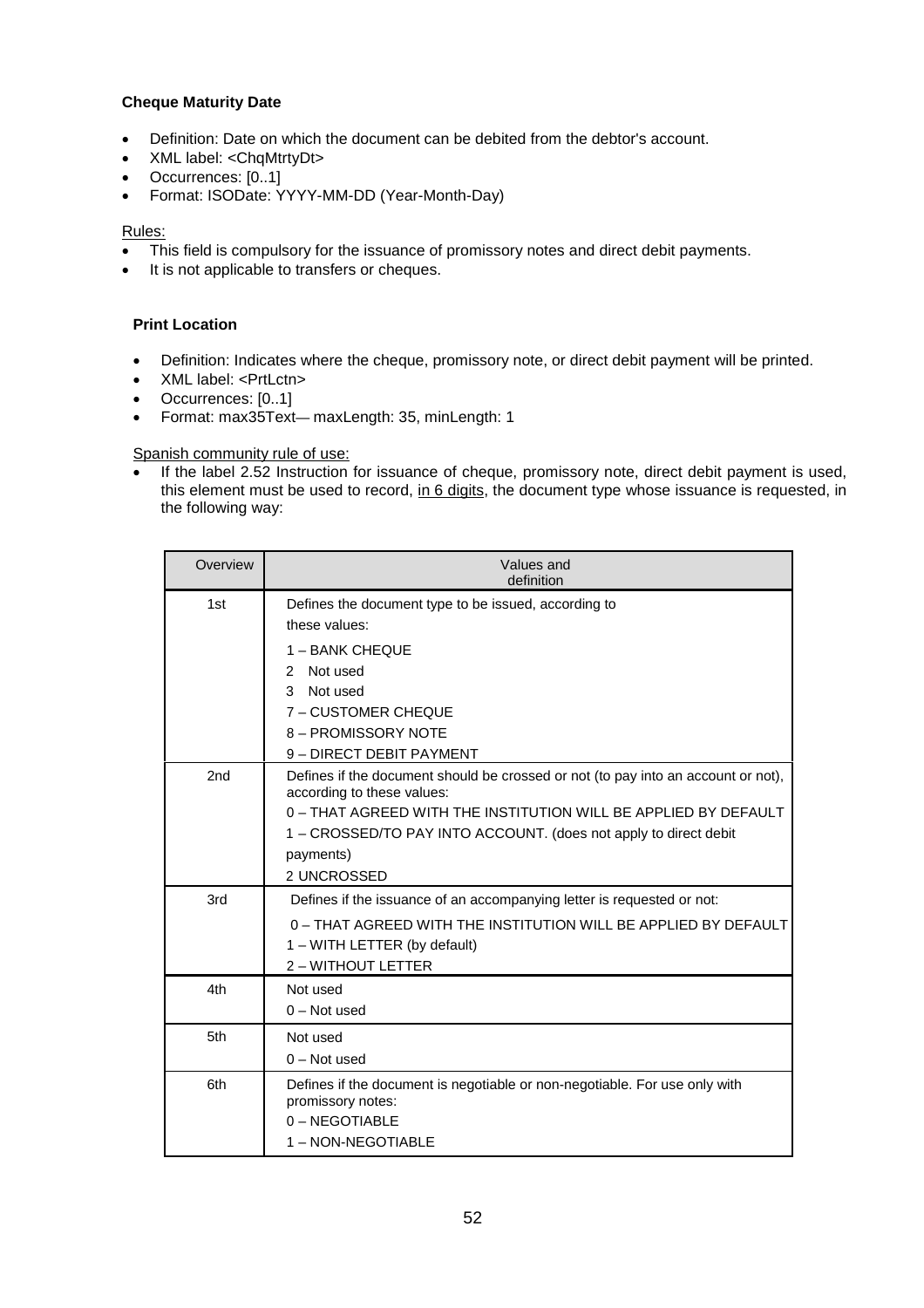Example: The issuance of a bank check is requested without a letter. 102 must be used. If a crossed promissory note is requested (with letter), and is non-negotiable, 811001 must be used.

# **2.70 Ultimate Debtor**

- Numbering IG v 1.0 SCT of the EPC: 2.82
- Definition: Party that ultimately owes money to the creditor or ultimate creditor. In Spain, it is usual to designate this to the party on whose behalf the transaction is performed (On behalf of).
- XML label: <UltmtDbtr>
- Occurrences: [0..1]

# Rules for SEPA transfers:

- Data on the ultimate debtor is optional. It can be included in the payment information block (2.23) or the individual transfer information block (2.70), but only one of the two.
- The name and the identification are optional. The name is limited to 70 characters.
- In the identification it is necessary to choose to fill in only one identifying code within the possible options for a private individual, or organisation identification.
- It does not allow the inclusion of the postal address.

#### Rules for request for issuance of cheques:

- The "ultimate debtor" data is optional and may only be included in label 2.70.
- If used, the name is compulsory and the postal address is optional.
- The name should be limited to 35 characters.
- It does not allow the inclusion of the identification.

# **2.77 Creditor Agent**

- Numbering IG v 1.0 SCT of the EPC: 2.96
- Definition: Identification of the financial institution where the creditor holds a payment account.
- XML label: <CdtrAgt>
- Occurrences: [0..1]

# Rules for SEPA transfers:

The BIC is only compulsory when the creditor agent is located in a SEPA country or region outside the European economic area.

If the BIC is not indicated, the "Creditor agent" structure should not be used.

# **Financial Institution Identification**

- Definition: identification of the financial institution.
- XML label: <FinInstnId>
- Occurrences: [1..1]

# **BIC** – "Business Identification Code" of the **creditor** agent

- Definition: BIC code of the creditor's financial institution.
- XML label: <BIC>
- Occurrences: [0..1]

# **2.79 Creditor**

- Numbering IG v 1.0 SCT of the EPC: 2.98
- Definition: Party to whom an amount is owed.
- XML label: <Cdtr>
- Occurrences: [0..1]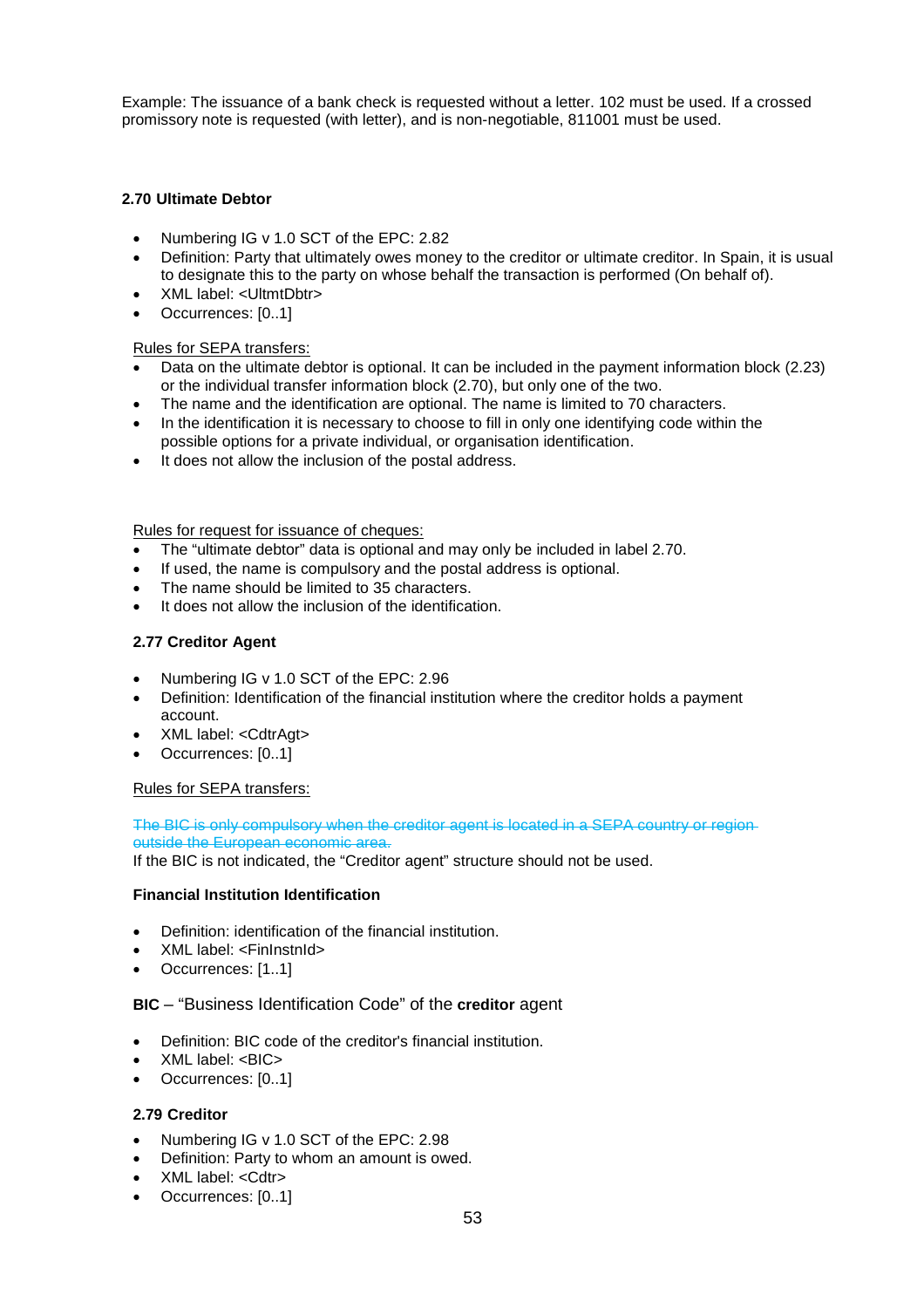Rules for SEPA transfers:

- The name of the creditor is required information and is limited to 70 characters. Postal address and identification are optional.
- In postal address, the address label may be repeated twice in free text, up to a total of 140 characters. The country is compulsory and must be completed using the corresponding ISO 3166 Alpha-2 code.
- If the identification is used, it is necessary to choose to fill in only one identifying code within the possible options for a private individual, or organisation identification.

Rules for other transfers in euros:

- The name of the creditor is required information. Postal address and identification are optional.
- The name should be limited to 35 characters.
- In postal address, the address label may be repeated up to twice in free text, with a recommended limit of 50 characters in each repetition. The country must be completed using the corresponding ISO 3166 Alpha-2 code.
- If the identification is used, it is necessary to choose to fill in only one identifying code within the possible options for a private individual, or organisation identification.
- Due to technical limitations of interbank formats, it is possible that the debtor agent cannot get the full information on name, postal address and identification provided to the creditor's institution. In such cases, the debtor agent will send the information possible, in accordance with its own criteria.

Rules for request for issuance of cheques:

- The name of the creditor is required information. Postal address and identification are optional.
- The name should be limited to 35 characters.
- In postal address, the address label may be repeated up to twice in free text, with a recommended limit of 50 characters in each repetition. The country must be completed using the corresponding ISO 3166 Alpha-2 code.
- If the identification is used, it is necessary to choose to fill in only one identifying code within the possible options for a private individual, or organisation identification.

#### Rules for sending documentation to the creditor (transfer letter, cheque, promissory note or direct debit payment)

In postal address you can choose between:

- filling out the labels <StrtNm>, <PstCd> and <TwnNm>, supplemented with <BldgNb> and <CtrySubDvsn> when appropriate. In Spain, the label <PstCd> must contain 5 figures.
- using two address line labels <AdrLine>, up to a total of 140 characters each, where the street and number is the information for the first; the postcode is expected in the first five characters of the second label, followed by the town and province (separated by spaces or brackets, as typically written on a letter).

# **2.80 Creditor Account**

- Numbering IG v 1.0 SCT of the EPC: 2.116
- Definition: identification of the creditor's account that will be credited as a consequence of the transaction requested.
- XML label: <CdtrAcct>
- Occurrences: [0..1].

#### **IBAN**

Definition: International Bank Account Number (IBAN) - Encoding used internationally by financial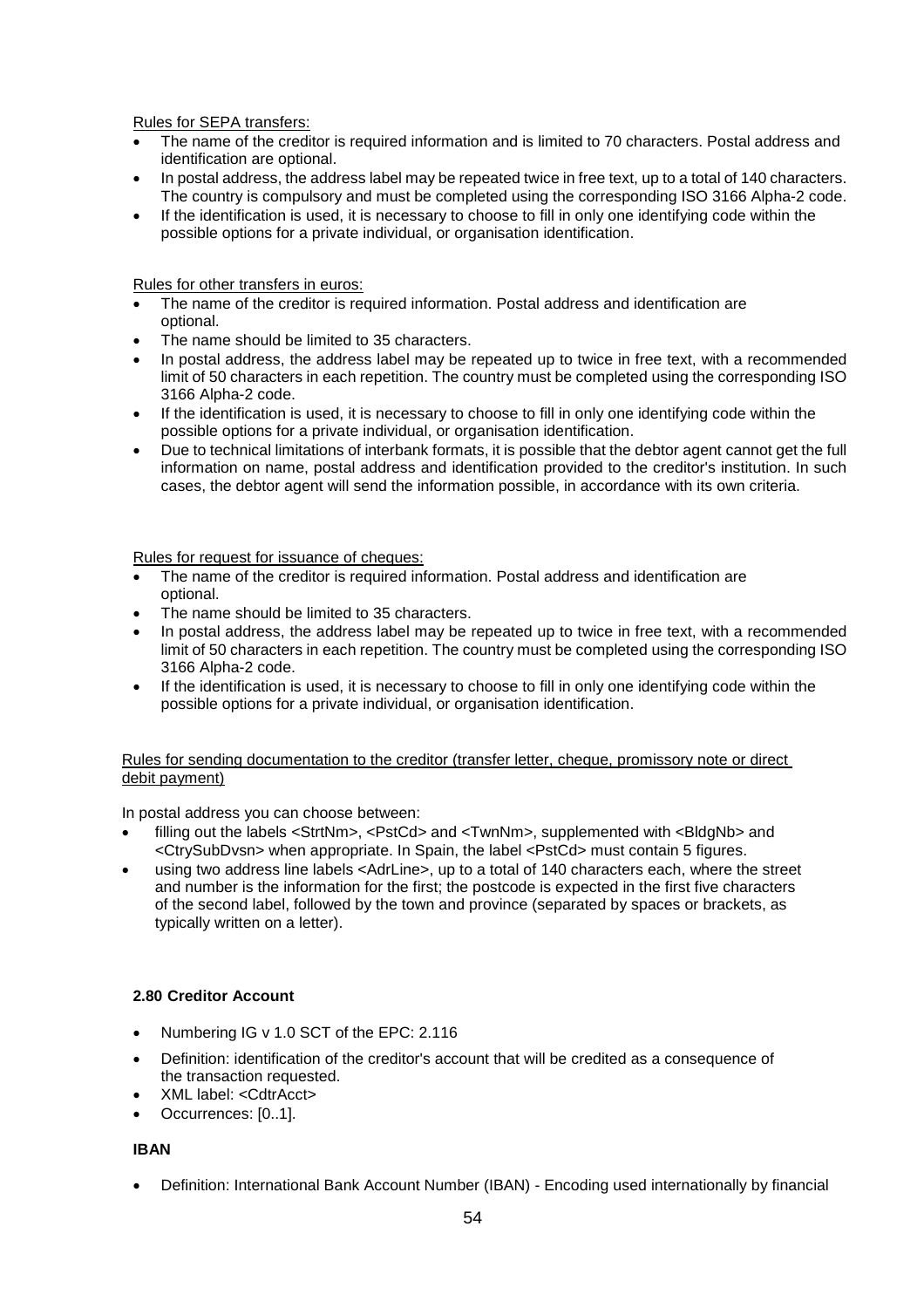institutions to uniquely identify a customer account.

- XML label: <IBAN>
- Occurrences: [1..1]
- Format: IBAN2007Identifier / [A-Z]{2,2}[0-9]{2,2}[a-zA-Z0-9]{1,30}

# SEPA transfer rule:

 The IBAN is compulsory. This is a code that, depending on the country where the creditor's account is held, can be up to a maximum of 34 characters.

Rule for other transfers in euros:

Any of the possibilities are permitted. Use of the IBAN is recommended whenever possible.

Rule for request for issuance of cheques:

This label may not be used.

# **2.81 Ultimate Creditor**

- Numbering IG v 1.0 SCT of the EPC: 2.117
- Definition: Party that is ultimately owed the transferred funds. This must only be used if this party is different from the creditor.
- XML label: <UltmtCdtr>
- Occurrences: [0..1]

# Rules for SEPA transfers:

- Data on the ultimate creditor is optional.
- The name and the identification are optional. The name is limited to 70 characters.
- In the identification it is necessary to choose to fill in only one identifying code within the possible options for a private individual, or organisation identification.
- It does not allow the inclusion of the postal address.

Rule for other transfers in euros and requests for issuance of cheques:

This label may not be used.

# **2.86 Purpose**

- Numbering IG v 1.0 SCT of the EPC: 2.127
- Definition: This optional detail indicates the object or purpose of the transfer. It is used exclusively between the debtor and the creditor, so none of the entities involved payment chain uses this to process the transaction.
- XML label: <Purp>
- Occurrences: [0..1]

Rules:

Only used in the SEPA transfer block.

# **2.87 Code**

- Numbering IG v 1.0 SCT of the EPC: 2.128
- This element is part of purpose (2.86).
- Definition: Identifying code for the object or purpose of the transfer.
- XML label: <Cd>
- Occurrences: [1..1]
- Format: Alphabetic code.

Rules:

- If the debtor uses this, it is transmitted along the payment chain to the creditor agent. The creditor can agree to receive this data from their institution.
- The table of possible ISO codes can be found through the following link: http://www.iso20022.org/external code list.page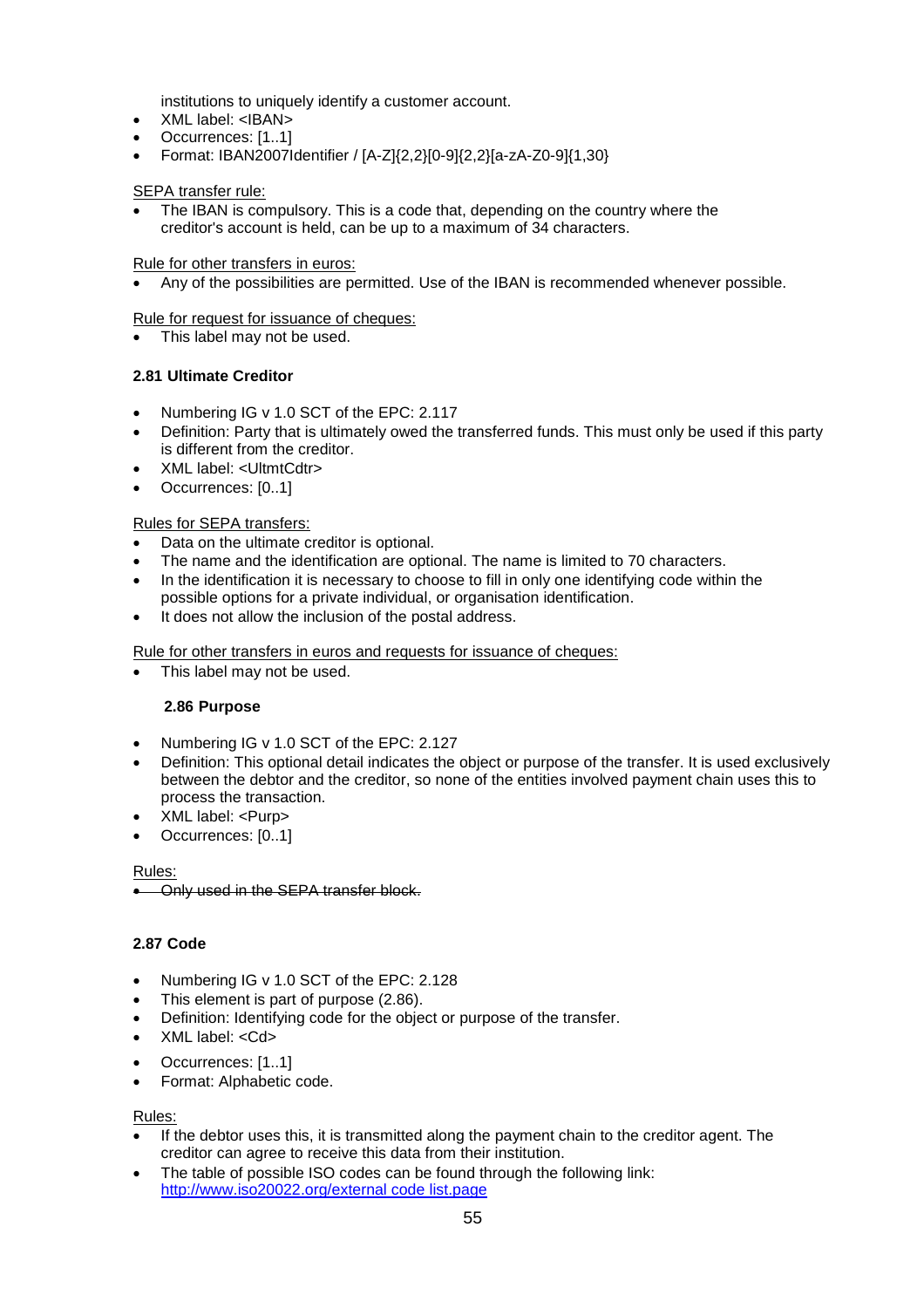# **2.88 Propietary**

- This element is part of purpose (2.86).
- Definition: Coding the purpose of the payment.
- Etiqueta XML: <Prtry>
- Ocurrencias: [1..1]
- Formato: Alphabetic code.

#### Rules:

- Tag enabled to transfer encoding of payment purpose for non-SEPA transfers.
- For transfers to China and the UAE, it is mandatory to transfer this information; for China when the currency is CNY, and for UAE in any currency.
- In Annex 3, the list of codes of payment purposes for China and the United Arab Emirates is available.
- If the payer uses it, it is transmitted through the payment chain to the beneficiary's entity. The beneficiary may agree with his entity to send this information.

# **2.98 Remittance information**

- Numbering IG v 1.0 SCT of the EPC: 2.133
- Definition: Information optionally sent by the debtor to the creditor to allow him that can reconcile the payment with their commercial information.
- XML label: <RmtInf>
- Occurrences: [0..1]

#### Rule for SEPA transfers.

The remittance information may be or structured or unstructured.

# **2.99 Unstructured**

- Numbering IG v 1.0 SCT of the EPC: 2.134
- This element is part of remittance information (2.98).
- Definition: Information sent by the debtor to the creditor to reconcile the payment with their commercial information. If used in transfers, it is transmitted with no changes along the payment chain to the creditor agent.
- XML label: <Ustrd>
- Occurrences in blocks for SEPA transfers and other transfers in euros: [0..n].
- Occurrences in request for issuance of cheques block: [1..4].
- Format: Max140Text maxLength: 140, minLength: 1.

# SEPA transfer rule:

- This label may only be used once: is free text of up to 140 characters. If this label is repeated, the debtor agent will only transmit the text from the first occurrence, ignoring the rest.
- There is an encoding standard, of free use, defined by the EACT (European Association of Corporate Treasurers), for formatting this field<sup>4</sup>

#### Rule for other transfers:

- This label may only be used once: Although it uses free text of up to 140 characters, text longer than 70 characters may be incomplete when it reaches the creditor through the payment channel.
- Special features in the coding of the value reported on the label according to destination: Jordan: according to the guideline of the Central Bank of Jordan, all international payments must contain in the detail of the payment the following coding: 4 digits of numerical coding, a space and the description of the purpose of the payment (this description must contain at least 10 characters, being able to include letters, symbols and spaces, for example: '0101 invoice 123456abc date 20150220'). This 4 digit code is called "payment purpose codes", and must be provided by the beneficiary to the debtor. The beneficiary, in turn, will have been provided by his entity.

<sup>&</sup>lt;sup>4</sup> The format can be found at: http://www.eact.eu/main.php?page=SEPA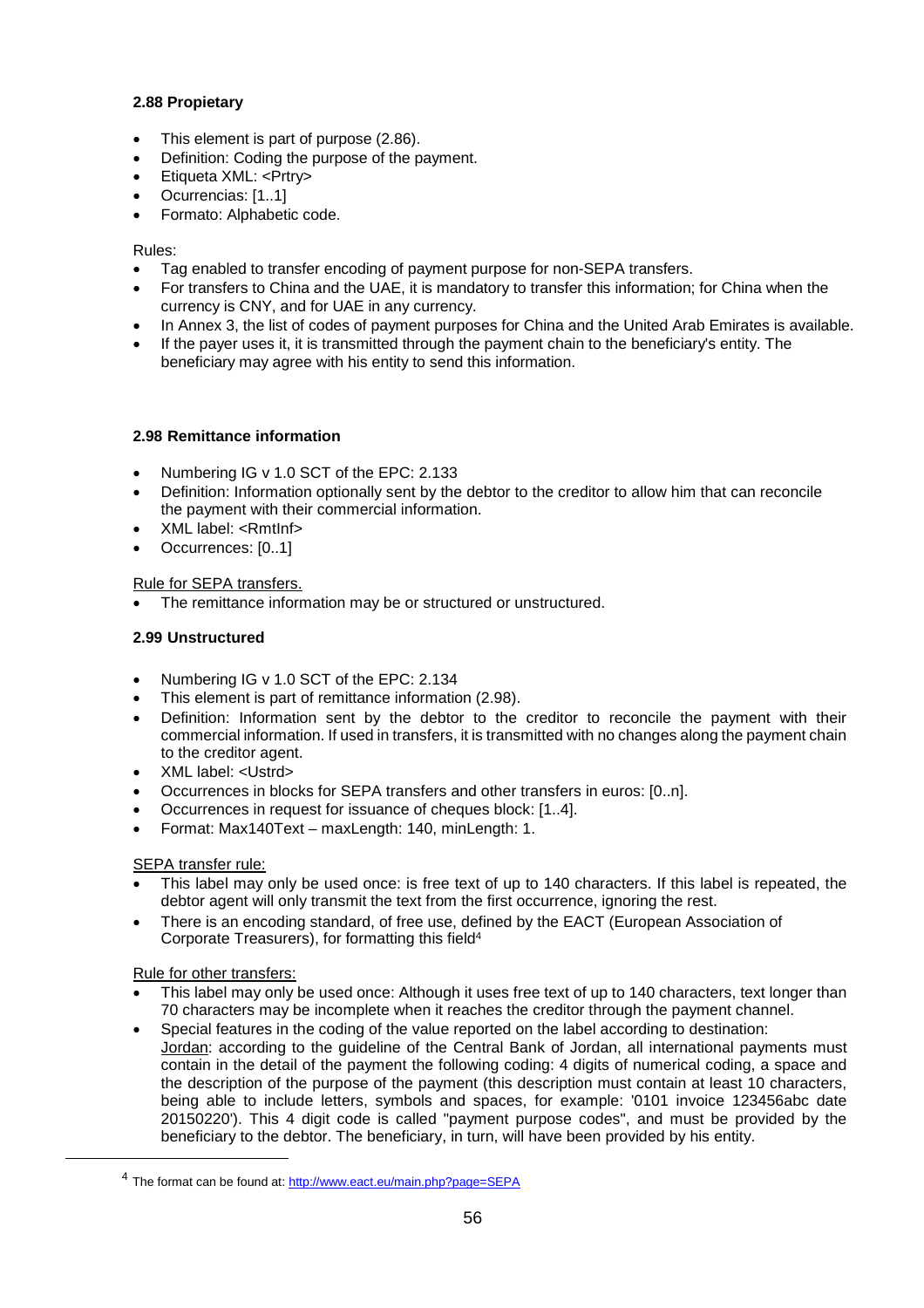Rule for request for issuance of cheques, promissory notes and direct debit payments:

- When the issuance of cheques, promissory notes, or direct debit payments is requested, they are always issued with a letter, and this label may be repeated according to the format described below. This information will be transmitted in the letter or attached documents if exceeding the capacity, through 72 character fixed-step text boxes, which will enable it to be aligned.
	- o Concepts of up to 72 characters, including: up to 400 labels <Ustrd> can be used.
	- o Concepts of more than 72 characters: every remittance information concept will be split in two lines of 70 characters, which will consequently be able to contain up to 200 labels <Ustrd>, if all exceed 72 characters.
	- $\circ$  In the event that the issuance of direct debit payments is requested and the concepts are up to 61 characters with the same structure as the frame 68, 29 <Ustrd> tags will be accepted and the same validations will be made in the frame:

|                                 | F3                   | F4     | F5   | F6                        |
|---------------------------------|----------------------|--------|------|---------------------------|
| 12                              | 8                    | 12     | 1    | 28                        |
| Payment invoice<br>ref. payment | <b>Issuance Date</b> | Amount | Sign | Remittance<br>Information |

F2: Payment invoice reference. Must be different for each detail recorded for a payment.

F3: Date of issue of the Payment invoice, using the format ddmmyyyy.

F4: Payment invoice amount, with two decimal positions without a coma, adjusted to the right, completed with zeros on the left if necessary.

F5: Sign of the amount:  $D$  – negative:  $H$  – positive.

F6: Remittance information through which the payment is made. Adjusted to the left, completed with blanks. May be the same or different for each and every detail recorded that comprise a payment.

# **2.100 Structured**

- Numbering IG v 1.0 SCT of the EPC: 2.135
- This element is part of remittance information (2.98).
- Definition: Allows inclusion of the creditor's reference information, constructed according to the standard "ISO 11649 Financial services -- Core banking -- Structured creditor reference to remittance information". If used, it is transmitted with no changes along the payment chain to the creditor.
- XML label: <Strd>
- Occurrences: [0..n]

# Rules:

- Applicable exclusively to SEPA transfers
- This label may only be used once. If this label is repeated, the debtor agent will only transmit the text from the first occurrence, ignoring the rest.

# **2.120 Creditor Reference Information**

- Numbering IG v 1.0 SCT of the EPC: 2.138
- This element is part of structured (2.100).
- Definition: In SEPA transfers, information from the creditor to identify the documents relating to the transaction.
- XML label: <CdtrRefInf>
- Occurrences: [0..1]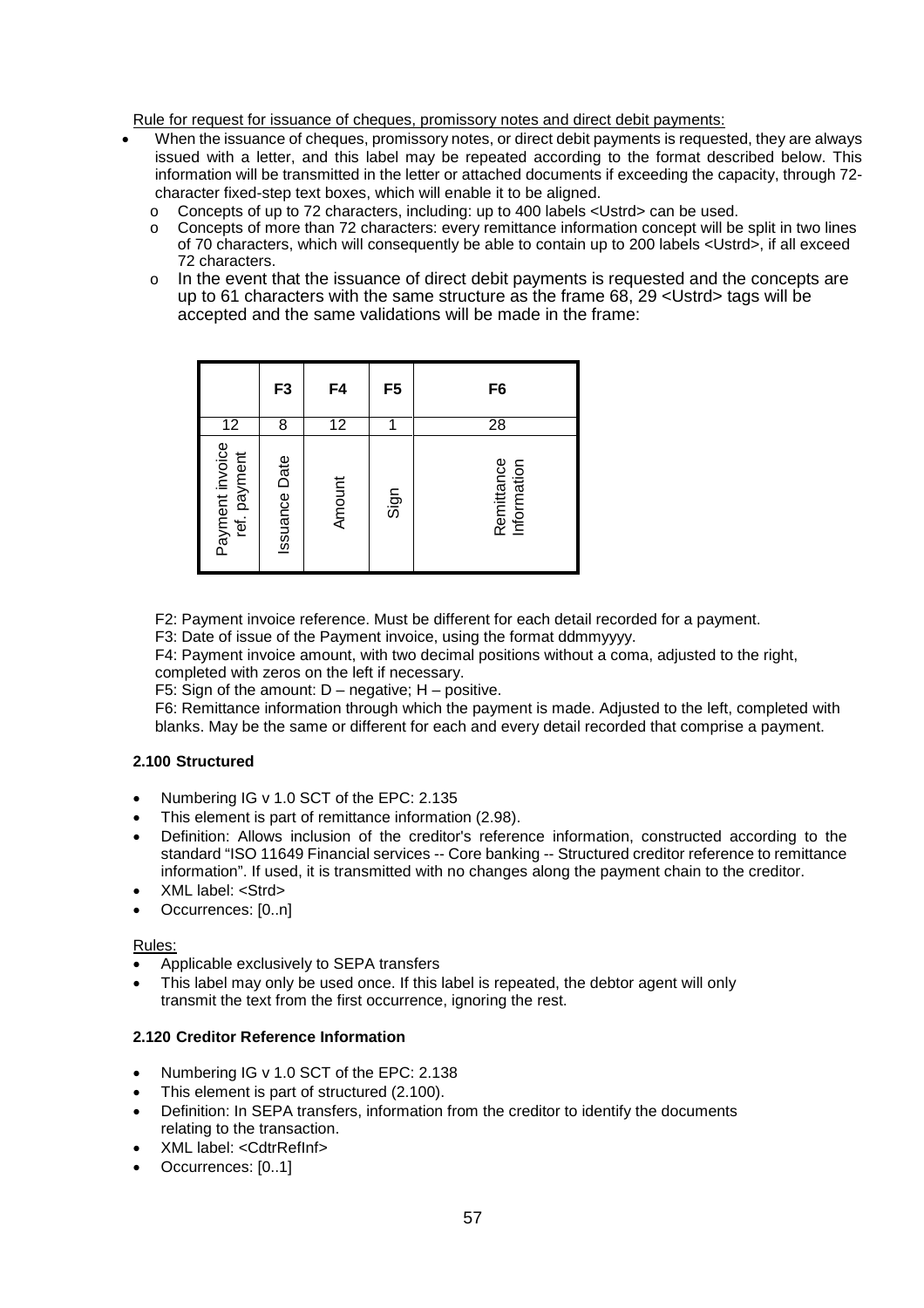# Rules:

- When used, the debtor agent is not obliged to validate this information.
- When used, labels 2.121 and 2.126 must be completed.

# **2.121 Type**

- Numbering IG v 1.0 SCT of the EPC: 2.139
- This element is part of the reference provided by the creditor (2.120).
- Definition: It indicates the creditor reference type.
- XML label: <Tp>
- Occurrences: [1..1]

# **2.122 Code or Proprietary**

- Numbering IG v 1.0 SCT of the EPC: 2.140
- This element is part of type (2.121).
- Definition: contains the label code.
- XML label: < CdOrPrtry>
- Occurrences: [1..1]

# **2.123 Code**

- Numbering IG v 1.0 SCT of the EPC: 2.141
- This element is part of code or proprietary (2.122).
- Definition: In SEPA transfers this allows inclusion of the creditor's reference information, constructed according to the standard "ISO 11649 Financial services -- Core banking -- Structured creditor reference to remittance information". If used, it is transmitted with no changes along the payment chain to the creditor.
- XML label: <Cd>
- Occurrences: [1..1]
- Format: Alphabetic code.
- Only the following is permitted:

| Code        | Name                                         | Definition                                                                                                                   |
|-------------|----------------------------------------------|------------------------------------------------------------------------------------------------------------------------------|
| <b>SCOR</b> | <b>Structured Communication</b><br>Reference | This is a structured communication reference provided<br>by the creditor to identify the transaction                         |
| <b>RADM</b> | <b>RemittanceAdviceMessage</b>               | Document is a remittance advice sent separately from<br>the current transaction.                                             |
| <b>RPIN</b> | <b>RelatedPaymentInstruction</b>             | Document is a linked payment instruction to which the<br>current payment instruction is related, eg, in a cover<br>scenario. |
| <b>FXDR</b> | ForeignExchangeDealReference                 | Document is a pre-agreed or prearranged foreign<br>exchange transaction to which the payment transaction<br>refers.          |
| <b>DISP</b> | <b>DispatchAdvice</b>                        | Document is a dispatch advice.                                                                                               |
| <b>PUOR</b> | <b>PurchaseOrder</b>                         | Document is a purchase order.                                                                                                |

# **2.125 Issuer**

- Numbering IG v 1.0 SCT of the EPC: 2.143
- This element is part of type (2.121).
- Definition: Identifier of the reference issuer.
- XML label: <Issr>
- Occurrences: [0..1]
- Format: Text up to 35 characters.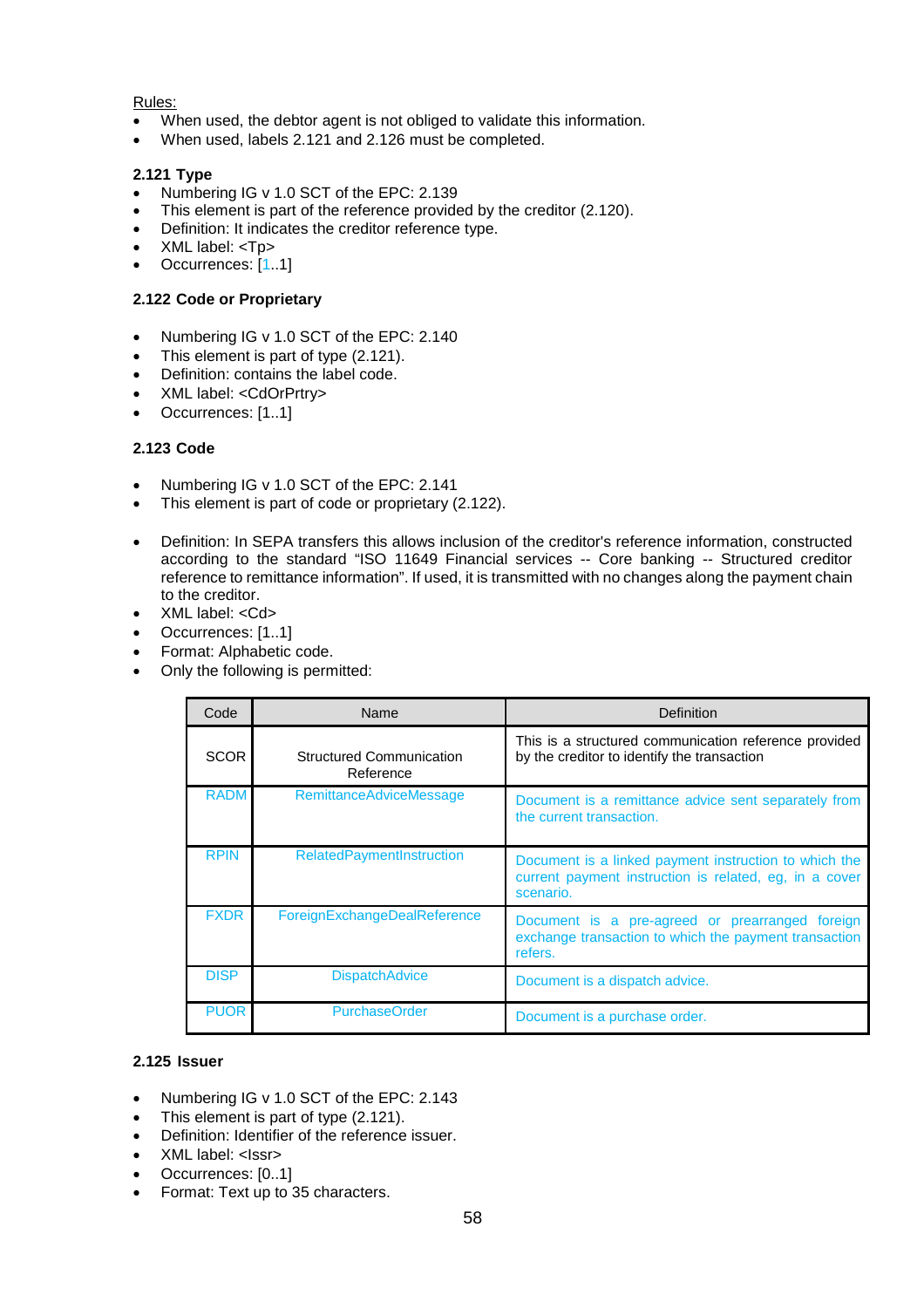# **2.126 Reference**

- Numbering IG v 1.0 SCT of the EPC: 2.144
- This element is part of the reference provided by the creditor (2.120).
- Definition: Unique reference provided by the creditor to refer to the transaction.
- XML label: <Ref>
- Occurrences: [1..1]
- Format: Text up to 35 characters.

# Rules:

If the reference contains a control digit, the creditor is not obliged to validate this.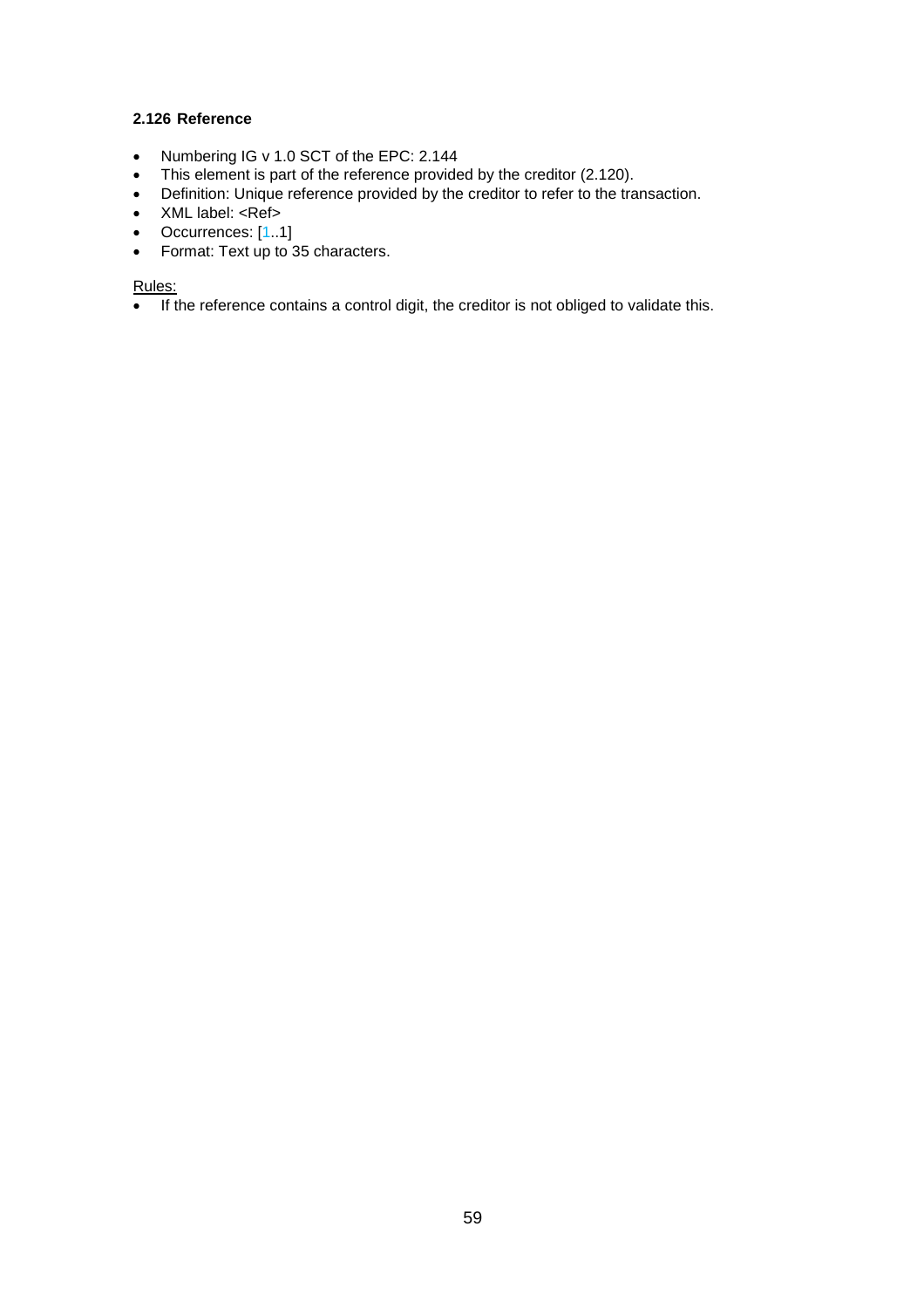# **2. PAYMENT STATUS INFORMATION MESSAGE**

The status information is provided through the pain.002.001.03 scheme when xml files from the pain.001.001.03 scheme are received according to distinct events (confirmation, rejection, refunds). Confirmation is generated at the reception of the file with the first labels, omitting the Individual order labels (<TxInfAndSts>).

Described below are the labels and rules of use that are part of the messages, following the list of label numbering and occurrences in the pain.002.001.03 message published by ISO20022. "Numbering IG v 1.0 SCT of the EPC" is also exclusively included when the numbering index of ISO20022 labels differs from pain.002.001.03 published by the EPC.

| Label                                                                                                       | Content                                                   |
|-------------------------------------------------------------------------------------------------------------|-----------------------------------------------------------|
| <msgld></msgld>                                                                                             | contract-date-time                                        |
| <credttm></credttm>                                                                                         | date-time (ISODATE)                                       |
| <lnitgpty><ld><orgld><bicorbei></bicorbei></orgld></ld></lnitgpty>                                          | <b>BIC</b> institution                                    |
| <orgnlmsgld></orgnlmsgld>                                                                                   | <msgld> of the original file</msgld>                      |
| <orgnlmsgnmld></orgnlmsgnmld>                                                                               | <msgnmid> of the original file</msgnmid>                  |
| <orgnlnboftxs></orgnlnboftxs>                                                                               | Transactions in the original file                         |
| <orgnlctrlsum></orgnlctrlsum>                                                                               | Amount of the original file                               |
| <grpsts></grpsts>                                                                                           | Status of the original file                               |
| <stsrsninf><orgtr><ld><orgid><bicorbei></bicorbei></orgid></ld></orgtr></stsrsninf>                         | <b>BIC</b> institution                                    |
| <orgnlpmtinfld></orgnlpmtinfld>                                                                             | <pmtinfld> of the original payment instruction</pmtinfld> |
| <orgnlnboftxs></orgnlnboftxs>                                                                               | Transactions in the original payment instruction          |
| <orgnlctrlsum></orgnlctrlsum>                                                                               | Amount of the original payment instruction                |
| <pmtinfsts></pmtinfsts>                                                                                     | Status of the original payment instruction                |
| <txinfandsts><orgnlinstrid></orgnlinstrid></txinfandsts>                                                    | <lnstrld> of the order</lnstrld>                          |
| <txinfandsts><orgnlendtoendid></orgnlendtoendid></txinfandsts>                                              | <endtoendid> of the order</endtoendid>                    |
| <txinfandsts><txsts></txsts></txinfandsts>                                                                  | RJCT (whether rejection or refund)                        |
| <txinfandsts><stsrsninf><rsn><cd></cd></rsn></stsrsninf></txinfandsts>                                      | Reason for order rejection or refund                      |
| <txinfandsts><orgnltxref><amt><instdamt></instdamt></amt></orgnltxref></txinfandsts>                        | Currency and amount of the order                          |
| <txinfandsts><orgnltxref><reqdexctndt></reqdexctndt></orgnltxref></txinfandsts>                             | Processing date of the original payment instruction       |
| <txinfandsts><orgnitxref><pmttpinf><lciinstrm><cd></cd></lciinstrm></pmttpinf></orgnitxref></txinfandsts>   | Original local instrument code                            |
| <txinfandsts><orgnltxref><pmtmtd></pmtmtd></orgnltxref></txinfandsts>                                       | Payment method of the original payment instruction        |
| <txinfandsts><orgnltxref><rmtinf><ustrd></ustrd></rmtinf></orgnltxref></txinfandsts>                        | Order remittance information                              |
| <txinfandsts><orgnltxref><dbtr><nm></nm></dbtr></orgnltxref></txinfandsts>                                  | Creditor name of the order                                |
| <txinfandsts><orgnltxref><dbtracct><ld><lban></lban></ld></dbtracct></orgnltxref></txinfandsts>             | Charge account of the order                               |
| <txinfandsts><orgnltxref><dbtracct><ccy></ccy></dbtracct></orgnltxref></txinfandsts>                        | Currency of the order charge account                      |
| <txinfandsts><orgnltxref><dbtragt><fininstnid><bic></bic></fininstnid></dbtragt></orgnltxref></txinfandsts> | <b>CAIXESBBXXX</b>                                        |
| <txinfandsts><orgnltxref><cdtragt><fininstnid><bic></bic></fininstnid></cdtragt></orgnltxref></txinfandsts> | In transfers, BIC of the order's creditor agent           |
| <txinfandsts><orgnltxref><cdtr><nm></nm></cdtr></orgnltxref></txinfandsts>                                  | Creditor name of the order                                |
| <txinfandsts><orgnltxref><cdtracct><id><iban></iban></id></cdtracct></orgnltxref></txinfandsts>             | In transfers, order credit account                        |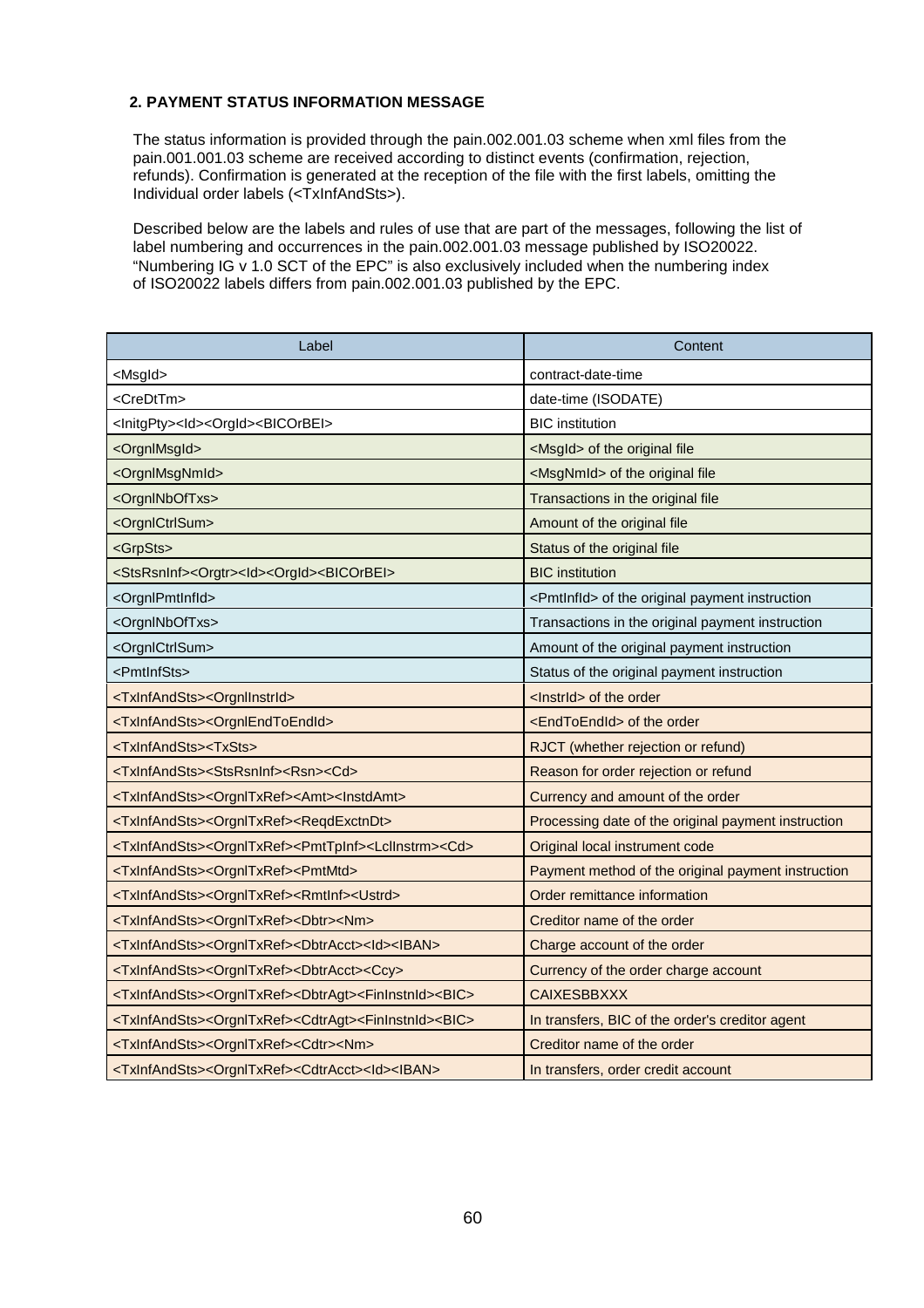# **1.0 Group Header**

- Definition: First block level, which must always contain the message. Set of characteristics shared by all transactions included in it.
- XML label: <GrpHdr>
- Occurrences: [1..1]

# **1.1 Message Identification**

- Definition: Customer reference for the financial institution, assigned by the financial institution, to unequivocally identify the message when sending it to its customer.
- XML label: <MsgId>
- Occurrences: [1..1]
- Format: Max35Text maxLength: 35, minLength: 1

# **1.2 Creation Date and Time**

- Definition: Date and time when the financial institution created the message.
- XML label: <CreDtTm>
- Occurrences: [1..1]
- Format: ISODateTime YYYY-MM-DDT hh: mm: ss (Year-month-day)

Example: 10 December 2010, at 08:35 and 30 seconds. <CreDtTm>2010-12-10T08:35:30</CreDtTm>

# **1.5 Debtor Agent**

- Definition: Identification of the financial institution where the debtor holds the payment account.
- XML label: <DbtrAgt>
- Occurrences: [0..1]

# Rules:

 If used, only the code BIC ("Business Identification Code" of the debtor's financial institution) is permitted.

# **2.0 Original Group Information and Status**

- Definition: Second block level, which must always be contained in the message. Original group information that the payment status information message refers to.
- XML label: <OrgnlGrpInfAndSts>
- Occurrences: [1..1]

# **2.1 Original Message Identification**

- Definition: Reference assigned by the party who originally initiated the message, to clearly identify the original group of individual transactions.
- XML label: <OrgnMsgId>
- Occurrences: [1..1]
- Format: Max35Text maxLength: 35, minLength: 1

# **2.2 Original Message Name Identification**

- Definition: Indicates the name identifier of the original message to which the message refers.
- XML label: < OrgnMsgNmId>
- Occurrences: [1..1]
- Format: Max35Text maxLength: 35, minLength: 1

# Rules:

Here you must include: pain.001.001.03.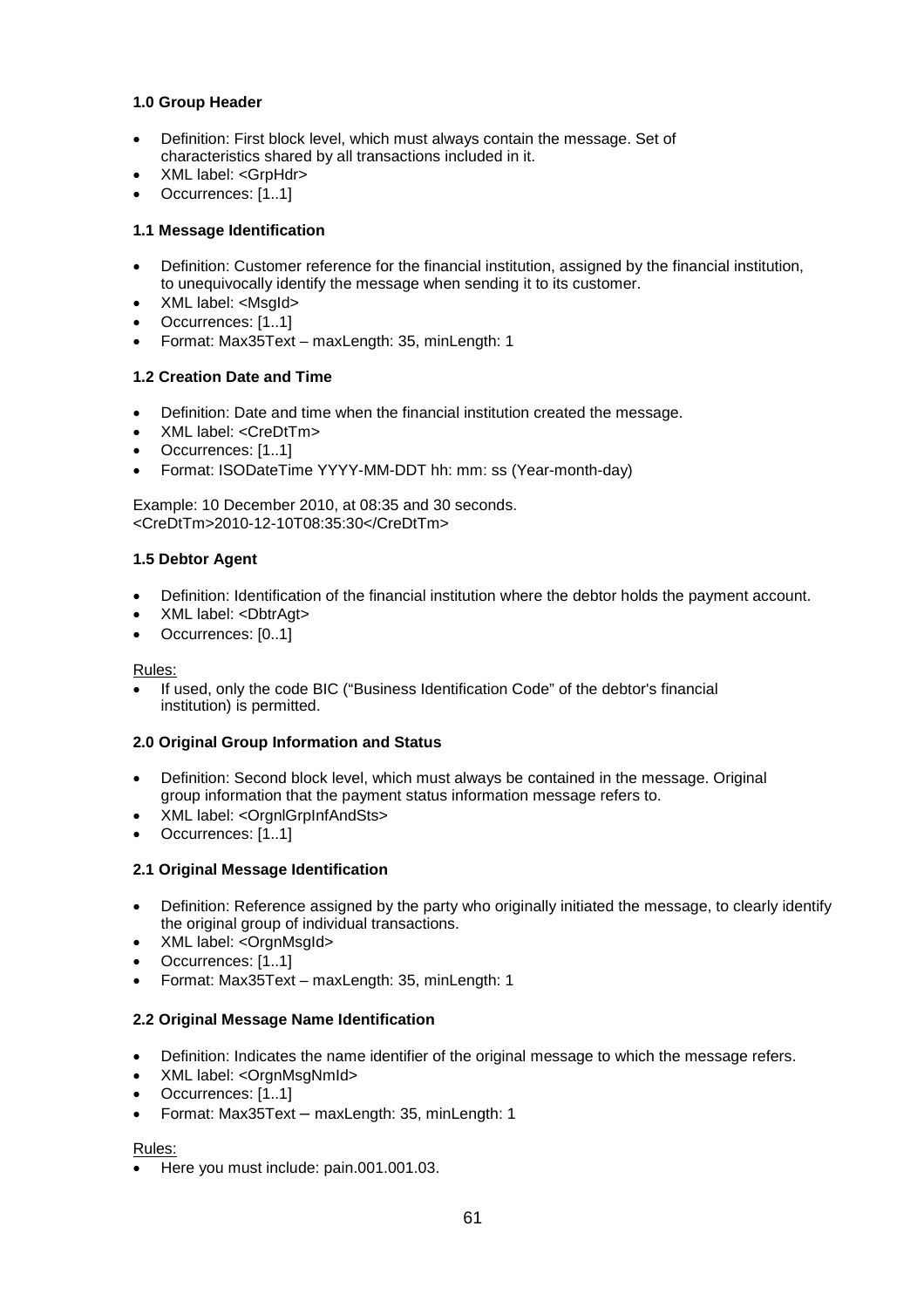# **2.4 Original Number of Transactions**

- Definition: Individual number of transactions contained in the original message. Used as a control element.
- XML label: <OrgnlNbOfTxs>
- Occurrences: [0..1]
- Format: Max15NumericText [0-9]{1,15}

# **2.5 Original Control Sum**

- Definition: Total of all individual amounts included in the original message, without taking into account currencies. Used as a control element.
- XML Tag: <OrgnlCtrlSum>
- Occurrences: [0..1]
- Format: Fraction Digits: 17, total Digits: 18
- It has 18 digits, 2 will be decimal. The decimal divider is a point [.].
- The range of permitted values runs from 0.01 to 9999999999999999.99
- Rule of use: in SEPA the decimal part permits only 2 digits

# **2.6 Group Status**

- Definition: Indicates the status of a group of transactions.
- XML label: <GrpSts>
- Occurrences: [0..1]
- Format: Alphabetic code.
- The following are permitted:

| Code        | Name                  | <b>Definition</b>                                                                                                           |
|-------------|-----------------------|-----------------------------------------------------------------------------------------------------------------------------|
| <b>PART</b> | Partially<br>accepted | Some transactions have been accepted, whereas others still do not have<br>the accepted status.                              |
| <b>RJCT</b> | Rejected              | Either the payment initiation message, or an individual transfer within the<br>payment initiation message has been rejected |

# **2.7 Status Reason Information**

- Definition: Detailed information on the reason for the status.
- XML label: <StsRsnInf>
- Occurrences: [0..n]

#### Rules:

- Use this label only when the status of the group label 2.6 is RJCT, rejected.
- When the status of the group label 2.6 is PART (Partially accepted), give the information of the individual transactions rejected in the block of information and status of the transaction (label 3.20).

# **2.8 Status Originator**

- This element is part of reason status information (2.7).
- Definition: Party that establishes the status.
- XML label: <StsOrgtr>
- Occurrences: [0..1]

# Rules:

- In SEPA this label is compulsory
- The use of this component is limited to consigning the BIC identifying the financial institution or the clearing house that has established the status. If the clearing house does not have a BIC, its name must be indicated in the name label.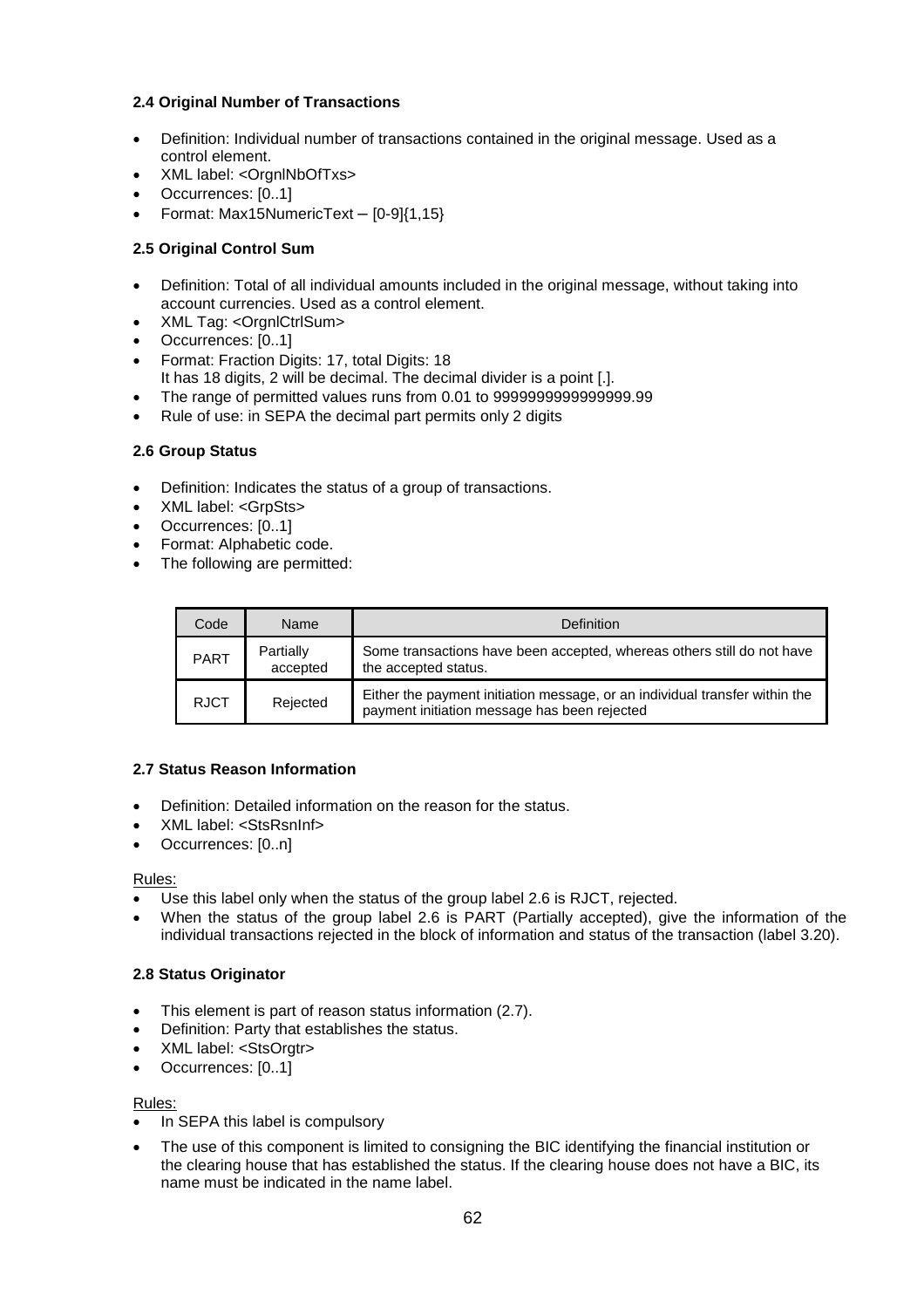# **2.9 Reason**

- This element is part of reason status information (2.7).
- Definition: Specifies the reason why the status report is sent.
- XML label: <Rsn>
- Occurrences: [0..1]

Rules:

In SEPA this label is compulsory

# **2.10 Code**

- This element is part of reason status information (2.9).
- Definition: Code indicating the reason for the status.
- XML label: <Cd>
- Occurrences: [1..1 ]
- Format: This component contains following elements:

| <b>ISO Code</b>  | <b>ISO Name</b>                                      | Reasons for rejection of a<br><b>SEPA</b> transfer  |
|------------------|------------------------------------------------------|-----------------------------------------------------|
| AC01             | Incorrect account number                             | Incorrect account identifier<br>(e.g. Invalid IBAN) |
| AC <sub>04</sub> | Closed account                                       |                                                     |
| AC <sub>06</sub> | <b>Blocked account</b>                               |                                                     |
| AG01             | Forbidden transaction                                |                                                     |
| AG02             | Financial transaction code invalid                   | Incorrect transaction code                          |
| AM01             | Amount is zero                                       |                                                     |
| AM02             | Amount not permitted                                 |                                                     |
| AM03             | Currency not permitted                               |                                                     |
| <b>AM04</b>      | Insufficient funds                                   |                                                     |
| <b>AM05</b>      | Duplicate                                            | Duplicate payment                                   |
| AM06             | Amount too low                                       |                                                     |
| AM07             | <b>Blocked amount</b>                                |                                                     |
| AM09             | Wrong amount                                         |                                                     |
| AM10             | Invalid control sum                                  |                                                     |
| <b>BE01</b>      | Inconsistent with end customer                       |                                                     |
| <b>BE04</b>      | Creditor's address missing                           |                                                     |
| <b>BE05</b>      | Initiating party not recognised                      |                                                     |
| <b>BE06</b>      | Unknown end customer                                 |                                                     |
| <b>BE07</b>      | Debtor's address missing                             |                                                     |
| <b>CNOR</b>      | Creditor agent not registered                        |                                                     |
| <b>DNOR</b>      | Debtor agent not registered                          |                                                     |
| DT01             | Date invalid                                         |                                                     |
| ED <sub>01</sub> | Corresponding bank not permitted                     |                                                     |
| ED <sub>03</sub> | Balance information requested                        |                                                     |
| ED05             | <b>Failed settlement</b>                             |                                                     |
| FF01             | Invalid file format                                  | Invalid file format                                 |
| MD01             | Direct debit order missing                           |                                                     |
| MD <sub>02</sub> | Direct debit order missing compulsory<br>information |                                                     |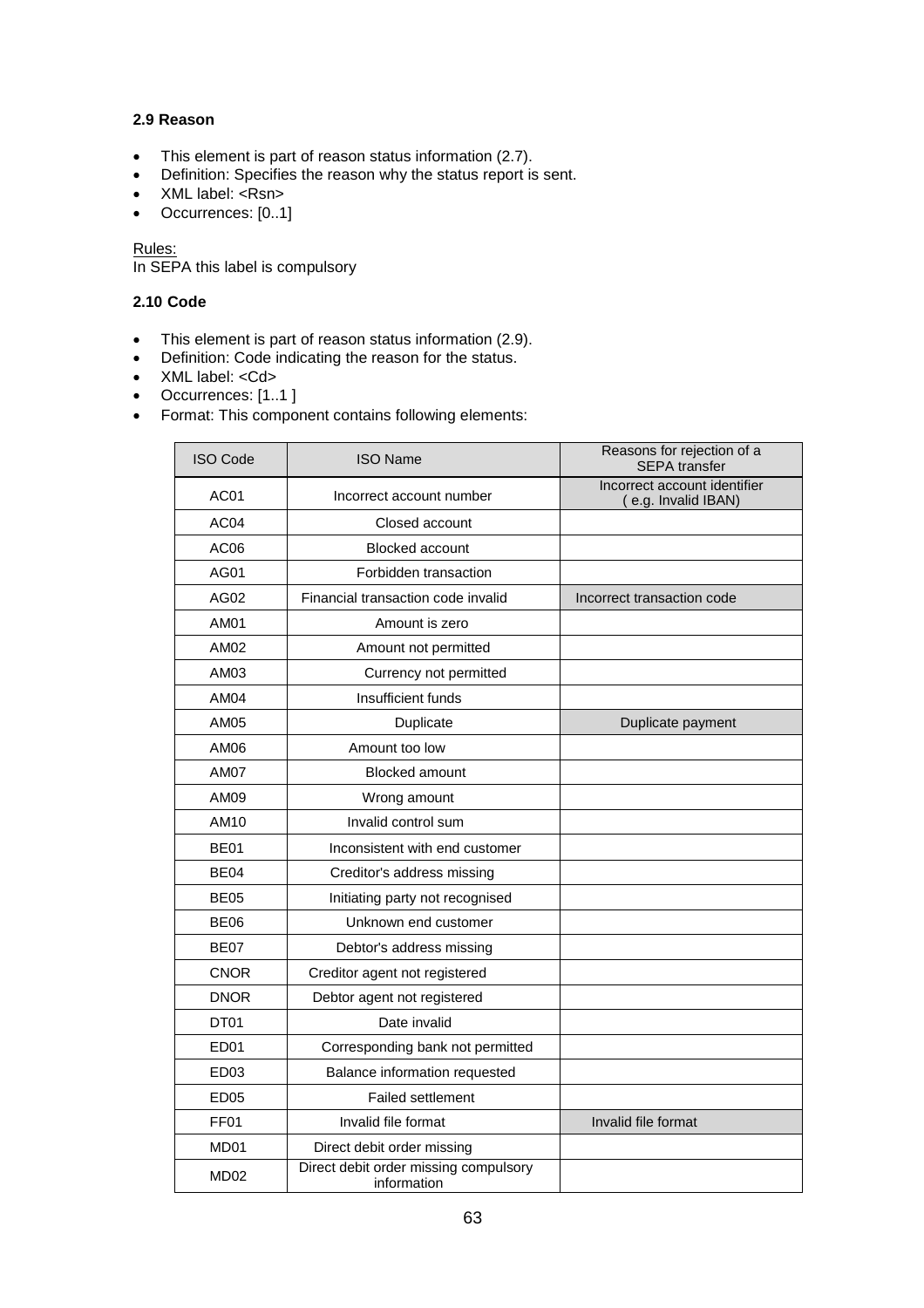| MD <sub>03</sub> | Format of the file invalid for reasons<br>Other than the grouping indicator |                                                                  |
|------------------|-----------------------------------------------------------------------------|------------------------------------------------------------------|
| MD <sub>04</sub> | Format of the file invalid because of<br>the grouping indicator             |                                                                  |
| MD <sub>06</sub> | Reimbursement request made by<br>the<br>end customer                        |                                                                  |
| MD07             | End customer deceased                                                       |                                                                  |
| <b>MS02</b>      | Reason not specified, generated by the<br>customer                          |                                                                  |
| MS <sub>03</sub> | Reason not specified, generated by the<br>agent                             | Unspecified reason                                               |
| <b>NARR</b>      | Text                                                                        |                                                                  |
| <b>RC01</b>      | Financial institution identifier<br>incorrect                               | Financial institution identifier<br>incorrect (e.g. invalid BIC) |
| RF <sub>01</sub> | Transaction reference is not unique                                         |                                                                  |
| <b>RR01</b>      | Debtor account identifier missing                                           | Regulatory reasons                                               |
| <b>RR02</b>      | Debtor name or address missing                                              | Regulatory reasons                                               |
| <b>RR03</b>      | Creditor name or address missing                                            | Regulatory reasons                                               |
| <b>RR04</b>      | Regulatory reasons                                                          | Regulatory reasons                                               |
| TM <sub>01</sub> | Cut-off time                                                                | File received after cut-off time                                 |

Rules:

- The debtor's financial institution can use any codes from the table above, according to that agreed with its customer.
- The shaded items in the right column are used to report the rejection of a SEPA transfer generated by a clearing house or financial institution other than that of the debtor.

# **3.1**

# **Original Payment Information Identification**

- Definition: Only identifier in the payment information block assigned by the debtor.
- XML label: <OrgnlPmtInfId>
- Occurrences: [0..1]
- Format: Max35Text maxLength: 35, minLength: 1

# **3.2 Original Number of Transactions**

- Definition: Individual number of transactions contained in the payment information block. Used as a control element.
- XML label: <OrgnlNbOfTxs>
- Occurrences: [0..1]
- Format: Max5NumericText [0-9]{1,15}
- Rule of use: In the status information message it is necessary to include the number of transactions in the original file

# **3.3 Original Control Sum**

- Definition: Total of all individual amounts included in the payment information block, without taking into account currencies. Used as a control element.
- XML Tag: <OrgnlCtrlSum>
- Occurrences: [0..1]
- Format: Fraction Digits: 17, total Digits: 18 It has 18 digits, 2 will be decimal. The decimal divider is a point [.].
- The range of permitted values runs from 0.01 to 999999999999999.99.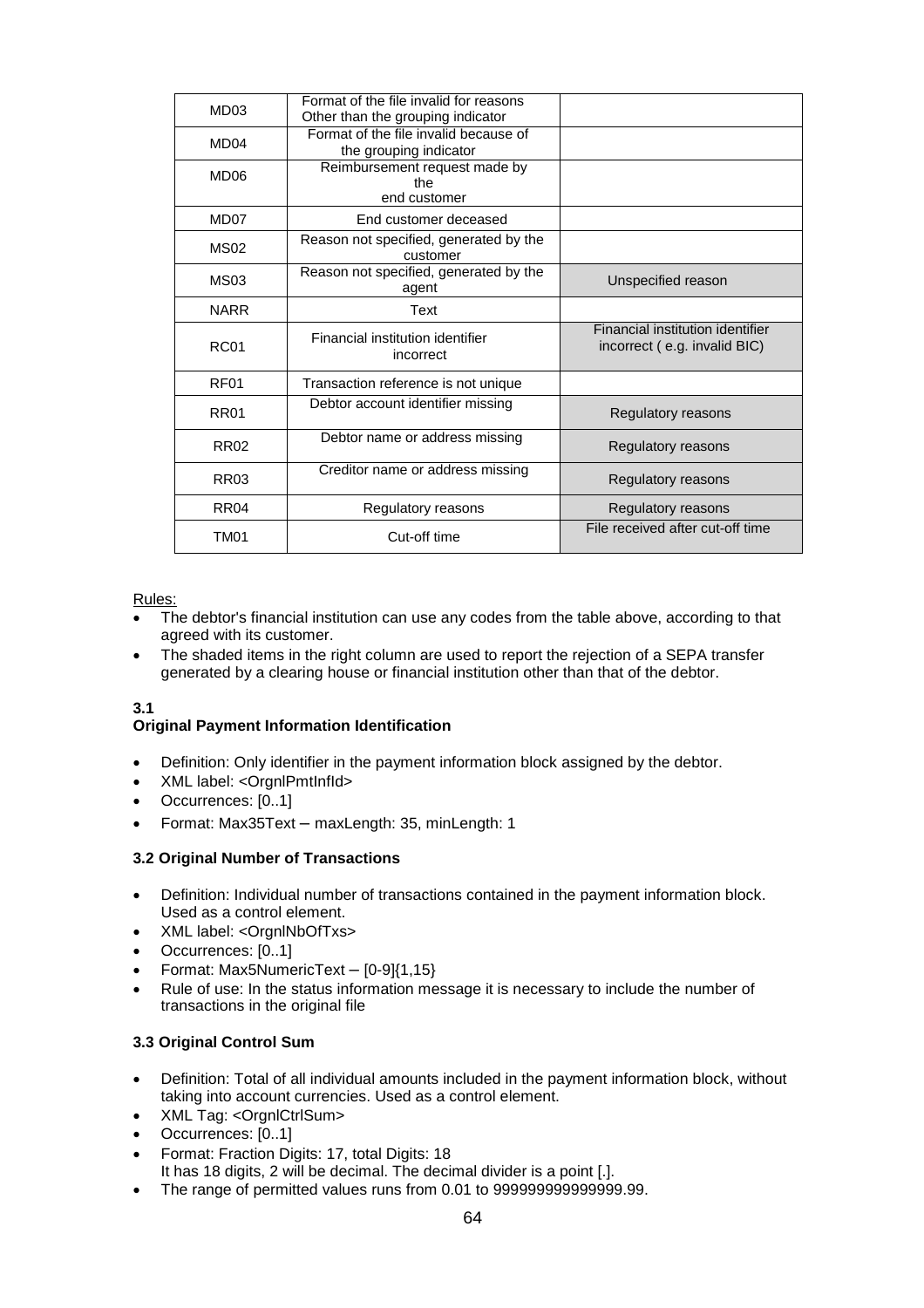- Rule of use: in SEPA the decimal part permits only 2 digits.
- Rule of use: In the status information message it is necessary to include the control of sum of the original file

# **3.15 Transaction Information and Status**

- Numbering IG v 1.0 SCT of the EPC: 3.12
- Definition: Third level block, optional in the message. Includes all the information on the transaction or transaction that the status information message refers to.
- XML label: <TxInfAndSts>
- Occurrences: [0..n]

# **3.16 Status Identification**

- Numbering IG v 1.0 SCT EPC Scheme: 3.13
- Definition: Unique identification assigned by a debtor to a creditor in order to unambiguously identify the status being reported.
- XML label: <StsId>
- Occurrences: [0..1]
- Format: Max35Text maxLength: 35, minLength: 1

# **3.17 Original Instruction Identification**

- Numbering IG v 1.0 SCT of the EPC: 3.14
- Definition: Unique original identification assigned by a debtor to a creditor in order to unambiguously identify the original instruction.
- XML label: <OrgnlInstrId>
- Occurrences: [0..1]
- Format: Max35Text maxLength: 35, minLength: 1

#### Rules:

 This information is the original point-to-point reference used between the debtor and the creditor to refer to the original instruction.

# **3.18 Original End To End Identification**

- Numbering IG v 1.0 SCT of the EPC: 3.15
- Definition: Unique original identification assigned by the initiating party to unambiguously refer to the original transaction. This information is transmitted with no changes throughout the payment chain.
- XML label: <OrgnlEndToEndId>
- Occurrences: [0..1]
- Format: Max35Text maxLength: 35, minLength: 1

# **3.19 Transaction Status**

- Numbering IG v 1.0 SCT of the EPC: 3.16
- Definition: Specifies the status of a transaction by use of codes.
- XML label: <TxSts>
- Occurrences: [0..1]
- Format: Alphabetic code.
- Only this code is permitted:

| Code        | Name     | Definition                                                                                                                  |
|-------------|----------|-----------------------------------------------------------------------------------------------------------------------------|
| <b>RJCT</b> | Rejected | Either the payment initiation message, or an individual transfer within the<br>payment initiation message has been rejected |

# **3.20 Status Reason Information**

Numbering IG v 1.0 SCT of the EPC: 3.17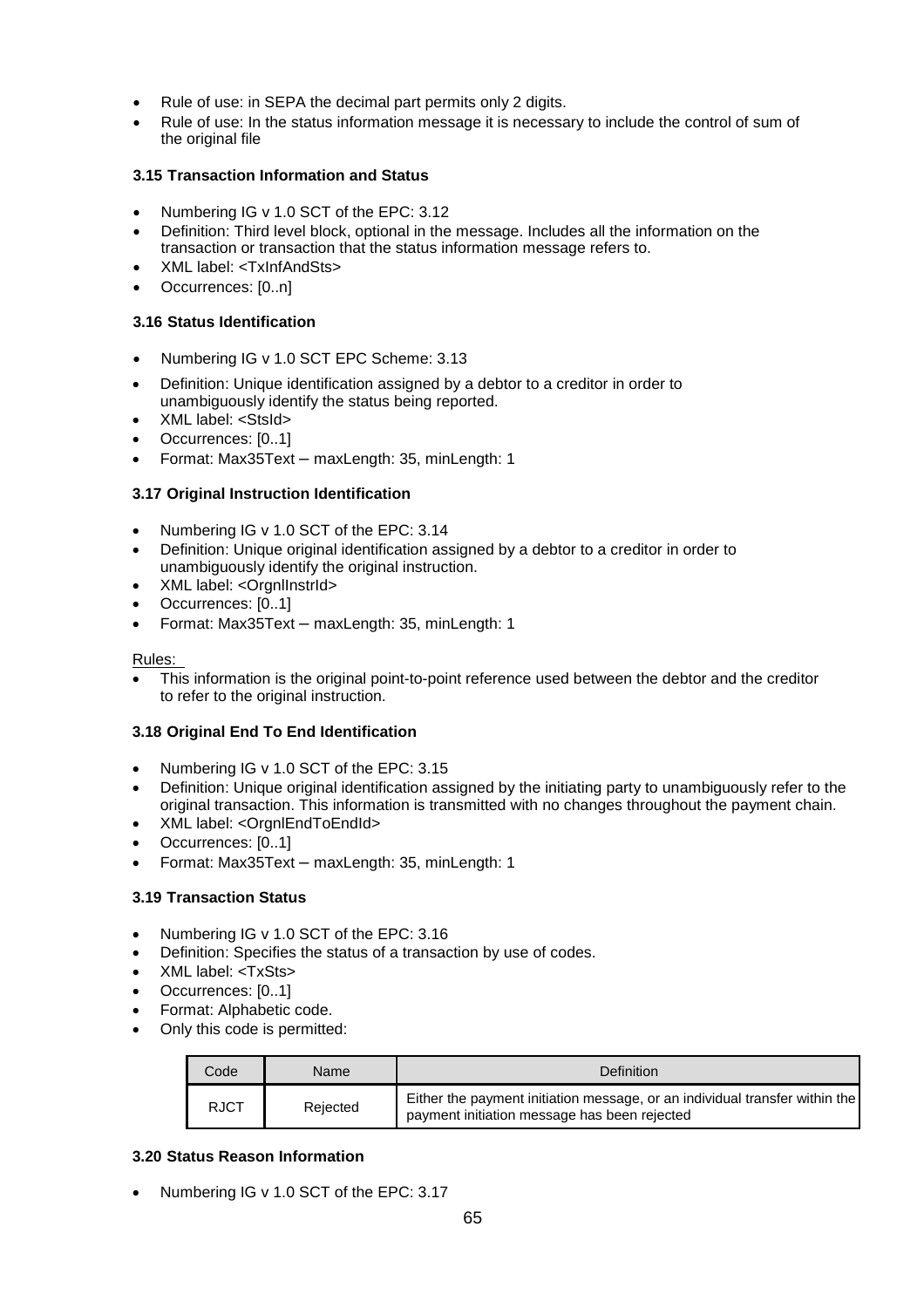- Definition: Detailed information on the reason for the status.
- XML label: <StsRsnInf>
- Occurrences: [0..n]

# SEE LABELS 2.7, TO 2.10 IN THIS SECTION

# **3.32 Original Transaction Reference**

- Numbering IG v 1.0 SCT of the EPC: 3.27
- Definition: Set of key data for the original transaction referred to.
- XML label: <OrgnlTxRef>
- Occurrences: [0..1]

Rules:

 All the elements in the preceding table that are used in the message must contain the same data as the message elements in the original instruction.

# **3.34 Amount**

- Numbering IG v 1.0 SCT of the EPC: 3.29
- Definition: Amount of the original transaction
- XML label: <Amt>
- Occurrences: [0..1]

SEE LABEL 2.42 OF SECTION 1 OF THIS ANNEX.

# **3.41 Requested Execution Date**

- Numbering IG v 1.0 SCT of the EPC: 3.32
- Definition: Requested execution date of the original transaction.
- XML label: <ReqdExctnDt>
- Occurrences: [0..1]

# SEE LABEL 2.17 OF SECTION 1 OF THIS ANNEX. **3.55**

# **Payment Type Information**

- Numbering IG v 1.0 SCT of the EPC: 3.35
- Definition: Original transaction payment type information.
- XML label: <PmtTpInf>
- Occurrences: [0..1]

# SEE LABELS 2.6 TO 2.15 OF SECTION 1 OF THIS

# ANNEX. **3.68 Payment Method**

- Numbering IG v 1.0 SCT of the EPC: 3.36
- Definition: Payment method of the original transaction.
- XML label: <PmtMtd>
- Occurrences: [0..1]

# SEE LABEL 2.2 OF SECTION 1 OF THIS ANNEX.

# **3.88 Remittance Information**

- Numbering IG v 1.0 SCT of the EPC: 3.38
- Definition: Remittance information from the original transaction.
- XML label: <RmtInf>
- Occurrences: [0..1]

SEE LABELS 2.98 To 2.126 OF SECTION 1 OF THIS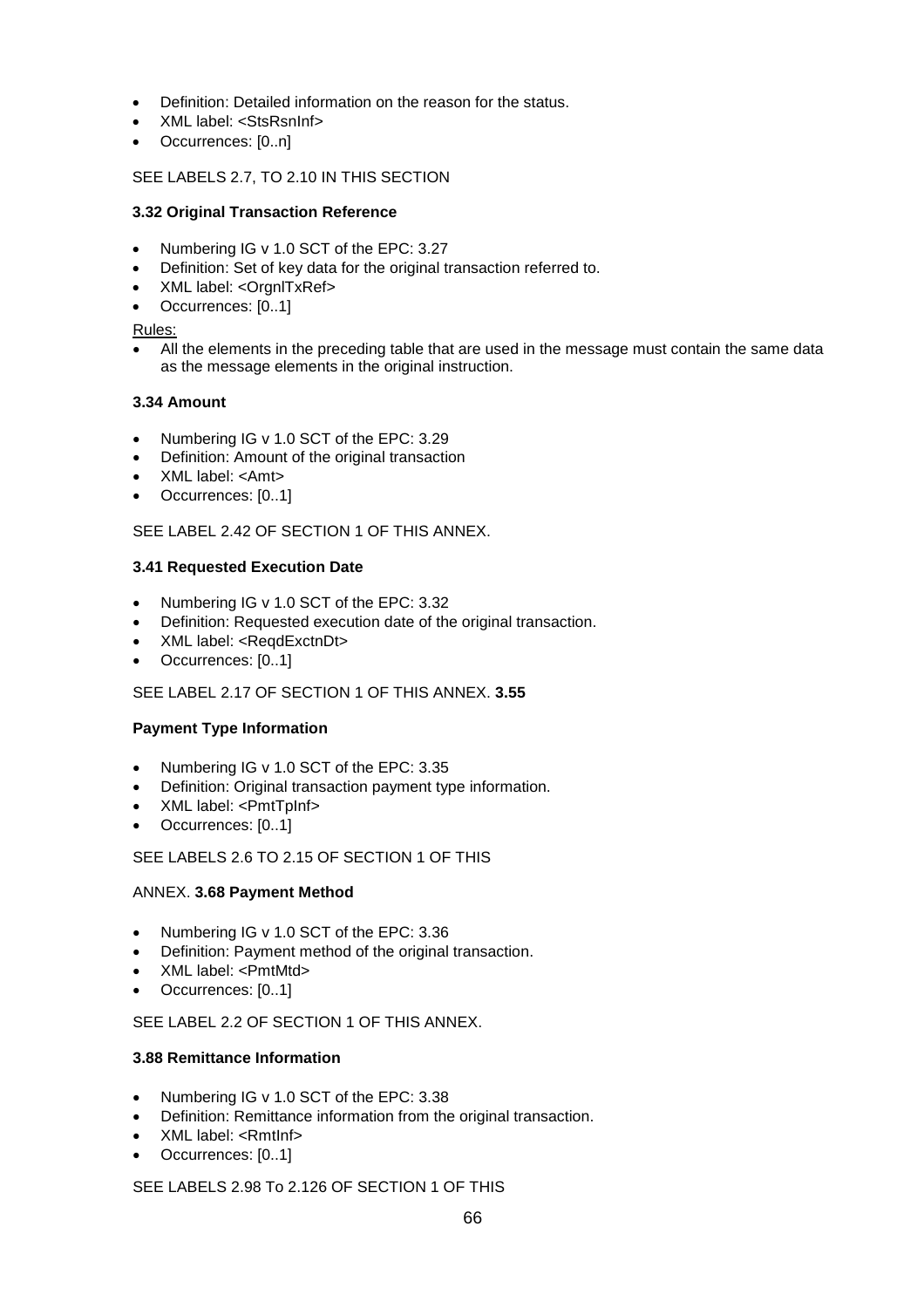#### ANNEX. **3.120 Ultimate Debtor**

- Numbering IG v 1.0 SCT of the EPC: 3.39
- Definition: Party that ultimately owes money to the creditor or ultimate creditor. In Spain, it is usual to designate this to the party on whose behalf the transaction is performed (On behalf of).
- XML label: <UltmtDbtr>
- Occurrences: [0..1]

#### SEE LABEL 2.23 OF SECTION 1 OF THIS ANNEX

#### **3.121 Debtor**

- Numbering IG v 1.0 SCT of the EPC: 3.40
- Definition: Originator of the original transaction.
- XML label: <Dbtr>
- Occurrences: [0..1]

#### SEE LABEL 2.19 OF SECTION 1 OF THIS

# ANNEX. **3.122 Debtor Account**

- Numbering IG v 1.0 SCT of the EPC: 3.41
- Definition: Debtor account from the original transaction.
- XML label: <DbtrAcct>
- Occurrences: [0..1]

#### SEE LABEL 2.20 OF SECTION 1 OF THIS

#### ANNEX. **3.123 Debtor Agent**

- Numbering IG v 1.0 SCT of the EPC: 3.42
- Definition: Debtor agent from the original transaction.
- XML label: <DbtrAgt>
- Occurrences: [0..1]

#### Rules:

If used, only the code BIC ("Business Identification Code" of the debtor's financial institution) is permitted.

#### SEE LABEL 2.21 OF SECTION 1 OF THIS

#### ANNEX. **3.125 Creditor Agent**

- Numbering IG v 1.0 SCT of the EPC: 3.44
- Definition: Creditor agent from the original transaction.
- XML label: <CdtrAgt>
- Occurrences: [0..1]

# SEE LABEL 2.77 OF SECTION 1 OF THIS

#### ANNEX. **3.127 Creditor**

- Numbering IG v 1.0 SCT of the EPC: 3.46
- Definition: Creditor from the original transaction.
- XML label: <Cdtr>
- Occurrences: [0..1]

# SEE LABEL 2.79 OF SECTION 1 OF THIS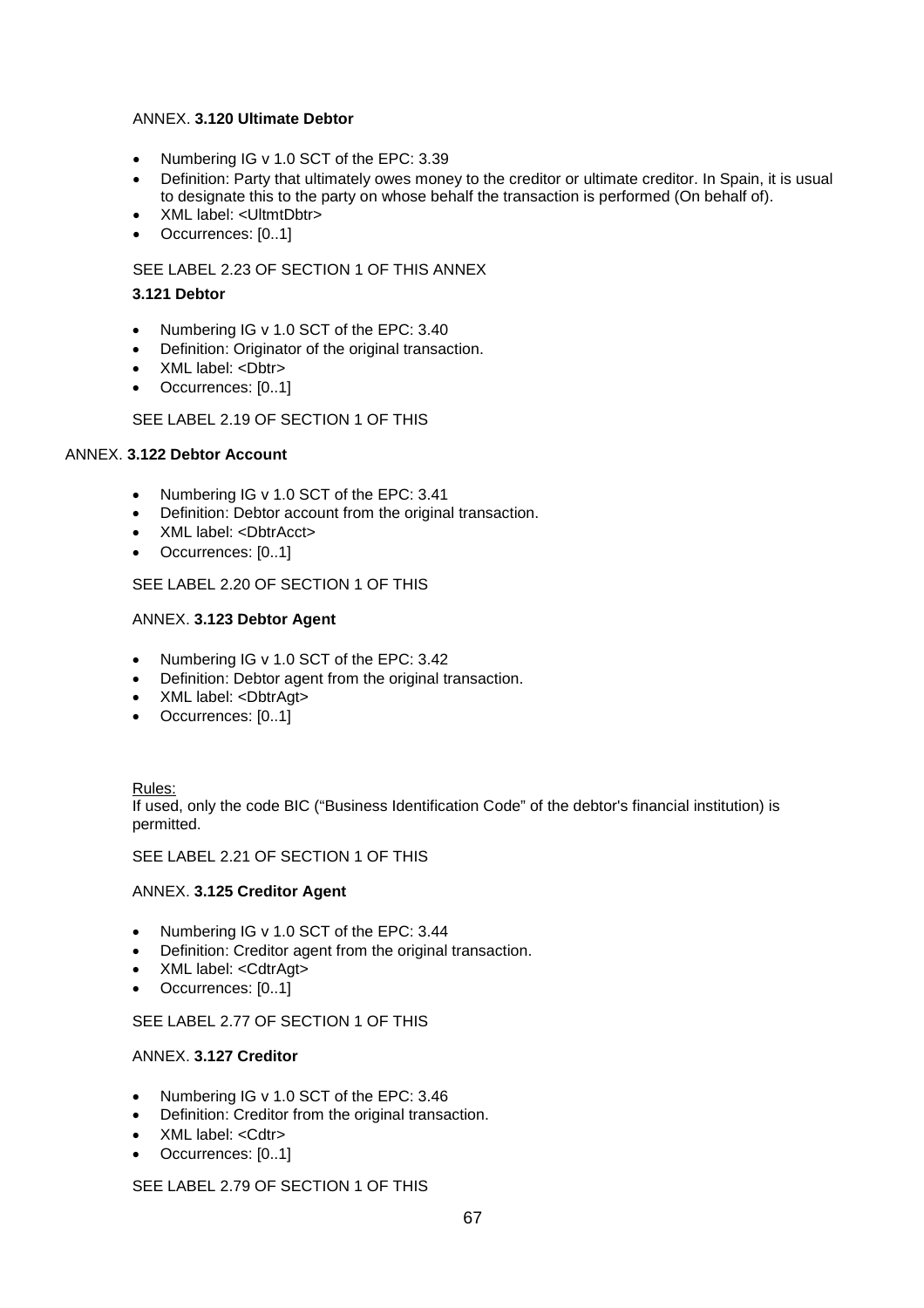#### ANNEX. **3.128 Creditor Account**

- Numbering IG v 1.0 SCT of the EPC: 3.47
- Definition: Creditor account from the original transaction.
- XML label: <CdtrAcct>
- Occurrences: [0..1]

SEE LABEL 2.80 IN SECTION 1 OF THIS ANNEX.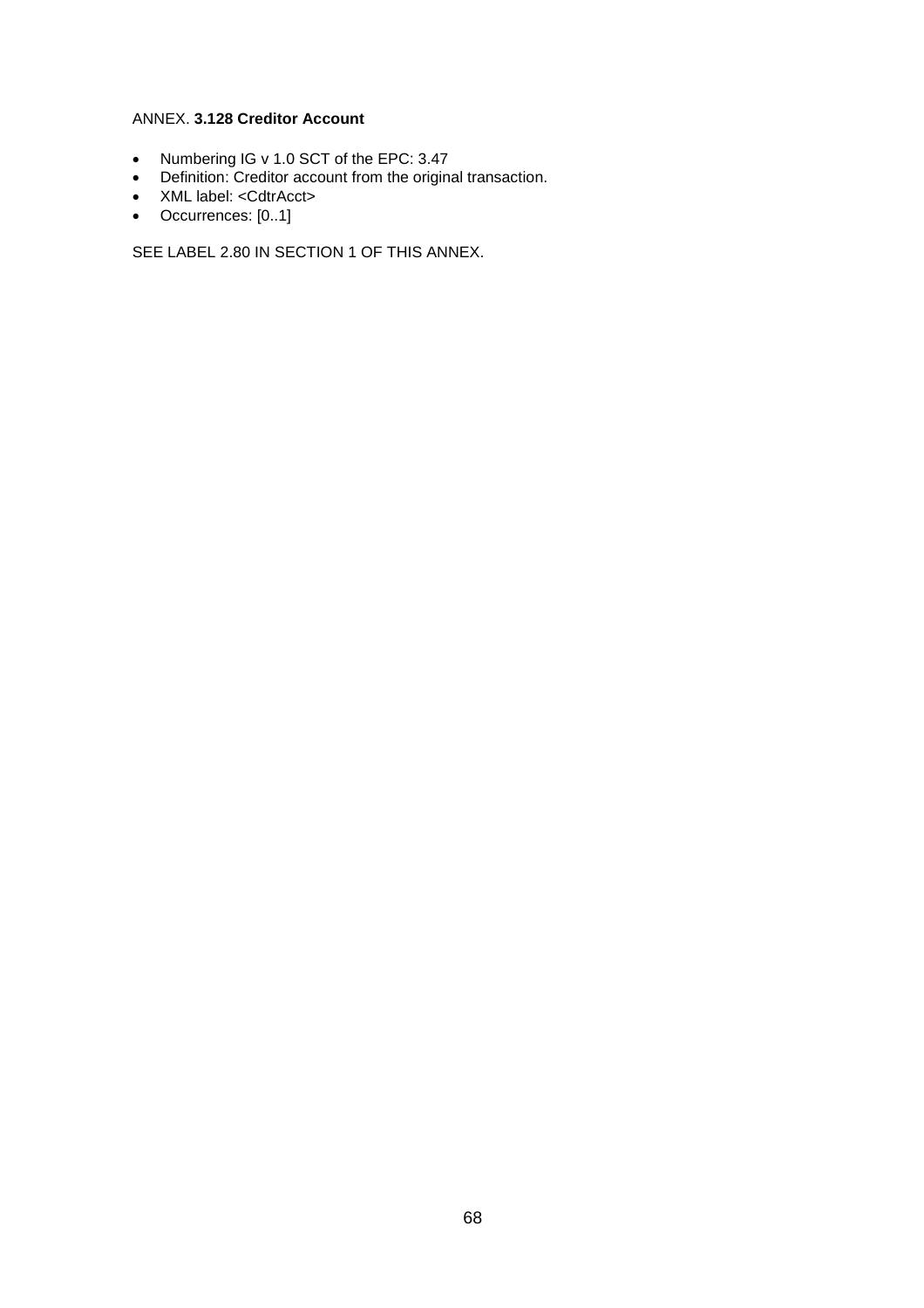# **1. CHINA destination.**

#### List of codes:

| <b>CODE</b>   | <b>DESCRIPTION</b>                         |
|---------------|--------------------------------------------|
| /CCDNDR/      | Charity Donation.                          |
| /CCDNDR/RETN/ | Full Return for Charity Donation.          |
| /CCTFDR/      | Capital Transfer.                          |
| /CCTFDR/PART/ | Partial Return for Capital Transfer.       |
| /CCTFDR/RETN/ | Full Return for Capital Transfer.          |
| /CGODDR/      | Goods Trade.                               |
| /CGODDR/PART/ | Partial Return for Goods Trade.            |
| /CGODDR/RETN/ | Full Return for Goods Trade.               |
| /COCADR/      | <b>Other Current Account Transactions.</b> |
| /CSTRDR/      | Services Trade.                            |
| /CSTRDR/PART/ | Partial Return for Services Trade.         |
| /CSTRDR/RETN/ | <b>Full Return for Services Trade.</b>     |

# **2. United Arab Emirates destination.**

List of codes (previously the system will inform the fixed coding '/ BENEFRES/AE//'):

| <b>CODE</b> | <b>DESCRIPTION</b>          |
|-------------|-----------------------------|
| ACM         | <b>Agency Commission</b>    |
| <b>AES</b>  | Advance payment against EOS |
| <b>ALW</b>  | Allowances                  |
| ATS.        | Air transport               |

BON Bonus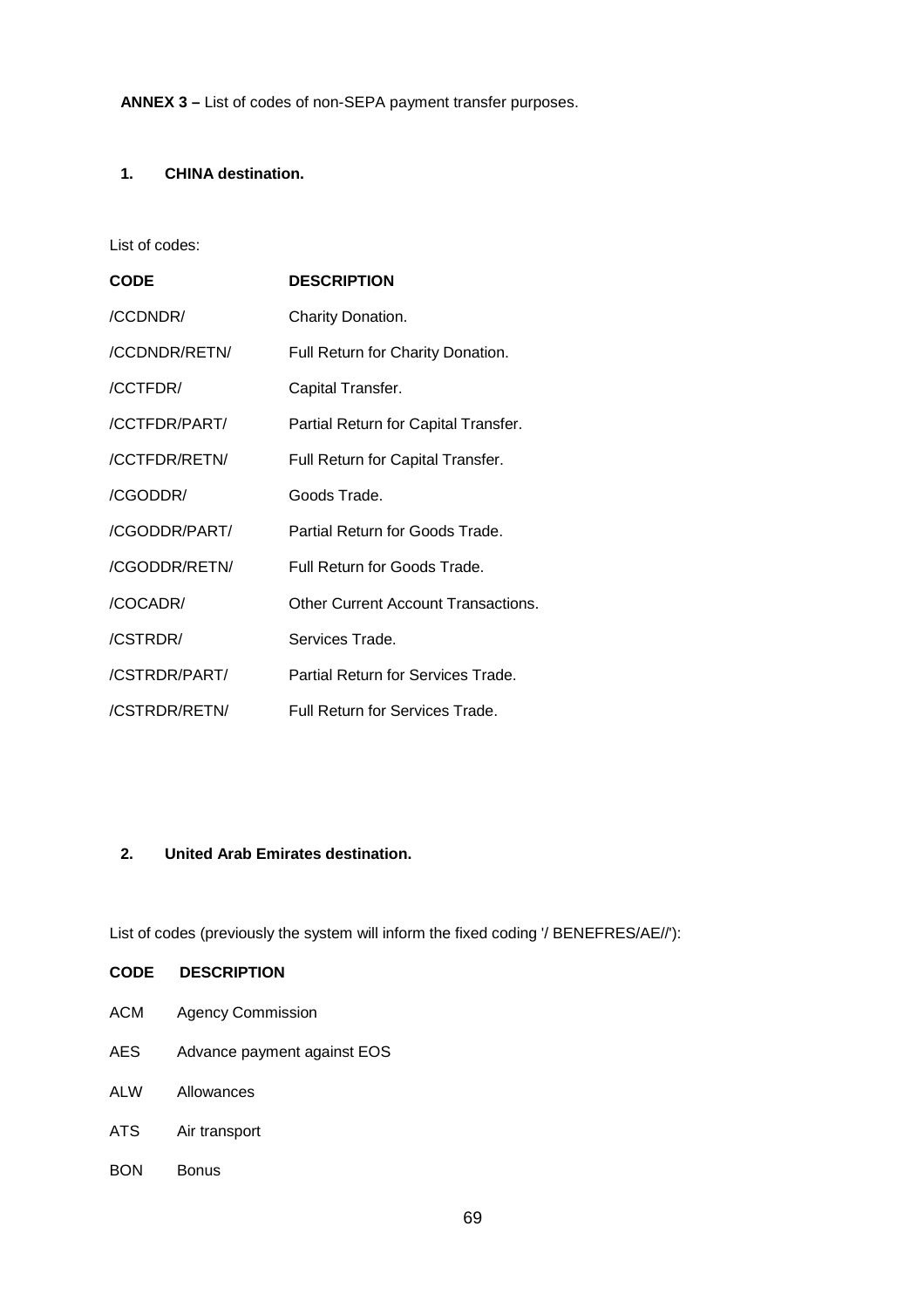- CCP Corporate Card Payment
- CHC Charitable Contributions
- CIN Commercial Investments
- COM Commission
- COP Compensation
- CRP Credit Card Payments
- DCP Pre-Paid Reloadable & Personalized Debit Card Payments
- DIV Dividend Payouts
- DOE Dividends on equity not intra group
- DLF Debt instruments intragroup loans, deposits foreign (above 10% share)
- DSF Debt instruments intragroup foreign securities
- EDU Educational Support
- EMI Equated Monthly Instalments
- EOS End of Service
- FAM Family Support
- FIS Financial services
- GDE Goods sold (Exports in FOB value)
- GDI Goods bought (Imports in CIF value)
- GDS Goods Bought or Sold
- GMS Processing repair and maintenance services on goods
- GOS Government goods and services embassies etc
- GRI Government related income taxes tariffs capital transfers etc
- IFS Information services
- IGD Intra group dividends
- IGT INTER GROUP TRANSFER
- IID Intra group interest on debt
- INS Insurance services
- IOD Income on deposits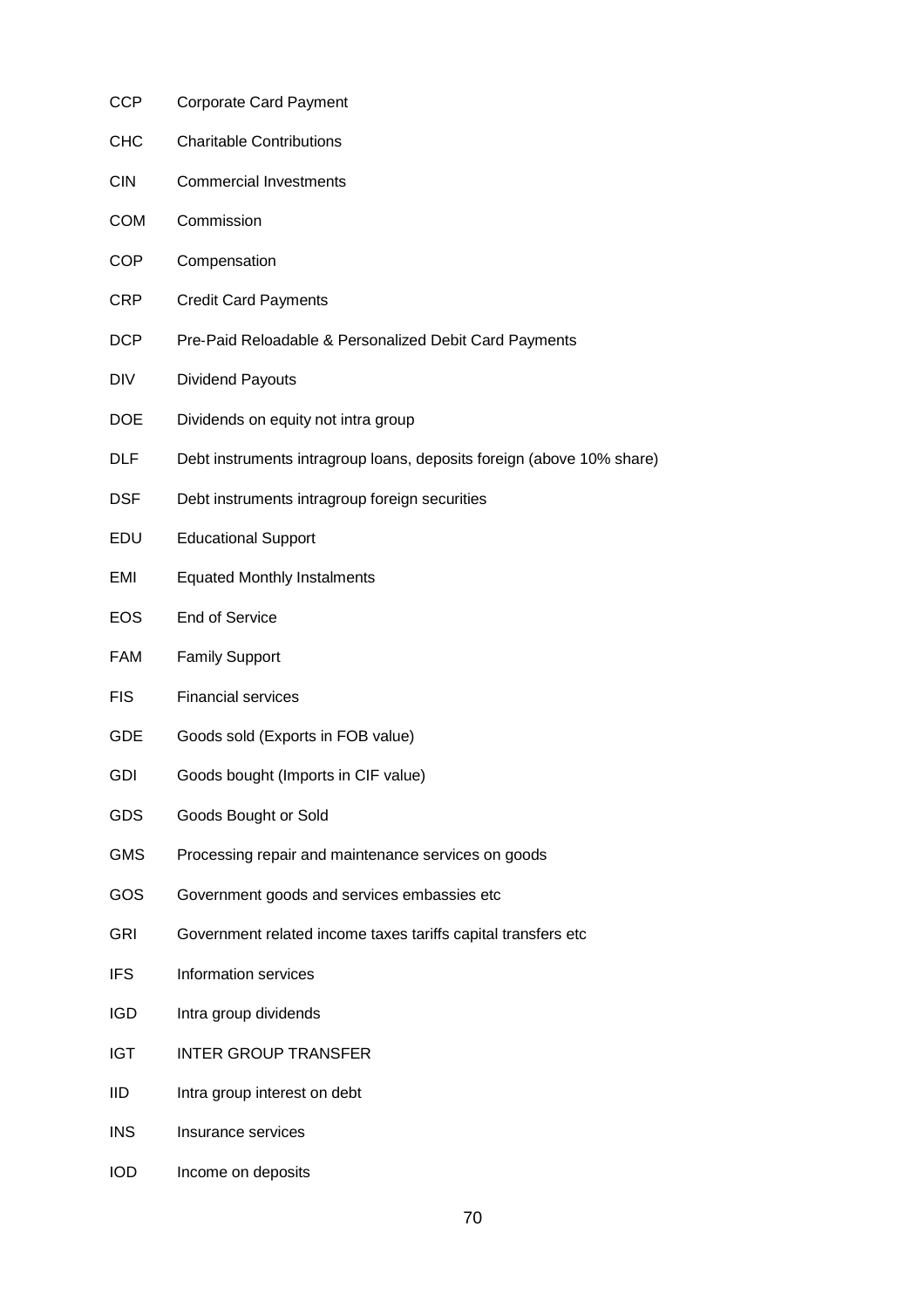- IOL Income on loans
- IPC Charges for the use of intellectual property royalties
- IPO IPO Subscriptions
- IRP INTEREST RATE SWAP PAYMENTS
- IRW INTERST RATE UNWIND PAYMENTS
- ISH Income on investment funds shares
- ISL Interest on securities more than a year
- ISS Interest on securities less than a year
- ITS Computer services
- LAS Leave Salary
- LDL Debt instruments intragroup loans, deposits, in UAE (above 10% share)
- LDS Debt instruments intragroup securities in the UAE
- LIP Loan Interest Payments
- LNC Loan Charges
- LND Loan Disbursements
- MCR Monetary Claim Reimbursements Medical Insurance or Auto Insurance etc.
- MWI MOBILE WALLET CASH IN
- MWO MOBILE WALLET CASH OUT
- MWP MOBILE WALLET PAYMENTS
- OAT OWN ACCOUNT TRNSFER
- OTS Other modes of transport
- OVT Overtime
- PEN Pension
- PIN Personal Investments
- PIP Profits on Islamic products
- PMS Professional and management consulting services
- POR Refunds or Reversals on IPO subscriptions
- POS POS Merchant Settlement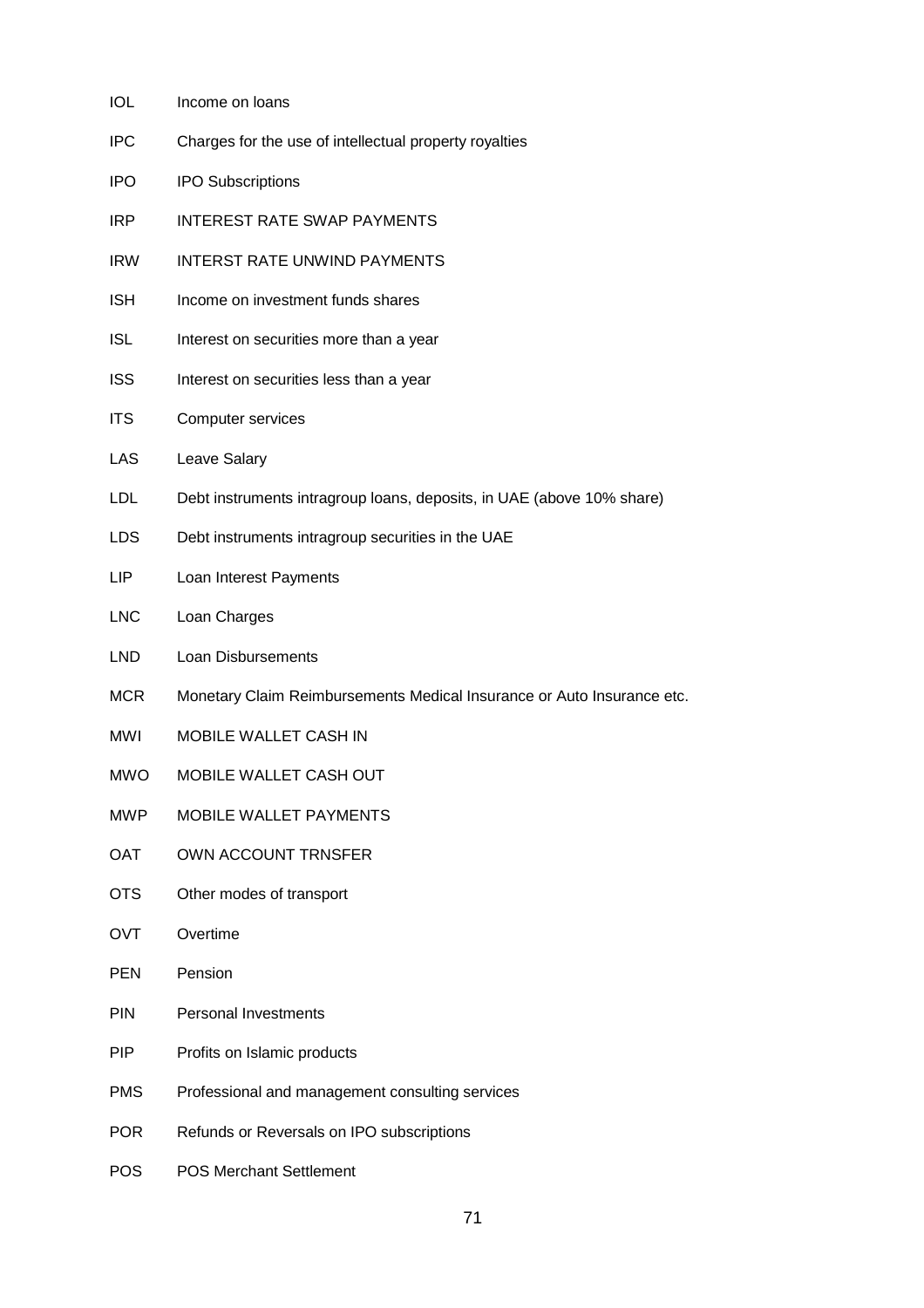- PRP PROFIT RATE SWAP PAYMENTS
- PRR Profits or rents on real estate
- PRS Personal cultural audio visual and recreational services
- PRW PROFIT RATE UNWIND PAYMENTS
- REA Reverse equity share abroad
- REL Reverse equity share in the UAE
- RDA Reverse debt instruments abroad
- RDL Reverse debt instruments in the UAE
- RDS Research and development services
- RNT Rent Payments
- SAA Salary Advance
- SAL Salary
- SCO Construction
- STR Travel
- STS Sea transport
- SVI STORED VALUE CARD CASH-IN
- SVO STORED VALUE CARD CASH‐OUT
- SVP STORED VALUE CARD PAYMENTS
- TCS Telecommunication services
- TKT Tickets
- TOF Transfer of funds between persons Normal and Juridical
- TTS Technical trade‐related and other business services
- UTL Utility Bill Payments
- CEA Equity for the establishment of new company from residents abroad equity of merger or acquisition of companies abroad from residents and participation to capital increase of related company abroad
- PPA Purchase of real estate abroad from residents
- DIF Debt instruments intragroup loans securities deposits foreign
- FSA Equity other than investment fund shares in t related companies abroad
- FIA Investment fund shares foreign